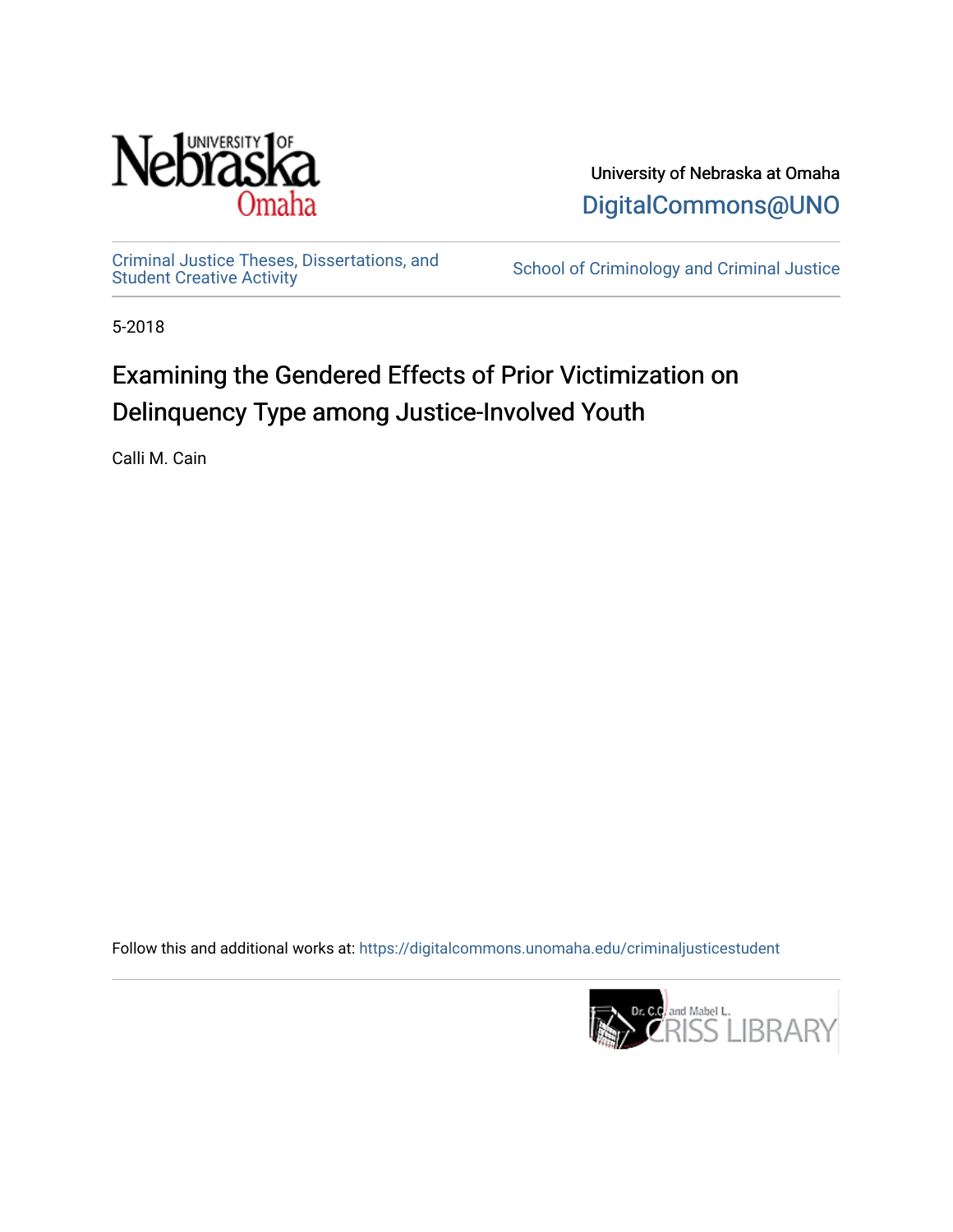# Examining the Gendered Effects of Prior Victimization on Delinquency Type among Justice-Involved Youth

By

Calli M. Cain

## A DISSERTATION

Presented to the Faculty of

The Graduate College at the University of Nebraska

In Partial Fulfillment of Requirements

For the Degree of Doctor of Philosophy

Major: Criminology and Criminal Justice

Under the Supervision of Dr. Amy L. Anderson

Omaha, Nebraska

April, 2018

Supervisory Committee: Dr. Amy L. Anderson Dr. Robert F. Meier Dr. Lisa L. Sample

Dr. Kimberly A. Tyler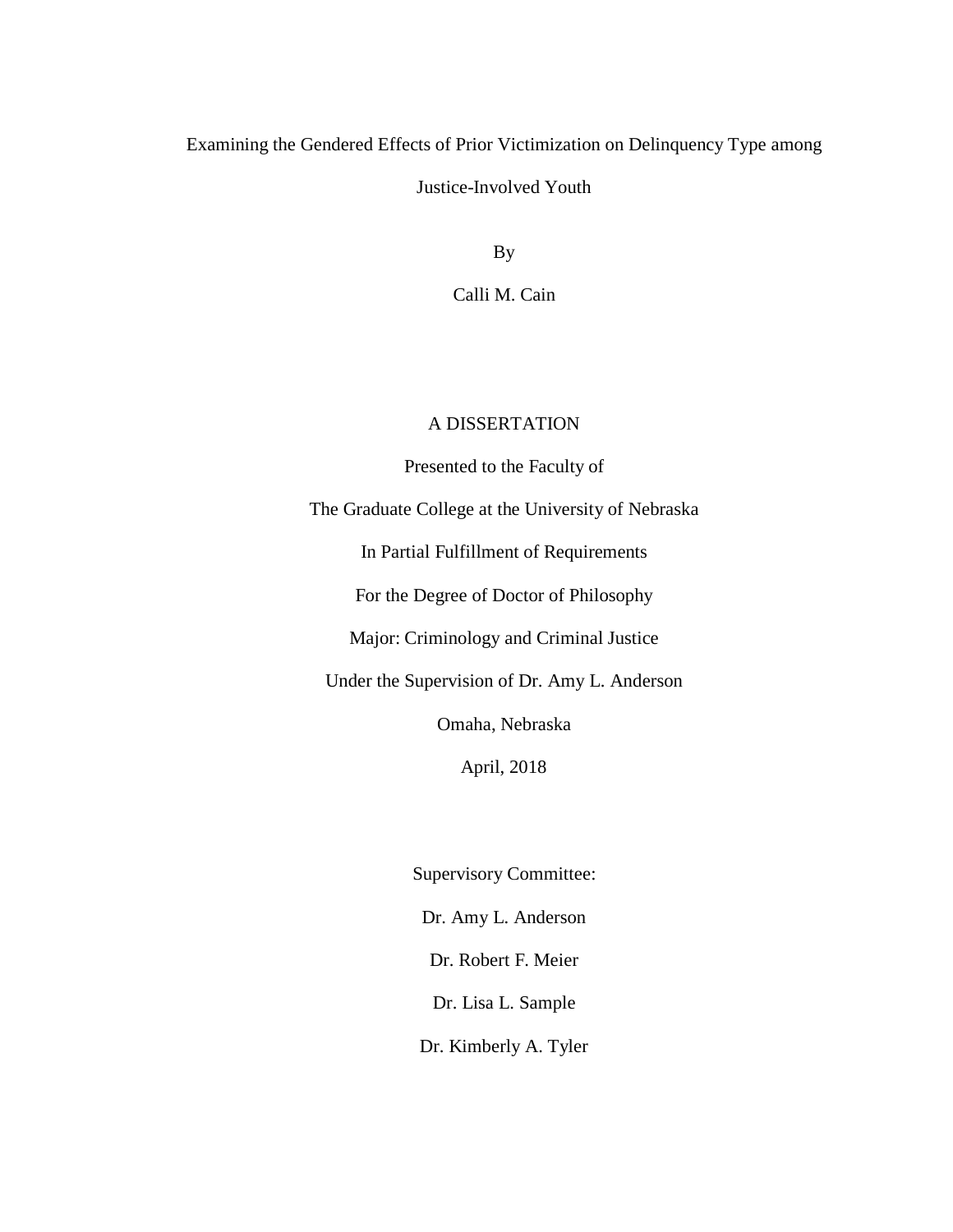Examining the Gendered Effects of Prior Victimization on Delinquency Type among Justice-Involved Youth Calli M. Cain, Ph.D. University of Nebraska at Omaha, 2018 Advisor: Dr. Amy L. Anderson

## **Abstract**

The purpose of this dissertation is to examine the manner in which different types of prior victimization affect juveniles' offense type. There is a strong relationship between victimization and offending, meaning that victims are more likely to be offenders and offenders are more likely to be victims, but the exact nature of this relationship remains imprecise. Youth with a history of victimization have an increased risk of delinquency and justice system involvement during adolescence and adulthood. Additionally, a majority of incarcerated youth report having experienced at least one type of victimization before their system involvement and youths' victimization experiences tend to differ by gender. Many scholars have argued that victimization elicits unique effects on females' illicit behavior and pathways into criminal behavior but the empirical research regarding the gendered effects of victimization on offending are mixed. This dissertation seeks to explore the relationships between justice-involved youths' prior victimization experiences and their current criminal behavior using the Survey of Youth in Residential Placement (SYRP) 2003 (Sedlak, 2003). The SYRP is currently the only large-scale, nationally representative sample that collects detailed information directly from justice-involved youth about their prior victimization experiences. One of the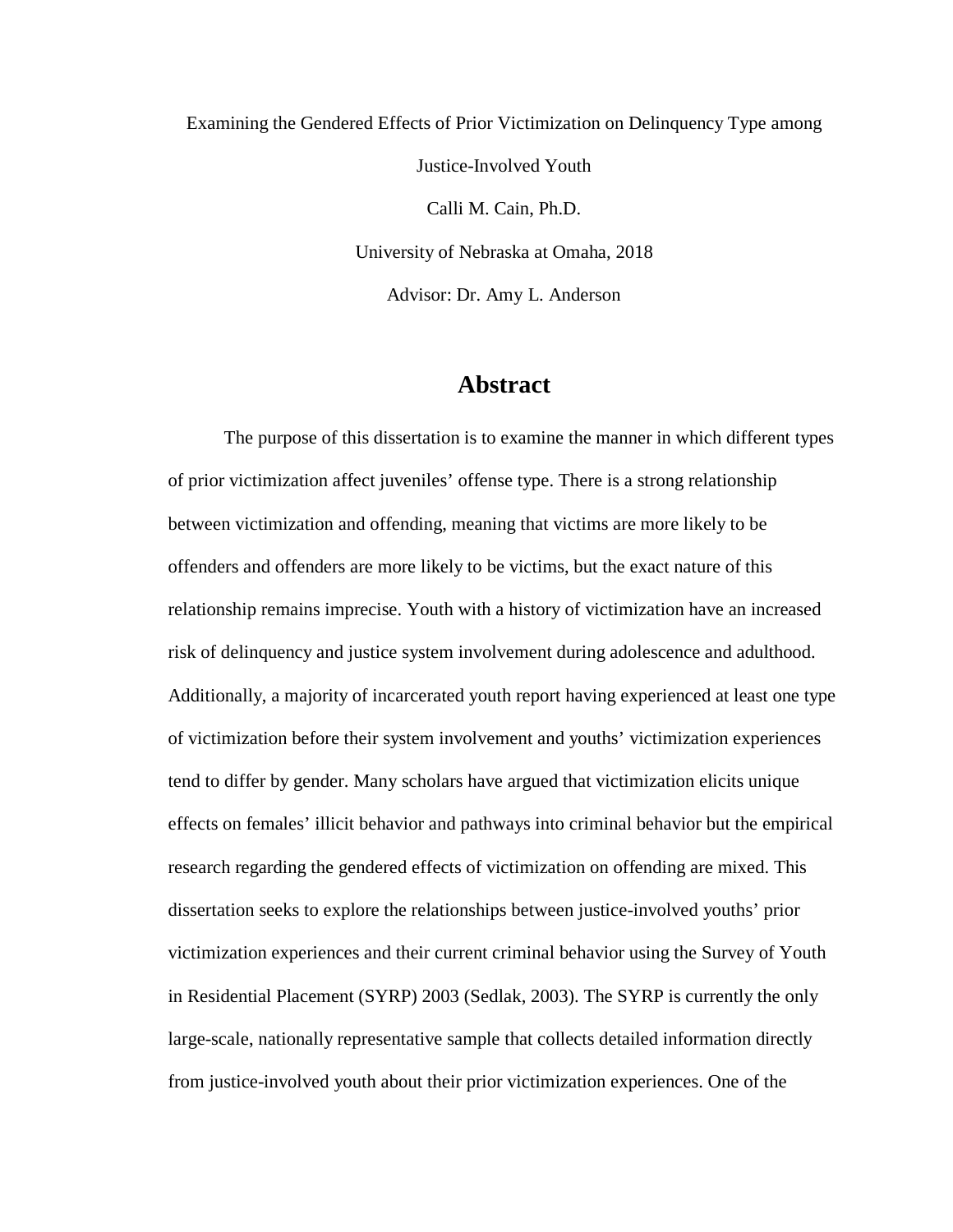primary goals of this dissertation is to determine whether youth with a history of victimization are involved in the justice system for different offenses than non-victimized youth. I will also examine whether different types of victimization and polyvictimization are related to specific forms of offending or a variety of offenses. Finally, I will examine whether the effects of different victimization types on different offense categories are the same for males and females while controlling for other relevant factors known to influence delinquency. Overall, justice-involved youth with a history of victimization were more likely to be system-involved for violent offenses, while youths without a history of victimization were more likely to be involved for minor, non-violent offenses. I found that different types of victimization were related to specific forms of offending rather than general delinquency, and that these relationships varied by gender.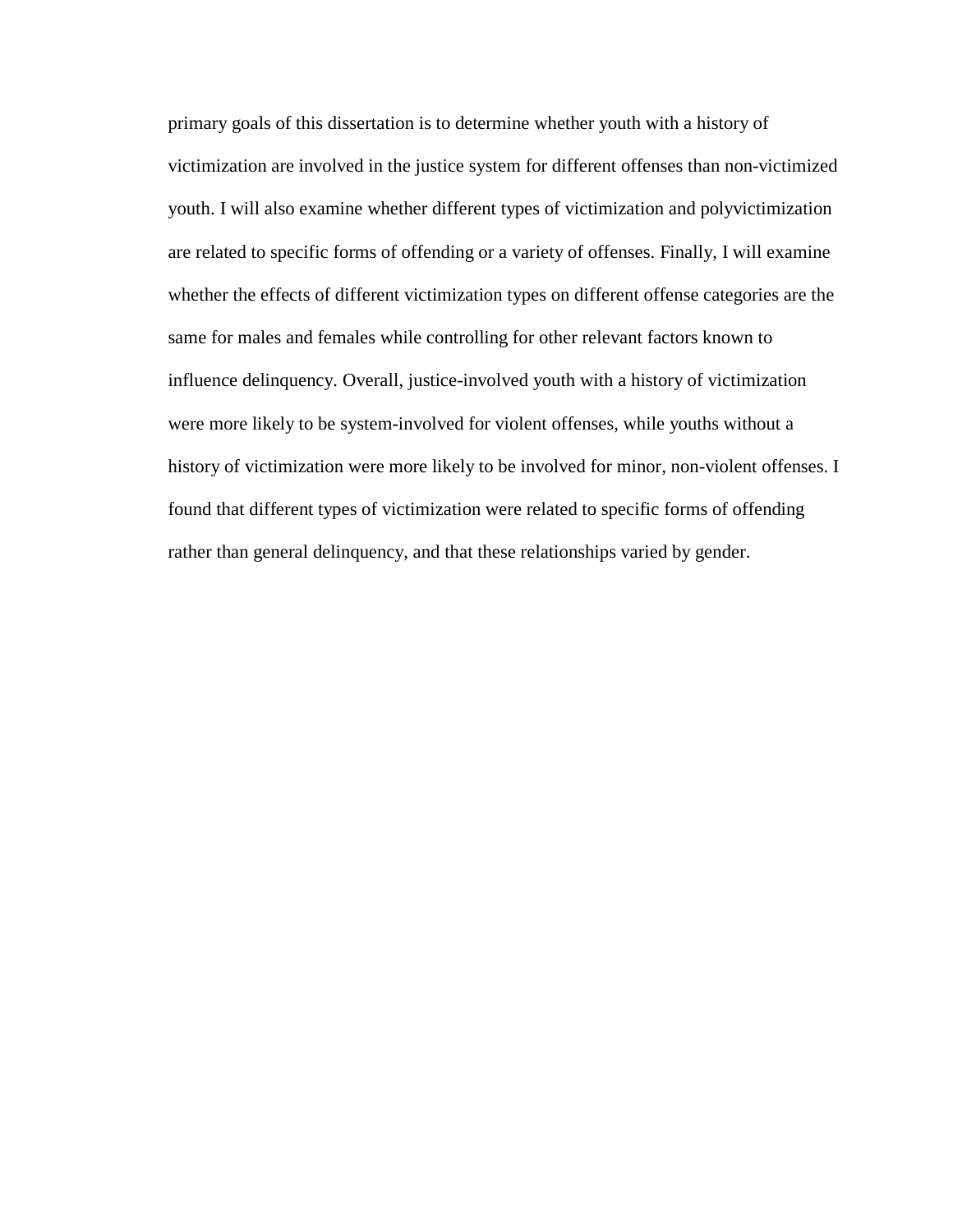Copyright 2018, Calli M. Cain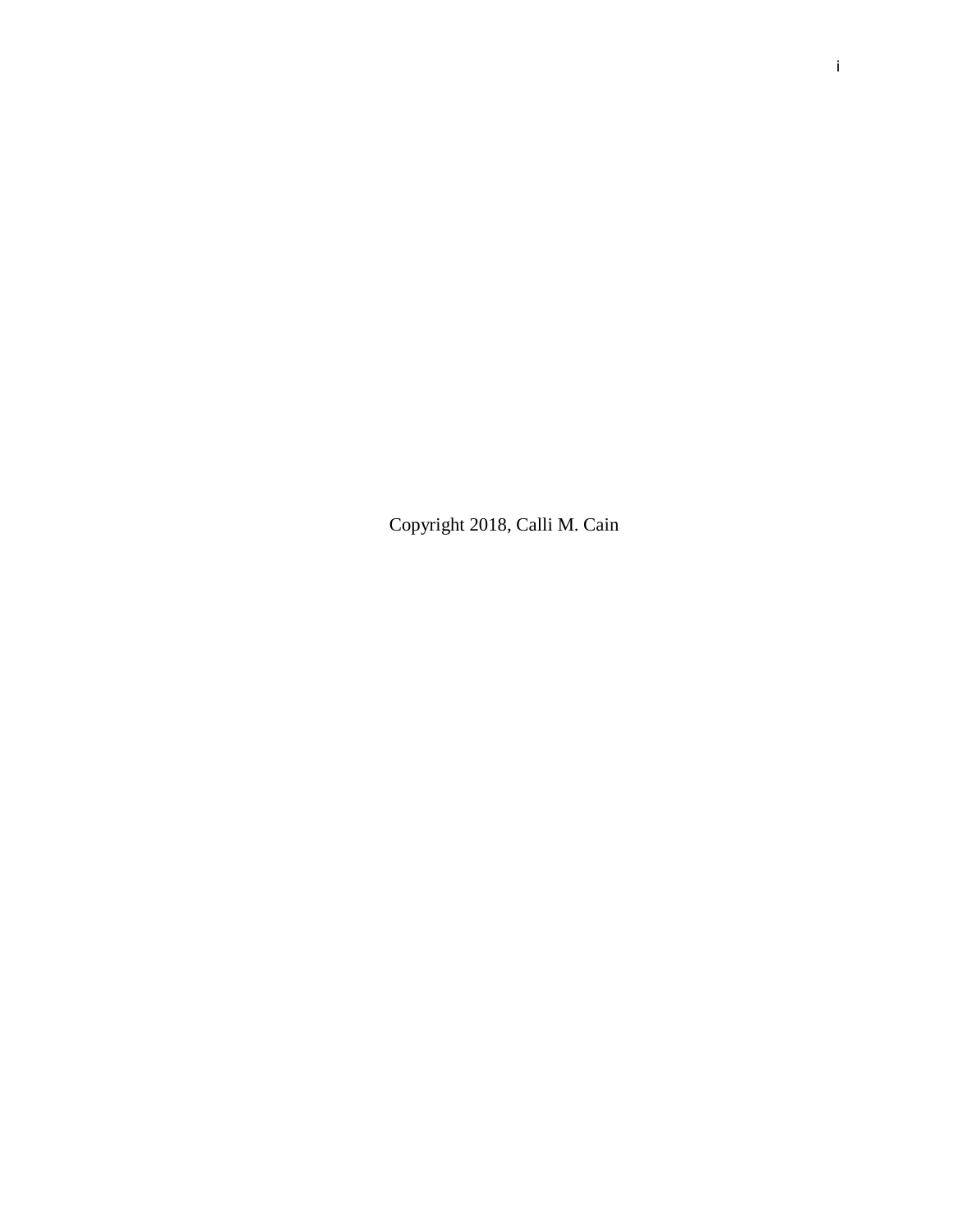# **Acknowledgements**

This research uses data from the Survey of Youth in Residential Placement (SYRP), a study directed by Andrea J. Sedlak, Ph.D., Vice President and Associate Director of Human Services Research at Westat, and funded by grant 2001–JR–BX– K001 from Office of Juvenile Justice and Delinquency Prevention. Additional Westat staff who made key contributions to the study included Carol Bruce, Ph.D, David Cantor, Ph.D., John Hartge, John Brown, Alfred Bishop, Gary Shapiro, Sheila Krawchuk, Karla McPherson, Ph.D., Monica Basena, Kristin Madden, and Ying Long, as well as many other Westat staff, too numerous to name here. The National Council on Crime and Delinquency (NCCD) also assisted Westat during the SYRP design, recruitment, and preliminary analyses. Contributing NCCD staff included Madeline Wordes, Ph.D., Eileen Poe-Yamagata, M.S., and Christopher J. Hartney.

I would like to thank the UNO School of Criminology and Criminal Justice for providing me with a graduate assistantship which covered my tuition, provided a monthly stipend and most importantly, provided me numerous opportunities to develop the research, writing and critical thinking skills used in this dissertation. I would also like to thank UNO Graduate Studies for funding a portion of this study through the Dissertation Scholarship Award.

This project would not have been possible without the support of many kind and talented people. First, thank you to my mentor and dissertation chair, Amy Anderson, for your time, comments, patience, and attention to detail. I am fortunate to have benefited from your guidance throughout both my undergraduate and graduate career. I most certainly would not have known that graduate school was an option for me if it was not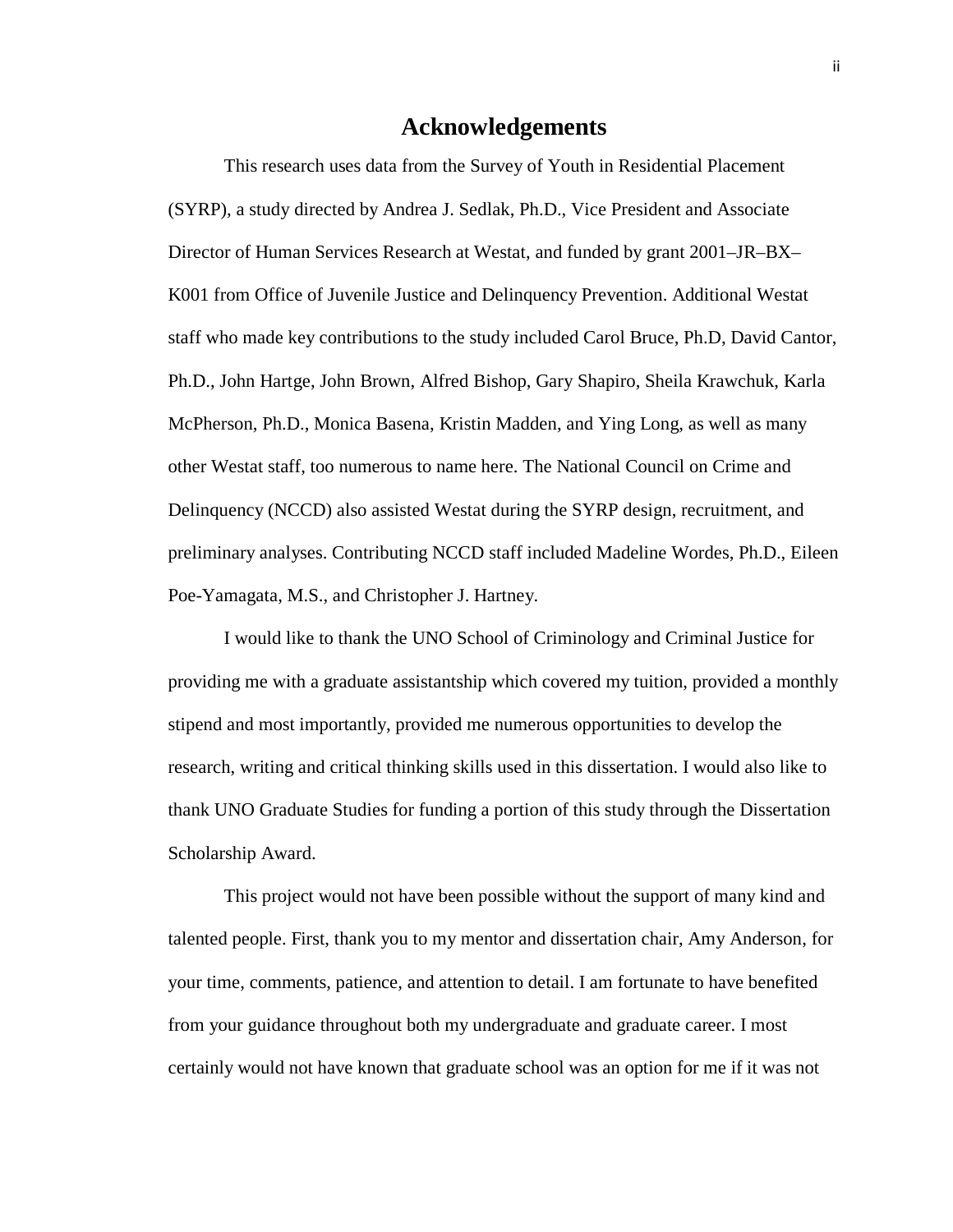for your interest in my intellectual curiosity and willingness to answer my sometimes stupid questions. Words cannot express the gratitude I feel toward your investment in me as a scholar. To my other committee members—Robert Meier, Lisa Sample, and Kimberly Tyler—your support means so much. Dr. Meier, thank you for always making time to meet for tea and answer all my questions about our discipline and academia in general. You believed in me when I did not always believe in myself and helped me through so many difficult days of graduate school. To all my committee members, thank you for all that you do for your students, and for always making time for me. Thank you for all of your advice and guidance, for teaching me how to write articles, and for giving me the tools I need to ask important questions. I hope to one day be able to teach my own students as much as you all have taught me over the years. I would also like to extend my sincerest appreciation to my department chair, Gaylene Armstrong, who has given me tremendous support and encouragement during her time at UNO.

On a personal note, I would like to thank my mom, Jayne, and dad, Richard, who have supported and believed in me when I did not always believe in myself. Thanks to my siblings and best friends, Cassie, Casey, and Cami, for your encouragement, love, food, laughter, phone conversations and coffee/wine when needed. My family's belief that I can make a difference in the world inspires me to be a better person and has allowed me to pursue my dreams. Their unwavering love, support and understanding helped me persevere through many tough days of graduate school and kept me grounded in what really matters in life. To my parents, I will forever be indebted to you for your support and love through the highs and lows of my life—please know I would not be who I am or where I am today without you both and consider myself lucky to have you as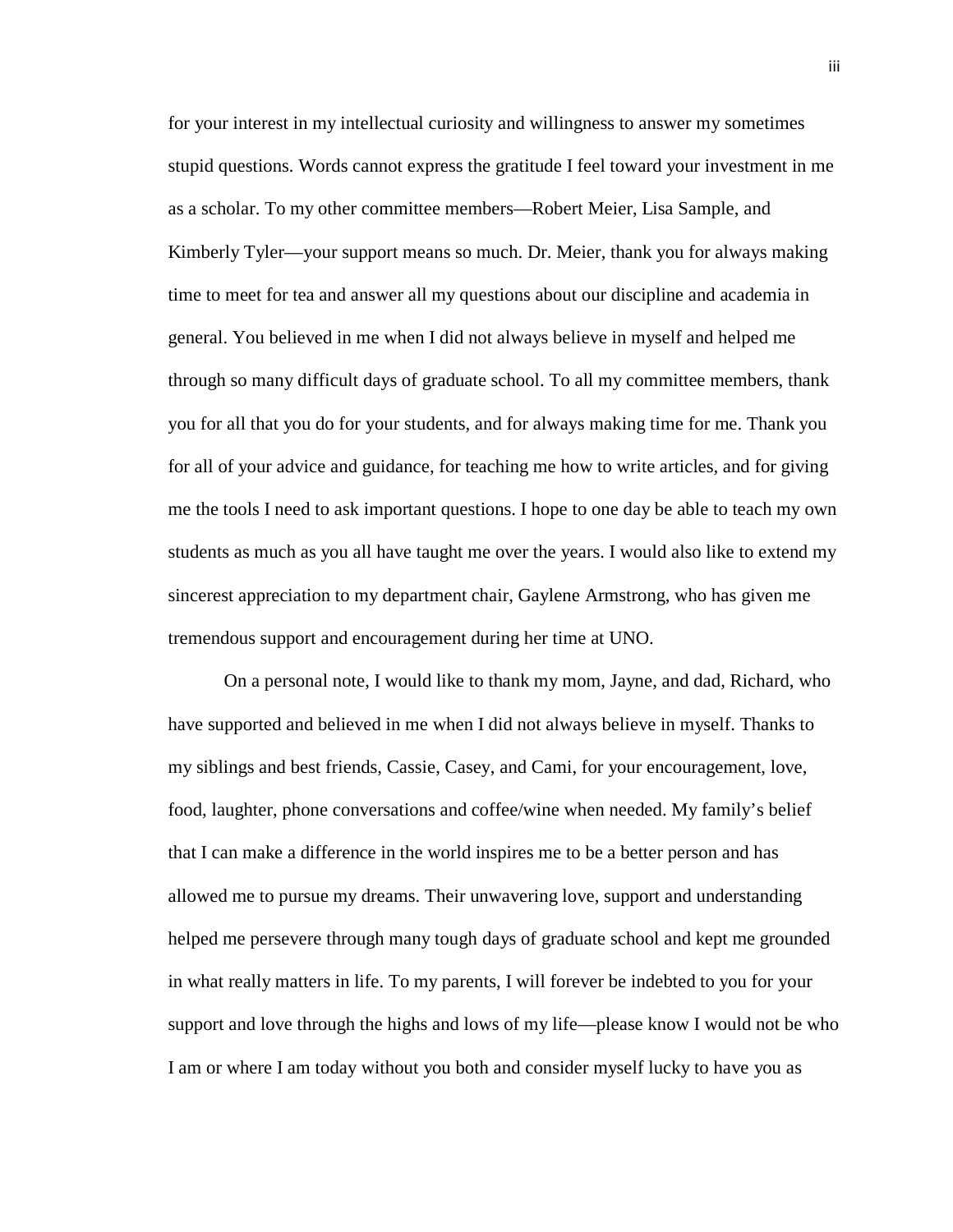parents. I hope my accomplishments and my character fill you with a sense of pride and success as parents. I would also like to thank Clarky, my fuzzy four-legged friend, for keeping a smile on my face every day and reminding me of the importance of play. I would like to thank Nancy Alcorn and all the staff at Mercy Ministries for making it possible for me to attend graduate school and giving me a vision for my life when I had none. I would not be here without the compassion, love and support they freely provided to me during my time of need.

I also owe a great debt to my wonderful peers with whom I have taken courses, exchanged research ideas, and shared life experiences with during the rollercoaster that is graduate school. Their consistent support, feedback, and friendship through the highs and lows of graduate school helped me keep going on many days I felt like throwing in the towel. To Steven in particular, thanks for always making time to meet for coffee or beer to talk through both personal and professional topics. You made graduate school much more bearable.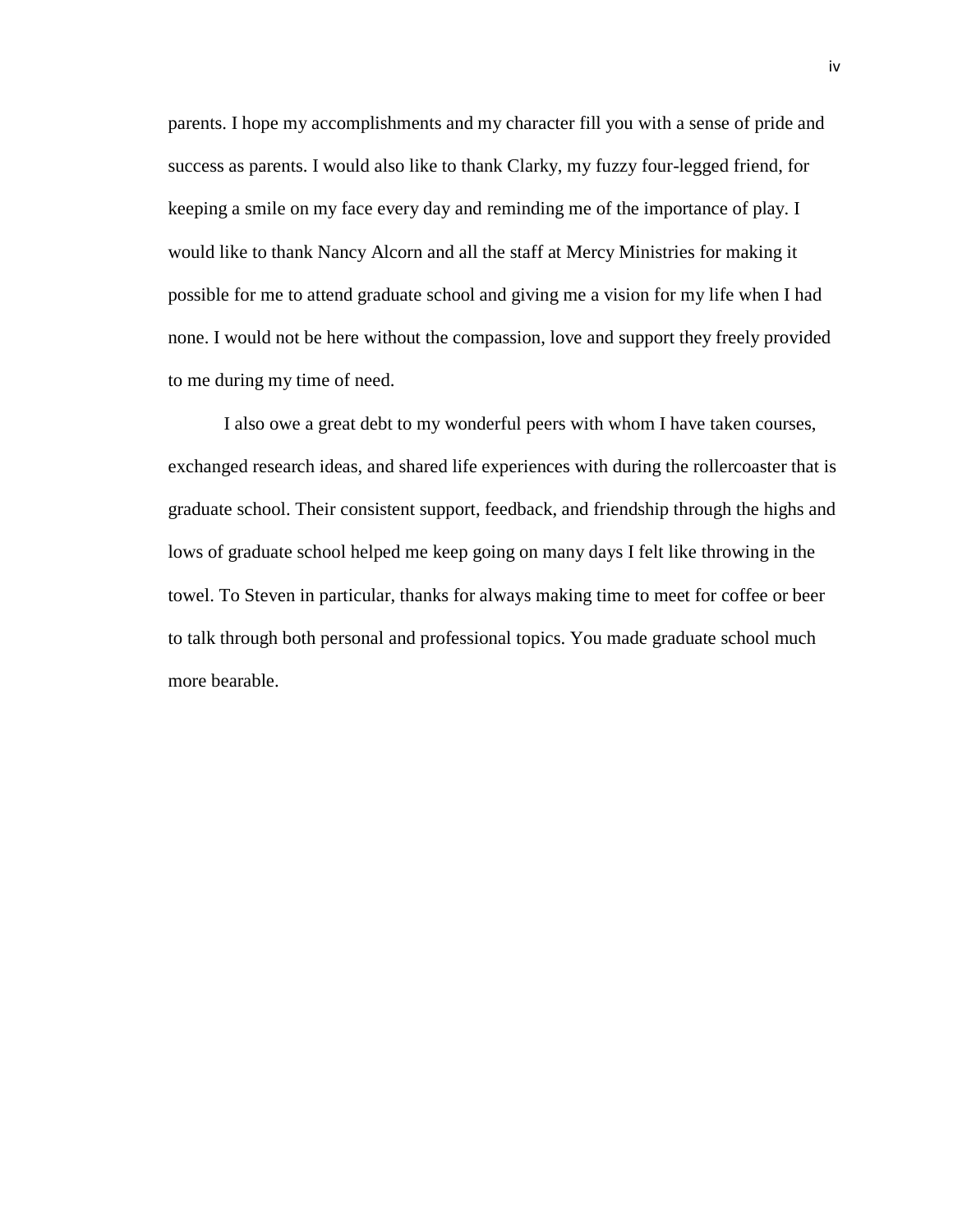# **Table of Contents**

| Gender-Specific Analyses of Prior Victimization on Offense Types48 |  |
|--------------------------------------------------------------------|--|
| Descriptives and T-tests of the female and male youth samples 49   |  |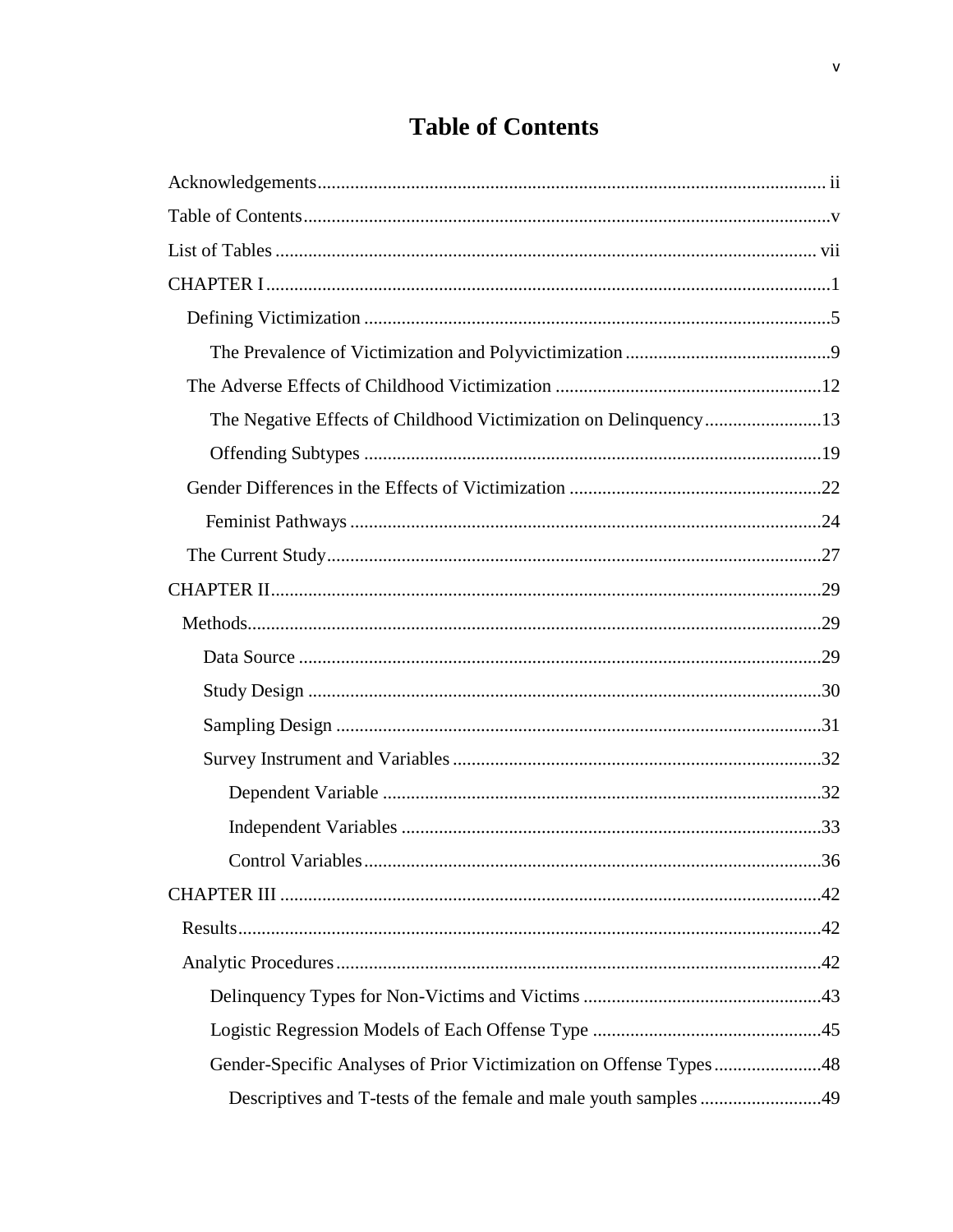| Multivariate effects of prior victimization on offenses types for females51   |  |
|-------------------------------------------------------------------------------|--|
| Multivariate effects of prior victimization on offenses types for males53     |  |
| Equality of coefficients tests in the effects of victimization on offending55 |  |
|                                                                               |  |
|                                                                               |  |
|                                                                               |  |
|                                                                               |  |
|                                                                               |  |
|                                                                               |  |
|                                                                               |  |
|                                                                               |  |
|                                                                               |  |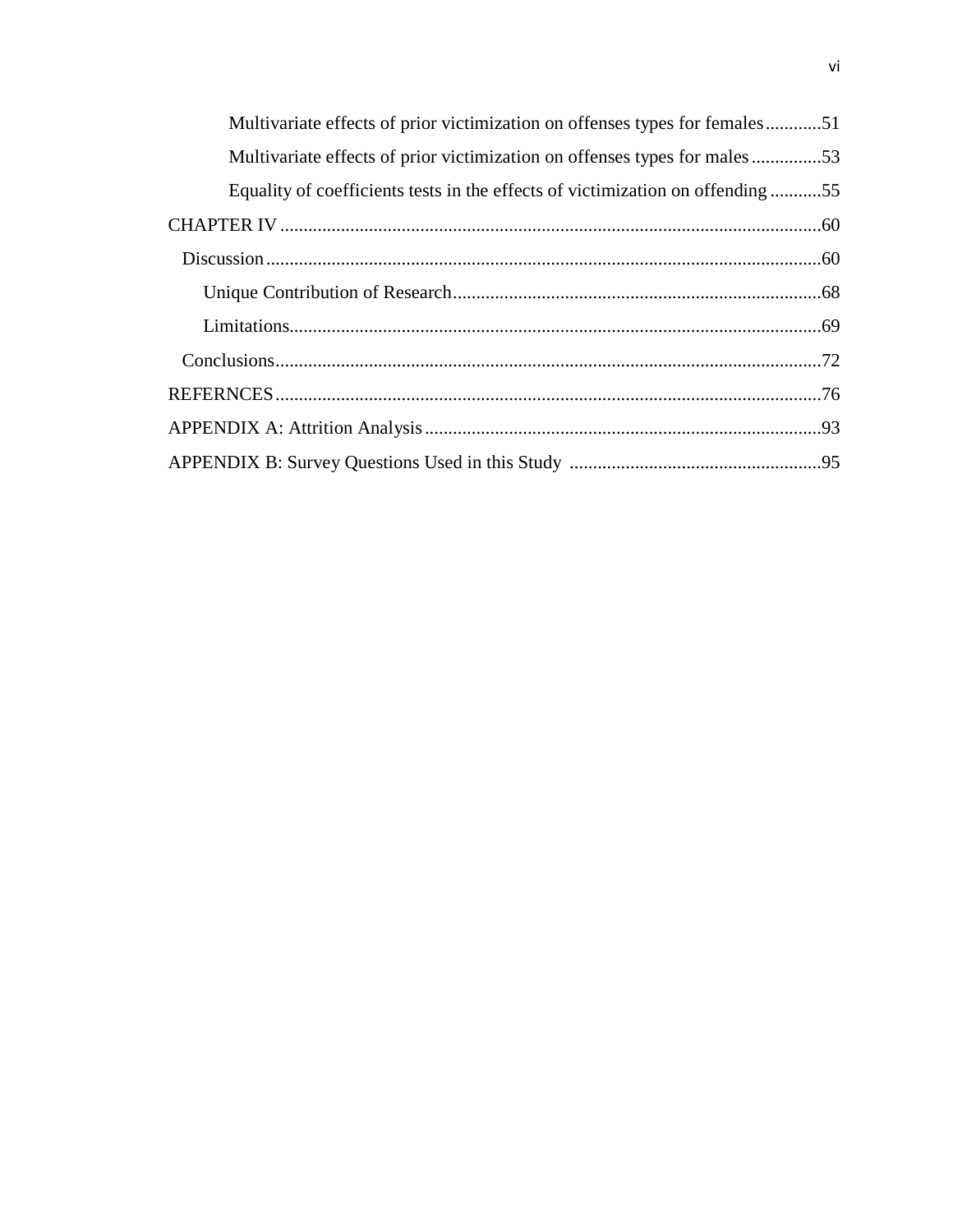# **List of Tables**

| Table 3 – Descriptives and T-tests of offense type for non-victims and victims43  |  |
|-----------------------------------------------------------------------------------|--|
| Table 4 – Logistic regression models of each offense type with main predictors46  |  |
| Table 5 – Descriptives and T-tests of the female and male youth samples50         |  |
| Table 6 – Logistic regression models predicting each offense type for females52   |  |
| Table 7 – Logistic regression models predicting each offense type for males54     |  |
| Table 8 – Gender-specific logistic regression models predicting each offense type |  |
|                                                                                   |  |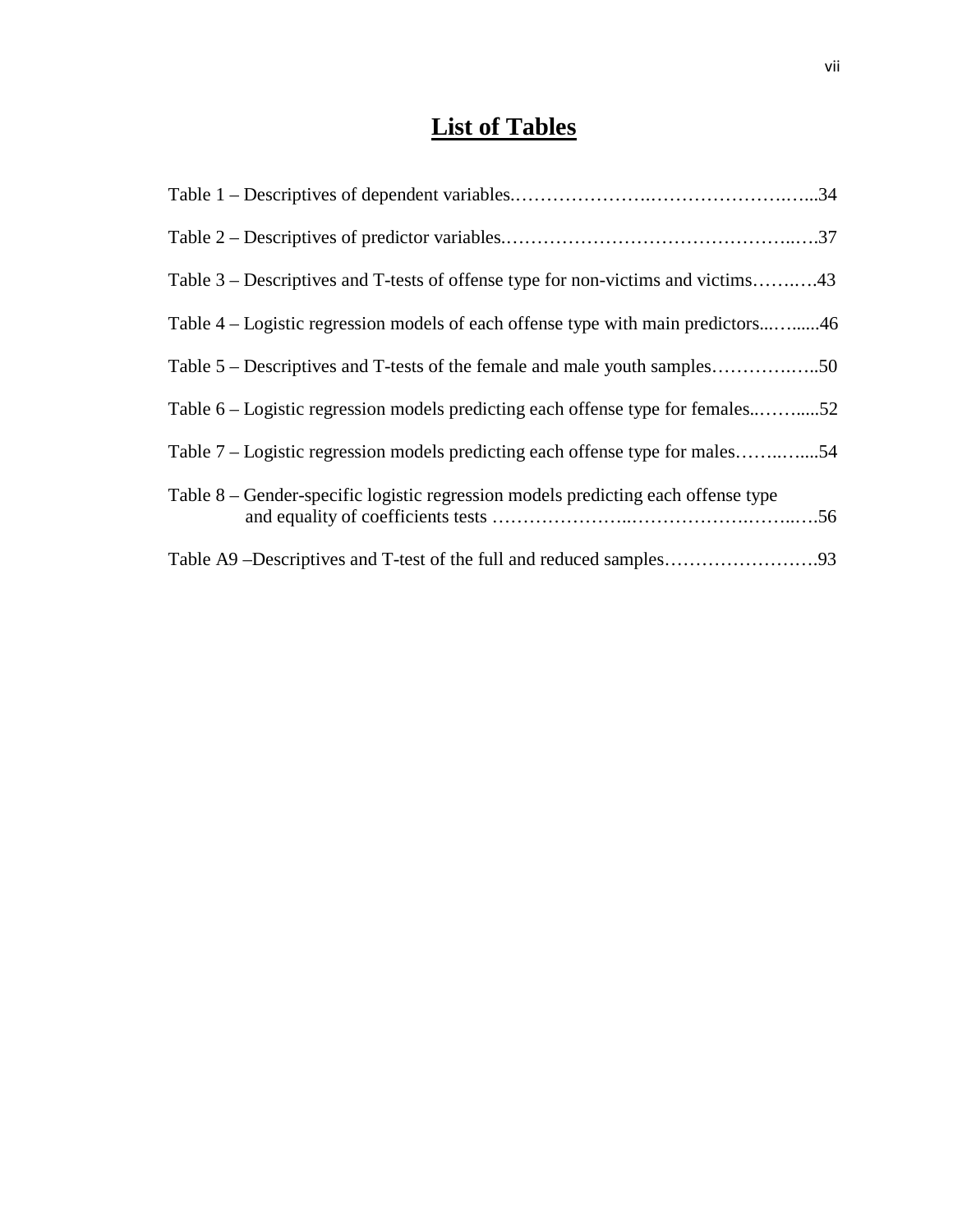### **CHAPTER I**

The high prevalence of American youth who experience victimization makes it an important health issue. One nationwide study found that among youth aged 1 month to 17 years, 14% experienced some form of child maltreatment in the past year (Finkelhor, Turner, Shattuck, & Hamby, 2013). Youth who experience one type of victimization are more likely to experience other types of victimization (Finkelhor, Ormrod, & Turner, 2007, 2009). For example, children who were physically abused were also more likely to experience sexual abuse, neglect, bullying, or witness family violence. Polyvictimization is the experience of different types of victimizations and a significant proportion of children who identify as victims of single forms of violence are actually polyvictims (Finkelhor, Ormrod, & Turner, 2007, 2009). Victimization in various forms (e.g., physical or sexual abuse, or witnessing violence) during childhood and adolescence can adversely affect youths' outcomes across many life domains, including an increased risk for antisocial and criminal behavior (Mersky, Topitzes, & Reynolds, 2012; Smith & Thornberry, 1995; Widom, 1989). Additionally, it appears that "more is worse" when it comes to childhood victimization, such that youth who experience polyvictimization have more serious maladaptive behavior compared youth who experience just one type of victimization (Cyr et al., 2013; Scott-Storey, 2011; Soler, Kirchner, Paretilla, & Forns, 2013; Turner, Finkelhor, & Ormrod, 2010).

There is a strong relationship between victimization and offending, meaning that victims are more likely to be offenders and offenders are more likely to be victims (Chamberlain & Moore, 2002; Jennings, Piquero, & Reingle, 2012; Lauritsen & Laub,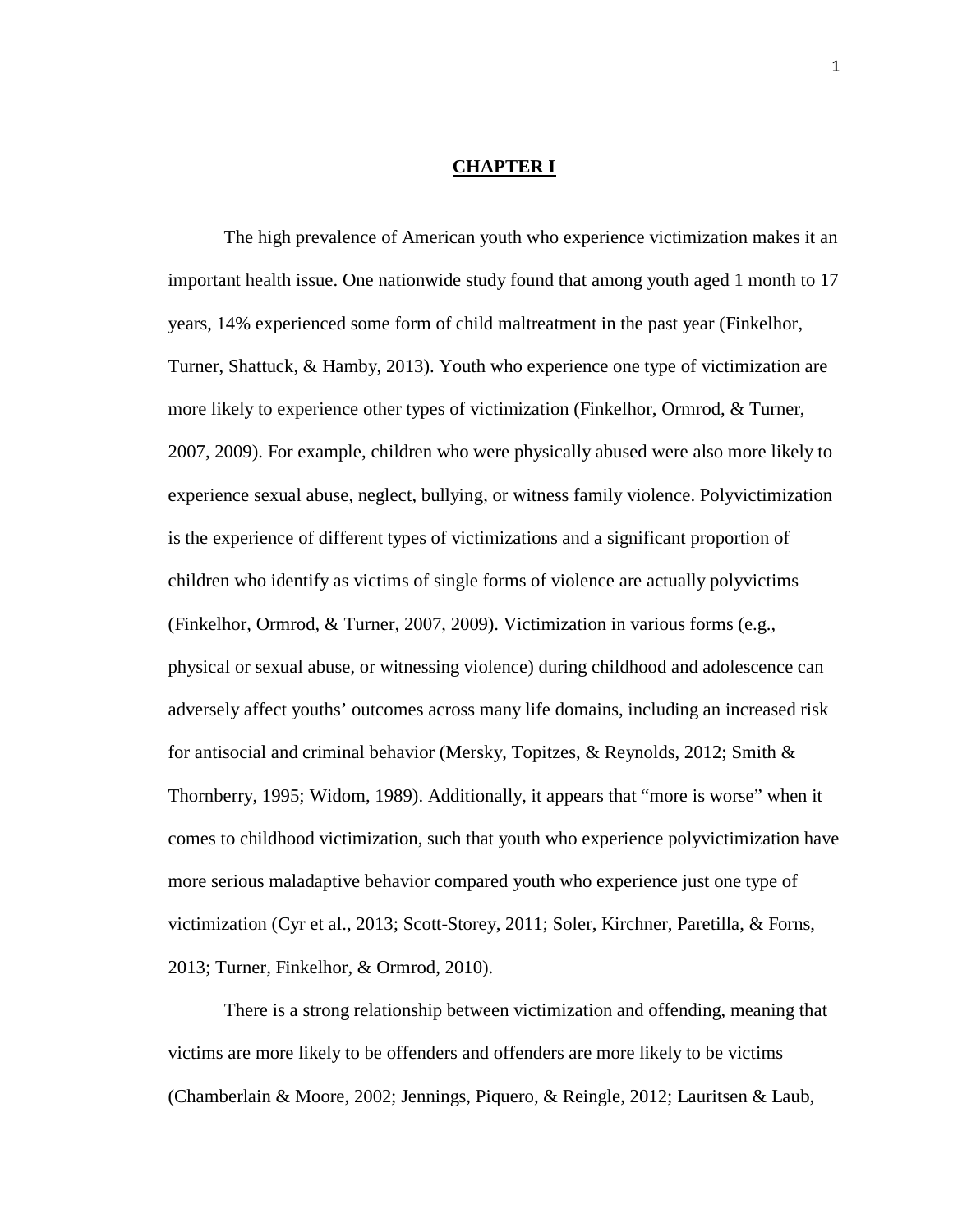2007). The exact nature of this relationship remains imprecise, as it is unclear if victimization causes offending, offending causes victimization, or if there are other factors that influence both. We know that youth who reported being victimized through both self-reports or official case records are at a higher risk for criminal involvement in adolescence and adulthood (Smith & Thornberry, 1995; Widom, 1989; Widom & Maxfield, 1996). Additionally, a majority of youth detained in the juvenile justice system report having experienced at least one type of victimization before their system involvement (Abram et al., 2004; Becker & Kerig, 2011; Dierkhising et al., 2013). Justice-involved youths' victimization experiences tend to differ by gender, such that females report higher rates of interpersonal victimization and males report higher rates of indirect victimization (i.e., witnessing serious violence; Cauffman et al., 1998; Foy, Ritchie, & Conway, 2012; Truman, 2011; Truman & Langton, 2014). Females also have more extensive histories of sexual abuse and polyvictimization than males (Dierkhising et al., 2013; Ford et al., 2007).

The general overlap between victimization and offending has been found by studies using diverse samples, methods, and social contexts (e.g., Berg et al., 2012; Ousey, Wilcox, & Fisher, 2011; Schreck, Stewart, & Osgood, 2008). While criminologists have increasingly incorporated victimization into explanations of offending, many aspects of the victim-offender relationship remain under-researched and poorly understood (see Berg, 2012). One open question is whether justice involved youth with histories of victimization are involved in the system for the same types of offenses as youth without histories of victimization. Another question is whether different types of victimization are related to different types of offending. For example, it is unclear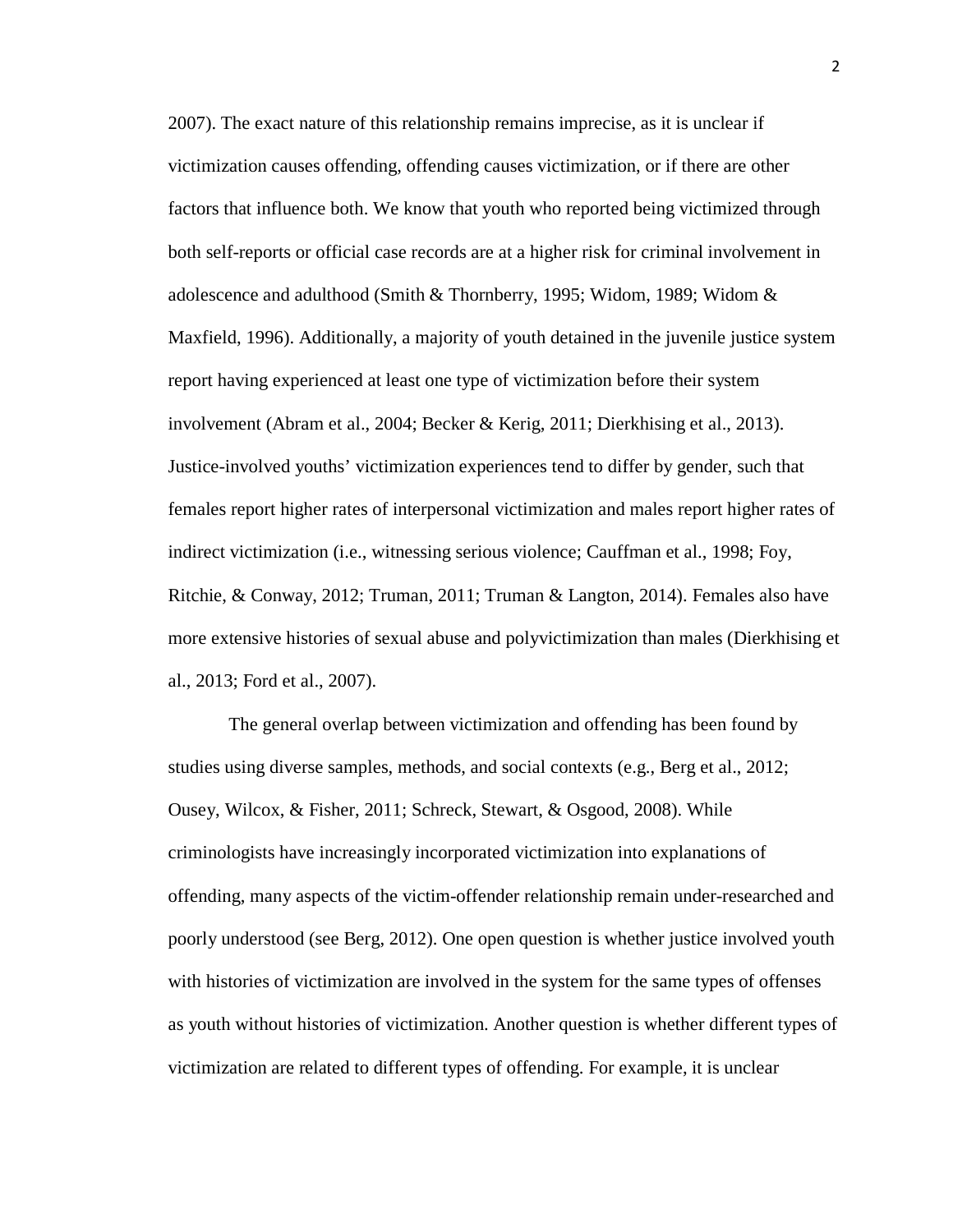whether childhood sexual abuse is more strongly related to later sexual offending versus violent or drug offending (Herrera & McCloskey, 2001). Furthermore, there is mixed evidence regarding whether different forms of victimization affect delinquency the same for males and females (Asscher, Van der Put, & Stams, 2015; Higgins, 2004; Van der Put et al., 2015).

The purpose of this dissertation was threefold. The first was to examine whether youth with histories of victimization were involved in the justice system for different offenses than youth without prior victimization. The second purpose was to examine how prior victimization experiences were related to delinquents' types of offending. The third purpose was to examine whether these relationships differed for males and females. I build on the previous literature by examining how different types of prior victimization affect different types of offending and how these relationships vary for males and females. Specifically, I add to the literature because most prior studies have not tested how different forms of victimization, both by themselves and co-occurring with other types of victimization, affect different types of offending, and how these relationships are moderated by gender. Most prior studies also do not control for polyvictimization, which is problematic because examining just one type of victimization without controlling for the inter-correlations between different types of victimization and polyvictimization may artificially inflate the effect of that particular type of trauma (Finkelhor, 2008; Green et al., 2010; Herrenkohl & Herrenkohl, 2009). I also add to the literature by using a nationally representative sample of justice-involved youth, the Survey of Youth in Residential Placement (SYRP), to examine the relationships between prior victimization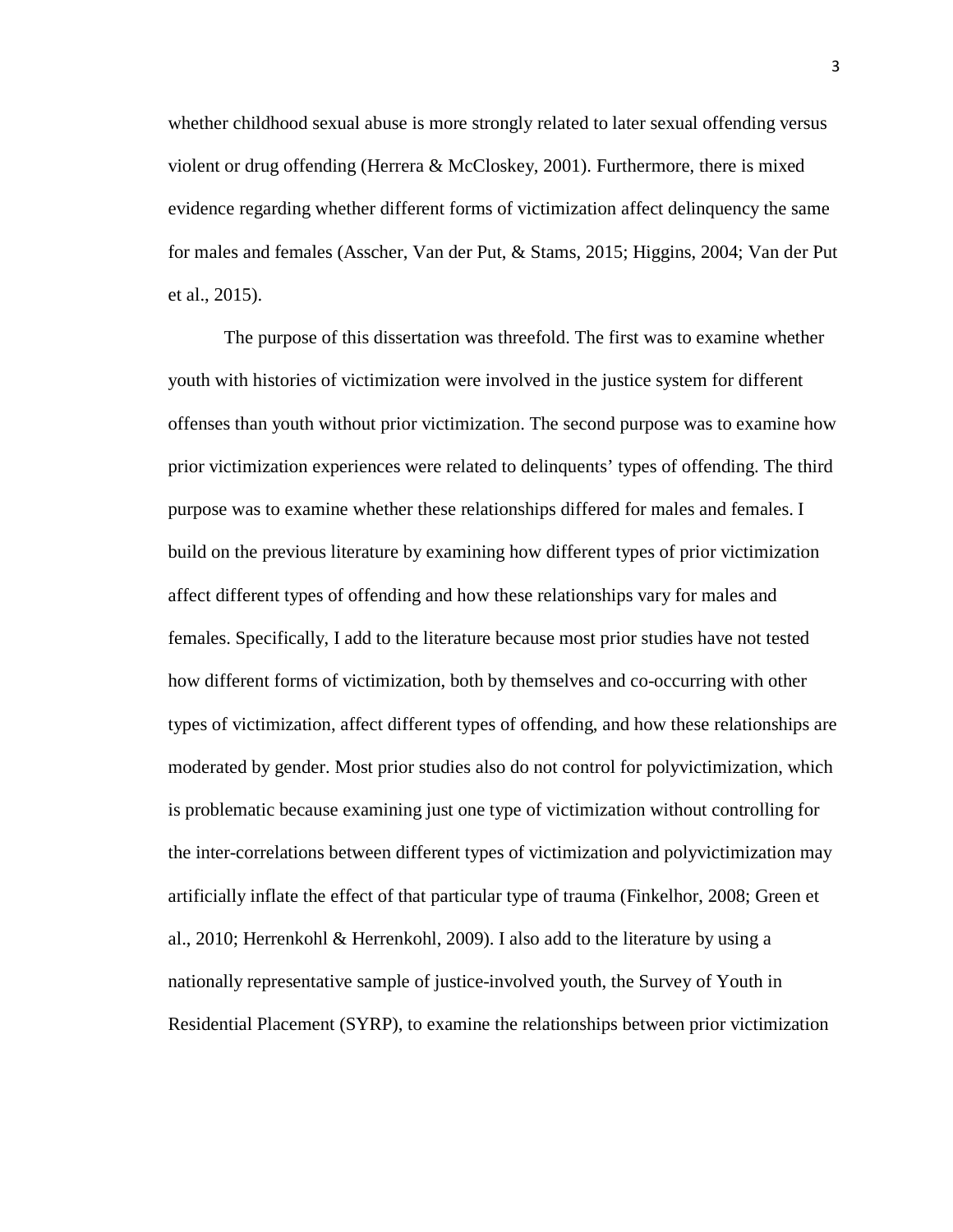(and polyvictimization) and subsequent offending, which allows my findings to be generalized to the larger population of justice-involved youth.

The SYRP is currently the only large-scale, nationally representative sample that collected detailed information directly from justice-involved youth about their prior victimization and delinquency experiences (Sedlak, 2003). My findings provide more detail than previous studies regarding the gendered relationships between specific types of prior victimization and subsequent delinquent types among justice-involved youth. Thus, my findings enhance our understanding of the developmental implications of prior victimization among juvenile delinquents by specifying the direction and strength of the effect of five different types of prior victimization and polyvictimization on six distinct forms of offending among males and females. Many studies have found that victimization is related to several negative outcomes, including an increased risk for antisocial/criminal behavior (Macmillan, 2001). Furthermore, youth who experience polyvictimization are at increased risk for losing the fundamental capacities necessary for normal development, successful learning, and a productive adulthood (Finkelhor et al., 2010; Schilling, Aseltine, & Gore, 2007). Thus, the especially high rates of prior victimization among justice-involved youth and gender differences in victimization experiences warrants further inquiry.

Despite the high prevalence of victimization among children and adolescents, the majority of victimized youth who end up in the justice system never receive help in recovering from the psychological damage caused by this experience (Listenbee et al., 2012). My findings could inform programming needs among juvenile detention centers so that victimized youth who end up in the system could receive the services to deal with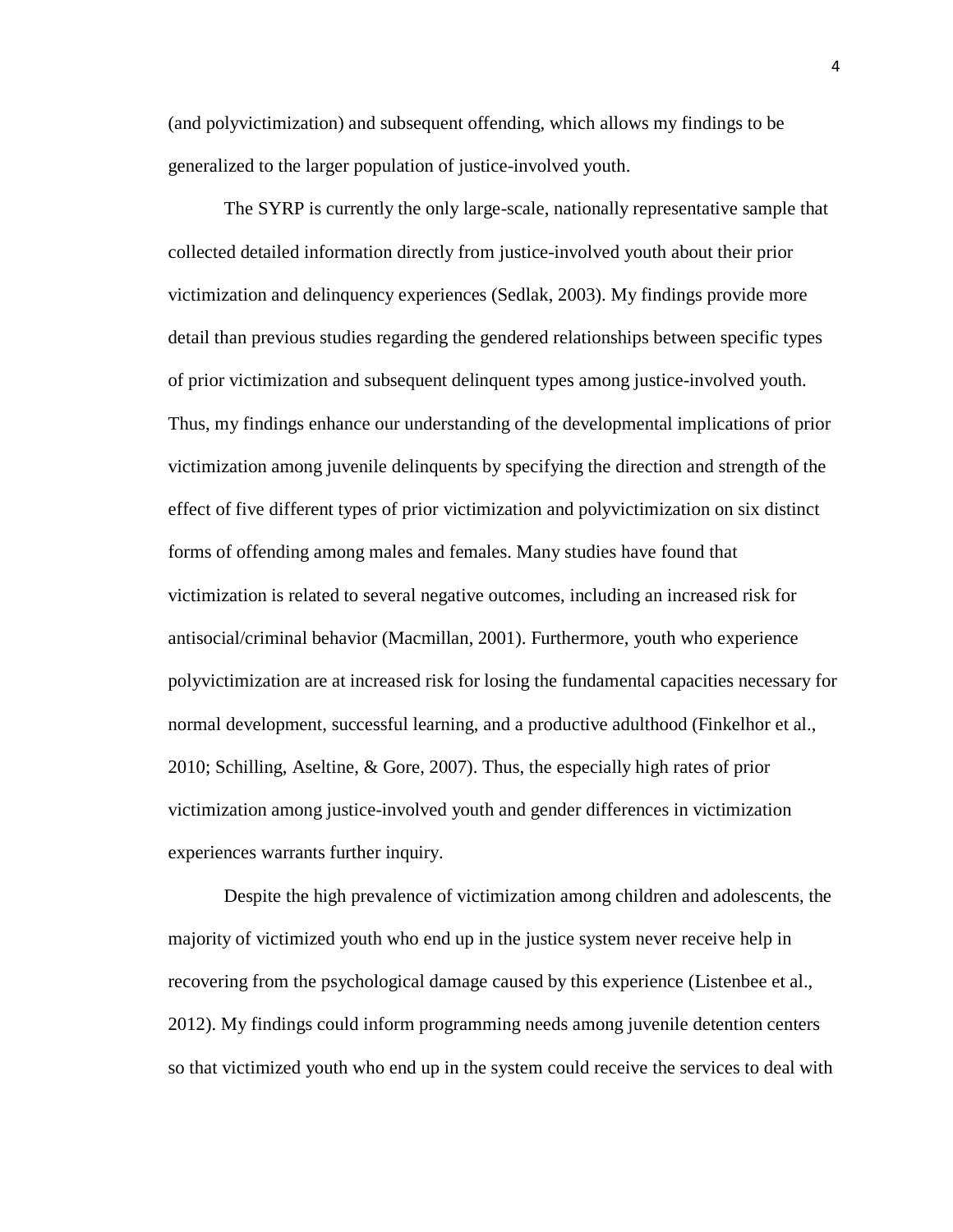their prior victimization, for perhaps the first time. If youth correctional centers would target treatment toward youth with the most detrimental victimization histories, perhaps they could help break the potential cycle of victimization and maladaptive behavior. For example, if I find that one type of victimization is more strongly related to violent offending for both males and females, then the results would underscore the importance of developing effective services for all youth with this background. Findings such as this would also highlight the need to target prevention strategies toward that type of childhood victimization and to reduce its negative effects on the outcomes to which it is strongly related (e.g., violent or sexual offending). This is important, more generally, because researchers have found that victimization is associated not only with offending but also with mental health and substance use problems, low educational attainment, selfdestructive behavior, and increased odds of further victimization (Finkelhor et al., 2011; Macmillan, 2001).

In the remainder of this chapter, I discuss the relevant literature on the difficulty defining victimization, prevalence rates of victimization, the effects of victimization on delinquency, the victim-offender overlap, and gender differences in the effects of victimization. I then anchor my dissertation in the feminist pathways theory and conclude by laying out my research questions and proceed to the second chapter where I discuss the methodology of this dissertation.

#### **Defining Victimization**

The study of different forms of victimization and their effects is fragmented across several disciplines and studies on the effects of victimization are typically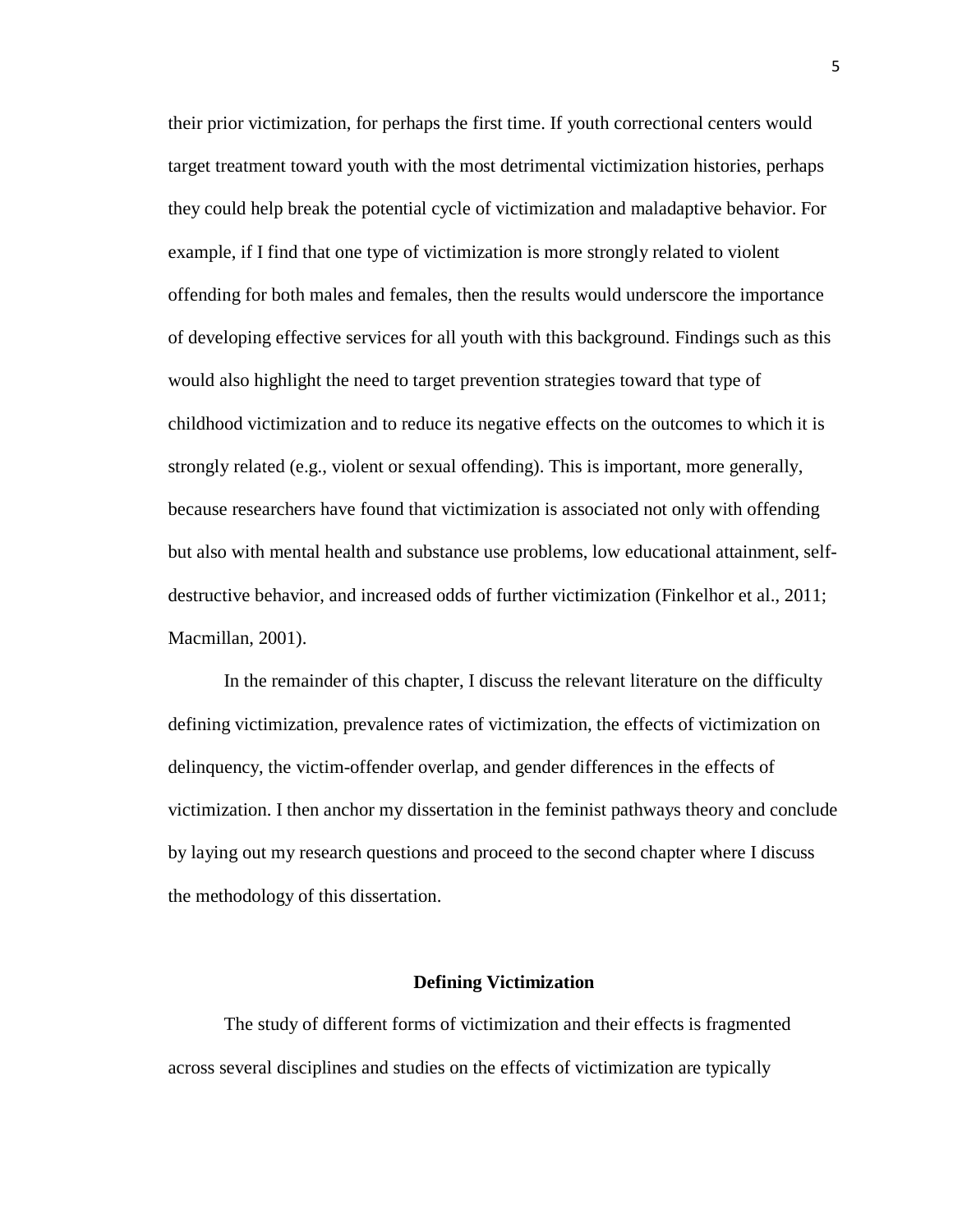organized around specific outcomes, such as mental health issues, criminal behavior, or educational attainment. Researchers in various disciplines operationalize the concept of victimization differently, but victimization is a broad umbrella which includes both direct and indirect forms (Finkelhor, 2008). Victimization is distinct from trauma or life stress in that victimization inherently implies a power relationship in which one person/party dominates another (Hagan, 1989). To illustrate, victimization does not include the accidental death of a parent or parental divorce, whereas the trauma or life stress constructs do include these events.

Victimization is difficult to define due to the fragmentation of terminology and diverse definitions/operationalized measures in the study of victimization across and within disciplines. Victimization is a broad concept that includes many categories of specific types of violence, such as, sexual and physical abuse, emotional or psychological abuse, physical neglect, and bullying (Maas, Herrenkohl, & Sousa, 2008). Researchers and practitioners across several disciplines use different terminology to refer to the underlying concept of victimization, such as, abuse, exposure to violence, adverse childhood experiences, interpersonal trauma, or child maltreatment (see Musicaro et al., 2017 for a review of overlapping constructs of interpersonal victimization). Criminologists tend to focus more on violent victimization types, which are interactions in which someone was physically attacked, raped, or robbed (Macmillan, 2001). However, victimization can also be emotional, psychological, nonviolent, or negligent, as is the case with neglect of a child (i.e., not providing food, clothing or safety). For the purposes of this dissertation, the term victimization will encompass both direct victimization, which individuals experience first-hand (i.e. physical, sexual, emotional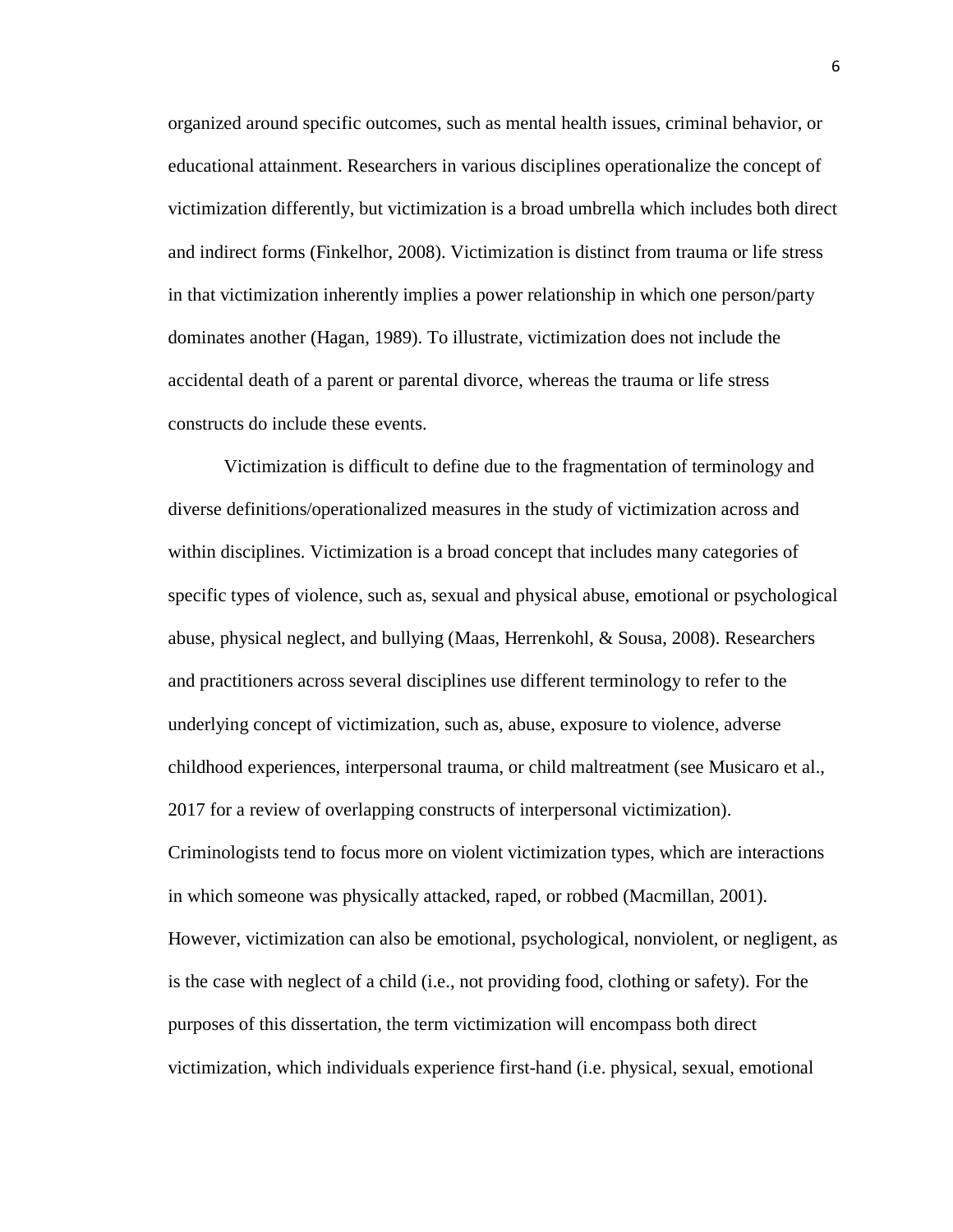abuse), and indirect victimization, where a person witnesses violence (i.e. seeing someone seriously injured).

Early research on victimization tended to consider the effects of only a single type or category of victimization at a time. This was problematic because it likely led scholars to overestimate the effects of a particular type of victimization if not controlling for other types of victimization or polyvictimization at the same time (see Fallon et al., 2010; Herrenkohl & Herrenkohl, 2009). As a result, more recent studies have examined multiple forms of victimization concurrently, but this body of research is still fragmented into different conceptual frameworks. For example, the adverse childhood experiences (ACEs) framework has emphasized physical and mental health outcomes related to the absence of a protective adult figure during childhood (Felitti et al., 1998). The ACEs framework has gained popularity among criminologists in recent years as a means to explain negative life experiences and offending patterns (Baglivio & Epps, 2015; Levenson & Socia, 2016; Wolff, Baglivio, & Piquero, 2016). Even though recent studies have done a better job examining multiple types of violence concurrently, they still have theoretical and methodological problems (e.g., sampling and measurement differences). The mixed findings about the effects of victimization on particular outcomes may be a result of variations across studies in factors such as: (1) the number of victimization types assessed, (2) the analytical strategy employed, and (3) the type of covariates included (Arata et al., 2007; Herrenkohl & Herrenkohl, 2009; Higgins & McCabe, 2001; Petrenko et al., 2012).

Most studies on polyvictimization have focused on adolescents' mental health outcomes, rather than on behavioral outcomes among adolescents like violence and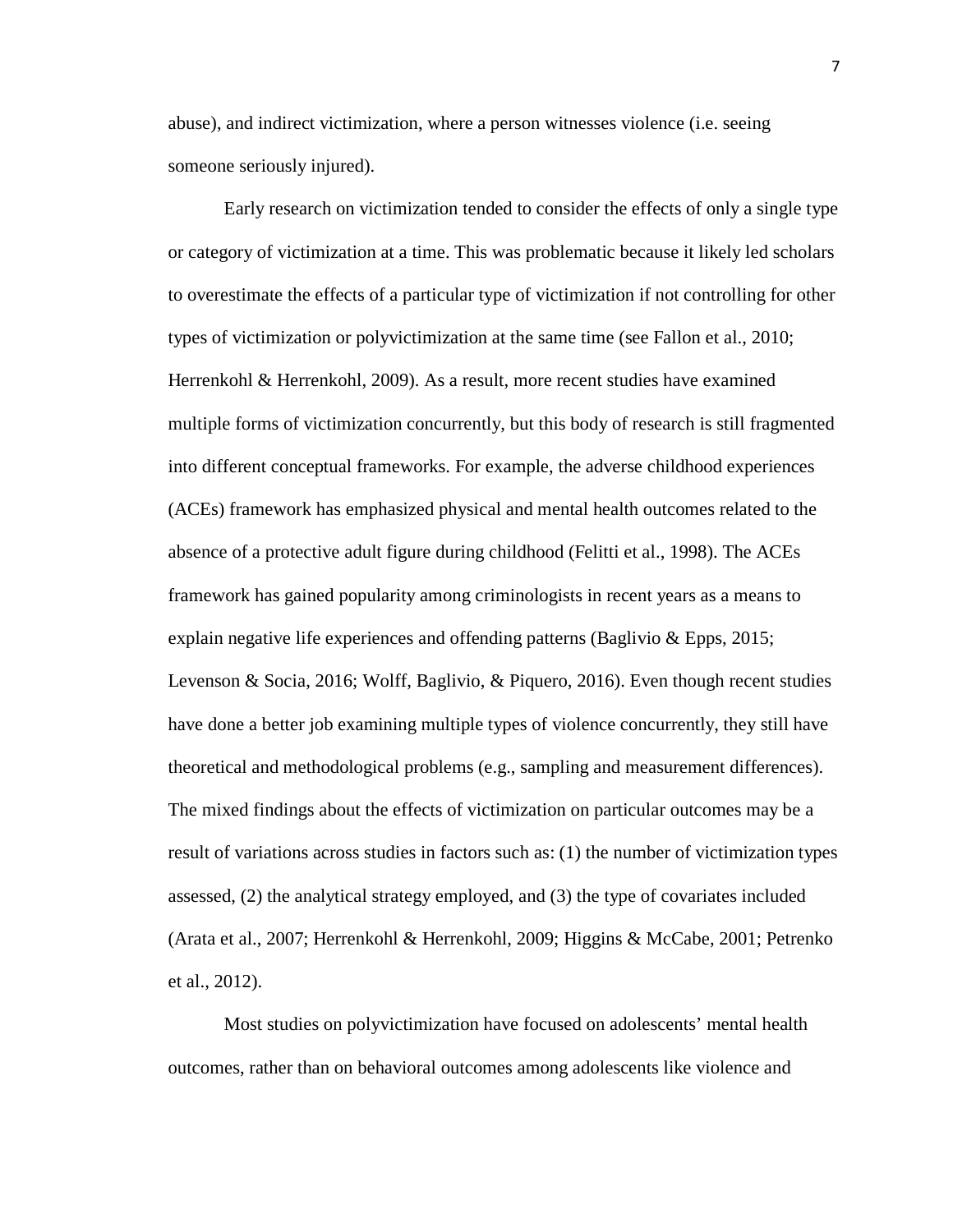delinquency. Overall, these studies suggest that (1) polyvictimization has a stronger relationship with trauma symptoms than experiencing repeated victimizations of a single type; and (2) polyvictimization explains most of the psychological consequences of individual forms of victimization (see Finkelhor, Ormrod, & Turner, 2007, 2009; Turner, Finkelhor, & Ormrod, 2010). Exposure to multiple types of victimization is associated with more severe mental health outcomes and substance use in both childhood and adulthood when compared to the effects of just one type of victimization (Appleyard et al., 2005; Arata et al., 2005; Bensley et al., 1999a, 1999b). For example, Cyr and colleagues (2013) found that most of the individual victimization categories they examined were significantly associated with mental health symptoms when polyvictimization was ignored. Once polyvictimization was included in the models, however, most individual victimization relationships were either no longer significant or greatly reduced. Furthermore, after controlling for all individual victimization types, polyvictimization was the only victimization variable that significantly explained mental health symptoms (Cyr et al., 2013). Overall, these findings highlighted the importance of examining polyvictimization, in addition to looking at various types of victimization because examining just one type of victimization may artificially inflate the effect of that particular type of trauma (see Herrenkohl & Herrenkohl, 2009). The degree to which polyvictimization influences youth outcomes is understudied, but it is likely that more victimization is worse in terms of its effect on maladaptive behavior (Finkelhor et al., 2013).

It is important to acknowledge before going any further that experiencing victimization is not deterministic of negative outcomes, rather it increases the risk of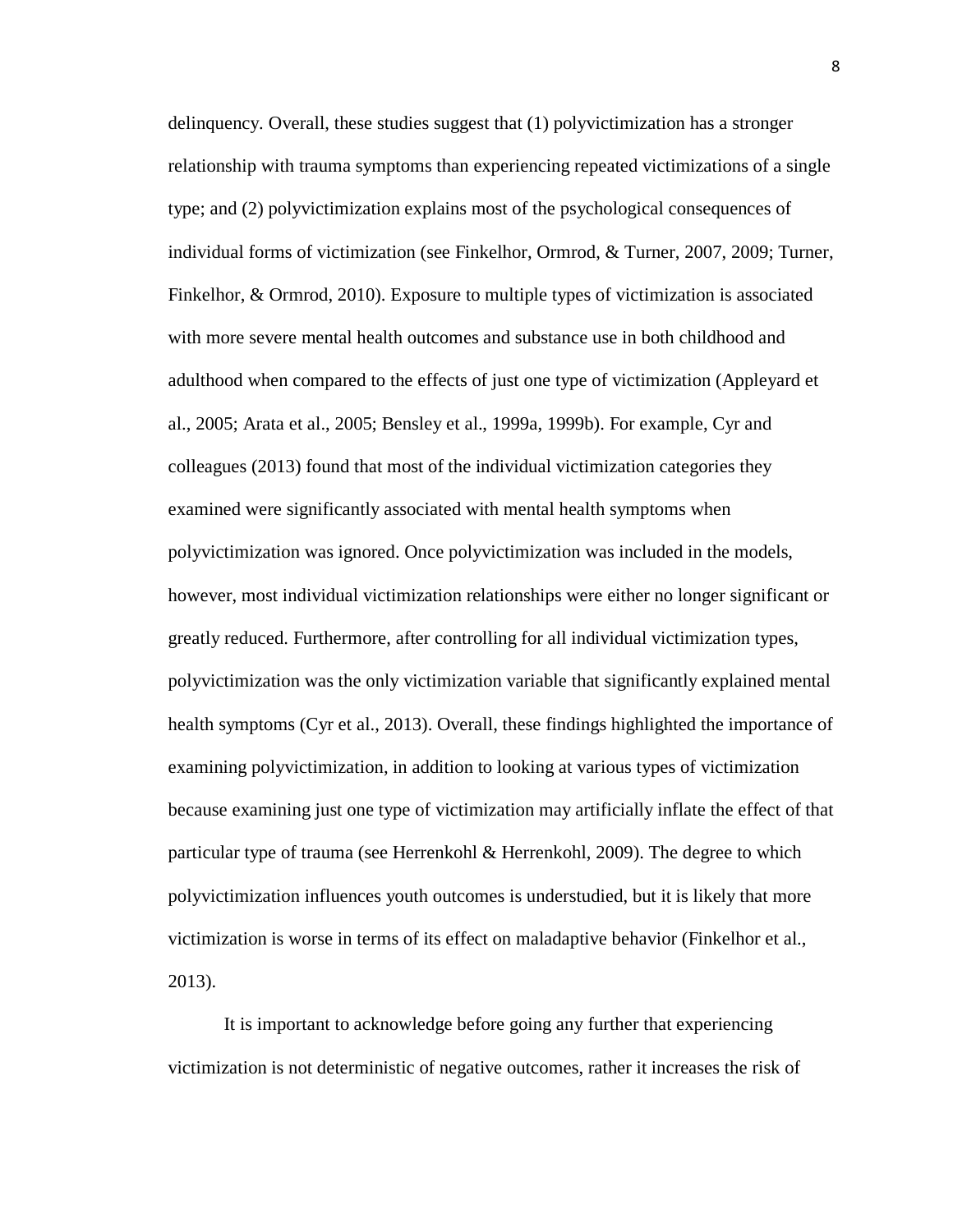negative outcomes (e.g., offending, physical and mental health problems, substance abuse, low education, homelessness, self-harm, teen parenting). The magnitude of the effects of victimization on various outcomes partially depends on the responses of others to the victim, such as family members, peers, schools, communities, and state agencies (Finkelhor, 2008). All of these support systems play a role in alleviating the trauma and distress that victimization causes and promoting healthy coping mechanisms and resilience in victims. Furthermore, not all individuals with delinquent behavior have a history of victimization. Rather, victimization is just one factor among many disadvantages (or adversities) which can accumulate over time and influence youths' odds of maladaptive behavior.

#### **The Prevalence of Victimization and Polyvictimization**

The sheer number of youth in the United States who experience victimization makes it a public health concern, as one in eight children experience a confirmed case of maltreatment before turning 18 (Wildeman et al., 2014). The prevalence, correlates, and consequences of youth victimization in the United States has gained increasing attention by scholars, practitioners and policy-makers over the last few decades. In 1979, United States Surgeon General declared violence a public health crisis of the highest priority and since that time, many government resources have gone towards understanding the prevalence, risk factors, consequences, treatment, and prevention of childhood victimization. In 2012, the Attorney General's Task Force on Children Exposed to Violence reported that about two-thirds of American youth have been exposed to at least one type of victimization during their lifetime (Listenbee et al., 2012).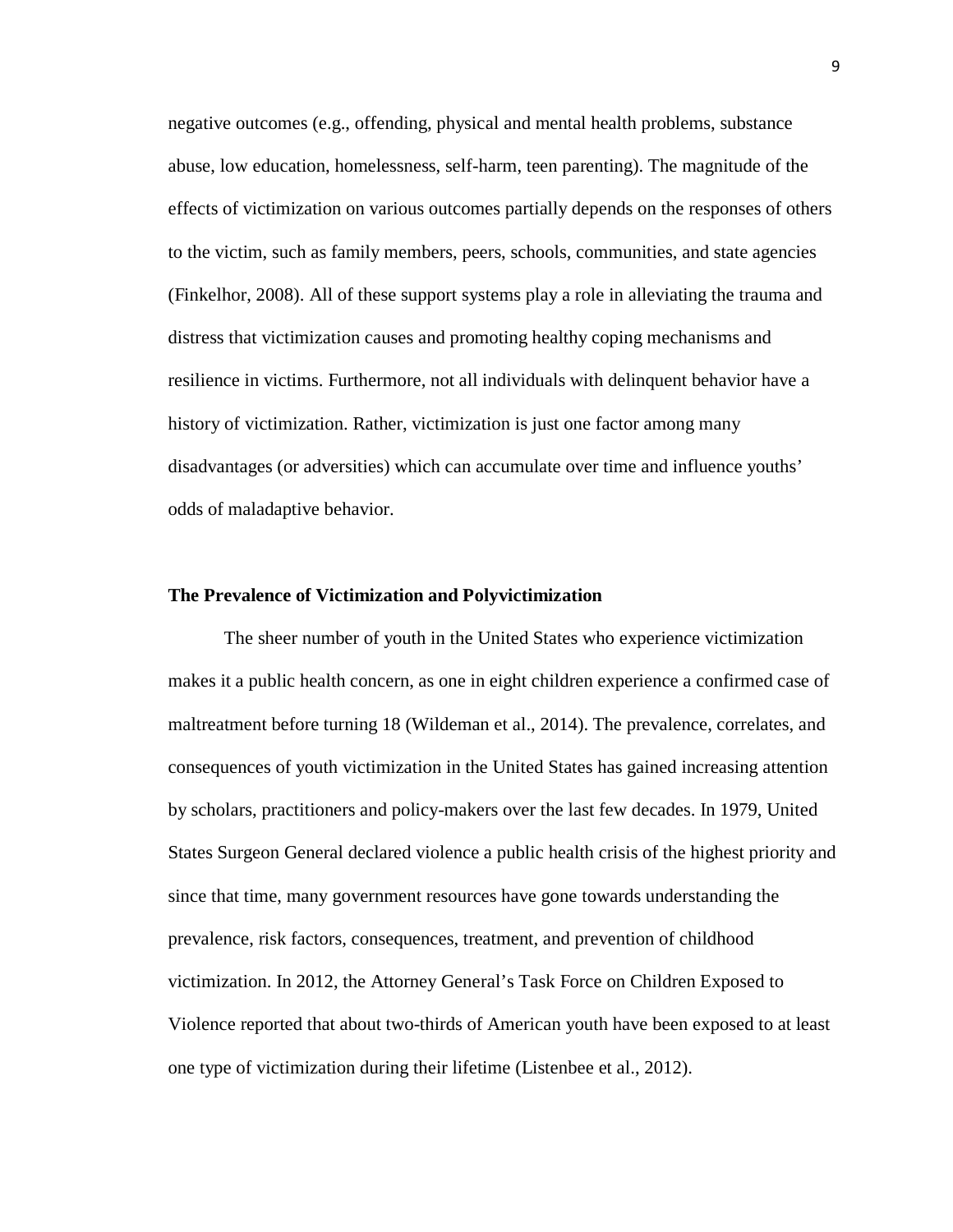The National Survey of Children Exposed to Violence (NSCEV) estimated that 46 million of the 76 million (61%) children aged 1 month to 17 years currently residing in the United States are exposed to violence, crime, and abuse every year (Finkelhor et al., 2013). More specifically, two-fifths of youth experienced physical abuse in the last year, while about 6% experienced sexual victimization in the past year (Finkelhor et al., 2013). However, the past year victimization rates for males and females are different. Although only 6% of American youth experienced sexual victimization in the last year, this rate was about twice as high for females compared males (Finkelhor et al., 2013). Females were also more likely than males to experience relational aggression, dating violence, and sexual harassment in the past year. Conversely, males were significantly more likely than females to experience physical abuse by a caregiver, assault with injury by anyone (including peers and siblings) and to witness violence (see also Abram et al., 2004). The lifetime victimization rates for youth are higher than the last-year prevalence rates, and the gender differences noted above remained when considering lifetime victimization rates (Finkelhor et al., 2013). One notable difference when examining lifetime exposure was that females were significantly more likely to experience emotional abuse and sexual victimization than males (Finkelhor et al., 2013).

The rates of prior victimization among justice-involved youth is much higher than the rate of victimization among the nationally representative samples detailed above. Findings from several studies using diverse samples have revealed that as high as 90% of detained youth offenders report having experienced at least one type of direct victimization, with many experiencing polyvictimization, before entering the juvenile justice system (Abram et al., 2004; Dierkhising et al., 2013; Ford et al., 2013). For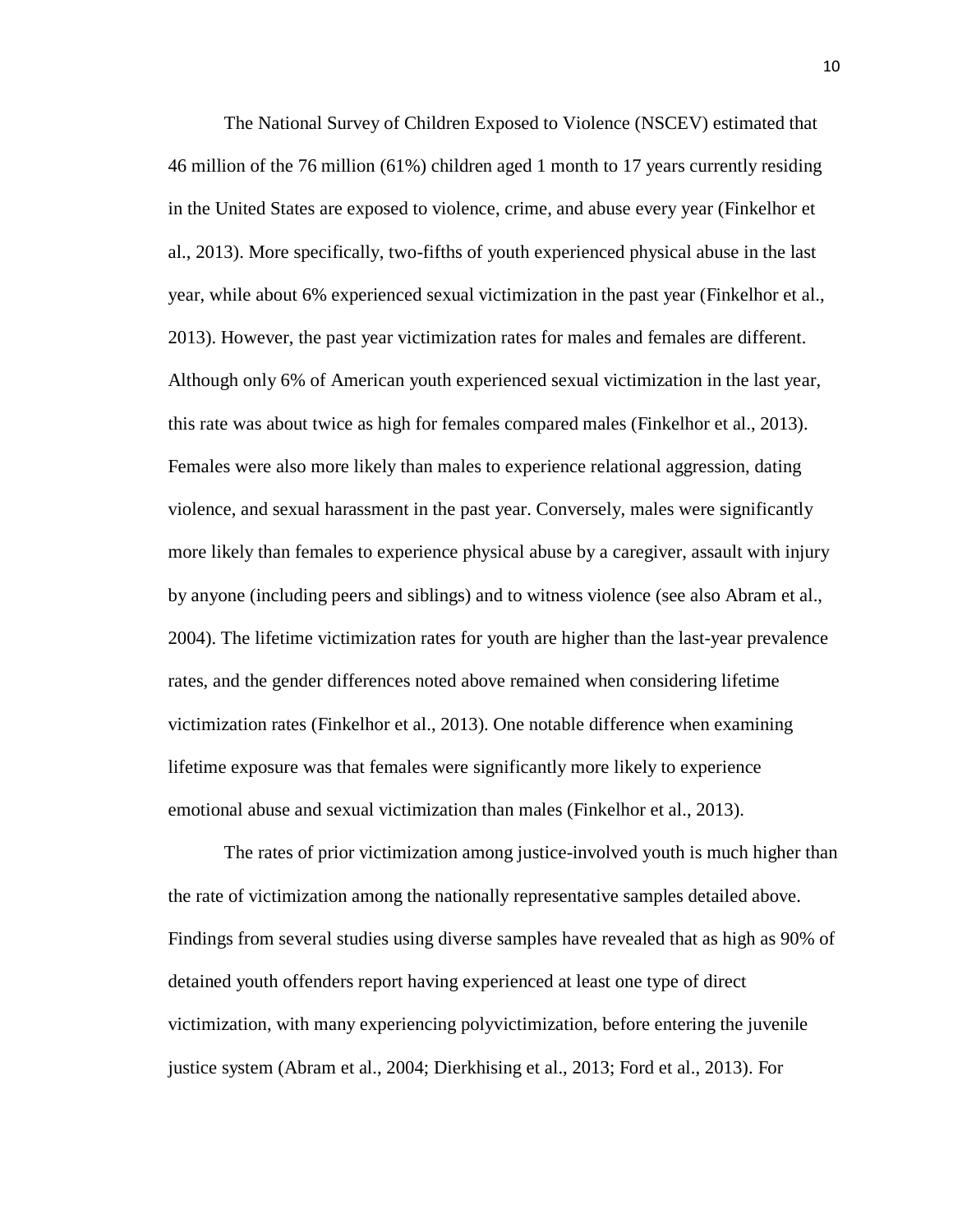example, Wood and colleagues (2002) used a matched sample design of 200 incarcerated juvenile delinquents and 200 high school youth not involved in the justice system, and found that the incarcerated sample reported significantly more direct (i.e., physical and sexual abuse) and indirect violence exposure. The incarcerated sample reported significantly higher levels of prior sexual victimization than the high school sample and these rates were significantly higher for both female samples than for either male sample (Wood et al., 2002). Consistent with these finding, Dierkhising and colleagues (2013) found that 90% of justice-involved youth experienced multiple victimization types while only 10% experienced a single type. They also found that female youth had significantly higher rates of sexual abuse and rape compared to males. Similar to other studies, males reported higher rates of witnessing violence than females (Abram et al., 2004; Dierkhising et al., 2013; Ford et al., 2007).

As previously noted, polyvictimization refers to the experience of multiple different victimization types, such as physical abuse, sexual victimization, bullying, and witnessing violence, and is not just multiple episodes of the same kind of victimization (Finkelhor, Ormrod, & Turner, 2007). The NSCEV demonstrated that as many as 1 in 10 children in the United States are polyvictims, or had 6 or more direct victimizations in a single year (Finkelhor et al., 2013). Other scholars found that among victimized youth, only one in four report experiencing a single type of victimization, suggesting that polyvictimization may be the norm among youth exposed to violence, rather than the exception (see also Dierkhising et al., 2013; Herrenkohl & Herrenkohl, 2009). The sheer prevalence of polyvictimization in the general population speaks to the importance of examining polyvictimization when studying the effects of various types of victimization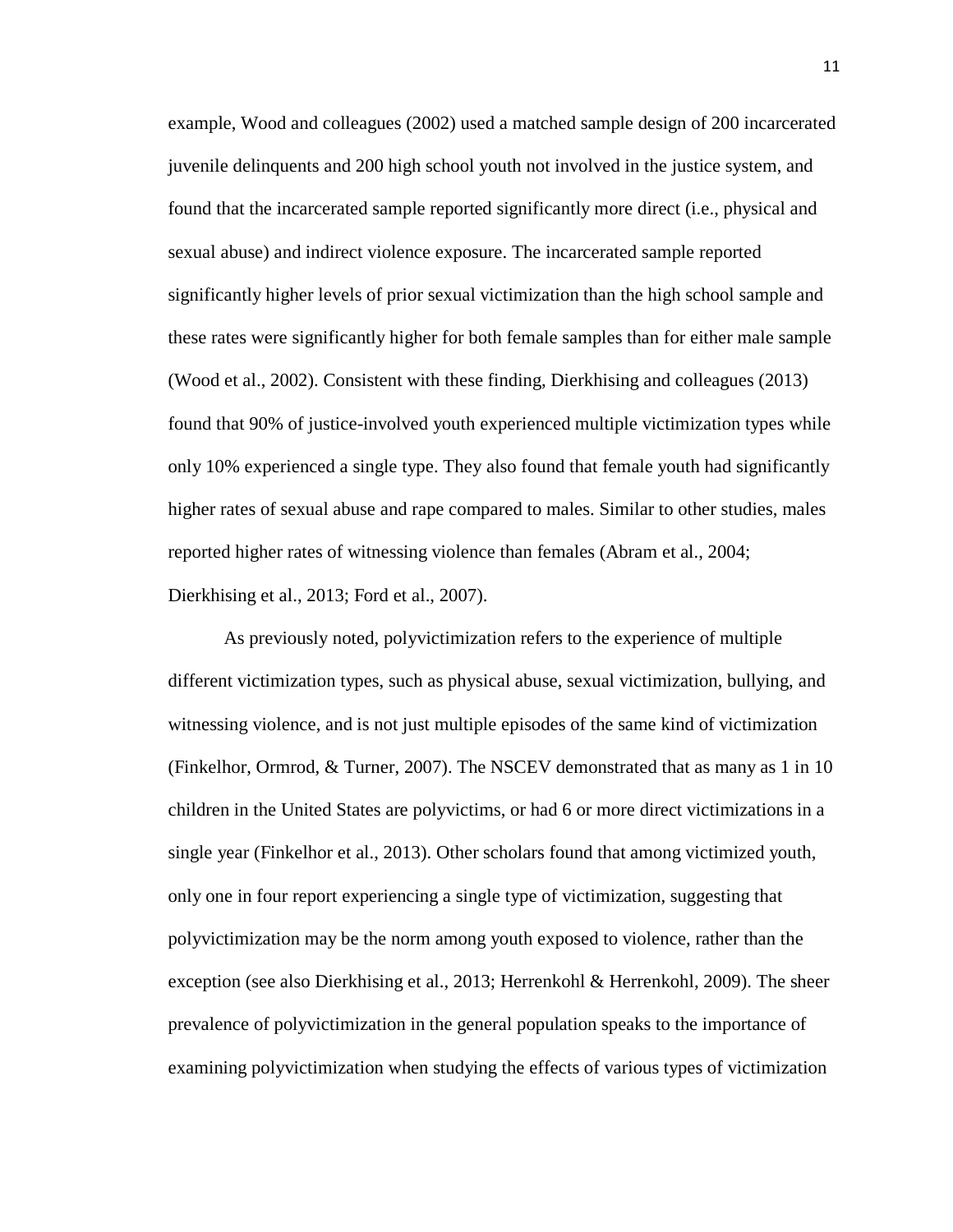on adverse outcomes. Researchers who only examine the effects of a single victimization type without controlling for polyvictimization run the risk of artificially inflating the effect of that single type of victimization (Herrenkohl & Herrenkohl, 2009). In summary, polyvictims are an especially vulnerable segment of youth who appear to be exposed to many adversities. The degree to which polyvictimization influences youth outcomes is understudied, but it is likely that more victimization is worse in terms of its effect on maladaptive behavior (Finkelhor et al., 2013).

### **The Adverse Effects of Childhood Victimization**

Over fifty years ago, Kempe and colleagues (1962) published a seminal article on "the battered child syndrome," which exposed the negative effects of physical abuse. Since that time, the negative effects of victimization on child and adolescent development and wellbeing have been documented across several disciplines in the social, psychological, and health sciences (Cicchetti & Toth, 2005; McCrory, De Brito, & Viding, 2012; Mersky, Topitzes, & Reynolds, 2012). Macmillan (2001) reviewed research on the consequences of victimization for psychological health, criminal involvement, and socioeconomic attainment over the life-course and concluded that victimization has far-reaching and potentially long-lasting effects on individual wellbeing within all three of these domains. However, there is a lot of variability in how individuals' respond to victimization on a number of outcomes, including delinquency, so there remains much we do not understand about the effects of victimization on individuals' wellbeing. Studying the causes of heterogeneity in individuals' responses to victimization is an important challenge for scholars (Afifi  $\&$  Macmillan, 2011). The type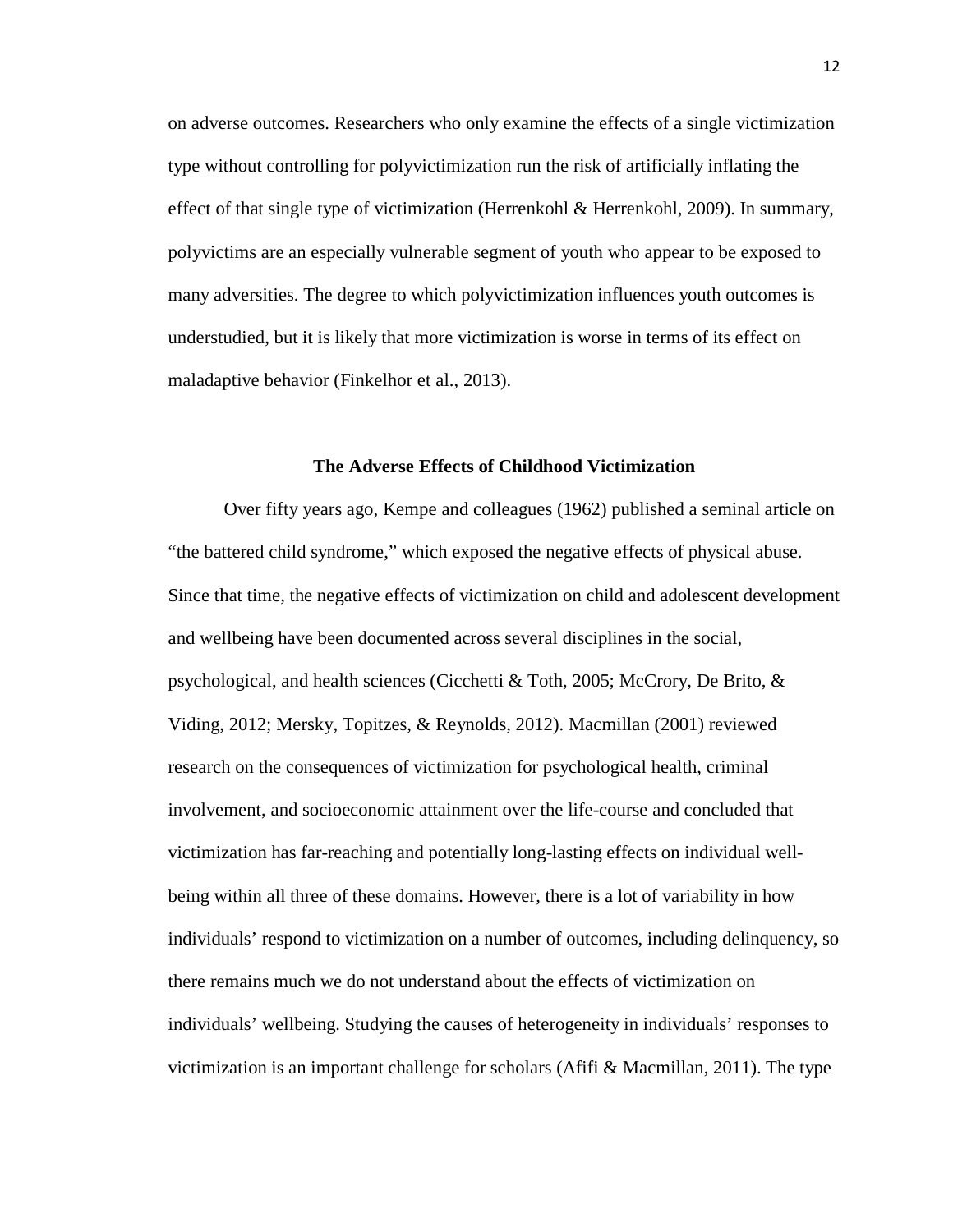of victimization an individual experiences is just one dynamic that may contribute to this heterogeneity. For example, distinct types of victimization or polyvictimization may be linked to increased risk for specific types of offending. Yet, the empirical literature has been inconsistent on the specific associations between types of victimization and individual outcomes on delinquent involvement. Next, I review the literature on the effects of victimization on delinquency.

## **The Negative Effects of Childhood Victimization on Delinquency**

Considerable research has already established that childhood victimization in various forms increases the likelihood of juvenile delinquency and adult criminal behavior (English, Widom, & Brandford 2002; Mersky & Reynolds 2007; Smith & Thornberry 1995). An early study of incarcerated youth found that juveniles who experienced direct or indirect (witnessed) violence as children were incarcerated for more violent offenses than youth not exposed to violence as children (Lewis et al., 1979). Hartstone & Hansen (1984) found that violent male delinquents had a higher rate of child maltreatment than non-violent delinquents. Yet, much of the early research on this topic was purely descriptive and/or suffered from methodological issues, such as not examining multiple types of victimization, using retrospective information or using small non-representative samples identified by public agencies (e.g., child welfare, juvenile justice system; Finkelhor, 2008).

Dodge, Bates, and Pettit (1990) conducted one of the first studies that directly examined the effects of childhood physical abuse on later violence using a representative sample of children that were severely physically abused in early life but were not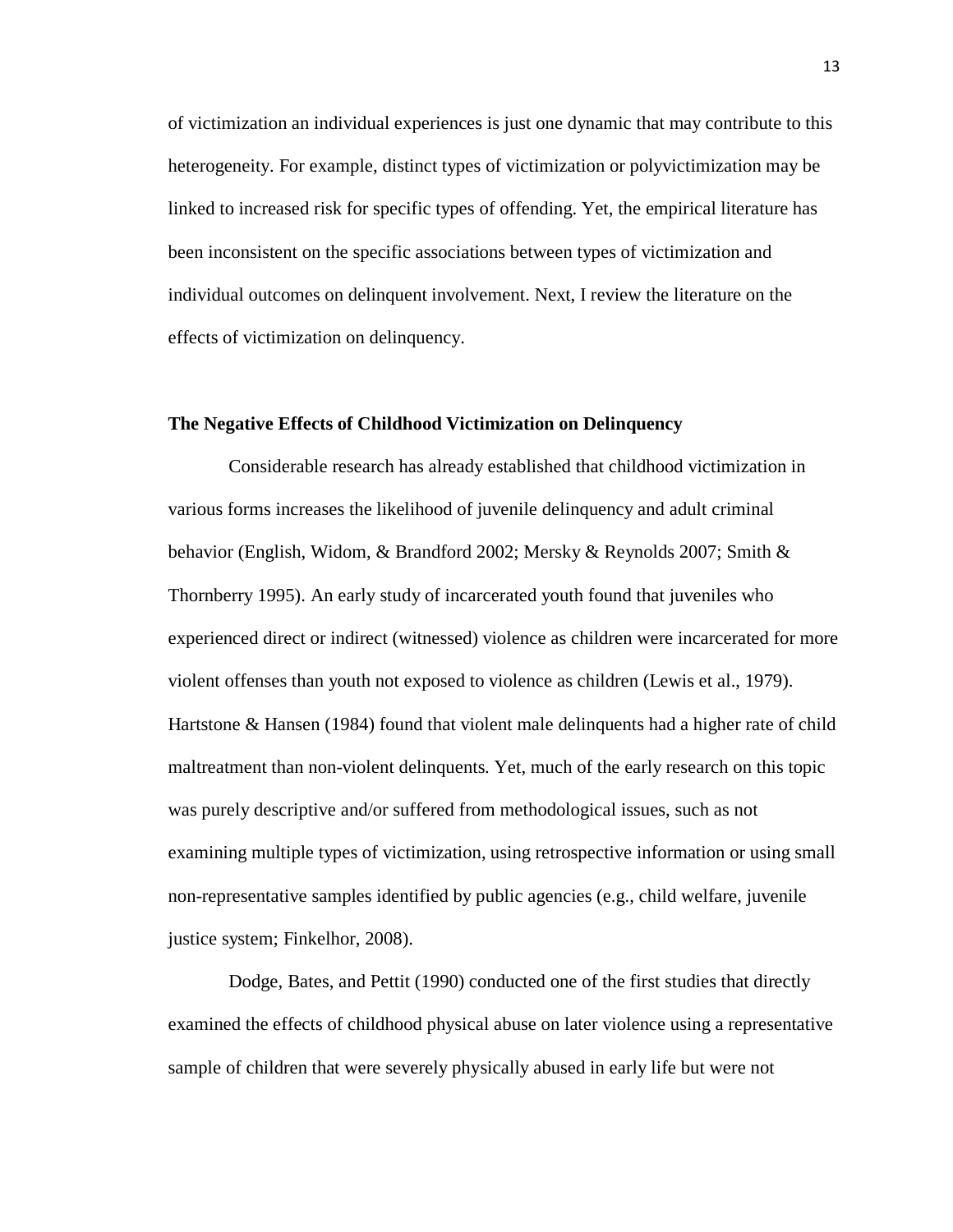necessarily identified by public agencies. They used a social learning/trauma related framework, which suggests that the modelling and imitation of others' behavior plays a central role in the etiology of delinquency, especially behavior that is traumatic and becomes stored in memory (Bandura, 1973). Social control theory posits that abused and neglected youth have weakened social ties to family and conventional society, and thus less inhibition or social controls to inhibit offending (Akers et al., 1979; Akers & Jennings, 2009; Bandura, 1976). Directly experiencing or witnessing violence may model violent behaviors and attitudes that victims might draw upon later as an appropriate means of solving problems (Akers et al., 1979; Spaccarelli, Coatsworth, & Bowden, 1995). Dodge and colleagues (1990) used a representative longitudinal sample of 309 children and found that physical abuse was a risk factor for later aggressive behavior, even after controlling for relevant ecological and biological factors. Thus they argued that youth who are victimized may have had limited exposure to examples of healthy, nonviolent behavior which may have reduced youths' capacity to interpret emotional cues and regulate their own mental or emotional states and thus increases the likelihood that they resort to violence in their interactions with others (Dodge, Bates, & Pettit, 1990; Ruback, Clark, & Warner, 2014). However, they did not examine other forms of victimization, like sexual abuse or witnessing violence, which may have had unique or cumulative effects on later violence.

Cathy Spatz Widom is perhaps the most well-known scholar in this area for developing the "intergenerational transmission of violence" hypothesis, which suggests that abused children become abusers, and victims of violence become violent offenders (Widom, 1989a, 1989b). Her research also draws upon social learning theory by arguing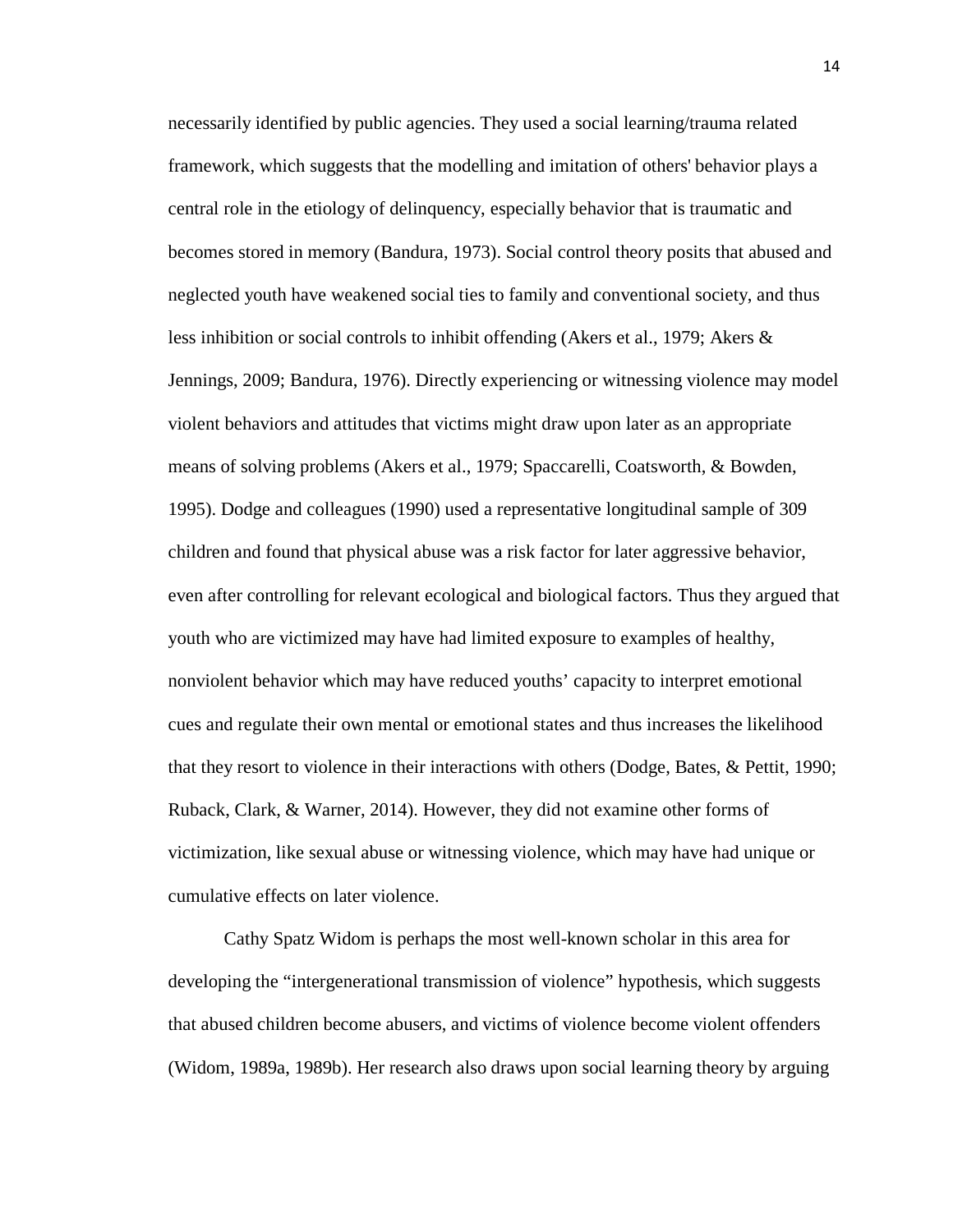that being the victim of violence as a child would provide a model for the youth to learn and imitate violence when they grow up (Akers et al., 1979, Bandura, 1973). Widom's hypothesis, also known as the "cycle of violence," became the premier developmental hypothesis for the study of child maltreatment. Widom's research (1989c) is notable because she used a prospective matched cohort design that overcame many of the methodological limitations of prior studies. Research prior to this had been crosssectional and suffered from methodological problems, such as non-representative sampling and/or lack of control group, and inconsistency in the operationalization of maltreatment and outcomes (Widom, 1989c). Specifically, she identified a sample of 908 children who had substantiated cases of childhood abuse or neglect who were processed by courts from 1967 to 1971, and followed them into adulthood, tracking their criminal behavior as a juvenile and adult. She also had a comparison group of 667 children, not officially recorded as abused or neglected, who were matched to the abused group by age, race, sex, socioeconomic status, and jurisdiction. Widom (1989a, 1989b) found that being a victim abused or neglected in childhood increased the likelihood of arrest as a juvenile by 59%, and as an adult by 28%. Additionally, the abused sample had a higher risk for being arrested for a violent offense (i.e., 11% of the abused group was arrested for a violent crime compared to 8% of the control group).

The results of Widom's (1989a) seminal study revealed that victimization in childhood increases the likelihood of all criminal behavior, not just violent offenses. It is important to note that Widom's (1989b) study also found that being neglected and being physically abused were the only two types of abuse that were associated with being arrested for violence. This finding highlighted the importance of studying neglect in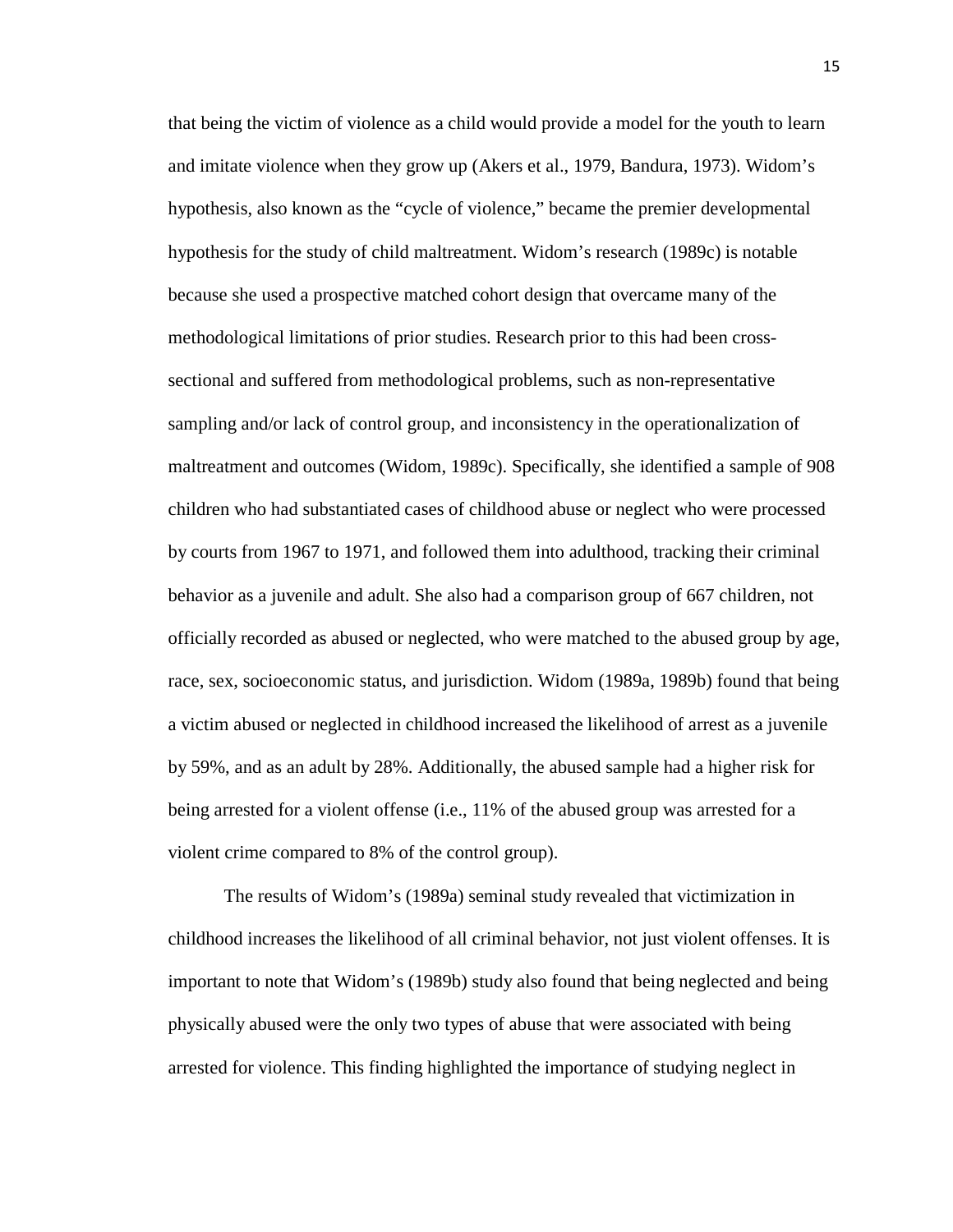addition to physical abuse, as neglect also has criminogenic consequences. Overall, Widom's (1989a) study supported the cycle of violence hypothesis by indicating that being physically abused was associated with increased risk of violent crime. There are several studies that find some support for the cycle of violence and social learning theory, that children who experience or witnesses violence in their family growing up are more likely to react violently when dealing with frustration (Ehrensaft et al., 2003; Mihalic & Elliott, 1997; Spaccarelli, Coatsworth, & Bowden, 1995).

Widom and Maxfield (1996) provided a 6-year follow-up on the official arrest records of the participants in Widom's (1989a) study, which increased the average age of participant follow-up from 26 to 32. These findings were generally consistent with the earlier findings that being abused or neglected as a child increased the likelihood of arrest as a juvenile by 59%, as an adult by 28% and for a violent crime by 30% (Widom & Maxfield, 1996). Additionally, maltreated children were younger at the time of their first arrest, committed nearly twice as many offenses, and were arrested more frequently (Widom & Maxfield, 1996). Finally, they found that experiencing abuse and neglect placed females at an increased risk for violent and drug arrests compared to males who were abused or neglected (more on this below). Thus, their findings indicated that gender is an important factor to consider when studying the relationship between child abuse and subsequent delinquency, as it could moderate the relationship between child abuse and delinquency type (Widom & Maxfield, 1996).

English, Widom, and Branford (2002) furthered this research using the same sample by examining the risk of arrest for violence by the type of abuse/neglect youth suffered. They found that children who experience any maltreatment (i.e., physical,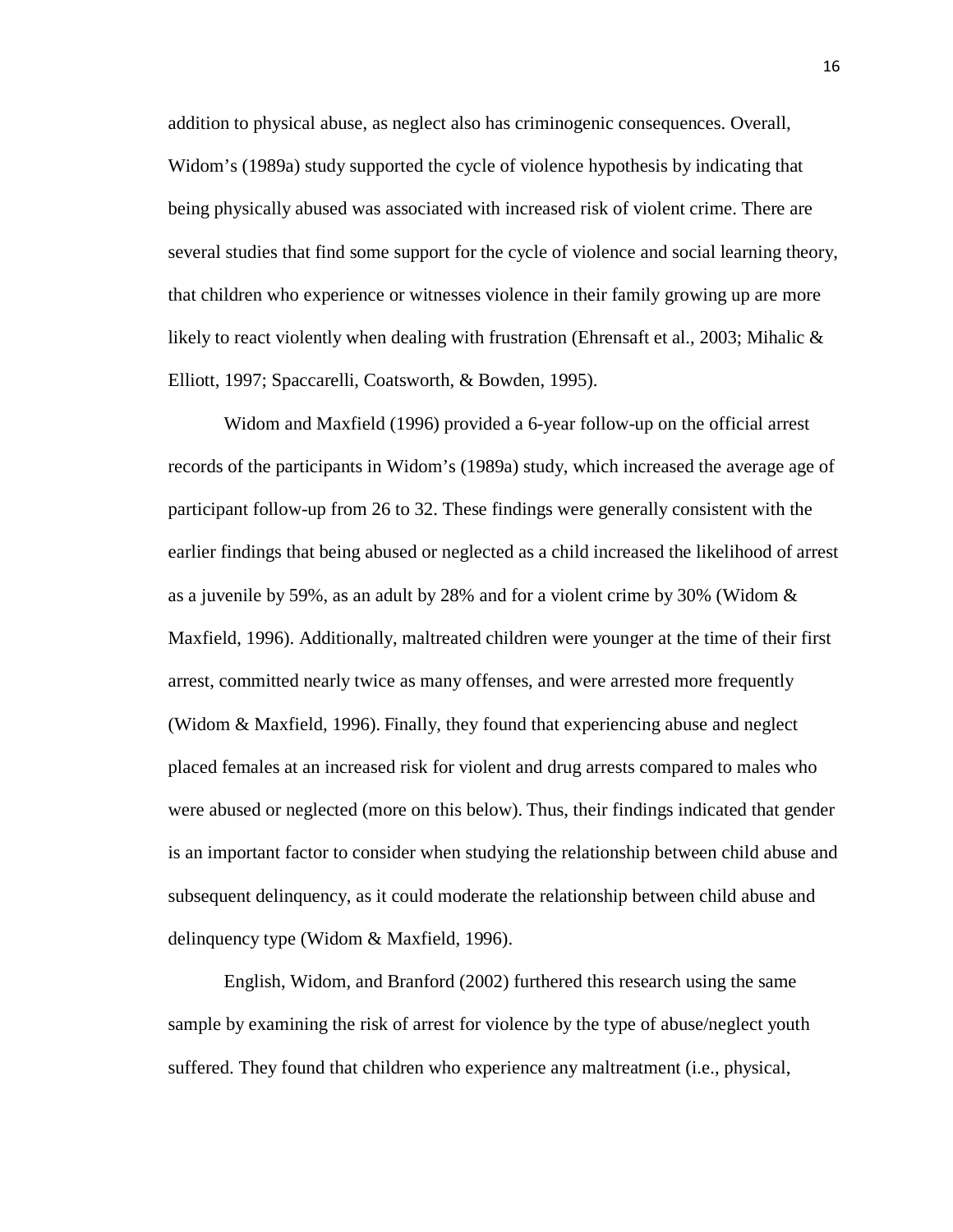sexual, or emotional abuse, and neglect) had higher rates of arrest compared to the control group. Specifically, all maltreated children were 4.8 times more likely to be arrested as juvenile; 2 times more likely to be arrested as an adult, and 3.1 times more likely to be arrested for a violent crime than matched controls (English, Widom, & Branford, 2002). These findings were in contrast with the earlier findings by Widom (1989b) and Maxfield and Widom (1996) who found that only physical abuse and neglect were associated with higher rates for violence.

Two other research groups have conducted large-scale, prospective studies with comparable control groups that assessed the link between officially documented cases of childhood victimization and subsequent delinquency (i.e., Smith & Thornberry, 1995; Zingraff, Leiter, Myers, & Johnson, 1993). Zingraff and colleagues (1993) compared a random sample of children with substantiated maltreatment reports with two comparison groups and found that maltreated children had higher rates of status offenses than the control groups. Zingraff and colleagues (1994) later found that the increased risk of delinquency was dependent on the type of maltreatment youth experienced, specifically that neglect and physical abuse increased youths risk of delinquency relative to the control groups (but not sexual abuse). Smith and Thornberry (1995) used data from the Rochester Youth Development Study and found that youth who experienced any type of victimization had higher rates of self- and official-reported general delinquency, violent offending, and illicit drug use in young adulthood, even after controlling for prior problem behavior. Consistent with English, Widom, and Branford (2002), they later found that different types of victimization produced similar negative outcomes on general and violent offending (Smith, Ireland, & Thornberry, 2005). In summary, all three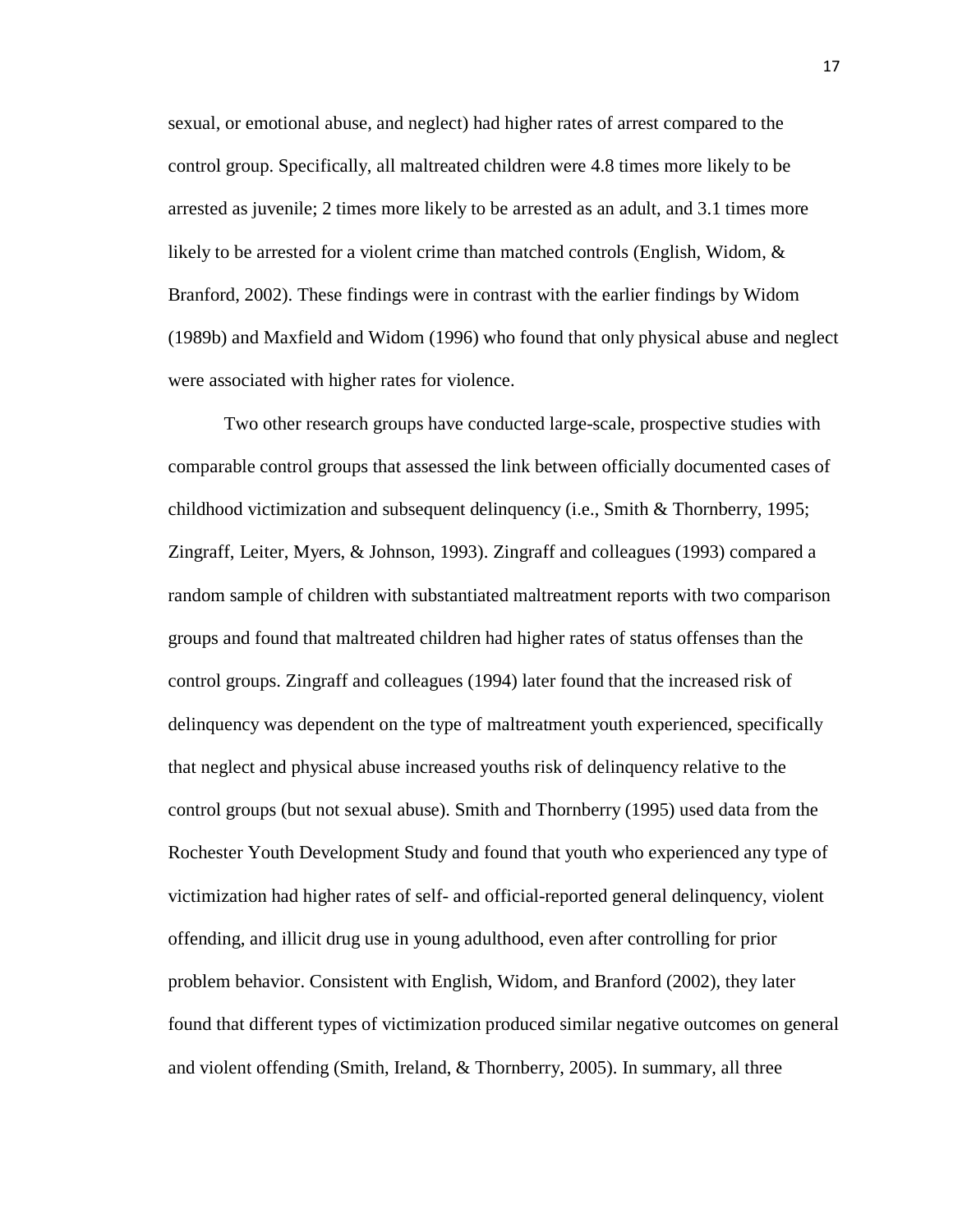prospective studies suggest that victimized children have an increased risk of arrest in both adolescence and adulthood, although they had mixed results regarding whether specific types of victimization were related to specific types of offending.

Many other studies since then have found a strong relationship between prior victimization and subsequent delinquency (Chang, Chen, & Brownson, 2003; Fagan, Piper, & Cheng, 1987; Lauritsen & Quinet, 1995). Findings from the National Longitudinal Study of Adolescent Health (ADD Health) indicate that childhood maltreatment doubles the risk of engaging in any crime, and those odds increased if children/youth experienced multiple types of maltreatment (Currie & Tekin, 2006). Additionally, the severity of abuse was related to more serious criminal behavior (Currie & Tekin, 2006). Using the National Youth Survey, Fagan (2003, 2005) found that physical abuse during adolescence had immediate and long-term effects on the prevalence and frequency of self-reported violent and non-violent crimes, drug use, and intimate partner violence.

This general overlap between victimization and offending has been found by studies using diverse samples, methods, and social contexts (e.g., Berg et al., 2012; Malvaso, Delfabbro, & Day, 2018; Ousey, Wilcox, & Fisher, 2011). Scholars have argued that the causes of victimization and offending cannot be properly understood independent of one another (Gottfredson, 1984; Hindelang, 1976; Lauritsen & Laub, 2007). Jennings, Piquero, & Reingle, (2012) found a robust relationship between being a victim and a perpetrator by doing an extensive review of 37 studies that use a variety of statistical techniques and vary across historical, cultural, and international assessments. Most of the studies Jennings and colleagues (2012) identified used either a routine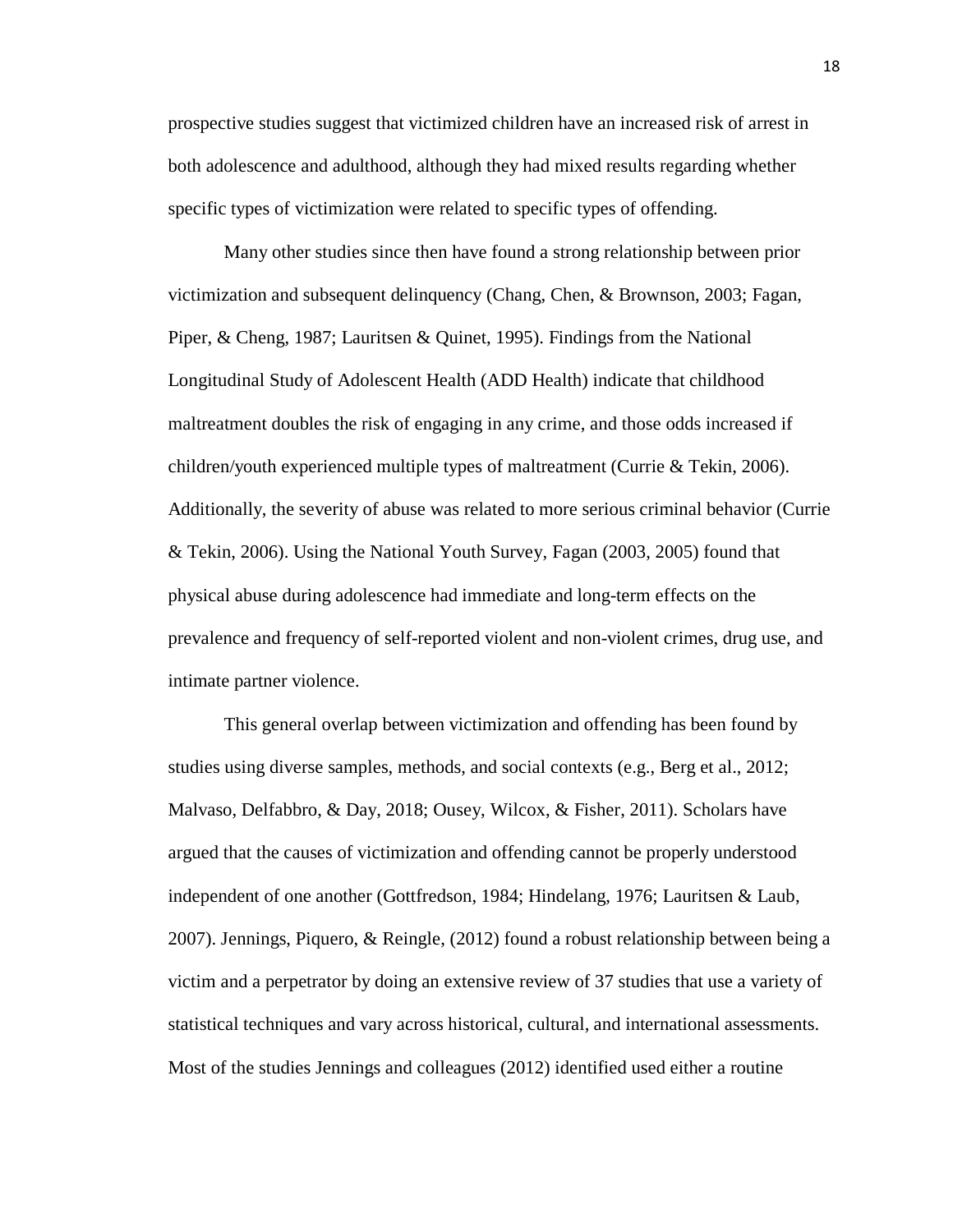activities/lifestyle theory or self-control theory to frame their study of the victim-offender overlap. In short, routine activities/lifestyle theory focuses on the influence that opportunity structures and risky lifestyles have on the likelihood of committing an offense or experiencing victimization (Cohen & Felson, 1979; Hindelang, Gottfredson, & Garofalo, 1978). Routine activities and lifestyles refer to the common way individuals use their time and can include both vocational activities, like working or going to school, and leisure activities, such as going out at night, shopping, or drinking with friends. Selfcontrol theory, formally known as general theory of crime, posit that a lack of socialization due to poor parenting in childhood leads to low self-control, which leads to delinquent activity (Gottfredson & Hirschi, 1990). Schreck (1999) later used self-control theory to argue that people with low self-control are more likely to put themselves in risky situations due to their impulsiveness and short-sightedness, which may lead to increased exposure to both offending and victimization. Overall, Jennings and colleagues' (2012) review found robust support for the victim-offender overlap, as 31 studies found considerable support for the overlap between victimization and offending and 6 studies found mixed/limited support (Jennings et al., 2012). They contend that routine activities/lifestyles theory is the most recognizable and supported theoretical perspectives that attempts to explain the victim-offender overlap.

### **Offending Subtypes**

A handful of studies have differentiated the effects of childhood victimization on delinquency types (e.g., violent, nonviolent, or drug offending), although many of them suffer from methodological flaws, such as not examining several types of victimization or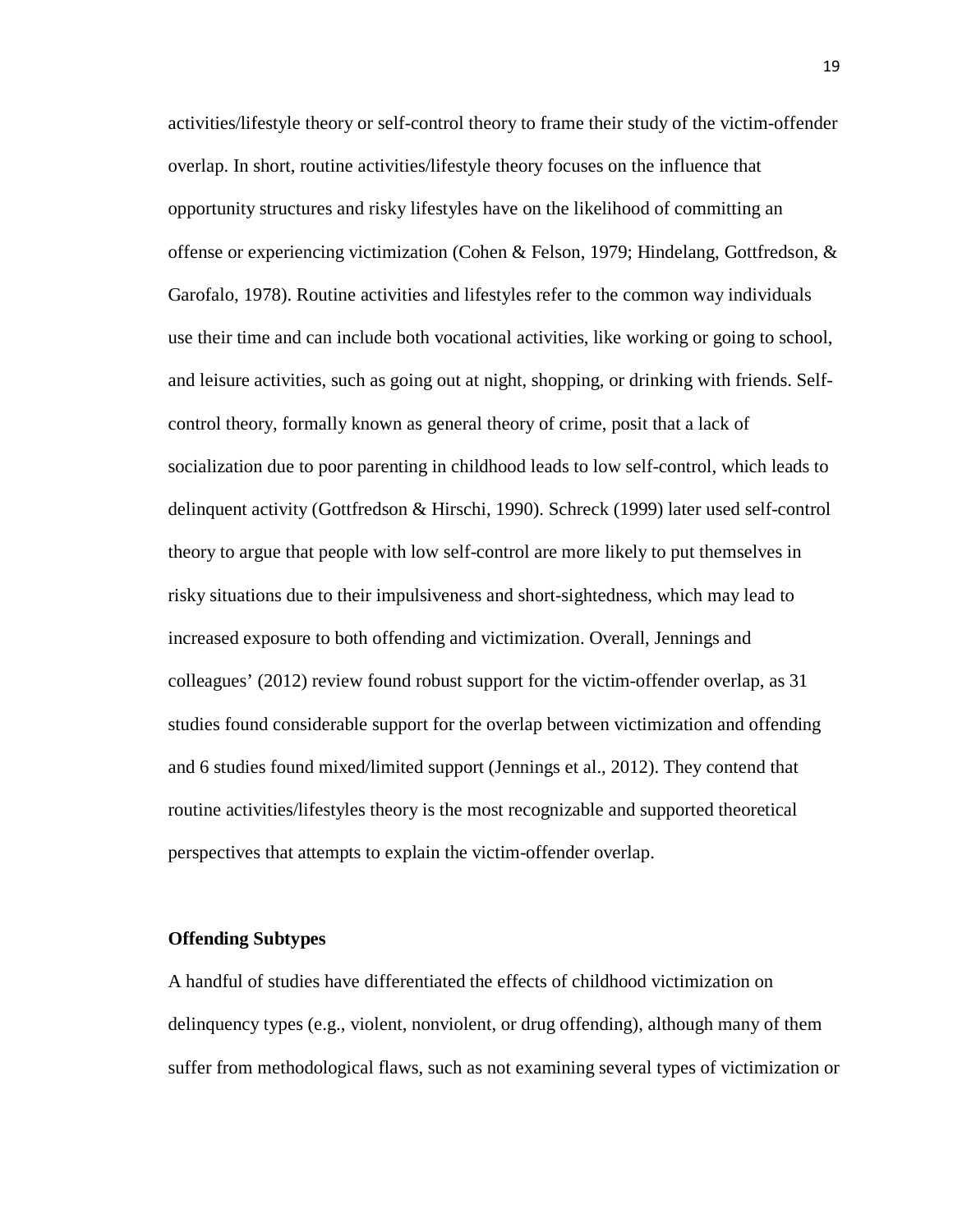polyvictimization, and small sample sizes. For example, Mersky and colleagues (2012) found that among delinquent youth, experiencing any form of childhood maltreatment increased the odds of being convicted for a violent or drug offense as an adult, but not a nonviolent offense. However, they did not examine which type(s) of maltreatment youth experienced, thus they did not test whether certain types of maltreatment were associated with violent or drug offending (Mersky, Topitzes, & Reynolds, 2012). Malvaso, Delfabbro & Day (2018) conducted a systematic review of 62 studies on the methodological features of the victimization–offending association and discussed how various methodological factors (limitations) influenced the nature of the relationship found among the examined studies.

Several studies have found that a specific type of childhood victimization was associated with a similar type of offending behavior (e.g., physical abuse increases odds of violent offending; Briere & Runtz, 1990; Dutton & Hart, 1992). Maas and colleagues (2008) conducted a systematic review concerning the link between maltreatment and juvenile violence and found that physical abuse in childhood was the most consistent predictor of later youth violence. Additionally, a handful of studies have found that youth who experienced sexual abuse were more likely to commit sexual offenses than youth with other childhood victimization experiences (Bagley, Wood,  $&$  Young, 1994; Ford  $&$ Linney, 1995; see Jespersen, Lalumière, & Seto, 2009 for a meta-analysis). However, these studies typically only examined the effects of one type of victimization on offending, thus they may have inflated the observed relationship by not controlling for other types of victimization or polyvictimization. Furthermore, there are a number of other studies that failed to demonstrate these specific associations (Higgins  $\&$  McCabe,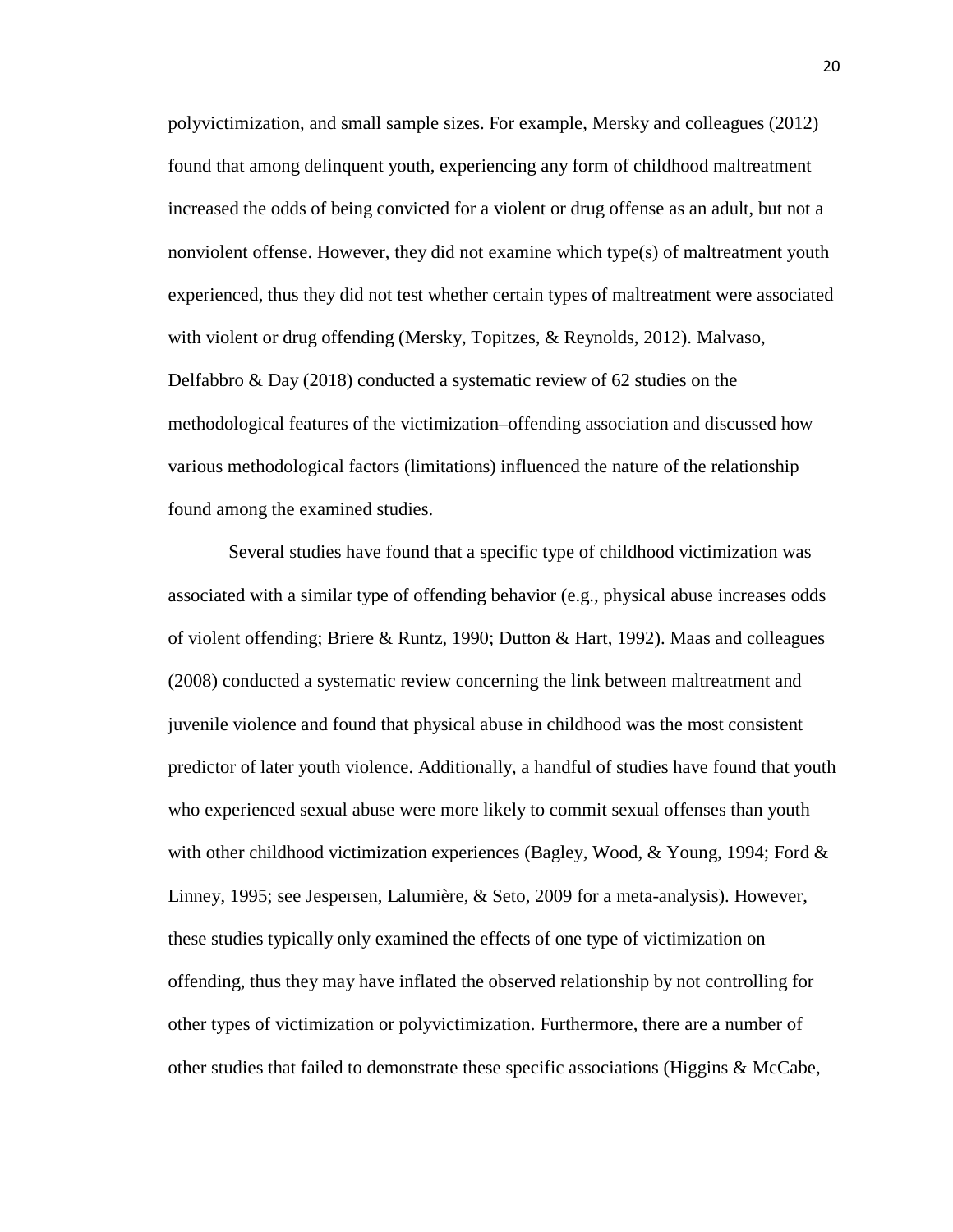2000, 2003; Widom & Armes, 1994). For example, findings from the ADD Health data indicated that prior physical abuse was not associated with later violence, but sexual abuse and neglect were related to later violence (Yun, Ball, & Lim, 2011). Although the above studies suggest there may be different relationships between types of child victimization and delinquency types, most did not consider the co-occurrence of victimizations that often prevails among maltreatment (see Dong et al., 2004; Finkelhor, Ormrod, & Turner, 2007).

English, Widom, and Branford (2002) conducted one of the early studies that examined the effects of multiple types of victimization and found nearly one fourth of children who experienced multiple types of victimization were later arrested for a violent crime. More recently, Van der Put and colleagues (2015) examined over 13,000 youth on probation in Washington State over a five year period and found that victims of physical abuse and polyvictims had significantly more violent offenses compared to non-victims (using official juvenile court records). Additionally, both of these studies found that victims of only sexual abuse were the least likely to be arrested for any or violent crime compared victims of physical abuse, neglect or polyvictimization (English, Widom, & Branford, 2002; Van der Put et al., 2015).

Finally, there appears to be a dose-response relationship between victimization and negative outcomes, as several studies have found that youth who experience more types of abuse, have more serious maladaptive behavior than youth who experience a single type of victimization (Chaffin & Hanson, 2000; Scott-Storey, 2011). For example, Smith and Thornberry (1995) found that multiple types of victimization were predictive of higher rates of delinquency. Margolin and colleagues (2010) also found that youth who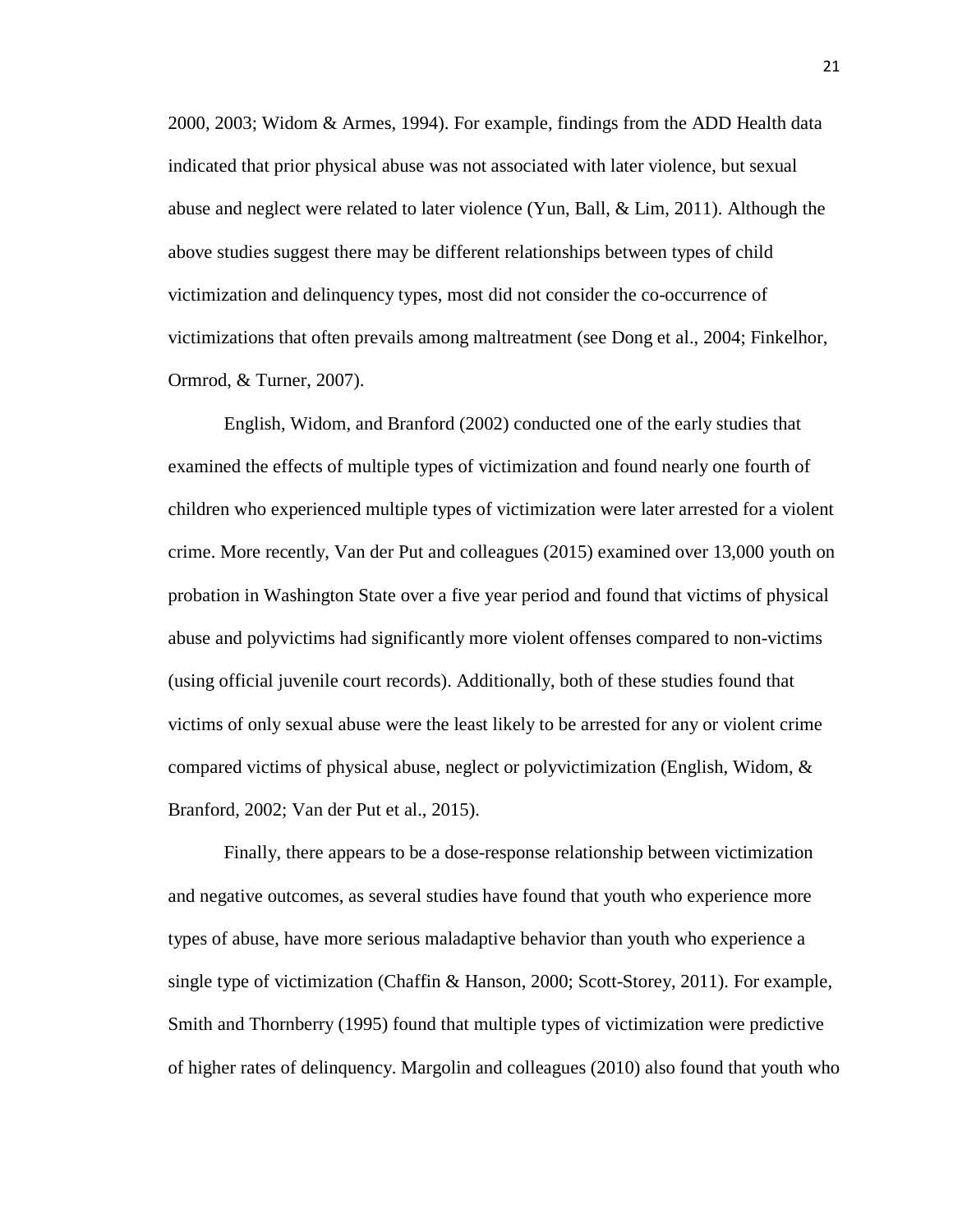experience violence in multiple domains (i.e., parent-to youth aggression, marital physical aggression, and community violence) were at an increased risk for delinquent behaviors compared to youth who experience violence in only one domain. Maas and colleagues (2008) also found that co-occurring types of abuse significantly increased the likelihood of later youth violence perpetration, above single types of abuse. In summary, these studies suggest that youth who experience polyvictimization are more likely to commit violent and more incidents of delinquency compared to youth who experience just one type of victimization (Cyr et al., 2013; Ford et al., 2010; Soler et al., 2013). Another source of heterogeneity that will be described in detail in the next section is how victimization and polyvictimization may illicit different effects on males and females.

### **Gender Differences in the Effects of Victimization**

Research on gender difference of the effects of victimization on delinquency is mixed; some scholars have found that victimization has stronger effects on females' delinquency, some found it has stronger effects on males' delinquency, and still others have found the effects are similar across genders (Allwood & Bell, 2008; Asscher et al., 2015; Herrera & McCloskey, 2001). For example, Begle and colleagues (2011) found that boys who were physically abused and/or witnessed violence were more likely to engage in later delinquency and drug use than non-victimized boys and they did not find this pattern among females. There is also empirical support for the opposite, however, that victimization has a stronger effect on females' violence, delinquency, and drug use, (Herrenkohl et al., 2004; Widom & Maxfield, 2001; Widom, Marmorstein, & White, 2006). For example, Herrera and McClosky (2001) found that females who were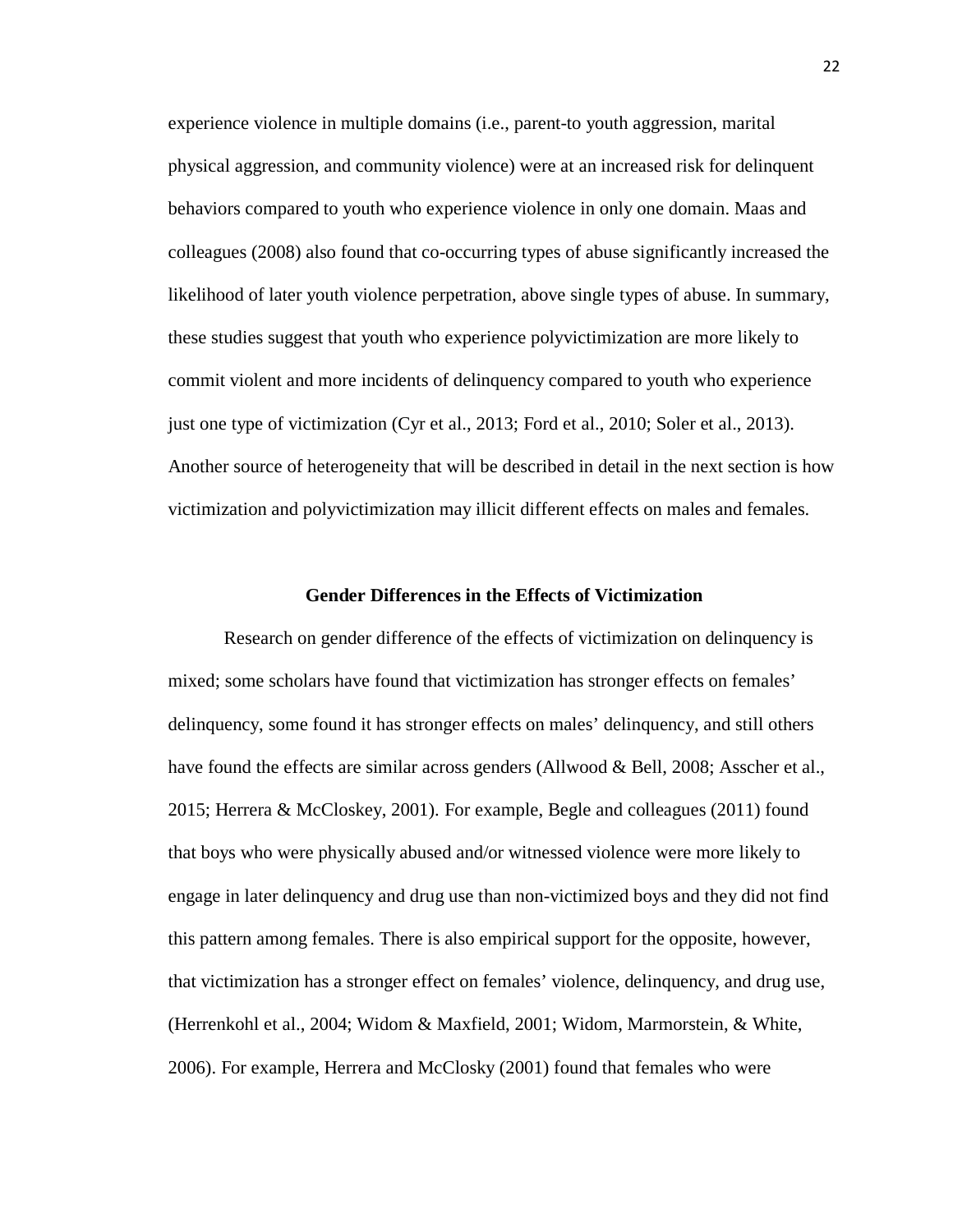physically abused in childhood were more likely to be arrested for violent offenses than their male counterparts. Finally, there are many studies that report no gender differences in the effects of victimization and subsequent violence or delinquency (Moylan et al., 2010; Widom, Czaja, Dutton, 2014; Wolfe et al., 2003). Yun, Ball, and Kim (2011) found that gender did not moderate the relationship between prior victimization and violent delinquency using a nationally representative sample of youth (ADD Health),

It is also important to point out the findings of Topitzes, Mersky, and Reynolds (2011), who found that child maltreatment predicted juvenile delinquency among males, but not females. However, child maltreatment predicted adult crime for both genders; thus, they conclude that the effects of child maltreatment on delinquent behavior may be delayed in girls (Topitzes, Mersky, & Reynolds, 2011). These studies point to the importance of examining different types of victimization on specific types of offending separately for males and females.

Males constitute the majority of offenders arrested and processed through the justice system for most types of delinquency and crime (Steffensmeier & Allan, 1996). Due to the under-representation of females in both the juvenile and criminal justice system, scholars and public officials have paid less attention to understanding females offending (e.g., etiology, prevalence/incidence of offending, desistence from crime) than males (Chesney-Lind & Sheldon, 2014). Consequently, there is less known about the characteristics of female offending than males, or whether there are gender differences in the correlates of offending. However, scholars have long suggested that victimization elicits unique effects on women's illicit behavior and pathways into criminal behavior (Bloom et al., 2005; Daly, 1992; Salisbury & Van Voorhis, 2009; Steffensmeier & Allan,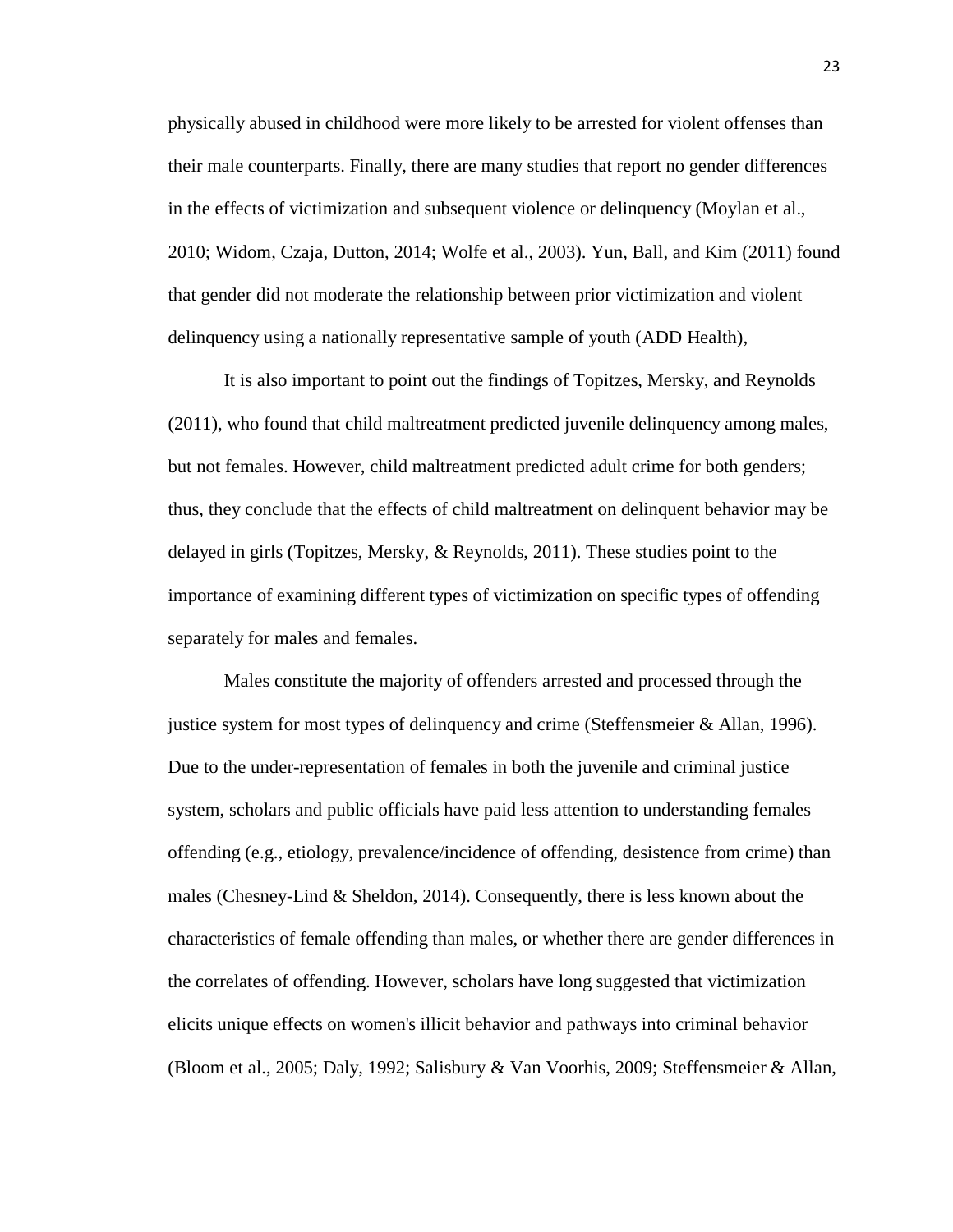1996). Numerous studies have revealed that justice-involved females have higher rates of prior victimization, mental health issues and substance use problems than males (Blum, Ireland, & Blum, 2003).

#### **Feminist Pathways**

Males constitute the majority of offenders arrested and processed through the justice system for most types of delinquency (Sickmund et al., 2017). Female offenders have generated less attention generally on issues such as etiology, prevalence, and desistence from crime due to their under-representation in both the juvenile and criminal justice system (Chesney-Lind & Sheldon, 2014). Concern over the link between victimization and delinquency is not a novel theme in criminology and several theories have been used to explain this overlap including general theory of crime, general strain theory, subcultural theory, social learning theory, and numerous life-course and developmental perspectives, including the feminist pathways perspective. For example, social learning theory posits that directly experiencing or witnessing violence may model violent behaviors and attitudes that victims might draw upon later as an appropriate means of solving problems (Akers et al., 1979; Bandura, 1976; Spaccarelli, Coatsworth, & Bowden, 1995). Yet, most criminological theories and the empirical work associated with them were developed and tested on males, and applied to female offenders as an afterthought (Chesney-Lind & Pasko, 2013). Feminist theorists challenged the notion that these male-based theories were applicable to girls (Chesney-Lind & Pasko, 2013). I anchor my dissertation within the feminist pathway perspective because it argues that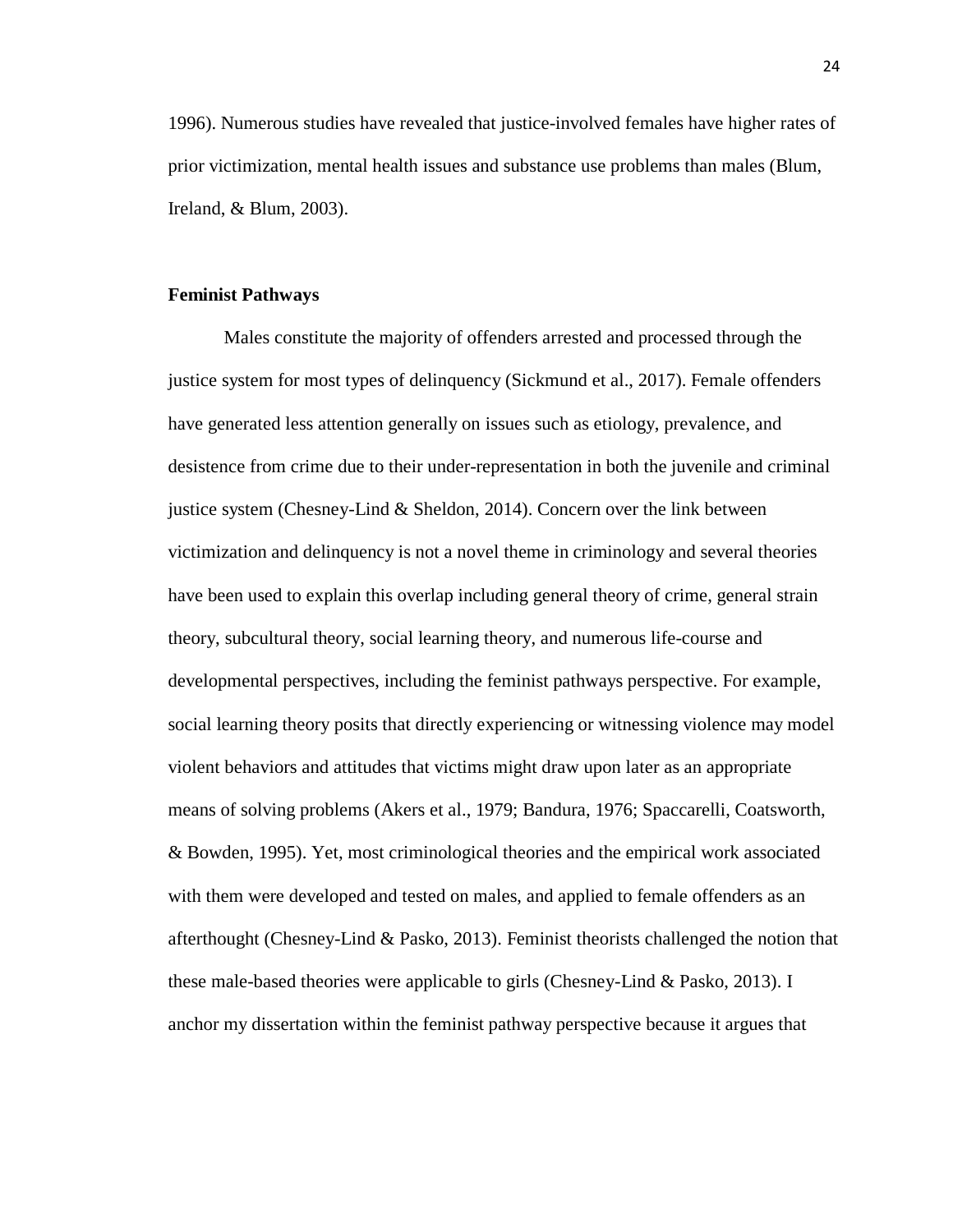victimization is a risk factor that uniquely influences females' pathway into crime and to the justice system (Belknap, 2007; Bloom et al., 2005; Daly, 1992).

The pathways perspective emerged in the 1980s to investigate whether women have distinct pathways to initial criminal behavior and recidivism compared to men (Chesney-Lind & Rodriquez, 1983; Daly, 1992). This perspective stipulates that victimization is a risk factor that uniquely influences women's pathway into crime, as the types of victimization men and women experience are gendered (Belknap, 2007; Bloom et al., 2005; Daly, 1992). The pathways perspective hypothesizes that victimization may give rise to other problems that increase women's odds of criminal behavior, such as mental illness, substance use, running away from home and dysfunctional relationships (Chesney-Lind, 2002; Daly, 1992; Kilpatrick et al., 2000, 2003; Logan et al., 2002). It argues that many victimized girls become offenders as a survival and/or resistance strategy (Bloom et al., 2005; Gilfus, 1993). For instance, girls may run away from home because of abuse in the home and may end up on an escalating pathway to crime and detention in adulthood (DeHart et al., 2014). Girls who run away from home risk ending up living on the streets, which, in turn, can lead to being arrested and potentially detained for a status offense, drug use, theft, or prostitution (Belknap, 2007). These pathways have not been considered salient for male offenders; as most criminological theories suggest that males follow more traditional paths into criminal behavior, such as associating with antisocial peers, low self-control, or having weak bonds to conventional society (Akers et al., 1979; Gottfredson & Hirschi, 1990; Hirschi, 1969, Sampson & Laub, 1993).

Although several theories have been used to explain the overlap between victimization and offending, much of the empirical research has been purely descriptive,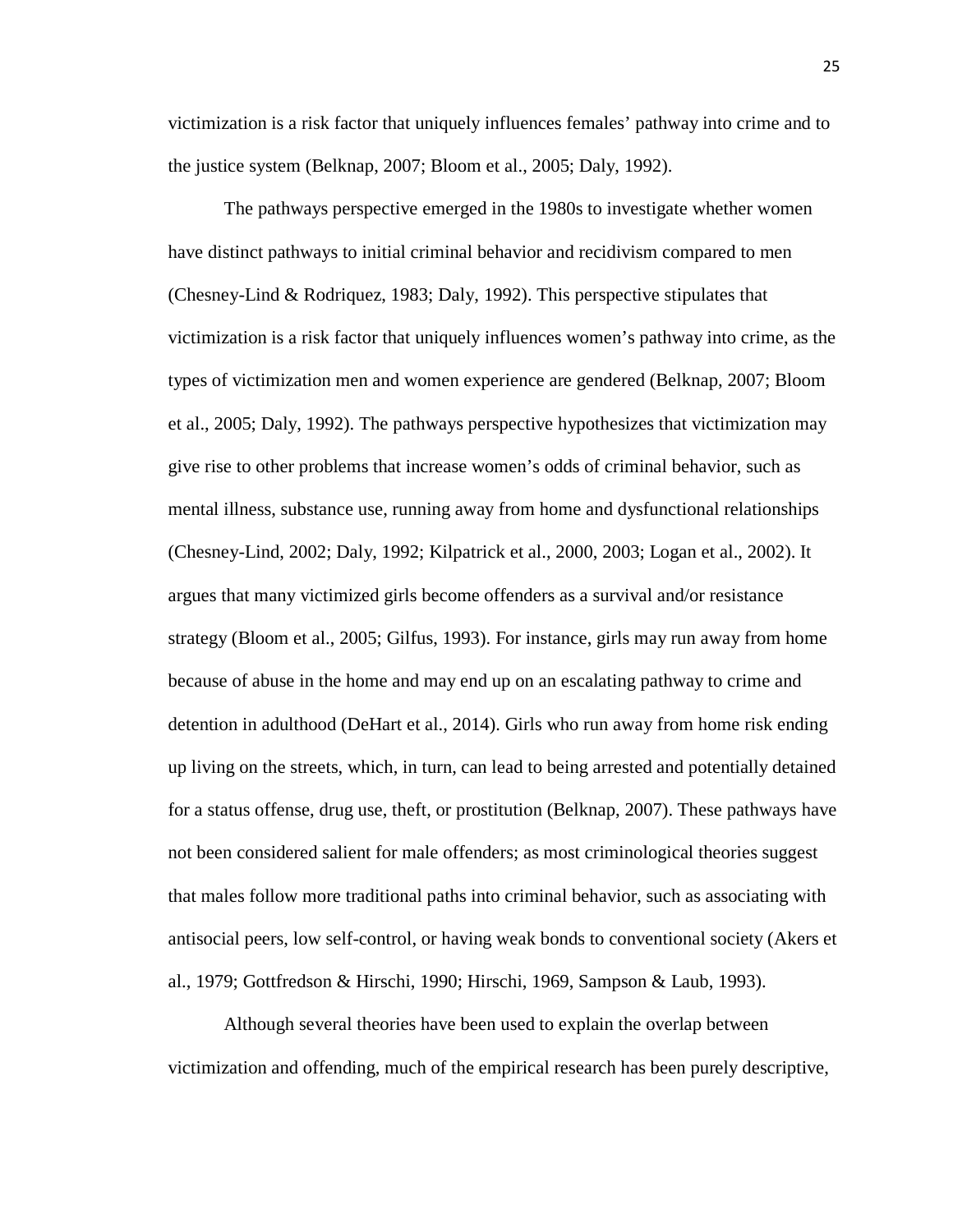such as reports of the prevalence of victimization histories among offenders. Moreover, prior research has typically relied on small convenience samples and utilized poor measures of victimization and offending behavior. Thus, we need more research to better understand the nature of the relationship between prior victimization and subsequent delinquency. Research on gender differences of the effects of victimization on delinquency is mixed; some scholars find victimization has stronger effects on females' likelihood to engage in violence, while some find it has stronger effects on males' general delinquency, and still others find the effects are similar across genders (Allwood & Bell, 2008; Asscher et al., 2015; Herrera & McCloskey, 2001). If victimization does have a stronger effect on violence for girls, it remains unclear if the stronger effect of victimization for girls applies to other types of offending such as drug or property crime (see Herrera & McCloskey, 2001). Several questions still need to be addressed even though the victim-offender association is robust across numerous contexts and methodologies. Specifically, it is unknown whether specific types of victimization and polyvictimization are associated with specific types of offending among juveniles, and whether these relationships differ for males and females.

Although association between victimization and offending is robust, some argue these gendered relationships indicate varying trajectories from trauma to delinquency for males and females (e.g., Kerig & Becker, 2010). In summary, it remains unclear if victimization elicits different effects for males and females or whether it depends on the type of victimization and the outcome being examined. As described above, some studies have found that victimization has a stronger effect on delinquency for females, while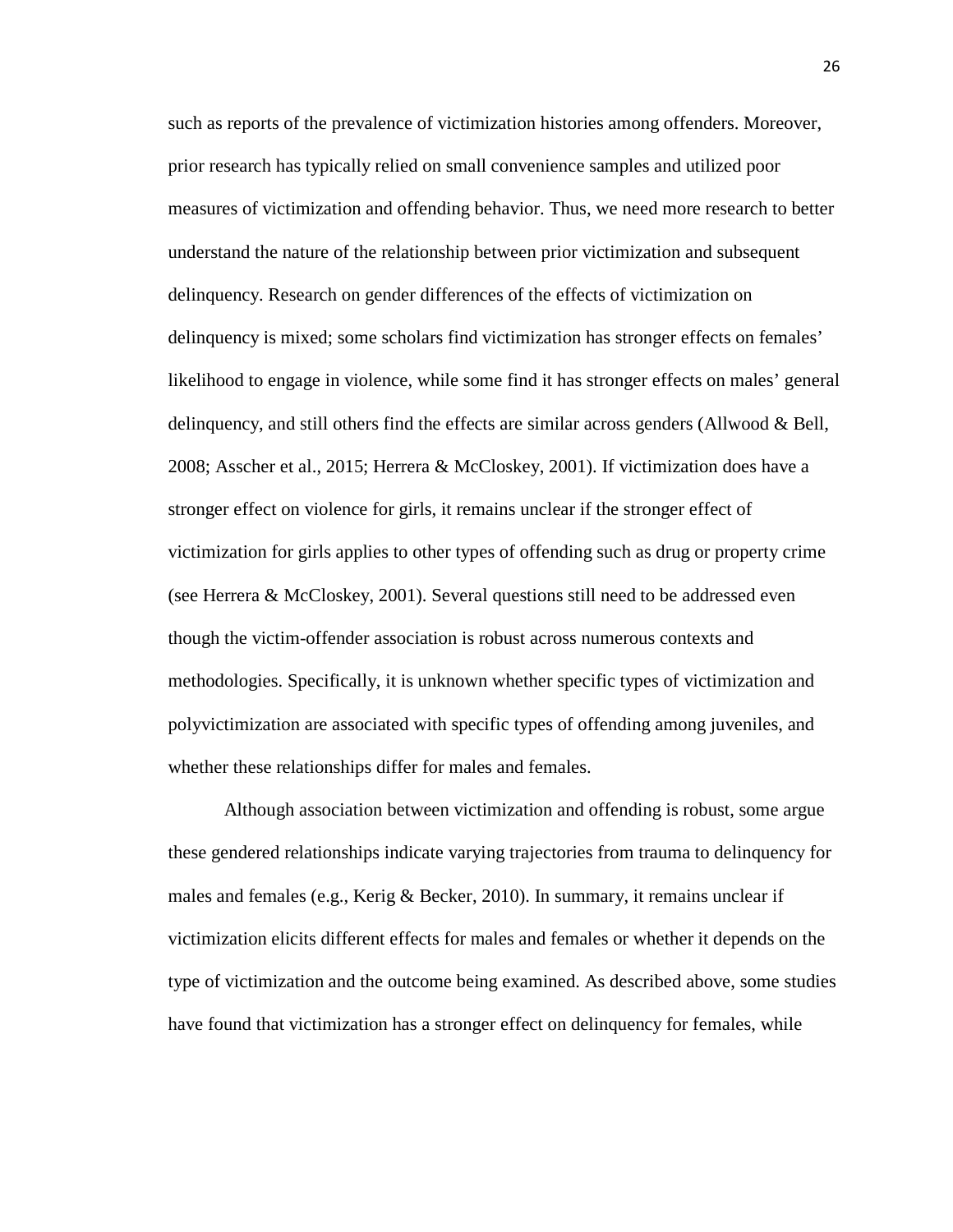others have found the opposite, or no gender differences. Thus, the nature of the relationship between prior victimization and subsequent delinquency remains imprecise.

## **The Current Study**

I identified three gaps in prior studies that warrant more research. Specifically, little is known about whether youth with victimization histories are involved in the justice system for different types of offenses than youth without a history of victimization. Second, little is known whether specific types of victimization or polyvictimization are associated with specific types of offending. Finally, we have much to learn regarding how gender interacts with the effects of victimization on delinquency types (Asscher, Van der Put, & Stams, 2015; Higgins, 2004; Van der Put et al., 2015). I address these gaps in the literature by examining how patterns of prior victimization relate to patterns of offending among a nationally representative sample of justice-involved youth. This dissertation addressed three questions:

- 1. Are youth with histories of victimization involved in the justice system for different offenses than youth without prior victimization?
- 2. Are different types of victimization related to specific forms of offending or a variety of offenses?
- 3. Do the relationships between victimization type and offending types vary by gender?

My findings will provide more detail than previous studies about the complex and gendered relationships between prior victimization and delinquency among justiceinvolved youth. The findings will enhance our understanding of the developmental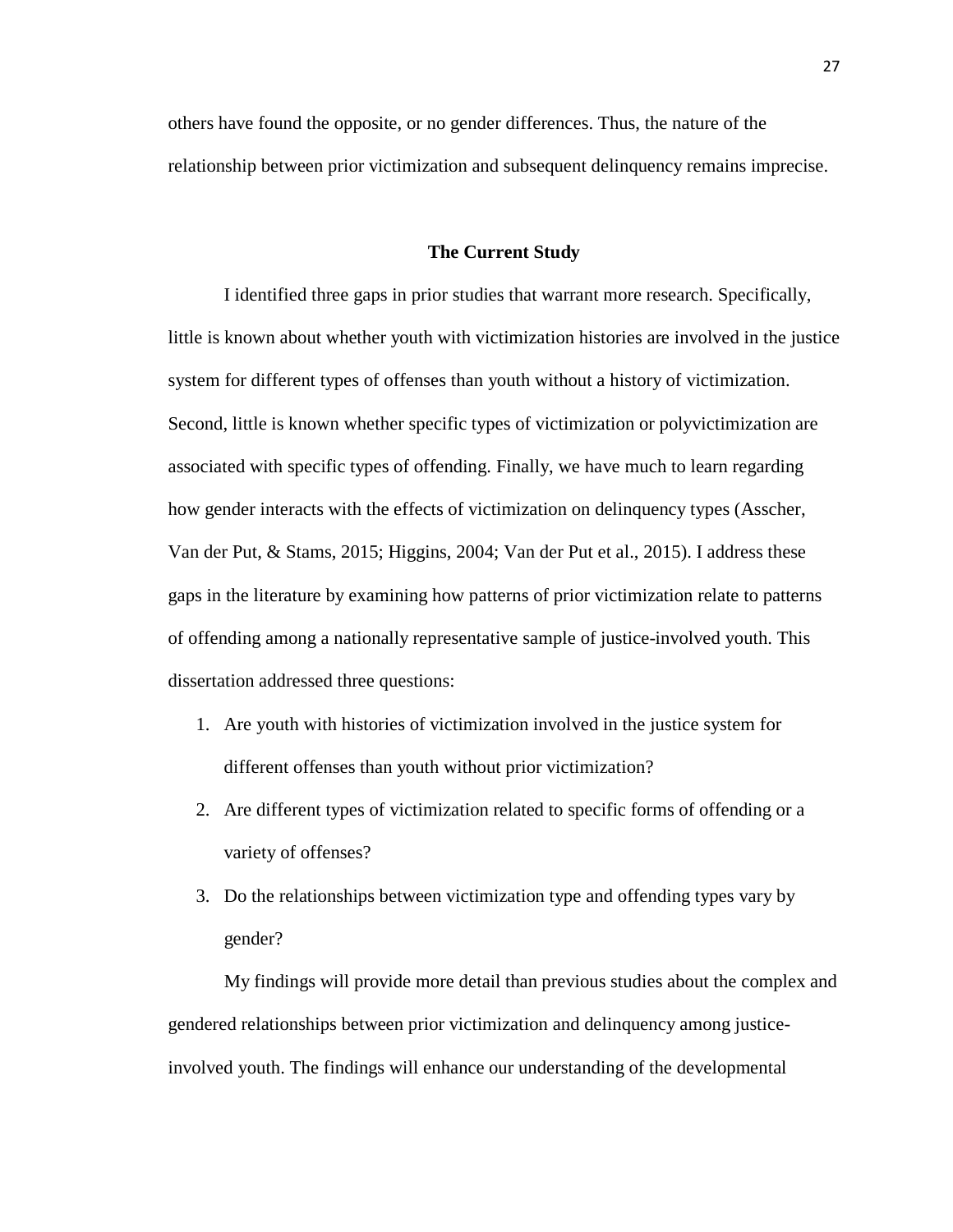implications of victimization among juvenile delinquents. This is important because it could inform programming needs among juvenile detention centers so that victimized youth who end up in the system could receive the services to deal with their prior victimization, for perhaps the first time. It is also important because researchers have found childhood victimization to be associated not only with criminal behavior but also with mental health issues and an increased risk for further victimization throughout life (e.g., Finkelhor, Ormrod, & Turner, 2007; Finkelhor et al., 2011).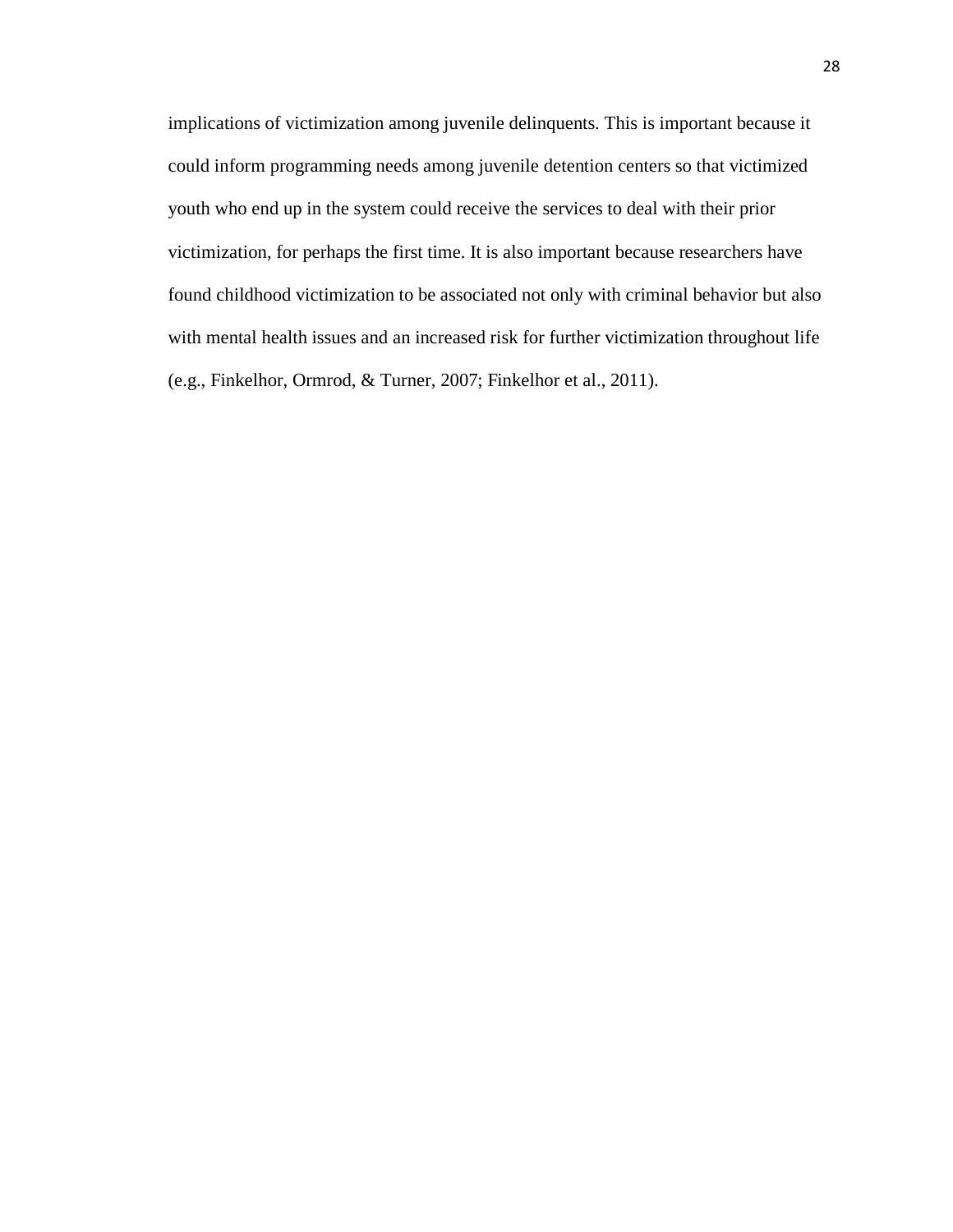# **CHAPTER II**

## **Methods**

## **Data Source**

This study utilizes secondary data from the Survey of Youth in Residential Placement (SYRP) 2003 (Sedlak, 2003), which is a restricted dataset available through Inter-University Consortium for Political and Social Research (ICPSR). The SYRP was the only large-scale, nationally representative sample that collected detailed information directly from justice-involved youth about their prior victimization experiences. Unlike many general population and incarcerated adolescent samples, the sample I used is well suited to my topic because I have enough females to make meaningful comparisons across gender and victimization backgrounds (Sedlak & Bruce, 2010). The SYRP interviewed justice-involved youth between the ages of 10 and 20 in a multi-stage cluster sampling procedure. The SYRP is part of the Office of Juvenile Justice and Delinquency Prevention (OJJDP) collection of surveys that provide statistics on youth in custody in the juvenile justice system. In short, OJJDP realized there was a need for data collected directly from incarcerated youth and they already had an ongoing program to advance a comprehensive array of complementary and interlocking national surveys (Sedlak, 2010). The SYRP is the third and most recent (2003) addition to this constellation of surveys, which also includes the Census of Juveniles in Residential Placement (CJRP) established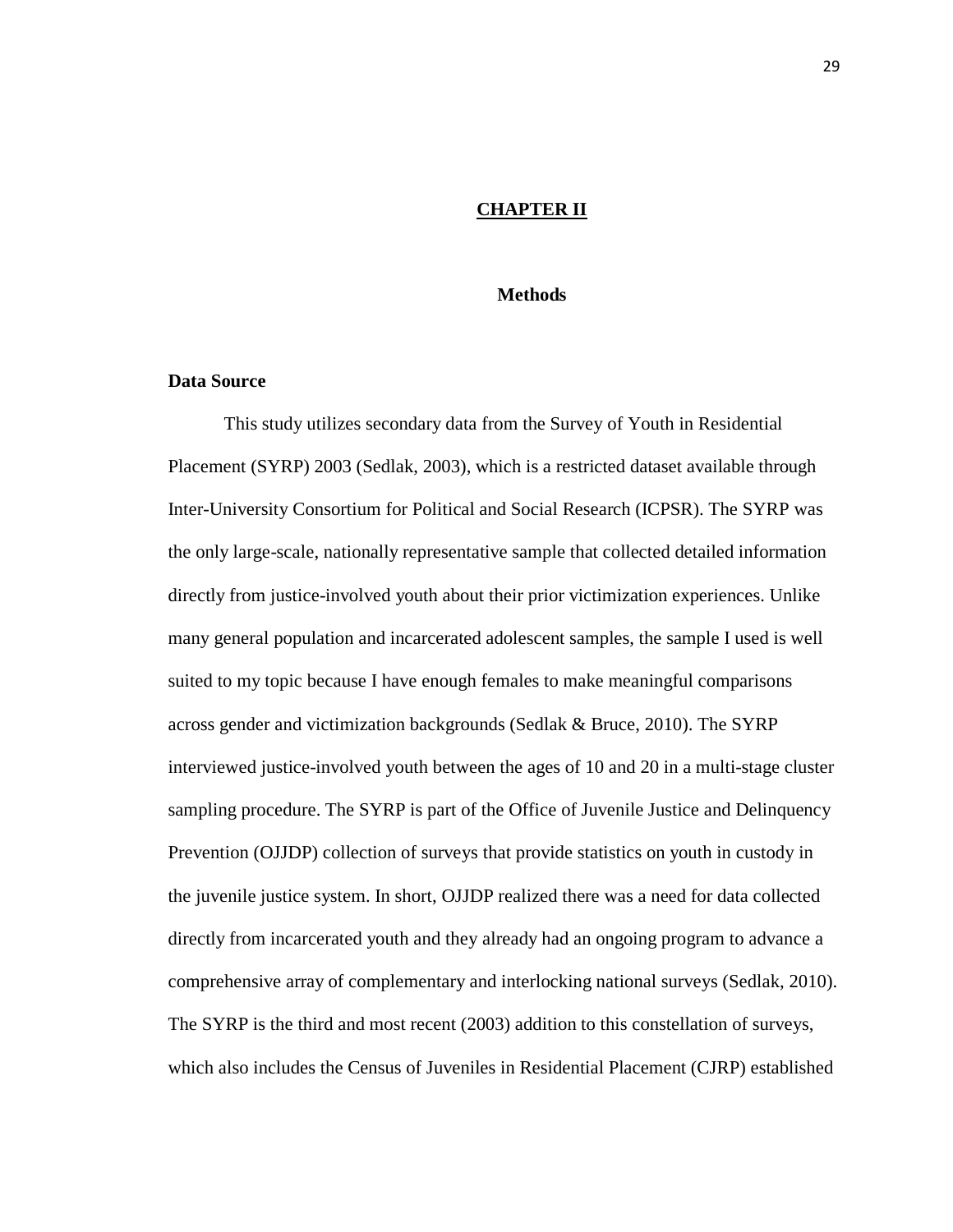in 1997 and the Juvenile Residential Facility Census (JRFC) which was established in 2000 (Sickmond, 2002a, 2002b). The CJRP and the JRFC are biennial mail surveys of residential facility administrators conducted in alternating years.

The SYRP drew a nationally representative sample from all youth in state and local facilities that were identified by the CJRP and the JRFC (Sedlak, 2010). Thus, the SYRP is a unique addition to these surveys in that it is the only survey to gather information directly from youth in custody. The self-administered survey provides fundamental information that is not currently obtainable in any other way to researchers and practitioners, specifically information regarding the characteristics and backgrounds of the youth, their victimization histories, their service needs and the services they received while in custody, their perceptions of safety and security in detention, and their expectations for the future (Sedlak, 2010).

## **Study Design**

The SYRP asked youth about their backgrounds, offense histories, the facility, drug/alcohol experiences, and expectations for the future. The surveys were electronic, and used an audio computer-assisted self-interview (ACASI) system to ask questions and record answers. With ACASI, youth wore headphones and heard a pre-recorded interviewer's voice read the words on the screen. Youth indicated their response choice by touching it on the screen and the computer program automatically navigated to the next appropriate question based on the youth's earlier answers, storing all the data anonymously and securely. This method is beneficial because it eliminates literacy problems, encourages candid answers on sensitive topics, and permits strong privacy and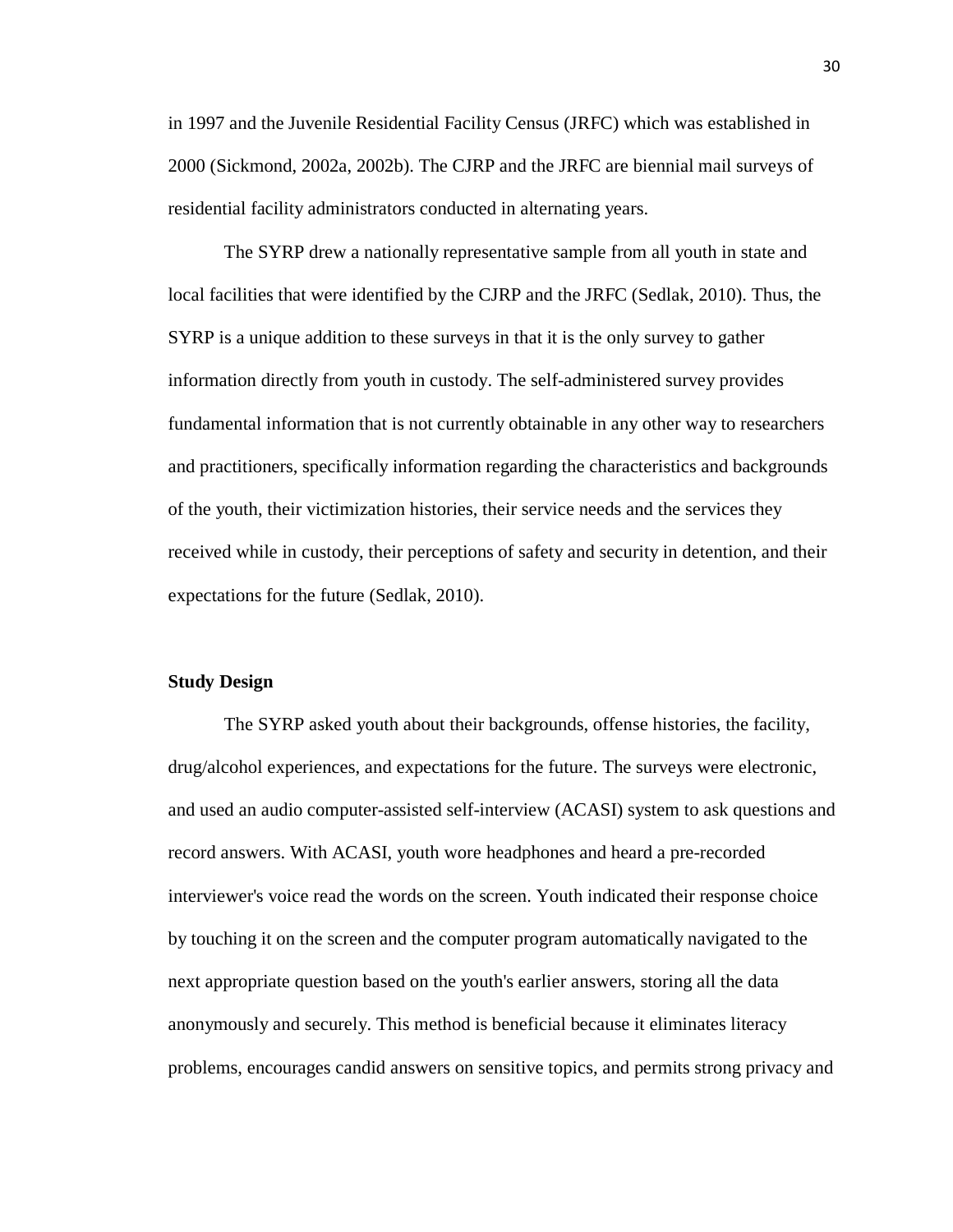confidentiality. Youths' survey responses were never associated with their identities and their facility identifiers were removed before data were unencrypted for analysis. Sedlak and her team of researchers at Westat (2012) designed the SYRP this way so they could ask youth about their victimization experiences, both before and during incarceration, without having enough information to provide reports to child protection authorities. The questions used in this dissertation can be found in Appendix B.

# **Sampling Design**

The SYRP used a stratified, two-stage, probability-proportional-to-size (PPS) sample design. Facilities were sampled in the first stage using a function of the facility offender count as the size measure and then clusters of youth were sampled from each selected facility in the second stage. The sample included 290 facilities selected from a total of 3,893 facilities on the census listings in August 2001 and/or September 2002. Of the 290 facilities initially identified for study participation, 204 juvenile justice facilities across 36 states participated in the survey (70.3% response rate). A total of 7,073 youth from these facilities completed the survey out of the total 9,495 eligible youth who were sampled between March and June 2003 (74.5% response rate; see Sedlak et al., 2012 for a detailed methodology report).

The SYRP is weighted so the sample of 7,073 youth reflect the sampling probabilities of both the facility and youth and adjust for nonresponse at both levels. Survey weights must be used in all analyses of the SYRP data to compute valid totals and proportions and to guard against underestimating standard errors (Sedlak et al., 2012). In this way, the survey of 7,073 provided accurate estimates of the size and characteristics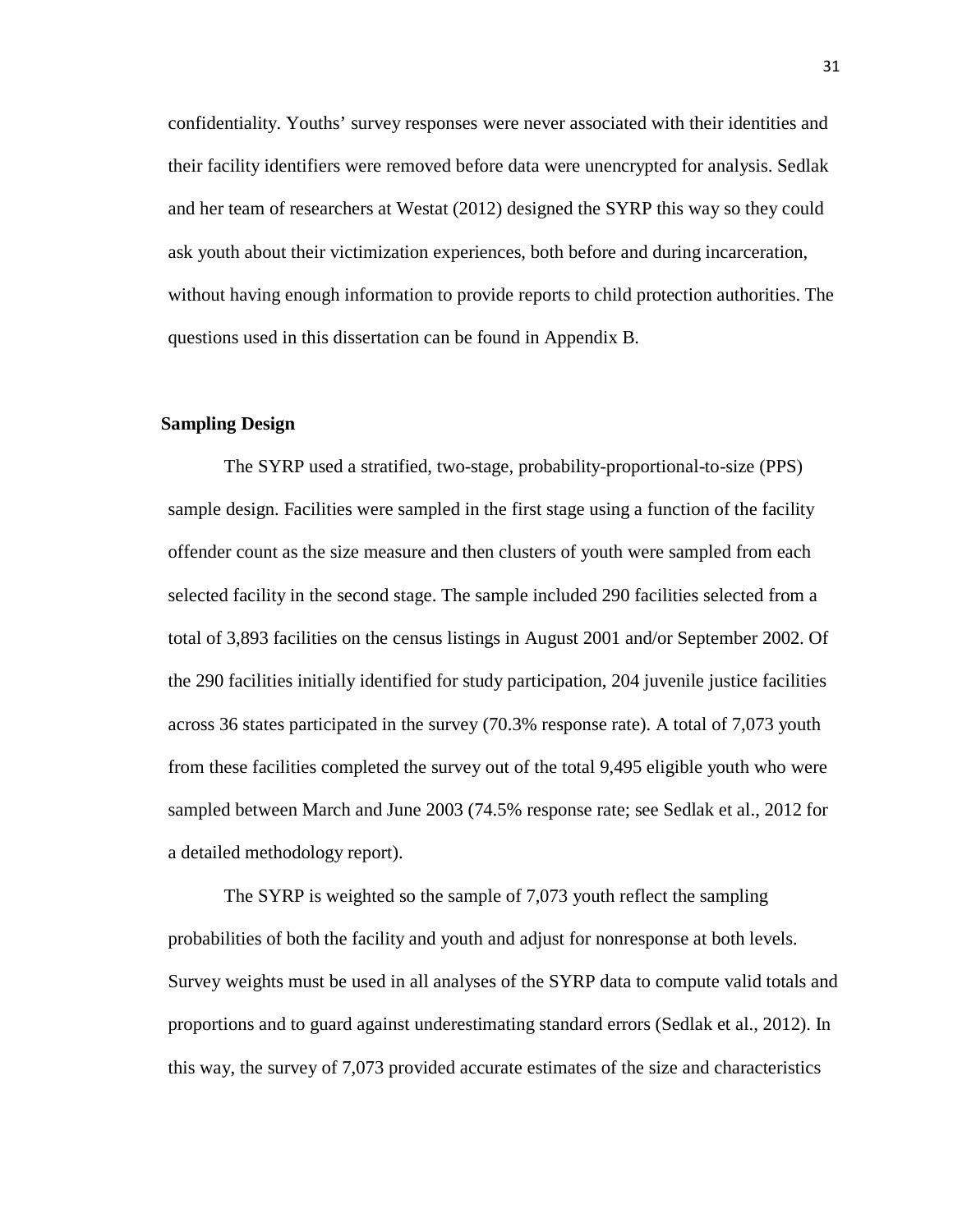of the national youth offender population in custody, which is estimated as more than 100,000 youth (Sedlak et al., 2012). This sample was well suited to my topic because nearly 15% of the sample is female, leaving me enough females to make meaningful comparisons across gender and victimization backgrounds, which is lacking in most adolescent and incarcerated samples.

For this dissertation, I removed 758 (10.7%) youth with missing data. Twohundred and twenty seven youth were missing information on the most serious offense (64 youth had no offense reported,  $142$  $142$  said something else<sup>1</sup>, and 21 were missing/blank). Another 272 youth were missing information on at least one of the victimization measures. Finally, I removed 259 youth (3.7%) whose most serious offense was a technical violation of probation and parole. This left an unweighted sample of 6,315 youth,  $24\%$  ( $n = 1,518$ ) of which were female. Once the sample weights were applied this resulted in a sample of 88,982 and 14.6% of which were female (*n* = 13,021). T-tests of the full and reduced sample used for this dissertation can be found in Table A9 in Appendix A.

## **Survey Instrument and Variables**

 $\overline{a}$ 

*Dependent variable***.** The dependent variable was most serious offense type for which youth are currently incarcerated. Most serious offense type was measured with 13 dichotomous indicators of the most serious offense for which the youth was currently

<span id="page-42-0"></span><sup>&</sup>lt;sup>1</sup> When a youth had said he or she was in custody because of an offense but did not report any offense in the subsequent questions (i.e., they selected "none of the above" in response to all the crime questions), or reported only that they had done "something else" not listed in the series of offense questions (i.e., had not identified a specific crime). In these cases, the ACASI presented the screen that instructed the youth to raise their hand to ask for assistance. The SYRP field staff administering the survey then spoke with the youth to resolve the discrepancy (Sedlak et al., 2012, p. 3-4).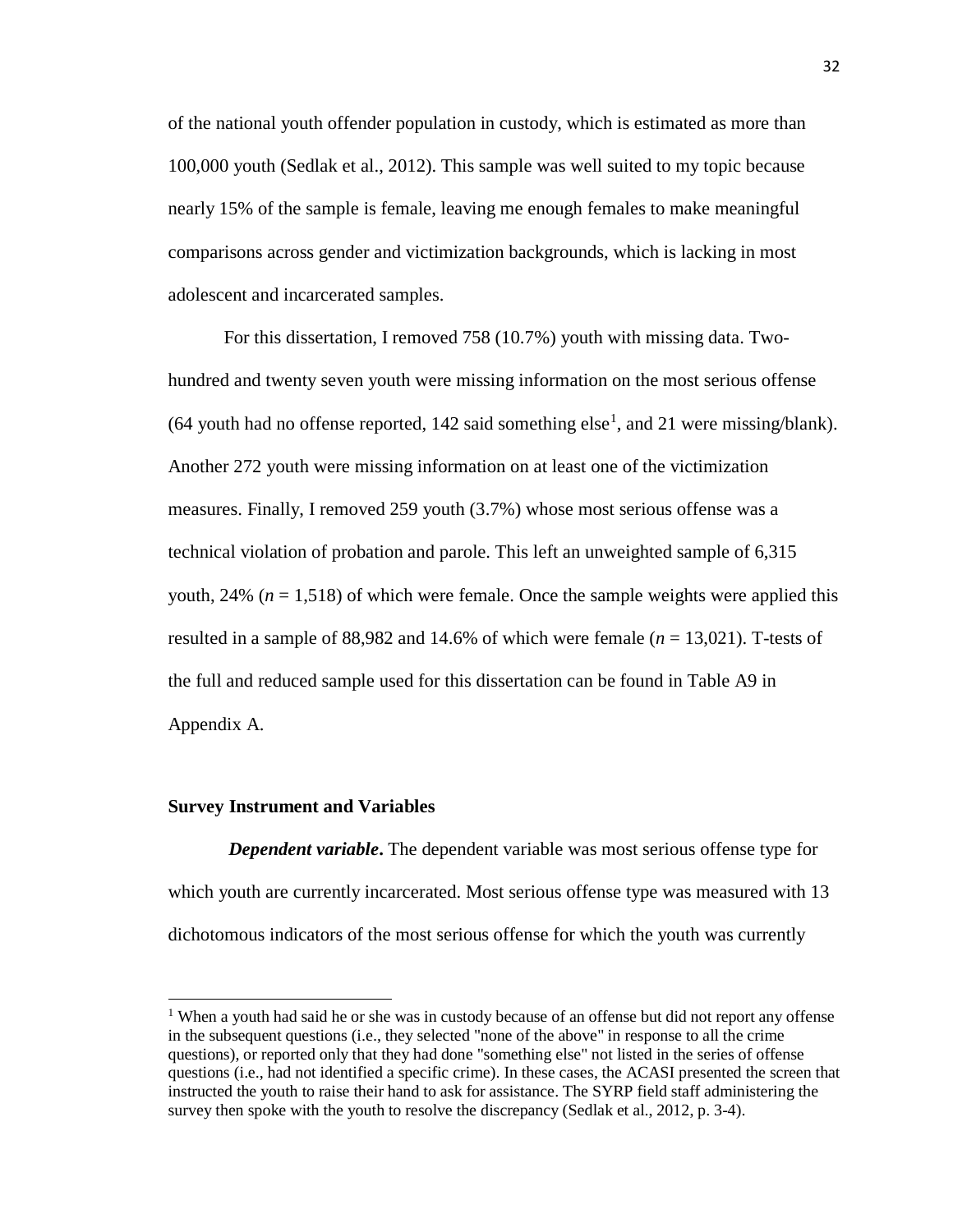incarcerated and included the following in order of seriousness: *Murder, rape, kidnapping, robbery, assault, arson, burglary, auto theft, selling drugs, nonviolent property* (unauthorized use of a vehicle, theft, vandalism, trespassing), *drug possession/ drug use*, *carrying a weapon*, and *other nonviolent* (running away, prostitution, DUI, drunk in public, underage alcohol use, curfew violation, truancy). Respondents were coded 1 "Yes" for the most serious offenses type they were convicted of and 0 "No" for all other offense types.

The 13 categories for most serious offense type were also collapsed into 6 categories for parsimony and based on the type of offense (i.e., violent, property, drug). Three of the six reduced categories remain the same as the original 13 categories and included: *Rape, Carrying a weapon,* and *Other nonviolent offense*. The three categories that changed in the collapsed six categories were the following: *Violent offense* included murder, kidnapping, robbery, and assault*; Property offense* included arson, burglary, auto theft, theft, vandalism, and trespassing; and *Drug offense* included selling drugs, drug possession, testing positive for drugs. The descriptives of the dependent variable coded as 13 and 6 collapsed categories are displayed in Table 1.

*Independent variables***.** Prior victimization was assessed using five dichotomous variables and two variables representing *polyvictimization*. The five dichotomous variables included whether the youth was *physically abused as a child*, *molested as a child, had forced sex growing up, experienced emotional abuse when growing up,* and *witnessed serious violence.* These measures were created based on a series of survey questions that inquired if the youth had ever been physically, sexually, or emotionally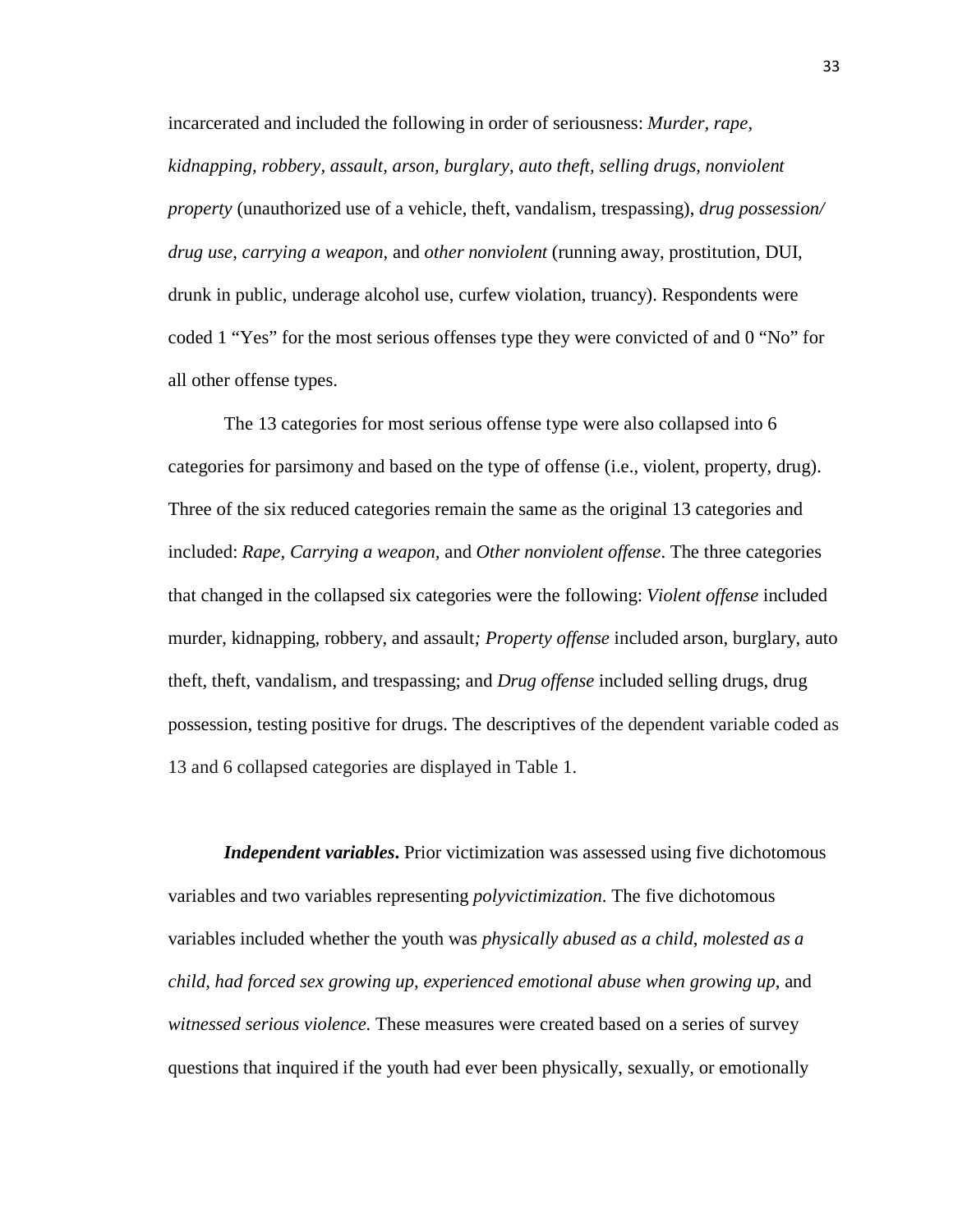abused, raped or witnessed someone seriously injured or killed. All of the questions inquired about youths' victimization experiences prior to their current incarceration. Responses to the five victimization variables were coded as dichotomous variables, with 1 "Yes" and 0 "No."

|                                                                           | $\%$ | (SD)     | Range   |
|---------------------------------------------------------------------------|------|----------|---------|
| Most serious offense $-13$ categories                                     |      |          |         |
| Murder                                                                    | 2.7  | (.16)    | $0 - 1$ |
| Rape                                                                      | 7.6  | (.26)    | $0 - 1$ |
| Kidnapping                                                                | 0.5  | (.07)    | $0 - 1$ |
| Robbery                                                                   | 9.2  | (.29)    | $0 - 1$ |
| Assault                                                                   | 25.7 | (.44)    | $0 - 1$ |
| Arson                                                                     | 1.3  | (.11)    | $0 - 1$ |
| <b>Burglary</b>                                                           | 7.2  | (.26)    | $0 - 1$ |
| Auto Theft                                                                | 6.5  | (.25)    | $0 - 1$ |
| Selling drugs                                                             | 6.6  | (.25)    | $0 - 1$ |
| Nonviolent property (unlawful vehicle use, theft, vandalism, trespassing) | 10.3 | (.30)    | $0 - 1$ |
| Drug possession/use (testing positive for drugs)                          | 10.8 | (.31)    | $0 - 1$ |
| Carrying a weapon                                                         | 2.8  | (.16)    | $0 - 1$ |
| Other nonviolent (running away, prostitution, DUI, drunk in public,       | 8.6  | (.28)    | $0 - 1$ |
| underage alcohol use, curfew, truancy)                                    |      |          |         |
| Most serious offense – 6 categories                                       |      |          |         |
| Violent (murder, kidnap, robbery, assault)                                | 38.1 | (.49)    | $0 - 1$ |
| Rape                                                                      | 7.6  | (.25)    | $0 - 1$ |
| Property (arson, burglary, auto theft, theft, vandalism, trespassing)     | 25.5 | (.44)    | $0 - 1$ |
| Drugs (selling, possession, testing positive)                             | 17.4 | (.38)    | $0 - 1$ |
| Carrying a weapon                                                         | 2.8  | (.16)    | $0 - 1$ |
| Other nonviolent                                                          | 8.6  | (.28)    | $0 - 1$ |
| $N =$                                                                     |      | (88,982) |         |

**Table 1.** Descriptives of dependent variable

*Physical abuse* was based on the question: "When you were living with your family or in another household, did a grown-up in your life hit, beat, kick, or physically abuse you in any way?" About 34% of the sample indicated yes on this variable.

*Molestation* was based on a survey question that asked: "While you were living with your

family or in another household did a grown-up ever touch your private parts when you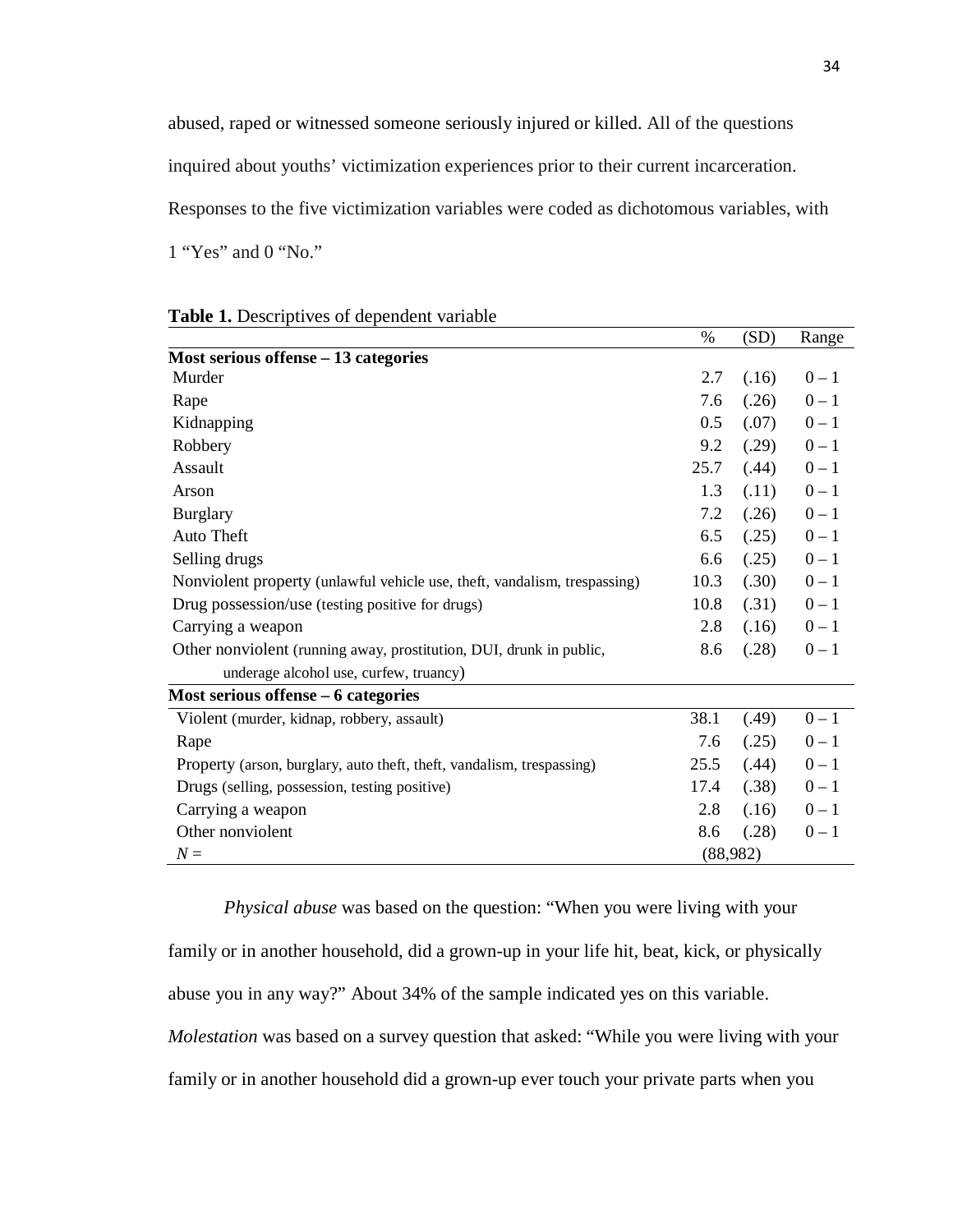didn't want them to, or make you touch their private parts?" Exactly 10% of the sample indicated they had been molested as a child. *Youth had forced sex growing up* asked: "While you were living with your family or in another household did a grown-up ever force you to have sex?" Over 7% of youth indicated they had experienced forced sex growing up. I chose to include the previous two variables as separate measures because there was considerable variation in the responses to the molested as a child and youth had forced sex questions even though 5.7% indicated yes for both (*n* = 5,069). For example, some youth indicated they had been molested as a child but did not have forced sex  $(n = 1)$ 3,888, or 4.4%), while others indicated they had forced sex growing up but were not molested (*n* = 1,498, or 1.7%).

*Emotional abuse* was based on one question that asked youth: "While you were living with your family or in another household did you ever get scared or feel really bad because grown-ups called you names, said mean things to you, or said they didn't want you?" Over a quarter (28.5%) of youth indicated yes on this variable. *Witnessed serious violence* was based on one question that asked: *"*Have you EVER in your whole life seen someone severely injured or killed (in person, not in the movies or on TV)?" Over twothirds of the full sample (68.5%) indicated yes on this variable. I examined the multicollinearity diagnostics due to the high correlation between the five victimization measures. The tolerance levels  $(.568 - .981)$ , variance inflation factors  $(1.019 - 1.761)$ , and the standard error of the regression coefficients (.004 – .008) were in acceptable ranges for all regression analyses.

*Polyvictimization* was an additive scale of the number of victimization types youth experienced growing up (physical abuse, molestation, forced sex, emotional abuse,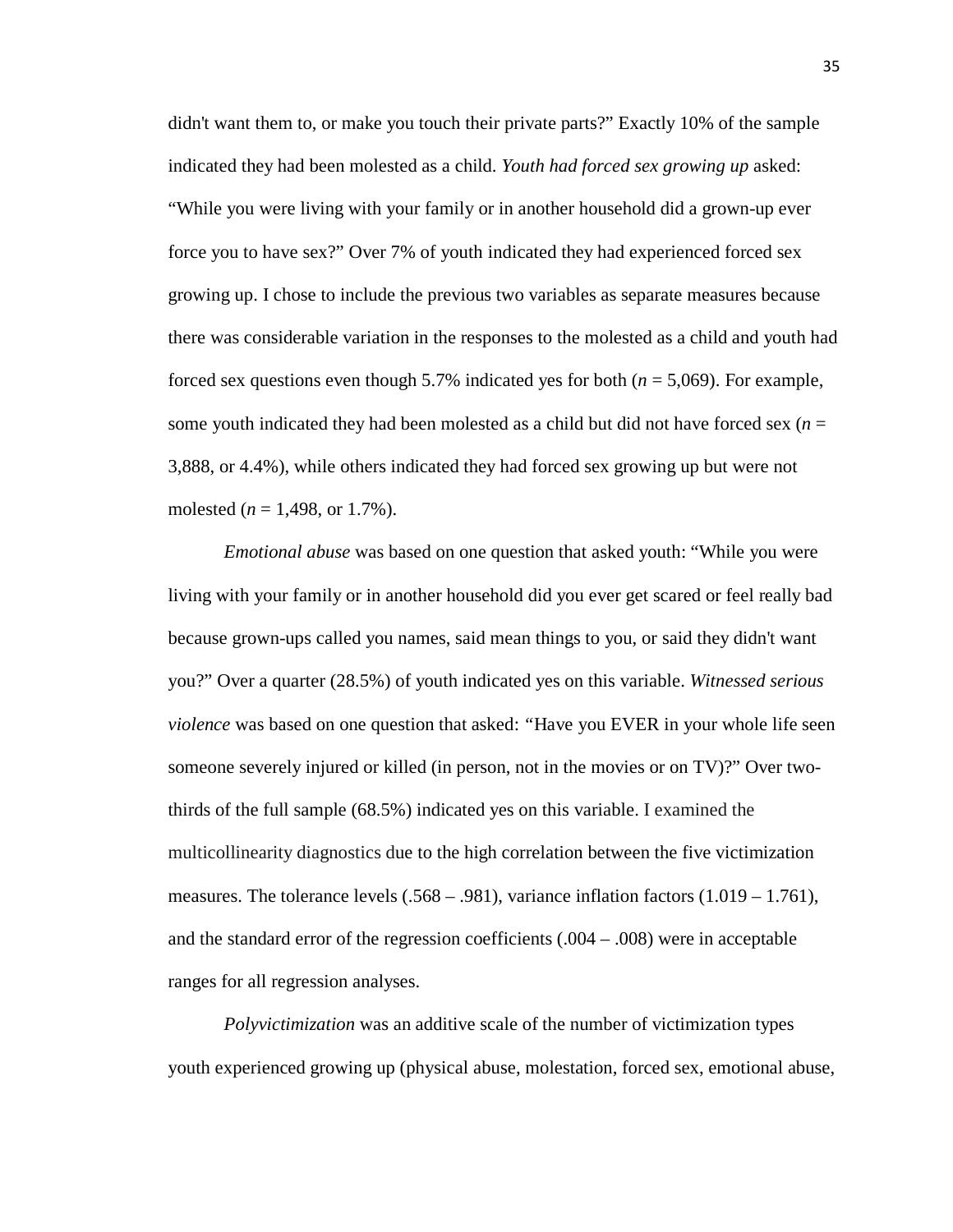and witnessed serious violence). This scale ranged from zero to five and had a mean of 1.49 (SD=1.25). About one in five youth (20.8%) indicated they had not experienced any of these victimization types. Moreover, 41% indicated that they experienced a single type of victimization, 18.2% indicated experiencing two types, 12.9% experienced three types, 4.0% experienced four types, and 3.3% experienced all five types of victimization. I also created a *polyvictimization dummy* variable, as proposed by Finkelhor and colleagues (2005), which was coded 1 "Yes" if youth experienced three or more victimization types. The dummy measure was used in later models because the additive polyvictimization measure created multicollinearity issues with the five individual victimization types. The descriptives of all the victimization variables are displayed in Table 2.

*Control variables*. The other predictor variables I included are also shown in Table 2 and include information on youths' demographics (gender, age, race), education (below modal grade, suspension or expulsion in year before custody, and expertdiagnosed learning disability), family background (living situation before custody and growing up, whether youth has or is expecting children of their own), prior criminal involvement (prior custody, prior probation, and prior conviction), and offense-related information (whether youth had accomplices, were in a gang, and substance use during offense).

*Female* – This is a dummy variable for whether the youth was female and in the unweighted sample, 24% of the respondents in the sample were female, but this is reduced to 14.6% once the sample weights are applied (because female facilities were oversampled in stage one of the sampling procedures).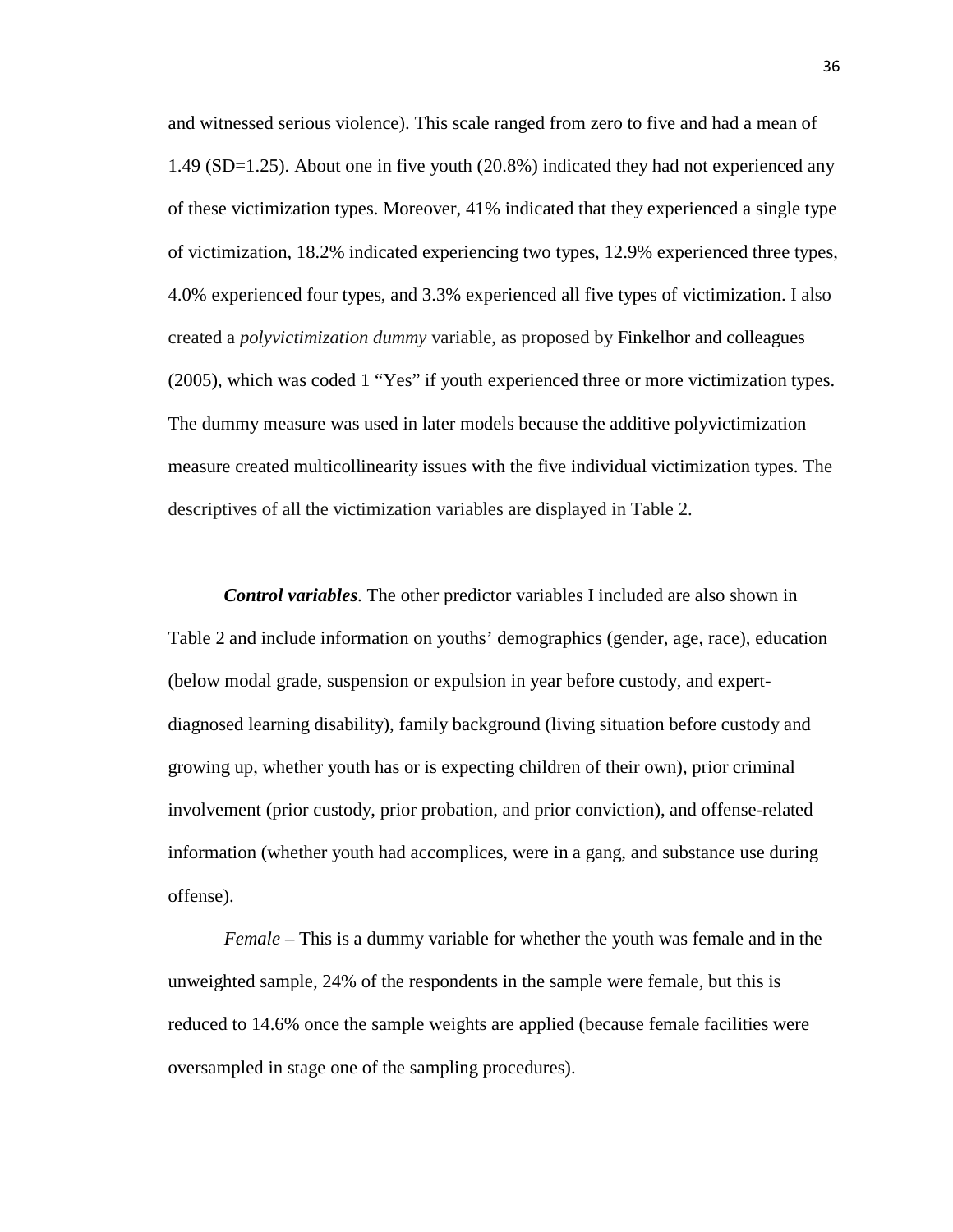|                                         | $\%$ | (SD)     | Range     |
|-----------------------------------------|------|----------|-----------|
| Childhood victimization                 |      |          |           |
| Any type of victimization               | 79.4 | (.41)    | $0 - 1$   |
| Physically abused as child              | 34.2 | (.47)    | $0 - 1$   |
| Molestation                             | 10.1 | (.30)    | $0 - 1$   |
| Youth had forced sex growing up         | 7.4  | (.26)    | $0 - 1$   |
| Emotionally abused as child             | 28.5 | (.45)    | $0 - 1$   |
| Witnessed serious violence              | 68.5 | (.47)    | $0 - 1$   |
| Polyvictimization (# types experienced) | 1.49 | (1.25)   | $0 - 5$   |
| $\theta$                                | 20.6 | (.41)    | $0-1$     |
| $\mathbf{1}$                            | 41.0 | (.49)    | $0 - 1$   |
| $\overline{2}$                          | 18.2 | (.39)    | $0 - 1$   |
| 3                                       | 12.9 | (.34)    | $0 - 1$   |
| $\overline{4}$                          | 4.0  | (.20)    | $0 - 1$   |
| 5                                       | 3.3  | (.18)    | $0 - 1$   |
| Polyvictimization dummy $(\geq 3)$      | 20.2 | (.40)    | $0 - 1$   |
| Female                                  | 14.6 | (.35)    | $0 - 1$   |
| Age at interview (in Oct. 2002)         | 16.1 | (1.50)   | $10 - 20$ |
| Race/ethnicity                          |      |          |           |
| White, non-Hispanic                     | 33.1 | (.47)    | $0 - 1$   |
| Black, non-Hispanic                     | 31.5 | (.46)    | $0 - 1$   |
| Hispanic                                | 24.2 | (.43)    | $0 - 1$   |
| Native American, Asian, Hawaiian        | 2.9  | (.17)    | $0 - 1$   |
| Other, or $\geq$ two races              | 8.4  | (.28)    | $0 - 1$   |
| Below modal grade                       | 49.6 | (.50)    | $0 - 1$   |
| School suspension year before custody   | 58.3 | (.49)    | $0 - 1$   |
| School expulsion year before custody    | 28.9 | (.45)    | $0 - 1$   |
| Learning disability (expert-diagnosed)  | 30.4 | (.46)    | $0 - 1$   |
| Lived with parent $(s)$ before arrest   | 75.5 | (.43)    | $0 - 1$   |
| Lived with parent(s) growing up         | 88.7 | (.32)    | $0 - 1$   |
| Prior foster/group home                 | 15.4 | (.36)    | $0 - 1$   |
| Prior custody                           | 67.4 | (.47)    | $0 - 1$   |
| Prior probation                         | 83.8 | (.37)    | $0 - 1$   |
| Prior conviction                        | 84.7 | (.36)    | $0 - 1$   |
| Had accomplices for offense             | 57.4 | (.50)    | $0 - 1$   |
| Gang member at time of offense          | 29.3 | (.46)    | $0 - 1$   |
| Substance use at time of offense        |      |          |           |
| None                                    | 53.9 | (.50)    | $0-1$     |
| Using alcohol (only)                    | 4.9  | (.22)    | $0 - 1$   |
| Using drugs (only)                      | 18.8 | (.39)    | $0 - 1$   |
| Using both alcohol & drugs              | 22.2 | (.42)    | $0 - 1$   |
| Have or expecting child(ren)            | 20.6 | (.40)    | $0 - 1$   |
| $N =$                                   |      | (88,982) |           |

**Table 2.** Descriptives of independent variables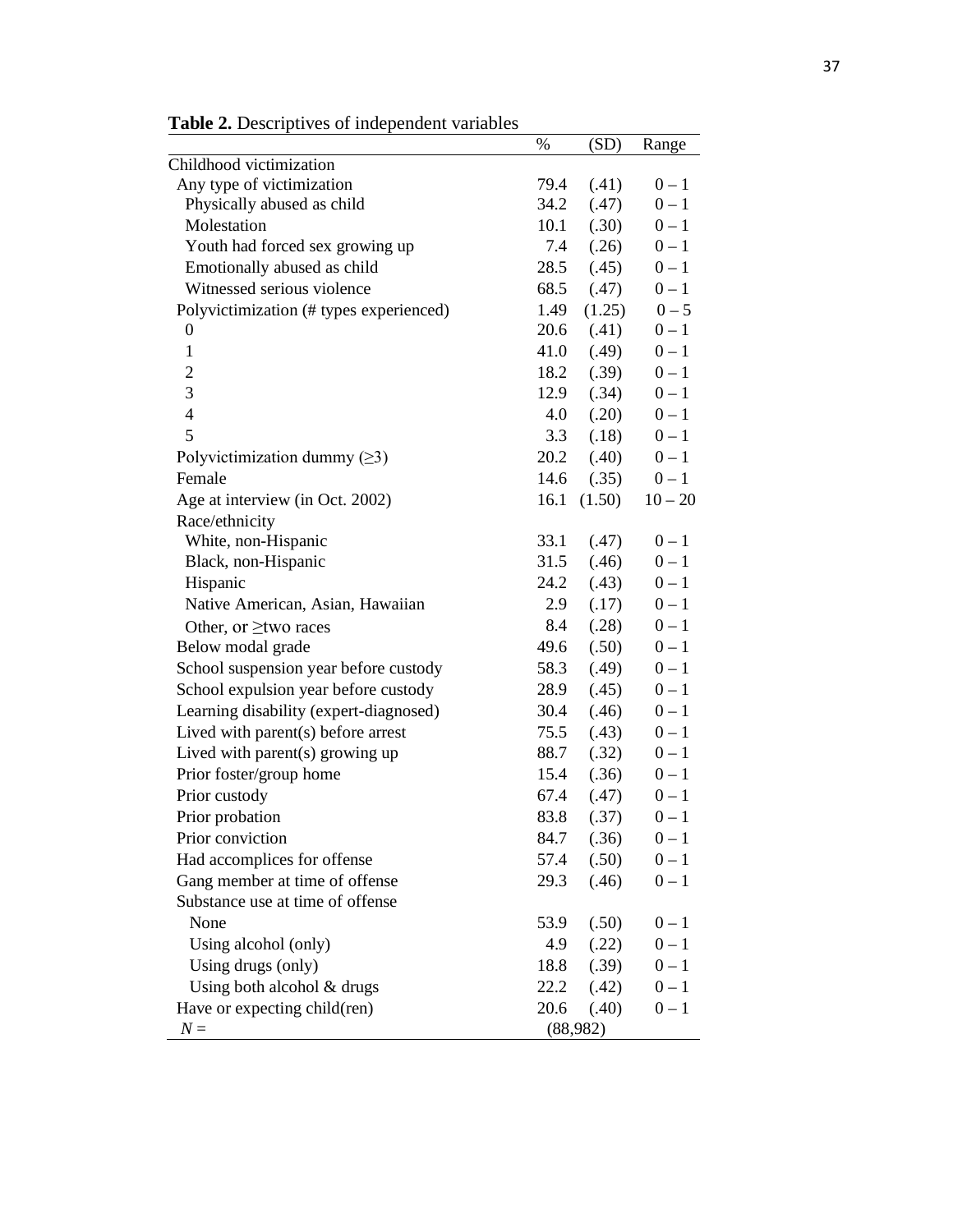*Age at interview* – This represents the age of youth when they were interviewed in October 2002, not the age they were when they entered the facility. Thus, this variable represents youth who are older than when they committed the actual offense for which they are currently incarcerated. I also calculated the age of youth when they were incarcerated in current facility, but 115 youth were missing information about how many days they had been incarcerated. The age at interview ranged from 10 to 20 with a mean of 16.1 years (SD=  $1.50$ ), while the mean age at time incarcerated was 14.9 years (SD=1.48) and ranged from 9 to 19 years old. For all analyses, *age at interview* was used in order to include all cases.

*Race/ethnicity* – There are five dummy variables to represent the race/ethnicity of youth, one for each of the following: *white (non-Hispanic), black (non-Hispanic), Hispanic, Native American/Asian/Hawaiian,* and *Other or ≥two races*. There were six youth who refused to answer this question and were coded as Other or ≥two races. Youth were primarily white (33.1%) or black (31.5%). Nearly quarter of youth were Hispanic (24.1%), while about 3% were Native American, Asian or Hawaiian, and 8.4% were Other or  $\geq$  two races.

*Education/trouble at school* - There are four dummy variables that represent the various issues youth reported having at school, including whether youth were below their modal grade, had a learning disability, and were suspended or expelled from school during the year before they were taken into custody. *Below modal grade* was created using the youth's age as of October 15, 2002 to derive youth's status relative to modal grade. Half of youth (49.6%) were below the modal grade relative to their age. The variable *learning disability (expert-diagnosed)* asked youth whether they had ever been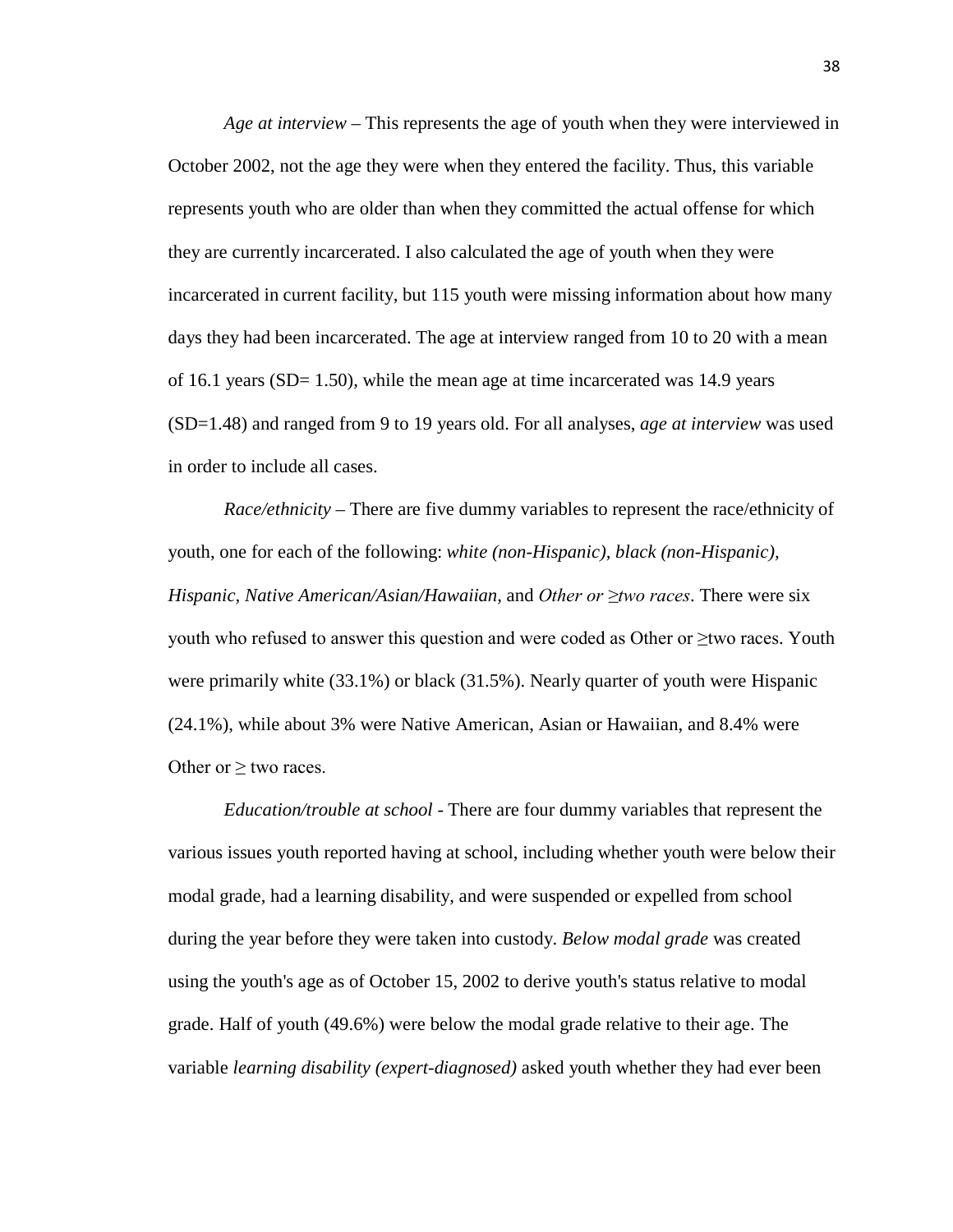diagnosed of a learning disability in their life. Almost a third of youth in custody (30.4%) reported that they had been diagnosed with a learning disability by an expert, which is significantly higher than the 5% of youth between the ages of 10 and 20 in the general population who are diagnosed with a learning disability (U.S. Office of Special Education Programs, 2003). Two dichotomous variables representing *school suspension year before custody* and *school expulsion year before custody* were based on one question that asked youth to check items they experienced in during the year before they were taken into custody for their present stay. They could choose more than one answer and two of the items were "got suspended?" and "got expelled?" Youth were coded 1 "Yes" for school suspension and expulsion if they checked the respective items and all other youth were coded 0 "No". About 60% of youth reported they had been suspended and nearly 30% had been expelled in the year before custody.

*Family/Living Situations*: I created three dummy variables to represent youths' living situation while growing up and before their arrest including the following: lived with parent(s) before arrest, lived with parent(s) growing up, and has been in foster care or group home prior to incarceration. *Lived with parent(s) before arrest* was a variable based on who youth reported living with when they were taken into custody. The majority of youth reported living with one parent when taken into custody (45.8%), while 29.7% were living with two parents and one-fourth of youth (24.5%) were not living with either parent. This measure was coded into a dummy variable to represent whether you were living with at least one parent before arrest (1 "Yes" and 0 "No"). The variable *lived with parent(s) growing up* was also a dichotomous variable reflecting whether at least one parent helped take care of youth when they were growing up. Almost half of youth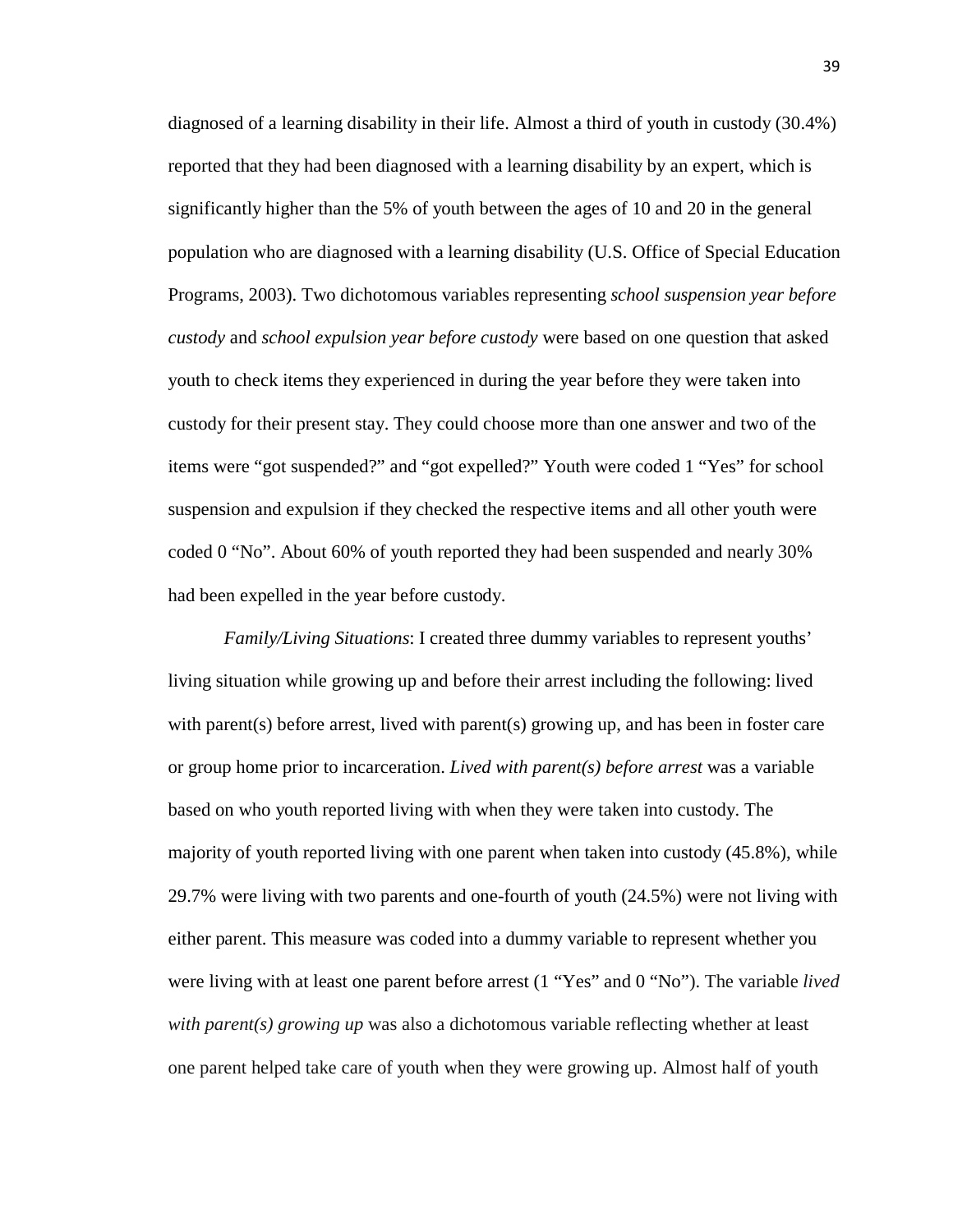(45.7%) reported that two parents helped raise them, although this could have been in separate households. A slightly lower percentage (43%) had just one parent caring for them when they were growing up and 11.3% had no parental care while growing up. *Prior foster/group home* was coded 1 "Yes" and 0 "No" based on whether youth had ever been in foster care or group home when growing up, of which 15.4% of youth reported in the affirmative.

*Criminal history:* I used three dichotomous measures indicating the type of prior criminal involvement youths' had, including whether youth had experienced *prior custody, prior probation* and *prior conviction*. Each of these three measures were coded 1 "Yes" and 0 "No". The majority of youth reported prior custody (67.4%), prior probation (83.8%), and prior conviction(s) (84.7%) before the current offense for which they are incarcerated. Only 5.8% of youth reported no prior involvement or conviction in the justice system, while 9.5% reported prior involvement but no conviction.

*Offense specific variables:* There are three variables to represent various offense characteristics including: *had accomplices for offense*, g*ang member at time of offense*, and *substance use at time of offense*. The dichotomous variable *had accomplices for offense* was based off the question, "Did you commit/were you accused of committing this crime with someone else?" Youth were coded 1 "Yes" and 0 "No" and over half of youth (57.4%) had accomplices for their offense. *Gang member at time of offense* was also a dichotomous variable code 1 "Yes" and 0 "No", asking youth, "At the time you (committed/were accused of committing) (this crime/any of these crimes) were you involved in a gang? Over a quarter of youth (29.3%) reported being involved in a gang at the time of offense. The last offense specific measure was a series of four dichotomous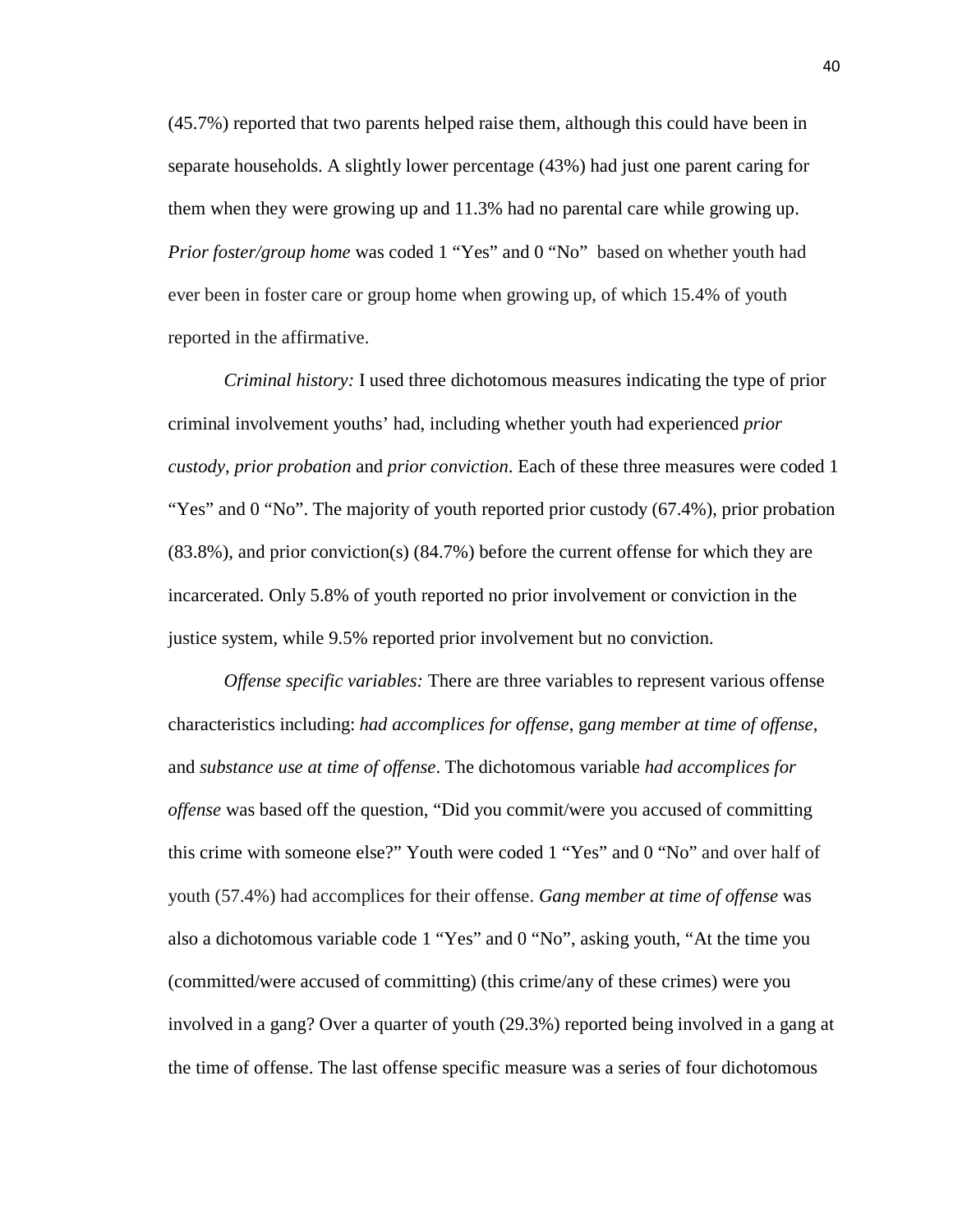variables asking youth about their substance use at time of offense. Responses were coded 1 "Yes" and 0 "No" for the following four categories: *no substance use during offense, using alcohol only, using drugs only,* and *using both alcohol and drugs*. Over half of youth reported no substance use during offense (53.9%), while about 4.9% reporting using only alcohol, 18.8% reported using drugs alone, and 22.2% were using both drugs and alcohol at the time of offense.

*Have or expecting child(ren)* was a dichotomous variable based on youths' response to two survey questions about whether they already had children or were expecting one. Responses were dummy coded 1 "Yes" and 0 "No". Over 14% of youth in custody reported that they have children, and more males than females had children (15.1% versus 9.1%). These rates are much greater than in the general population where 2% of males and 6% of females between ages 12 and 20 report having children of their own (U.S. Census Bureau, 2004). Over 12% of youth, some of whom already have children, also reported that they were an expecting a child (i.e., 5.6% of females reported they are pregnant; 13.5% of males reported that someone is pregnant with their child). Overall, 20.6% of youth in custody already had or were expecting children.

The results of all bivariate and multivariate analyses are presented in Chapter 3.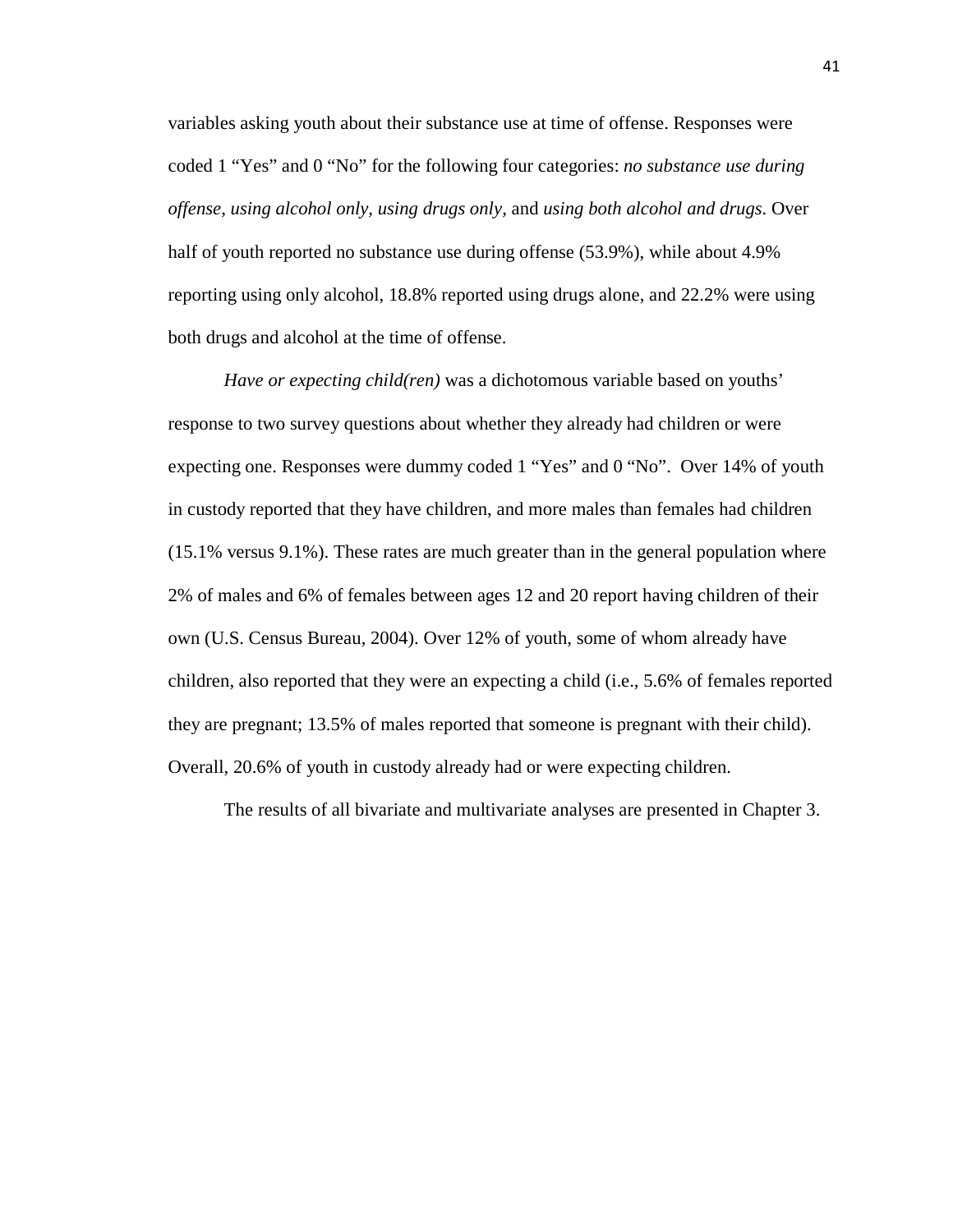# **CHAPTER III**

## **Results**

#### **Analytic Procedures**

This chapter contains the results of the effects of prior victimization on offending and the extent to which there are gender differences in these relationships. Data were analyzed using several quantitative methods, bivariate, and multivariate tests in IBM SPSS Statistics 24. I first present the results of the bivariate analyses and T-tests of offense type for victims versus non-victims to address my first research question. I then present the multivariate logistic regression analysis of the effects of victimization on each offense type to address my second question. I conclude with gender-specific bivariate and multivariate analyses of victimization on offense types to determine whether these effects differed for females and males. I present the gendered analysis in three steps, starting with the descriptives and T-tests of the female and male youth samples, followed by the multivariate logistic regression models for each gender, and finishing with the equality of coefficients tests to determine whether effects differ for females and males. All of the final multivariate models presented below were examined for multicollinearity and no significant issues were revealed. I present the *B* coefficients and their standard errors in the tables of all the logistic regression models, however, in text I present results in terms of Odds Ratios, or Exp(*B*) as a more practical way of interpreting the results.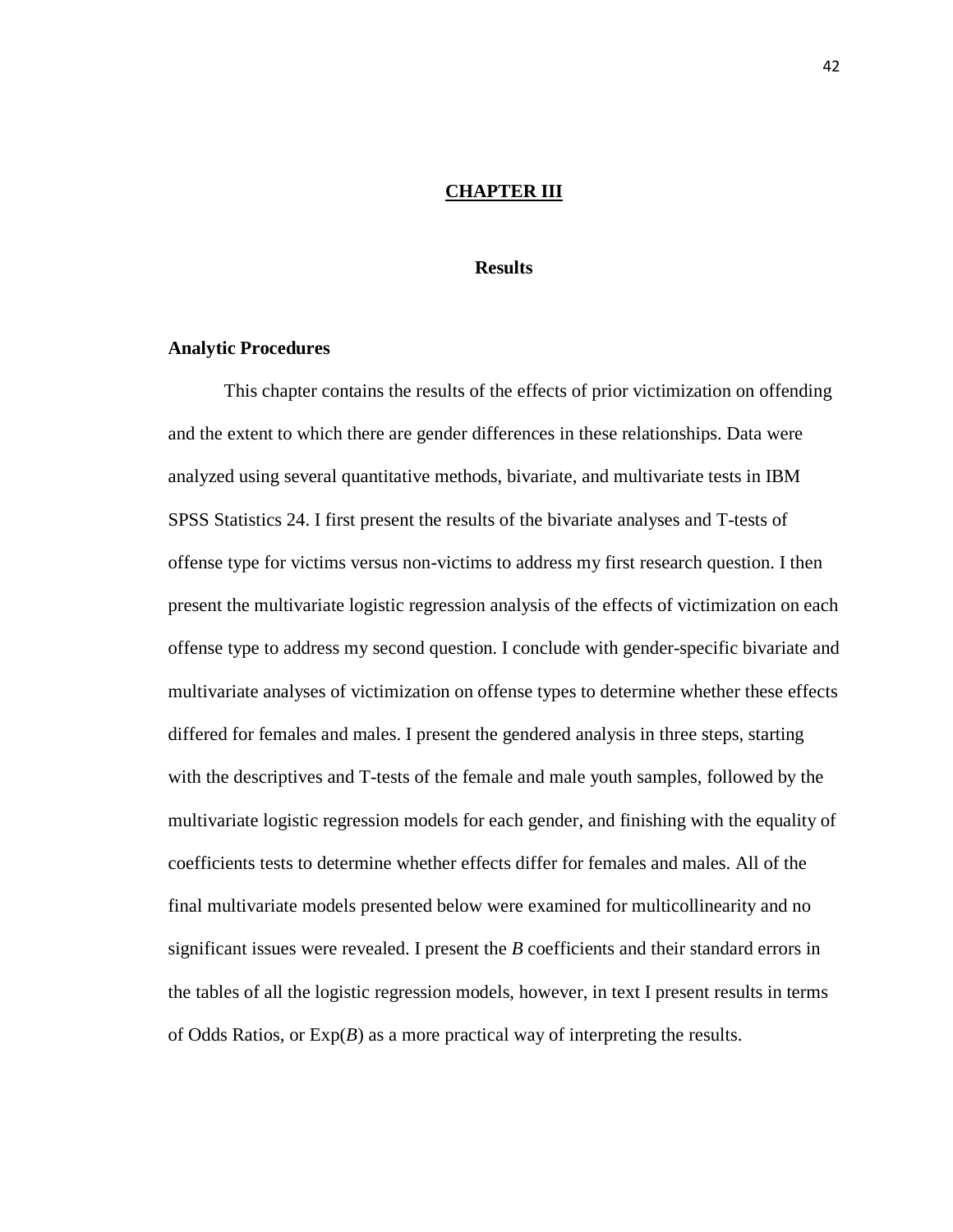## **Delinquency Types for Non-Victims and Victims**

My first research question asked whether youth with histories of victimization were involved in the justice system for different offenses than youth without prior victimization. I addressed this question by providing percentages of the most serious offense for which youth were incarcerated for the non-victim and victim youth samples (Table 3). I also conducted T-tests to identify significant differences in offense type between the non-victim and victim groups. A non-significant T-test means that the percentages are statistically similar for non-victims and victims. A positive sign in the Ttest column means that victims were more likely to be incarcerated for that offense, while a negative sign means that offense type was more prevalent among non-victims.

|                                                                           | Non-victim Victim |           | T-test |
|---------------------------------------------------------------------------|-------------------|-----------|--------|
|                                                                           | %                 | %         |        |
| 13 categories                                                             |                   |           |        |
| Murder                                                                    | 1.3               | 3.0       | $+$ ** |
| Rape                                                                      | 7.3               | 7.4       |        |
| Kidnapping                                                                | 0.1               | 0.6       | $+$ ** |
| Robbery                                                                   | 9.1               | 9.2       |        |
| Assault                                                                   | 20.8              | 27.0      | $+$ ** |
| Arson                                                                     | 1.7               | 1.2       | $-**$  |
| <b>Burglary</b>                                                           | 6.1               | 7.4       | $+$ ** |
| Auto Theft                                                                | 7.2               | 6.6       | $- *$  |
| Selling drugs                                                             | 6.0               | 6.7       | $+$ ** |
| Nonviolent property (unlawful vehicle use, theft, vandalism, trespassing) | 11.1              | 10.1      | _ **   |
| Drug possession/use $(+$ drug test)                                       | 14.7              | 9.8       | $-**$  |
| Carrying a weapon                                                         | 2.6               | 2.8       |        |
| Other nonviolent (running away, prostitution, DUI, drunk in public,       | 11.6              | 7.9       | _ **   |
| underage alcohol use, curfew, truancy)                                    |                   |           |        |
| <b>6</b> categories                                                       |                   |           |        |
| Violent (murder, kidnap, robbery, assault)                                | 31.3              | 39.9      | $+$ ** |
| Rape                                                                      | 7.3               | 7.6       |        |
| Property (arson, burglary, auto theft, theft, vandalism, trespassing)     | 26.1              | 25.3      |        |
| Drugs (selling, possession, positive drug test)                           | 20.7              | 16.5      | _ **   |
| Carrying a weapon                                                         | 2.6               | 2.8       |        |
| Other nonviolent                                                          | 11.6              | 7.1       | _ **   |
| $N =$                                                                     | (19,227)          | (73, 199) |        |
|                                                                           |                   |           |        |

**Table 3.** Descriptives and T-test of offense type for non-victims and victims

*Note*: Significant difference between victimized and non-victimized samples \*\*  $p \le 0.001$  \*  $p \le 0.01$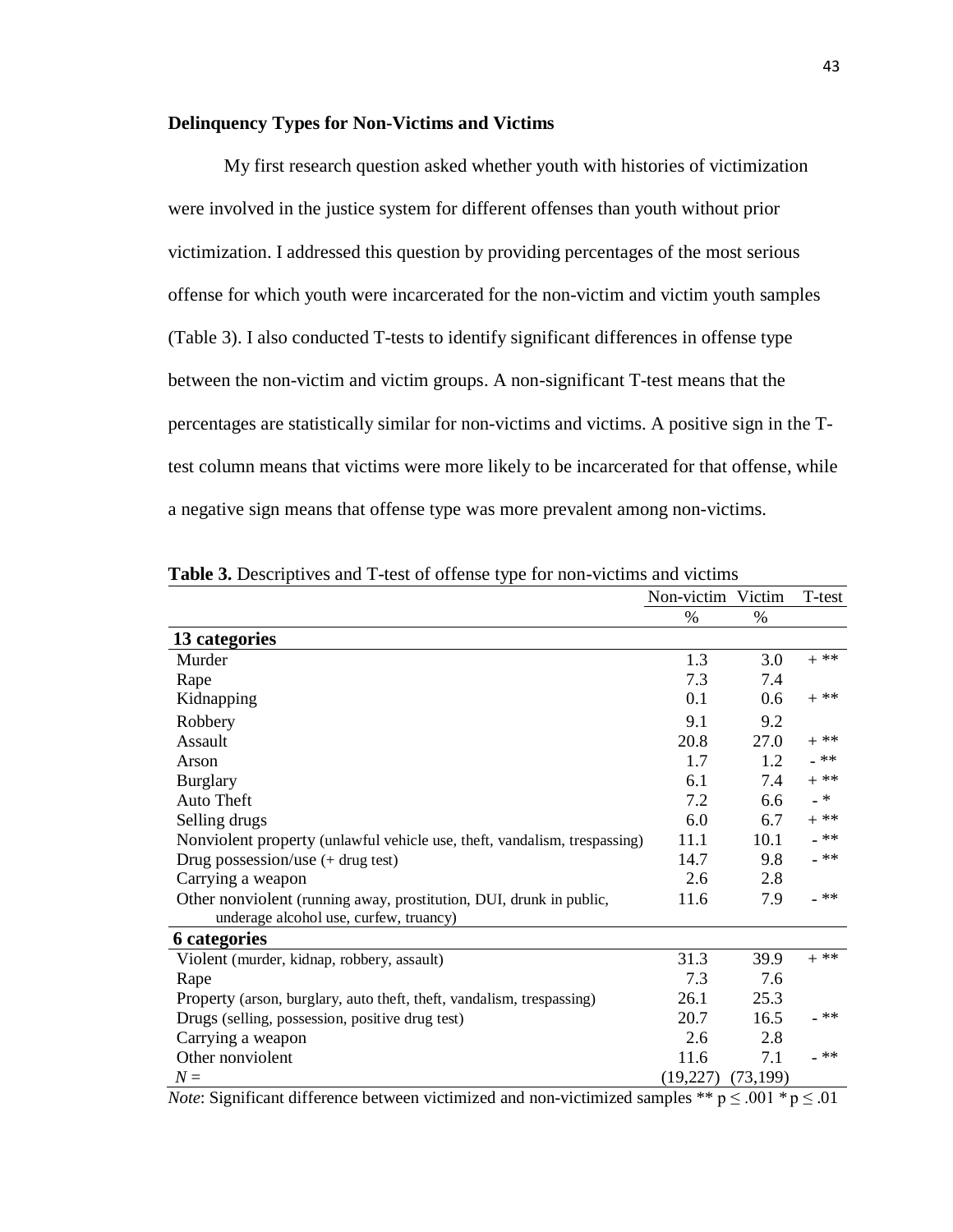The findings revealed there were significantly more non-victims than victims in five offense categories, whereas victims had higher percentages in five different offense categories (see Table 3). A closer examination of these differences revealed that all five offense categories with a higher percentage of non-victims were non-violent offenses (i.e., arson, auto theft, nonviolent property, drug possession/use, other nonviolent). However, three of the five significant values for victims were violent offenses: murder, kidnapping, and assault (burglary and selling drugs were the other nonviolent categories). To illustrate, 27% of victims were incarcerated for assault compared to 20.8% of nonvictims. Thus, it appears that youth with a history of victimization are disproportionately incarcerated in the juvenile justice system for violent offenses, while youths without a history of victimization are disproportionately involved for nonviolent property, drug and other nonviolent offenses. There were no differences between non-victimized and victimized youth incarcerated for rape, robbery, or auto theft within the 13 offense categories

Turning to the models of the reduced six category offenses, the same patterns hold; significantly more youth with a history of victimization were incarcerated for a violent offense and non-victimized youths were disproportionately incarcerated for drug and other nonviolent offenses. Consistent with the 13 category offenses, nearly 40% of victimized youth were incarcerated for a violent offense (i.e., murder, kidnapping, robbery, assault) compared to 31% of non-victimized youth. Also similar to the 13 category offenses, non-victimized youth were incarcerated for a drug (20.7%) or other nonviolent offense (11.6%) at a significantly higher rate than victimized youth (16.5% and 7.1%, respectively). Overall, it appears that a higher proportion of justice-involved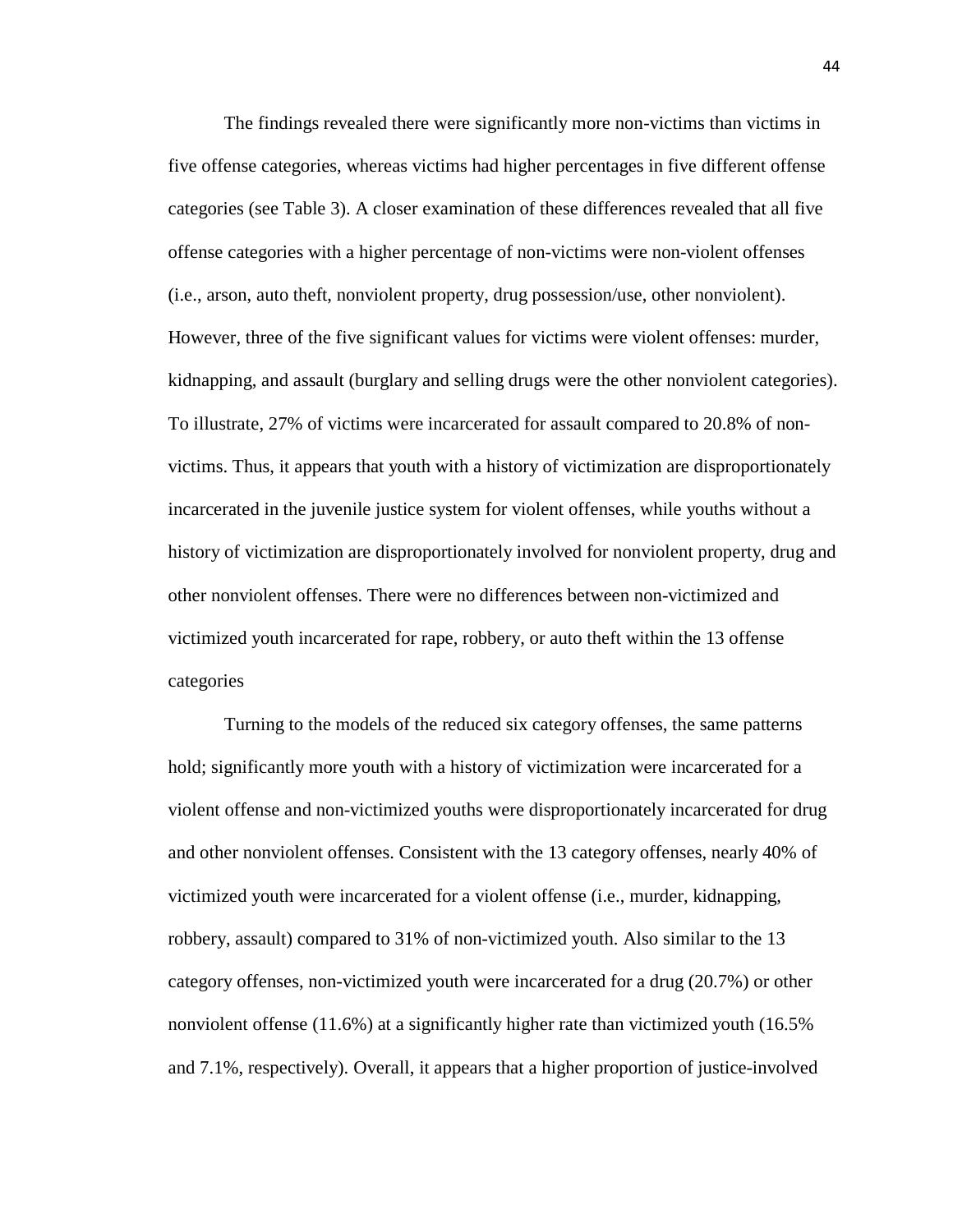youth with any type of prior victimization were incarcerated for violent offenses, while a higher proportion of youths without a history of violence were incarcerated for nonviolent, minor offenses.

# **Logistic Regression Models of Each Offense Type**

My second research question asked whether different types of victimization were related to specific forms of offending or a variety of offenses. I answered this question by running multivariate logistic regression models to examine the effects of each victimization type and polyvictimization on all six offense categories (Table 4). I chose to use the six offense categories over the 13 categories in order to present a more parsimonious model. I included for all the control variables described above in the final models. Some victimization types did not have a significant effect on various offense types, and only significant coefficients are presented in Table 4.

To begin, it is clear from coefficients going in different directions for each model that the effect of victimization on offending depended on both the type of victimization and type of offense under examination. Furthermore, each victimization type was not just positively or negatively related to all types of offending. For example, physical abuse was positively related to violent offending and rape, but negatively related to property, drug, and weapon offenses after controlling for all other predictors. Specifically, youth who were physically abused as a child were 17% more likely to incarcerated for a violent offense and 93% more likely to be incarcerated for perpetrating rape.<sup>[2](#page-55-0)</sup>

l

<span id="page-55-0"></span><sup>2</sup> The 17% and 93% are Odds Ratios, or Exp(*B*), from the final models. Only *B* coefficients are shown in all tables. However, Odds Ratios are used in text when talking about the increase or decrease a victimization type had on an offense category.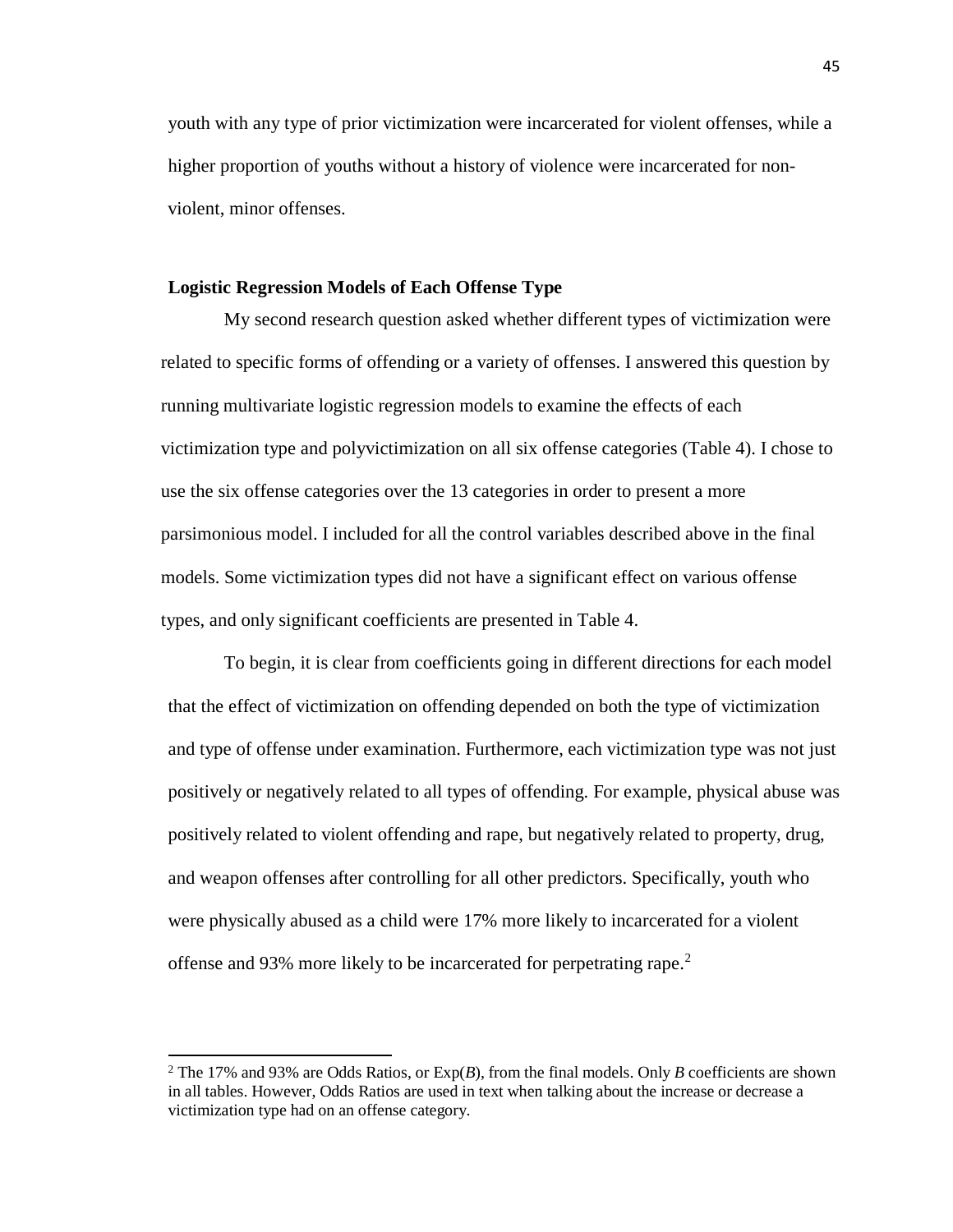|                                    | Violent                  | Rape              | $\boldsymbol{J}$ .<br>Prop. | Drug                     | Weapon                   | Other                                 |
|------------------------------------|--------------------------|-------------------|-----------------------------|--------------------------|--------------------------|---------------------------------------|
| Physical abuse                     | $.16***$                 | $.64***$          | $-.07*$                     | $-44**$                  | $-.59***$                |                                       |
|                                    | (.02)                    | (.04)             | (.02)                       | (.03)                    | (.07)                    |                                       |
| Molestation                        | $-$                      | $.74**$           | $-.21**$                    | $-46**$                  | $\overline{\phantom{a}}$ | $.28**$                               |
|                                    |                          | (.06)             | (.04)                       | (.05)                    |                          | (.06)                                 |
| Forced sex                         | $-$                      | $1.26**$          | $-$                         | $-.27**$                 | $-1.94**$                | $-46**$                               |
|                                    |                          | (.06)             |                             | (.05)                    | (.19)                    | (.06)                                 |
| <b>Emotional</b> abuse             | $- -$                    | $-$               | $.11**$                     | $-.17**$                 | $-.22*$                  | $.18**$                               |
|                                    |                          |                   | (.03)                       | (.03)                    | (.08)                    | (.04)                                 |
| Witness serious violence           | $.23**$                  | $-.35**$          | $-$                         | $\overline{\phantom{m}}$ | $.41**$                  | $-.34**$                              |
|                                    | (.02)                    | (.04)             |                             |                          | (.05)                    | (.03)                                 |
| Polyvictimization dummy            | $-.25**$                 | $.30**$           | $\overline{a}$              | $.31**$                  | $.85**$                  | $\overline{\phantom{a}}$              |
|                                    | (.03)                    | (.06)             |                             | (.05)                    | (.12)                    |                                       |
| Female                             | $.37***$                 | $-4.08**$         | $-.29***$                   | $.33***$                 | $-.58***$                | $.82**$                               |
|                                    | (.02)                    | (.12)             | (.03)                       | (.03)                    | (.08)                    | (.03)                                 |
| Age at interview                   | --                       | $-.19***$         | $-.04**$                    | $.15***$                 | $\overline{\phantom{m}}$ | $- -$                                 |
|                                    |                          | (.01)             | (.01)                       | (.01)                    |                          |                                       |
| Black, non-Hispanic                | $.44***$                 | $-.38**$          | $-.35***$                   | $\overline{\phantom{a}}$ | $.46***$                 | $-$                                   |
|                                    | (.20)                    | (.04)             | (.02)                       |                          | (.07)                    |                                       |
| Hispanic                           | $.13***$                 | $-.47**$          | $-.07*$                     | $-.17**$                 | .98**                    | $.29**$                               |
|                                    | (.02)                    | (.04)             | (.02)                       | (.03)                    | (.07)                    | (.03)                                 |
| Native Am., Asian, Hawaiian        | $.75***$                 | $-.58**$          | $-.17***$                   | $-.55***$                | $-.80*$                  | $-.51**$                              |
|                                    | (.04)                    | (.10)             | (.05)                       | (.07)                    | (.26)                    | (.09)                                 |
| Other, or $\geq$ races             | $.17***$                 | $-$               | $-.42**$                    | $\overline{\phantom{a}}$ | $.97**$                  | $-$                                   |
|                                    | (.03)                    |                   | (.03)                       |                          | (.09)                    |                                       |
| Below modal grade                  | $-.09**$                 | $.12***$          | $-$                         | $.15***$                 | $\overline{\phantom{m}}$ |                                       |
|                                    | (.01)                    | (.03)             |                             | (.02)                    |                          |                                       |
| School suspension                  | $.20**$                  | $.15***$          | $\overline{\phantom{a}}$    | $-.09**$                 | $-.35***$                | $-.33***$                             |
|                                    | (.02)                    | (.03)             |                             | (.02)                    | (.05)                    | (.03)                                 |
| School expulsion                   | $.34***$                 | $-.38**$          | --                          | $-.33**$                 | $- -$                    | $-.30**$                              |
|                                    | (02)                     | (.04)             |                             | (.02)                    |                          | (.03)                                 |
| Learning disability                | $\overline{\phantom{m}}$ | $.57***$          | --                          | $-.29**$                 | --                       | $\hspace{0.05cm}$ – $\hspace{0.05cm}$ |
|                                    |                          | (.03)             |                             | (.02)                    |                          |                                       |
| Lived $w/$ parent(s) before arrest | $-$                      | $.11*$            | --                          | $\overline{\phantom{a}}$ | $-$                      | $-.13***$                             |
|                                    |                          | (.04)             |                             |                          |                          | (.03)                                 |
| Lived $w/$ parent(s) growing up    |                          | $.19***$          |                             |                          | $-.57**$                 |                                       |
|                                    |                          | (.05)             |                             |                          | (.07)                    |                                       |
| Prior foster/group home            | $.25***$                 | $.66***$          | $-.15***$                   | $-.46**$                 | $-.84**$                 | $-.19**$                              |
|                                    | (.02)                    | (.04)             | (.02)                       | (.03)                    | (.08)                    | (.04)                                 |
| Prior custody                      | $.13***$                 | $-.56***$         | $.13***$                    | $-.10**$                 | $\overline{\phantom{m}}$ | $- -$                                 |
|                                    | (.02)                    | (.03)             | (.02)                       | (.02)                    |                          |                                       |
| Prior probation                    | $-.50**$                 | $-1.25***$        | $.25***$                    | $1.02**$                 | $-.34***$                | $1.40**$                              |
|                                    |                          |                   |                             | (.04)                    |                          |                                       |
| Prior conviction                   | (.02)<br>$-.18*$         | (.03)<br>$-.60**$ | (.03)<br>$.35***$           | $\overline{a}$           | (.06)<br>$.33***$        | (.05)<br>$.18***$                     |
|                                    | (.04)                    | (.04)             |                             |                          |                          |                                       |
| Had accomplices for offense        | $.27***$                 | $-.90**$          | (.03)<br>$.86***$           | $-.61***$                | (.06)<br>$-.84**$        | (.04)<br>$-.67**$                     |
|                                    |                          |                   |                             |                          |                          |                                       |
|                                    | (.02)<br>$.43***$        | (.03)<br>$.22***$ | (.02)<br>$-.35***$          | (.02)<br>$-.30**$        | (.05)<br>$.42**$         | (.03)<br>$-.34**$                     |
| Gang member at time of offense     |                          |                   |                             |                          |                          |                                       |
|                                    | (.02)                    | (.04)             | (.02)                       | (.02)                    | (.05)                    | (.03)                                 |

**Table 4.** Logistic regression models of each offense type with all predictors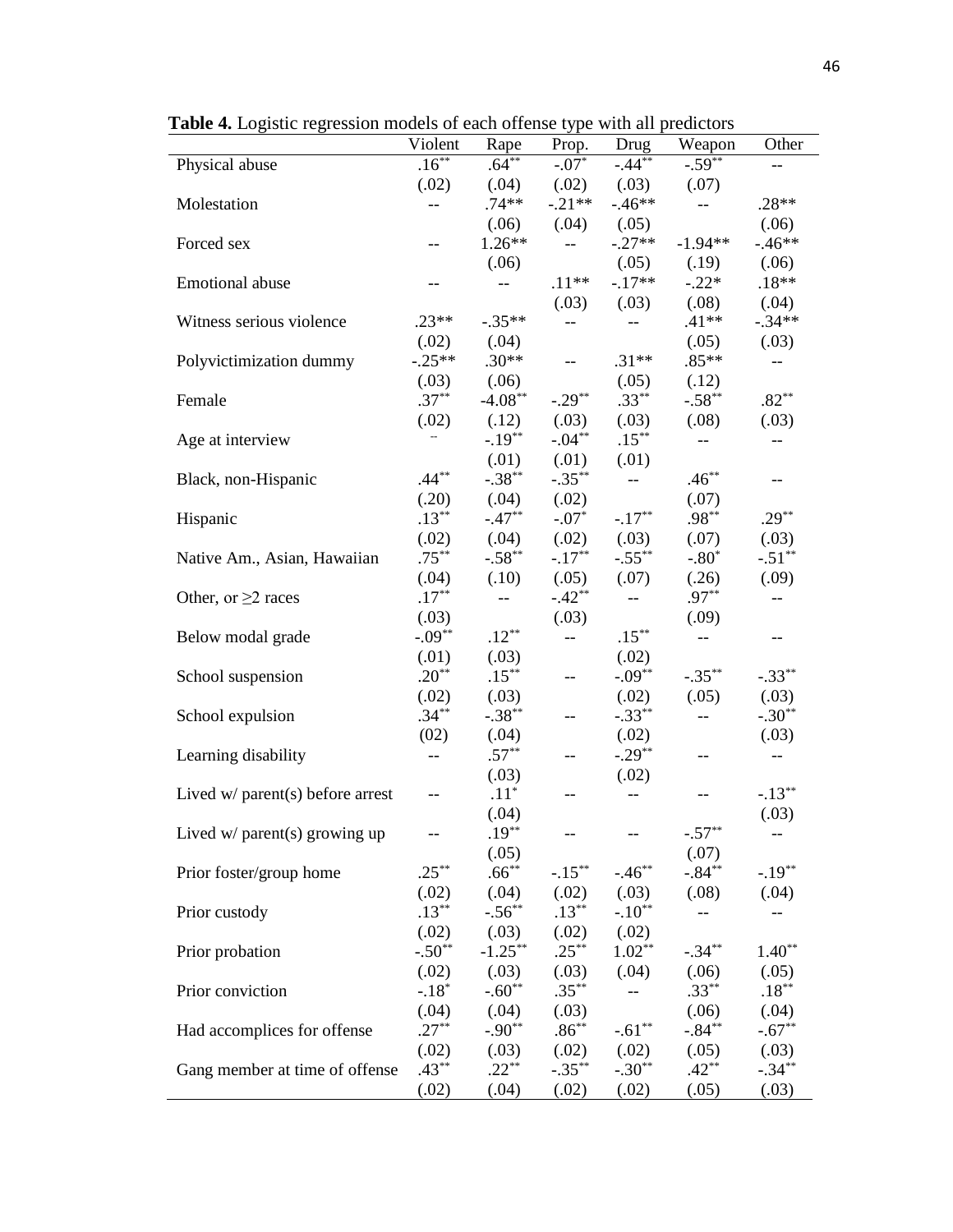|                              | Violent   | Rape      | Prop.     | Drug      | Weapon    | Other      |
|------------------------------|-----------|-----------|-----------|-----------|-----------|------------|
| Using alcohol (only)         | $.73***$  | $-.98**$  | $-.25***$ | $-.47**$  | $-.26*$   | $-.22**$   |
|                              | (.03)     | (.09)     | (.04)     | (.06)     | (.10)     | (.05)      |
| Using drugs (only)           | $-.14***$ | $-.92**$  | $-.13**$  | $1.31**$  | $-.69**$  | $-1.56**$  |
|                              | (.02)     | (.06)     | (.02)     | (.02)     | (.06)     | (.05)      |
| Using both alcohol $&$ drugs | $.39***$  | $-.24***$ | $-.34***$ | $.71***$  | $-1.32**$ | $-1.13***$ |
|                              | (.02)     | (.05)     | (.02)     | (.03)     | (.08)     | (.04)      |
| Have or expecting child(ren) | $.25***$  | $-.59**$  | $-.30**$  |           | .49**     | $-.12**$   |
|                              | (.02)     | (.05)     | (.02)     |           | (.05)     | (.03)      |
| Constant                     | $-1.29**$ | $2.24***$ | $-1.12**$ | $-4.48**$ | $-2.80**$ | $-2.45***$ |
| Nagelkerke $R^2$             | .09       | .35       | .07       | .14       | .12       | .16        |

#### **Table 4. Continued**

*Notes*: Reference categories: White, No substance use during offense. B coefficients reported from logistic regression models (with standard errors in parentheses).  $(n = 88,982)$ <sup>\*\*</sup> p  $\leq$  0.01. <sup>\*</sup> p  $\leq$  0.01.

One of the strongest relationships that emerged from the regression models was that youth who experienced molestation and/or forced sex were at an increased risk of incarceration for perpetrating rape. Specifically, youth who were molested as a child were 109% more likely to be incarcerated for rape and youth who had forced sex as a child were 254% more likely to be involved in the justice system for perpetrating rape.

The effects of emotional abuse on youths' offending was significant in initial models, but weakened to non-significance for many offense categories after adding all the control variables to the model. Youth who experienced emotional abuse had an increased risk of incarceration for property or other nonviolent offenses (12% and 19% respectively), but a decreased odds of being incarcerated for a drug or weapon offense [*Odds Ratio (OR)* = .85 and .80, respectively]. Consistent with prior research about the damaging effects of indirect violence, I found that youth who witnessed serious violence were significantly more likely to be incarcerated for a violent (26%) or weapon offense (50%), but less likely to be incarcerated for rape or other nonviolent offenses (*OR* = .71 for both).

Youth who experienced polyvictimization (three or more types of victimization) were significantly more likely to be incarcerated for rape (35%), drugs (36%) and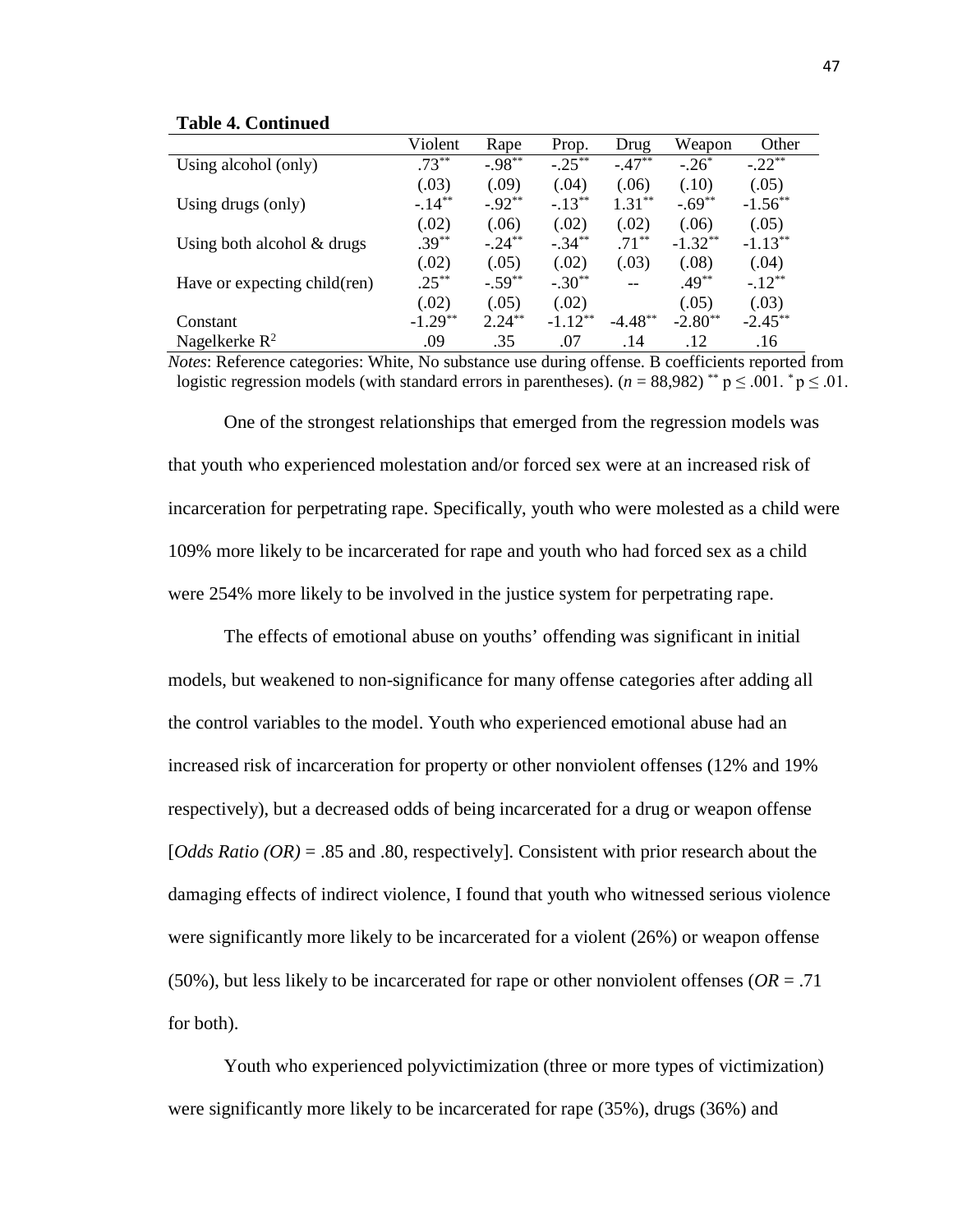weapon offenses (103%). Yet inconsistent with prior research, polyvictimization was negatively related to violent offenses after controlling for all other predictors (*OR* = .78). Thus it appears that various types of victimization are related to different forms of offending for youth involved in the justice system. Different types of victimization were positively related to various offense types and the relationships varied between positive and negative depending on the offense. The strongest relationships or pattern between victimization and subsequent offending was that youth who were incarcerated for rape had significant histories of physical abuse, molestation, rape, and polyvictimization.

## **Gender-Specific Analyses of Prior Victimization on Offense Types**

My last research question asked whether the relationships between victimization type and offending type varied for males and females. I addressed this question in three steps, beginning with descriptives and T-tests of all the variables for the female and male sample in order to see how the samples varied in terms of why youth were incarcerated, their victimization histories, and how males and females differed on the control variables (found in Table 5). My second step was to run a series of multivariate logistic regression models separately for males and females to determine the effect of each victimization type and polyvictimization on the six offense categories while controlling for all other factors (Tables 6 and 7). Finally, I conducted equality of coefficients tests (z-tests) for all the coefficients from the final logistic regression models for the female and male samples to test whether the effects were significantly different across genders (Clogg, Petkova, & Haritou, 1995; Paternoster, Brame, Mazerolle, & Piquero, 1998). Only the significant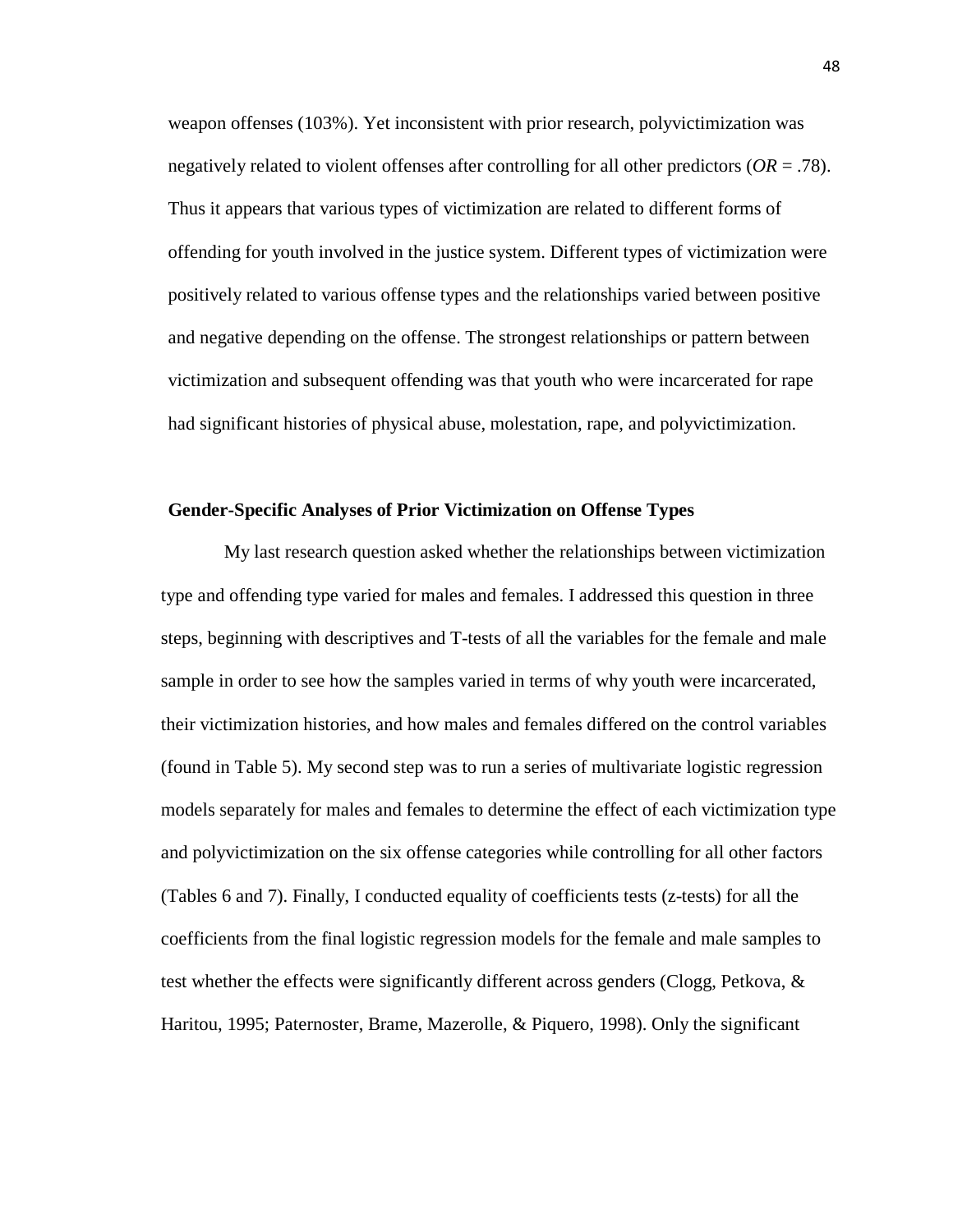effects are shown for each gender in Tables 6 and 7, but all effects for both genders are shown in Table 8 for the equality of coefficients tests.

*Descriptives and T-tests of the female and male youth samples.* A nonsignificant finding means that the percentages are statistically similar for females and males. A positive sign in the T-test column means that females had a significantly higher percentage of the corresponding variable, while a negative sign means that males had a higher percentage.

It is clear from the analyses displayed in Table 5 that justice-involved females look different from their male counterparts, both in terms of the reason they were incarcerated and their prior victimization histories. As expected in a nationally representative sample, males were over-represented in the justice-system compared to females and composed 85.4% of the sample ( $n = 75,961$ ). Regarding why youth were incarcerated, females were more likely to be incarcerated for a violent, drug or other nonviolent offense, whereas males were more likely to be incarcerated for rape, property or weapon offenses. More specifically, 41.6% of females were incarcerated for a violent offense and the majority of these females were incarcerated for assault (36.4%), followed by robbery (3%) and murder (1.5%). About 37.5% of males were incarcerated for a violent offense, but only 24% of them were there for assault, followed by robbery (10%), and murder (3%). Females were also incarcerated more often for drug offenses (18.6% vs. 17.2%) and other nonviolent offenses (15.7% vs. 7.4%) than males. On the contrary, males were more likely than females to be incarcerated for rape (8.8% vs. 0.6%), property offenses (26.2% vs. 21.4%), and weapon offenses (3% vs. 1.3%).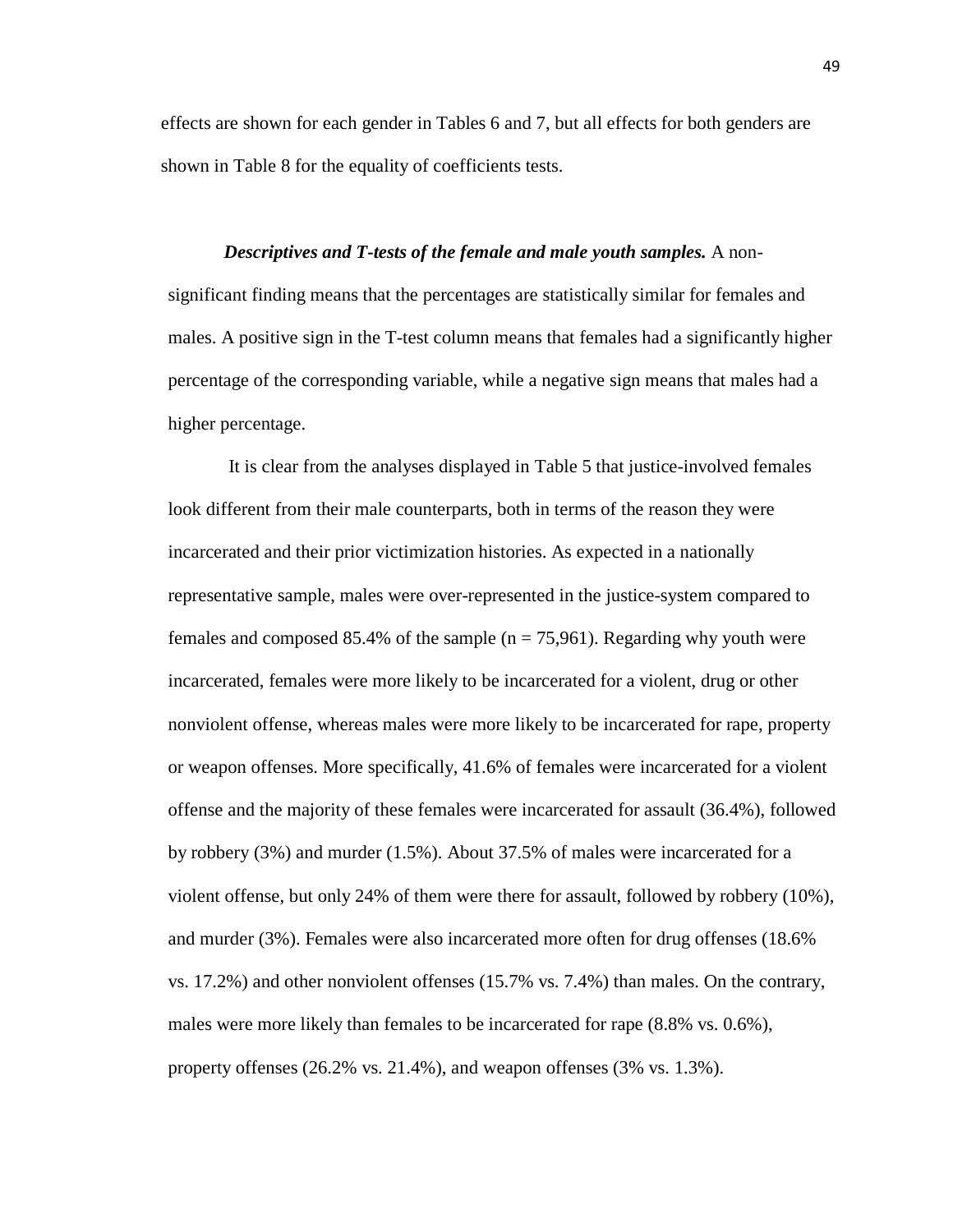Females (14.6%) Males (85.4%) T-test

|                                         | %    | (SD)   | $\%$ | (SD)   |                           |
|-----------------------------------------|------|--------|------|--------|---------------------------|
| Most serious offense                    |      |        |      |        |                           |
| Violent offense                         | 41.6 | (.49)  | 37.5 | (.48)  | $+$ *                     |
| Rape                                    | 0.6  | (.08)  | 8.8  | (.28)  | $_{-}$ $*$                |
| Property offense                        | 21.4 | (.41)  | 26.2 | (.44)  | $- *$                     |
| Drug offense                            | 18.6 | (.39)  | 17.2 | (.38)  | $\texttt{+}$ $\texttt{*}$ |
| Carrying a weapon                       | 1.3  | (.12)  | 3.0  | (.17)  | _ *                       |
| Other nonviolent                        | 15.7 | (.36)  | 7.4  | (.26)  | $- *$                     |
| Childhood victimization                 |      |        |      |        |                           |
| Physically abused as child              | 53.6 | (.50)  | 30.8 | (.46)  | $+$ *                     |
| Molested as child                       | 32.2 | (.47)  | 6.3  | (.24)  | $+$ $^\ast$               |
| Forced sex growing up                   | 21.2 | (.41)  | 5.0  | (.22)  | $+$ *                     |
| Emotionally abused as child             | 54.6 | (.50)  | 24.0 | (.43)  | $+$ *                     |
| Witnessed serious violence              | 65.6 | (.48)  | 69.0 | (.46)  | $\_$ $\ast$               |
| Polyvictimization (# types experienced) | 2.27 | (1.60) | 1.35 | (1.12) | $\texttt{+}$ $\texttt{*}$ |
| $\boldsymbol{0}$                        | 15.4 | (.36)  | 21.5 | (.41)  | $\_$ $\ast$               |
| $\mathbf{1}$                            | 22.6 | (.42)  | 44.1 | (.50)  | $\_$ $\ast$               |
| $\overline{c}$                          | 19.4 | (.40)  | 18.0 | (.38)  | $\texttt{+}$ $\texttt{*}$ |
| $\overline{3}$                          | 17.2 | (.38)  | 12.1 | (.33)  | $\mathrm{+}$ $\mathrm{*}$ |
| $\overline{4}$                          | 12.9 | (.34)  | 2.5  | (.16)  | $\mathrm{+}$ $\mathrm{*}$ |
| 5                                       | 12.5 | (.33)  | 1.7  | (.13)  | $+$ *                     |
| Polyvictimization dummy $(\geq 3)$      | 42.6 | (.50)  | 16.3 | (.37)  | $+$ *                     |
| Age at interview (in Oct. 2002)         | 15.7 | (1.37) | 16.1 | (1.52) | $-$ *                     |
| White, non-Hispanic                     | 38.5 | (.49)  | 32.2 | (.47)  | $\texttt{+}$ $\texttt{*}$ |
| Black, non-Hispanic                     | 22.1 | (.42)  | 33.1 | (.47)  | $\_$ $\ast$               |
| Hispanic                                | 24.7 | (.43)  | 24.1 | (.43)  |                           |
| Native American, Asian, Hawaiian        | 2.8  | (.17)  | 2.9  | (.17)  |                           |
| Other, or $\geq$ races                  | 11.9 | (.32)  | 7.8  | (.27)  | $\mathrm{+}$ $\mathrm{*}$ |
| Below modal grade                       | 44.8 | (.50)  | 50.4 | (.50)  | _ *                       |
| School suspension year before custody   | 56.1 | (.50)  | 58.7 | (.49)  | $_{-}$ $*$                |
| School expulsion year before custody    | 24.6 | (.42)  | 29.7 | (.46)  | $_{-}$ $*$                |
| Learning disability (expert-diagnosed)  | 23.1 | (.42)  | 31.6 | (.47)  | $_{-}$ $*$                |
| Lived with parent $(s)$ before arrest   | 69.2 | (.46)  | 76.6 | (.42)  | - *                       |
| Lived with parent(s) growing up         | 85.0 | (.36)  | 89.3 | (.31)  | - *                       |
| Prior foster/group home                 | 23.5 | (.42)  | 14.0 | (.35)  | $+$ *                     |
| Prior custody                           | 68.8 | (.46)  | 67.1 | (.47)  | $+$ *                     |
| Prior probation                         | 85.5 | (.35)  | 83.5 | (.37)  | $\texttt{+}$ $\texttt{*}$ |
| Prior conviction                        | 85.6 | (.35)  | 84.5 | (.36)  | $+$ *                     |
| Had accomplices for offense             | 58.0 | (.49)  | 57.3 | (.49)  |                           |
| Gang member at time of offense          | 22.9 | (.42)  | 30.4 | (.46)  | - *                       |
| No substance use at time of offense     | 51.0 | (50)   | 54.4 | (.50)  | .*                        |
| Using alcohol (only) at time of offense | 2.9  | (.17)  | 5.2  | (.22)  | _ *                       |
| Using drugs (only) at time of offense   | 18.5 | (.39)  | 18.8 | (.39)  |                           |
| Using alcohol $&$ drugs during offense  | 27.1 | (.44)  | 21.3 | (.41)  | $+$ *                     |
| Have or expecting child(ren)            | 12.8 | (.33)  | 21.9 | (.41)  | $\_$ $\ast$               |

**Table 5.** Descriptives and T-tests of the female and male samples

*Note*: \* Significant difference between female and male sample ( $p \le 0.001$ ).

 $N =$  (13,021) (75,961)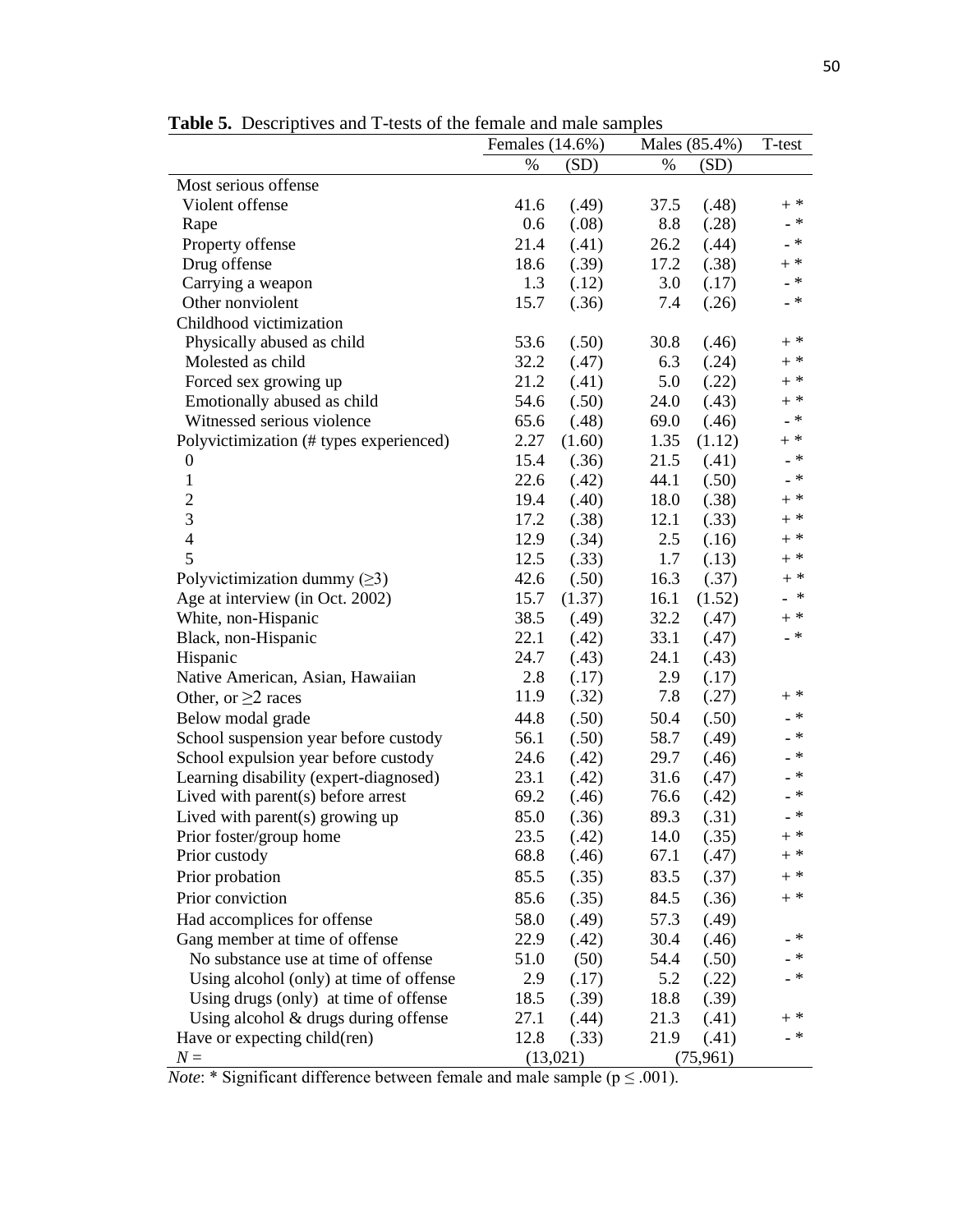Consistent with prior research, justice-involved females had more extensive victimization histories than to males, although most youth reported at least one type of victimization, regardless of gender. Females had significantly higher prevalence rates of every form of victimization except witnessing serious violence. Over half of females (53.6%) reported experiencing physical abuse as a child compared to 31% of males. Almost a third (32%) of the girls were molested as a child, 21% were raped, and 55% were emotionally abuse as a child, compared to 6% of boys who were molested, 5% who were raped, and 24% who were emotionally abused. Slightly more males than females reported witnessing serious violence (69% vs. 66%), although this was the most reported type of victimization for both genders. Furthermore, justice-involved females had far higher rates of polyvictimization than males, as 43% of females reported three or more victimization types compared to 16% of males.

The results of the control variables generally conformed to results from previous research. As shown in Table 5, there were many differences between the female and male samples on demographics, living situations, criminal history, and education. Notably, females tended to be slightly, but significantly, younger than males (mean ages of 15.7 and 16.1). Interestingly, males were more likely to have lived with their parents growing up (89.3%) and right before their arrest (76.6%), compared to 85% of females who lived with a parent growing up and 69% who lived with a parent before arrest. Contrary to this, more girls than boys had been in a prior foster/group home (23.5% to 14%, respectively).

*Multivariate effects of prior victimization on offenses types for females.* The multivariate logistic regression models predicting offense type for females are displayed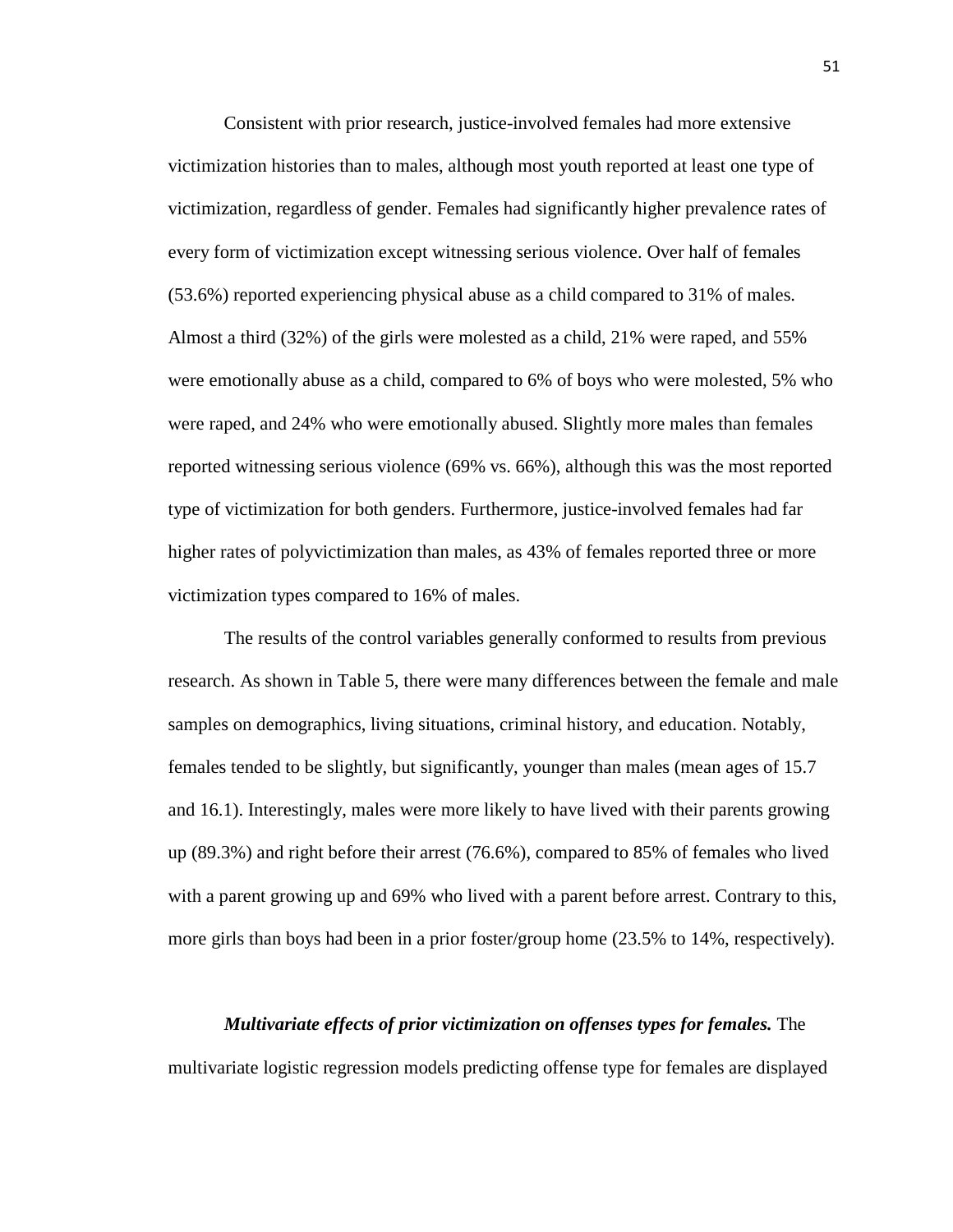in Table 6. Overall, it was difficult to distinguish a consistent pattern of effects from the various forms of victimization on offending types. For example, physical abuse increased girls' odds of being incarcerated for a violent offense by 31%, but had a negative effect on property and drug offenses after controlling for polyvictimization and all other predictors  $(OR = .73$  and .74, respectively). Forced sex while growing up decreased females' odds of being incarcerated for a weapon offense  $(OR = .05)$ , but witnessing serious violence increased females' odds of being incarcerated for carrying a weapon by over 500%. It was interesting that molestation had a positive effect on other nonviolent offending, but forced sex had a negative effect on other nonviolent offending, as both of these victimization types are sexual in nature.

|                              | Violent  | Rape | Prop.    | Drug     | Weapon    | Other    |
|------------------------------|----------|------|----------|----------|-----------|----------|
| Physical abuse               | $.27***$ |      | $-.32**$ | $-.30**$ |           |          |
|                              | (.05)    |      | (.06)    | (.07)    |           |          |
| Molestation                  | --       |      |          | $-.26**$ |           | $.28***$ |
|                              |          |      |          | (.08)    |           | (.09)    |
| Forced sex                   | $.29**$  | --   |          | --       | $-2.93**$ | $-.27*$  |
|                              | (.06)    |      |          |          | (.50)     | (.09)    |
| Emotional abuse              |          |      |          |          | $-$       | $.27**$  |
|                              |          |      |          |          |           | (.07)    |
| Witness serious violence     | $.24***$ |      |          |          | $1.87**$  | $-.58**$ |
|                              | (.05)    |      |          |          | (.32)     | (.06)    |
| Polyvictimization $(\geq 3)$ | --       |      | $.50**$  |          |           | $-.32*$  |
|                              |          |      | (.09)    |          |           | (.11)    |
| Nagelkerke $R^2$             | .15      | .24  | .10      | .20      | .32       | .19      |

**Table 6.** Logistic regression models predicting offense type for females (with controls)

*Note*: Reference categories: White, No substance use during offense. B coefficients shown with standard errors in parentheses. \*\*  $p \leq .001$ . \*  $p \leq .01$ . ( $n = 13,031$ )

The initial models (not shown, available upon request) showed that physical abuse increased girls' odds of perpetrating rape by 135%. Once everything was included in the final models, however, none of the victimization types were significantly related to females' odds of perpetrating rape. Polyvictimization only remained significantly related to property ( $OR = 1.65$ ) and other nonviolent offending ( $OR = .73$ ) in the final models.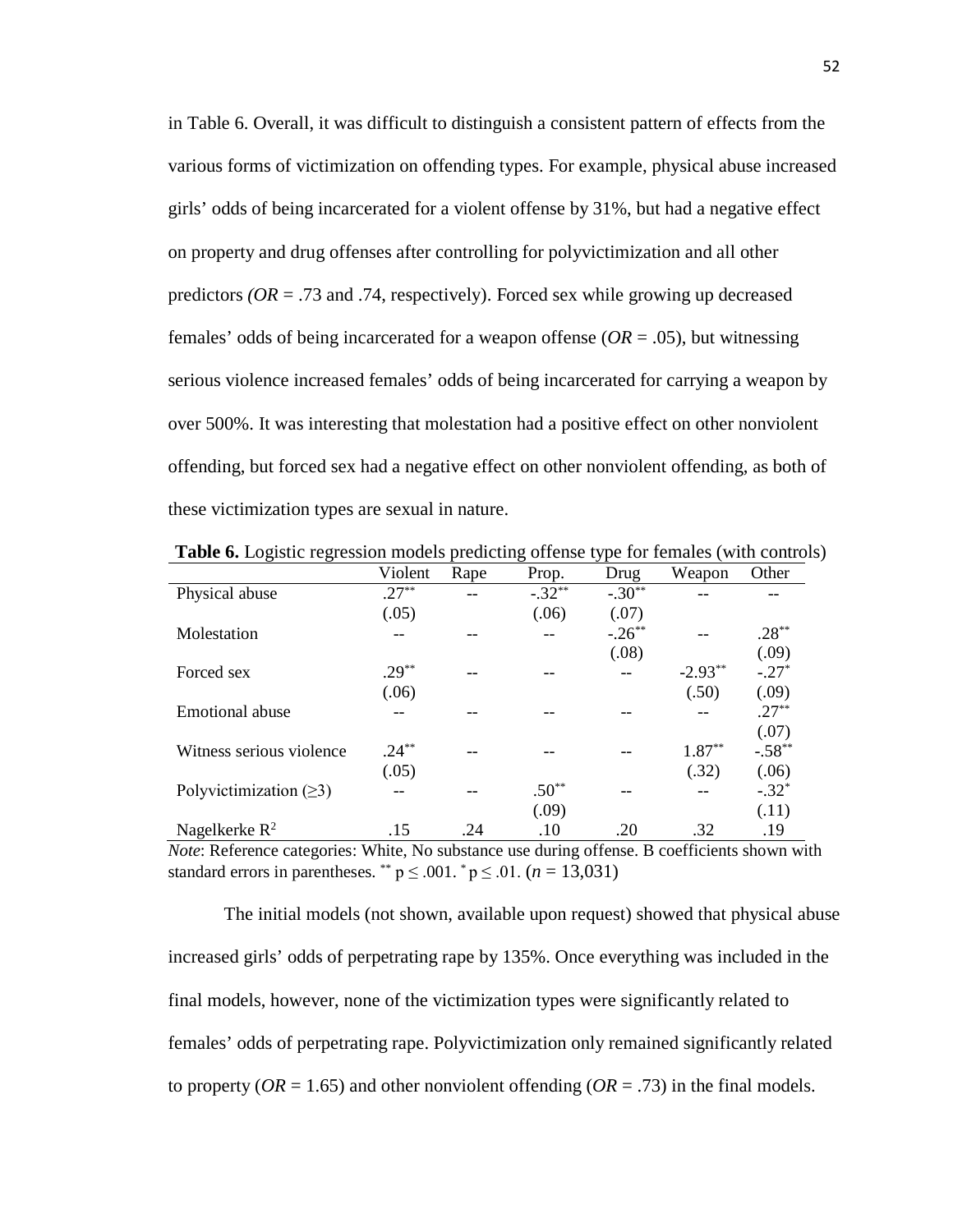Thus, these findings are inconsistent with previous findings indicating that polyvictimization is associated with an increased risk of violent offending (Maas et al., 2008; Van der Put et al., 2015).

*Multivariate effects of prior victimization on offenses types for males*: Turning to the analyses of the males, there are some distinct patterns regarding the effects of victimization on offending types (Table 7). After controlling for polyvictimization and all other predictors, physical abuse exerted a positive effect on males' odds of incarceration for a violent offense and rape, and a negative effect on drug and weapon offenses. Specifically, males who experienced physical abuse as a child were 15% more likely to be incarcerated for a violent offense than males not physically abused as a child. Similarly, males who witnessed serious violent were 25% more likely to be incarcerated for a violent offense than males not exposed to indirect violence.

Several victimization types increased the likelihood of males' being incarcerated for rape, including physical abuse (90% increase), molestation (112%), forced sex (272%), and polyvictimization (35%). One of the strongest effects of victimization on males' offending was that boys who experienced forced sex growing up were 272% more likely to be incarcerated for perpetrating rape. Forced sex also exerted significant effects on four additional offense types, decreasing males' odds of violent, drug, weapon, and other nonviolent offenses ( $OR = .72, .55, .18,$  and  $.57$  respectively). It is important to note that forced sex still exerted these effects after polyvictimization was added to the model, which increased males' odds of perpetrating rape by 35%.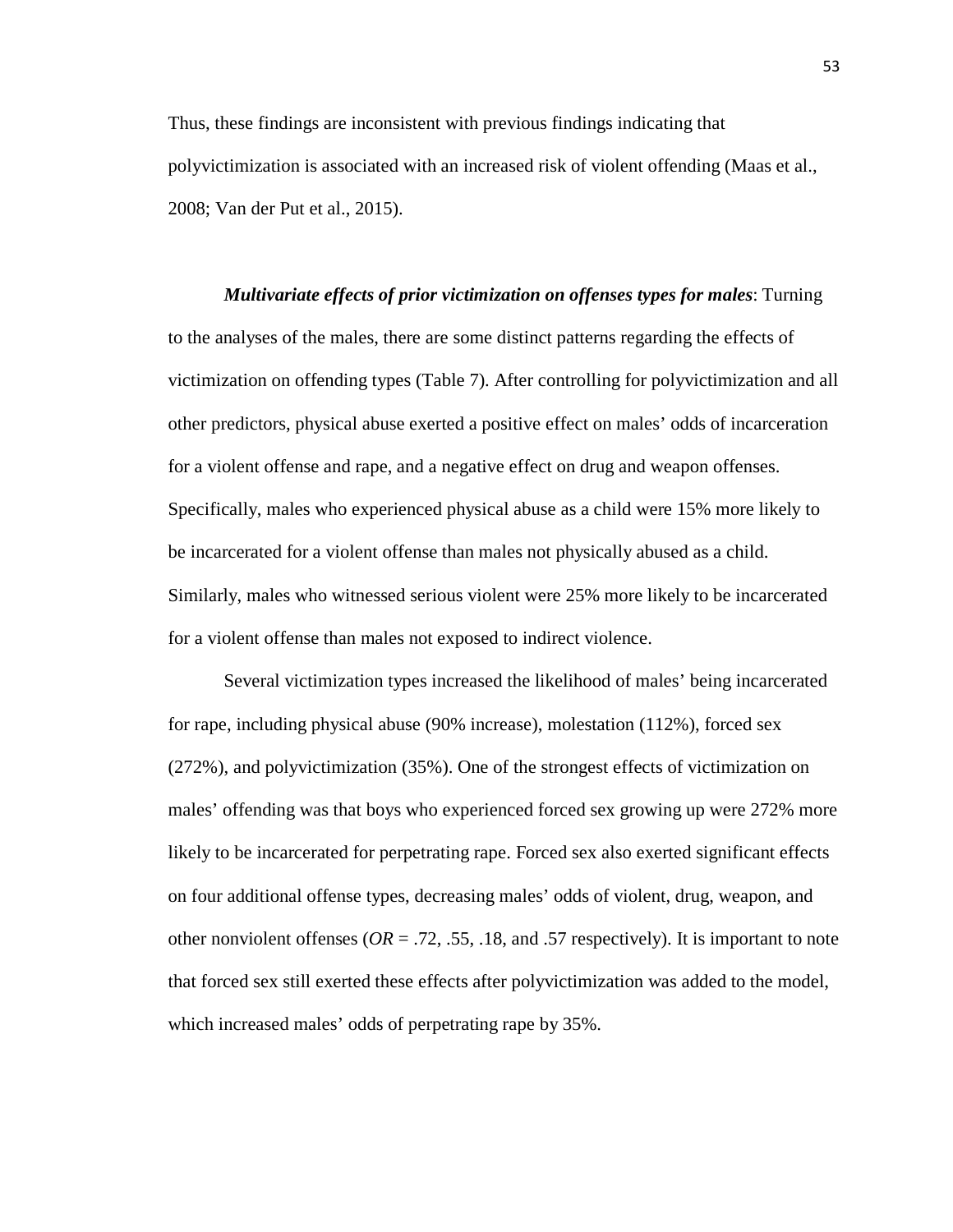|                              | Violent   | Rape      | Prop.    | Drug     | Weapon    | Other     |
|------------------------------|-----------|-----------|----------|----------|-----------|-----------|
| Physical abuse               | $.14***$  | $.64***$  |          | $-.47**$ | $-.70**$  |           |
|                              | (.02)     | (.04)     |          | (.03)    | (.08)     |           |
| Molestation                  | $-.14*$   | $.75***$  | $-.41**$ | $-.67**$ |           | $.34***$  |
|                              | (.05)     | (.06)     | (.05)    | (.07)    |           | (.08)     |
| Forced sex                   | $-.33**$  | $1.31***$ |          | $-.61**$ | $-1.72**$ | $-.56***$ |
|                              | (.05)     | (.06)     |          | (.08)    | (.21)     | (.09)     |
| Emotional abuse              |           |           | $.17***$ | $-.27**$ |           |           |
|                              |           |           | (.03)    | (.04)    |           |           |
| Witness serious violence     | $.23***$  | $-.36***$ |          | $-.06*$  | $.35***$  | $-.25***$ |
|                              | (.02)     | (.04)     |          | (.02)    | (.05)     | (.03)     |
| Polyvictimization $(\geq 3)$ | $-.25***$ | $.30**$   | $-.13*$  | $.45***$ | $.83**$   | $.19***$  |
|                              | (.04)     | (.06)     | (.04)    | (.05)    | (.13)     | (.07)     |
| Nagelkerke $R^2$             | .10       | .33       | .08      | .15      | .12       | .14       |

**Table 7.** Logistic regression models predicting offense type for males (with controls)

*Note*: Reference categories: White, No substance use during offense. B coefficients shown with standard errors in parentheses. \*\*  $p \leq .001$ . \*  $p \leq .01$ . (*n* = 75,961)

Males who experienced polyvictimization were also at an increased risk of being incarcerated for a drug offense by 57%, a weapon offense by 130%, and other nonviolent offenses by 20%. It was unexpected that all five victimization types had a negative effect on males' odds of incarceration for a drug offense, yet polyvictimization increased males' odds of drug offending by 57%. In other words, it appears that only boys who experienced three or more types of victimization were more likely to be incarcerated for drugs (either using or selling), whereas males who just experienced one type of victimization were less likely to be incarcerated for drug offenses.

Similarly, polyvictimization increased males' odds of incarceration for carrying a weapon by 130%, as did witnessing serious violence by 43%. However males who experienced physical abuse or had forced sex were at a decreased odds of incarceration for a weapon offense (*OR* = .50 and .18, respectively). Polyvictimization also increased males' odds of incarceration for other nonviolent offenses by 20%, as did molestation (by 41%). It was interesting that polyvictimization increased males' odds of other nonviolent offending by 20% because the pathways perspective predicts this relationship for females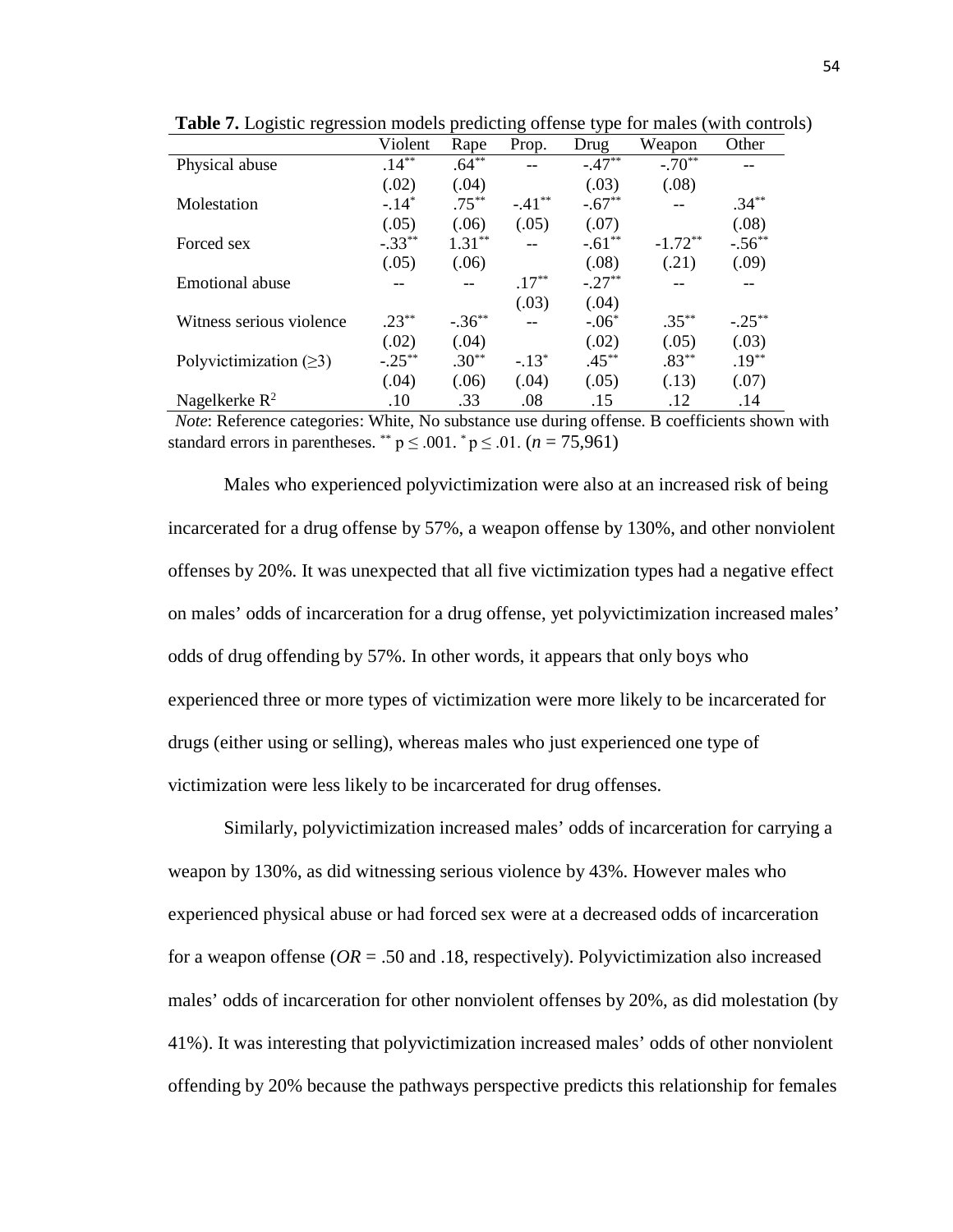(which I found polyvictimization had a negative effect on girls' odds of incarceration for other nonviolent offenses). Similar to the females, males who experienced forced sex or witnessed serious violence had a decreased odds of incarceration for other nonviolent offenses (*OR* = .57 and .78). Lastly, emotional abuse only exerted one negative and one positive effect on males' offending: it increased males' odds of being incarcerated for a property offense by 19%, but was negatively related to incarceration for a drug offense  $(OR = .77)$ .

# *Equality of coefficients tests in the effects of victimization on offending.* Finally,

I calculated equality of coefficients tests on the gender-specific effects of victimization on each type of offending to determine whether these effects differed for females and males (Table 8). It is important to note that just because an effect is significant for one gender but not the other, we cannot conclude these effects vary significantly across gender without conducting equality of coefficients tests. For example, the effect of polyvictimization on violent offending was significant for males ( $B = -0.25$ ,  $p \le 0.001$ ) but not females; however, the magnitude of these effects were not different across genders (evidenced by the non-significant *z*-test = 1.05,  $p > .05$ ). This can happen with equality of coefficients tests when one group has more statistical power due to a larger sample size than a comparison group (Clogg et al., 1995; Paternoster et al., 1998). Another odd thing that can happen with equality of coefficients tests is that you can get a significant z-test even when the regression coefficients are non-significant for both groups, when the coefficients are going in opposite directions, and the standard errors are small. For example, the effect physical abuse on other nonviolent offending was significantly different for males and females ( $Z = 3.04$ ,  $p \leq .01$ ) even though neither of the gendered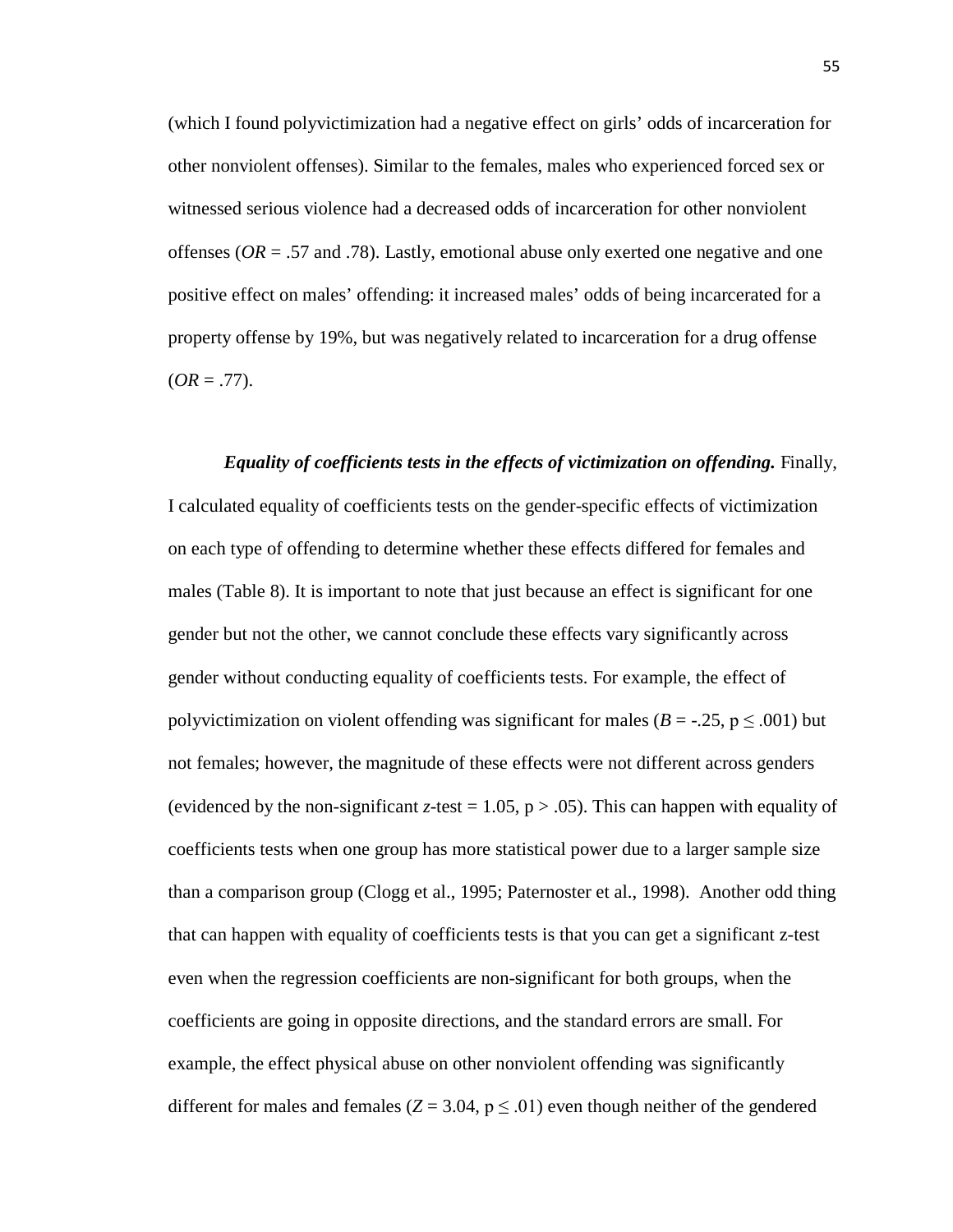coefficients of physical abuse on other nonviolent offending were significant (i.e.,  $B = .16$ ) for females and -.09 for males). Thus, I caution readers to look beyond the significance sign of the z-tests to determine whether the equality of coefficients tests have any practical or substantive meaning.

**Violent offense** Rape **Rape** Property offense *Female Male z-test Female Male z-test Female Male z-test* Physical abuse .27\*\* (.05) .14\*\* (.02)  $2.37^{\dagger}$  .60 (.38) .64\*\* (.04)  $-.12$   $-.32^*$ (.06) -.03 (.02)  $-4.99***$ Molestation .06 (.06)  $-.14***$ (.05)  $2.71^*$  -.10 (.37) .75\*\* (.06)  $-2.25^{\dagger}$   $-.10$ (.07)  $-.41*$ (.05) 3.64\* Forced sex .29<sup>\*\*</sup> (.06)  $-.33$ <sup>\*\*</sup> (.05) 8.04\*\* .40 (.34) 1.31\*\* (.06)  $-2.63^*$   $-.13$ (.07) .06 (.06)  $-2.15^{\dagger}$ Emotional abuse -.10 (.05) -.04 (.03) -.97 -.32 (.36) .11  $(.04)$  $-1.19 - .13$ (.06) .17\*\* (.03)  $-4.37**$ Witness serious violence .24\*\* (.05) .23\*\* (.02) .25 -.05 (.32)  $-.36***$ (.04) .96 .12 (.06) -.04 (.02) 2.70\* Polyvictimization  $(\geq 3)$  -.16 (.08)  $-.25***$ (.04) 1.05 .62 (.52) .30\*\* (.06)  $.61$   $.50^{**}$ (.09)  $-.13^*$ (.04) 6.16\*\* Nagelkerke R<sup>2</sup> .15 .10 .24 .33 .10 .08

**Table 8:** Gender-specific logistic regression models predicting each offense type and equality of coefficient tests

#### **Table 8 continued**

|                              | Drug offense |           |                  |            | Carrying a weapon |                   | <b>Other nonviolent</b> |             |                  |
|------------------------------|--------------|-----------|------------------|------------|-------------------|-------------------|-------------------------|-------------|------------------|
|                              | Female       | Male      | $z$ -test        | Female     | Male              | $z$ -test         | Female                  | Male        | $z$ -test        |
| Physical abuse               | $-.30**$     | $-.47***$ | $2.29^{\dagger}$ | .62        | $-.70**$          | 1.92              | .16                     | $-.09$      | $3.04*$          |
|                              | (.07)        | (.03)     |                  | (.26)      | (.08)             |                   | (.07)                   | (.04)       |                  |
| Molestation                  | $-.26^*$     | $-.67**$  | $3.76***$        | .36        | .07               | $7.61**$          | $.28***$                | $.34***$    | $-.52$           |
|                              | (.08)        | (.07)     |                  | (.24)      | (.13)             |                   | (.09)                   | (.08)       |                  |
| Forced sex                   | .07          | $-.61**$  | $5.94**$         | $-2.93***$ | $-1.72***$        | $-2.23^{\dagger}$ | $-.27*$                 | $-.56^{**}$ | $2.25^{\dagger}$ |
|                              | (.08)        | (.08)     |                  | (.50)      | (.21)             |                   | (.09)                   | (.09)       |                  |
| Emotional abuse              | .10          | $-.27**$  | $4.81***$        | $-.11$     | $-.21$            | .33               | $.27***$                | .10         | $2.05^{\dagger}$ |
|                              | (.07)        | (.04)     |                  | (.29)      | (.08)             |                   | (.07)                   | (.05)       |                  |
| Witness serious violence     | .001         | $-.06*$   | 1.01             | $1.87***$  | $.35***$          | $4.65***$         | $-.58**$                | $-.25***$   | $-4.69**$        |
|                              | (.06)        | (.02)     |                  | (.32)      | (.05)             |                   | (.06)                   | (.03)       |                  |
| Polyvictimization $(\geq 3)$ | $-.04$       | $.45***$  | $-8.66$ **       | $-.05$     | $.83***$          | $-2.19^{\dagger}$ | $-.32*$                 | $.19***$    | $-3.98***$       |
|                              | (.10)        | (.05)     |                  | (.38)      | (.13)             |                   | (.11)                   | (.07)       |                  |
| Nagelkerke $R^2$             | .20          | .15       |                  | .32        | .12               |                   | .19                     | .14         |                  |

 Notes: Reference categories: White, No substance use during offense. B coefficients reported from logistic regression models (with standard errors in parentheses). \*\*p  $\leq .001$  \*p  $\leq .01$  <sup>†</sup>p  $\leq .05$ *N* Females = 13,021 and Males = 75,961.

Table 8 shows that the effects of victimization on offending were significantly different for females and males on 25 of the 36 effects (6 offenses types were regressed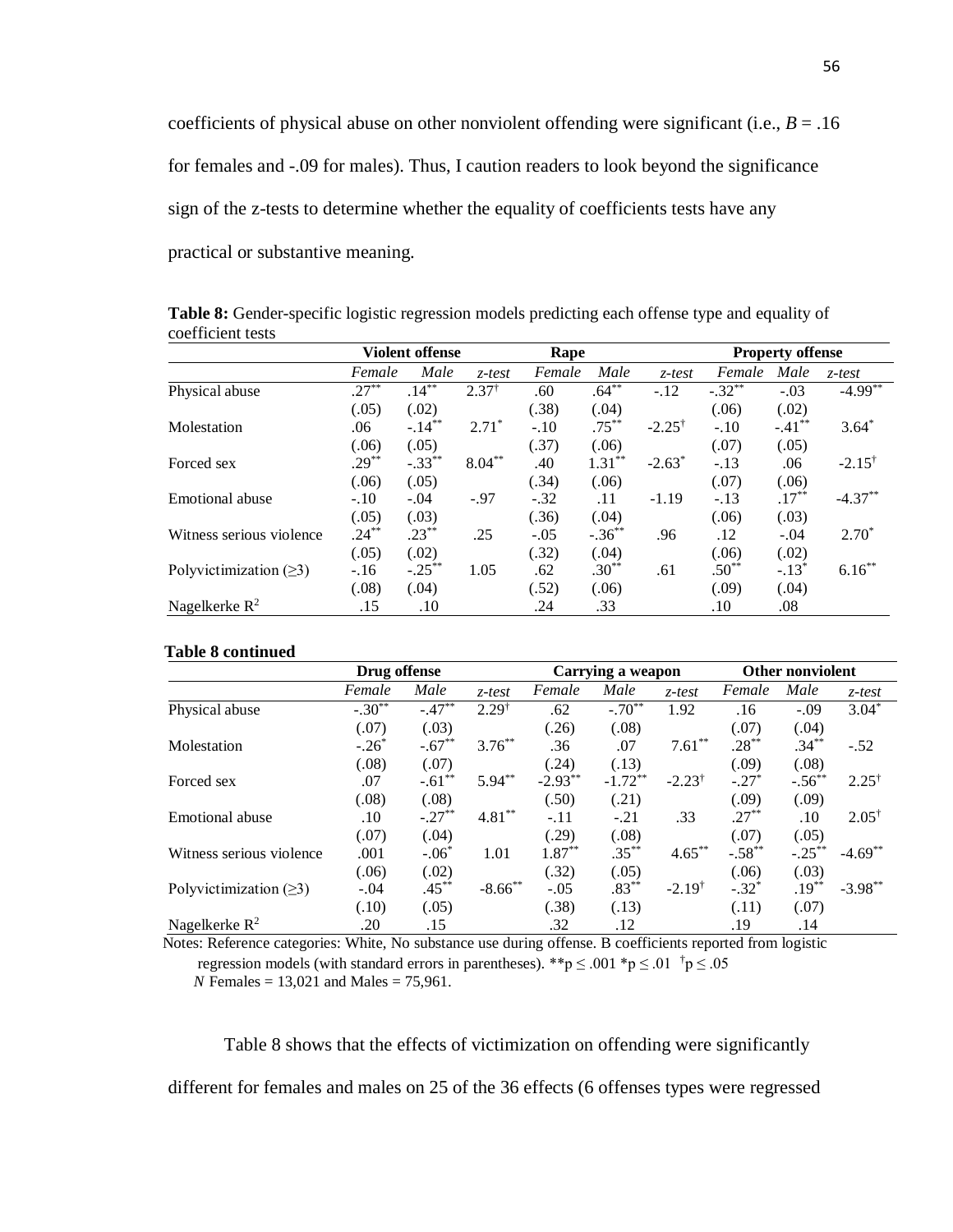on 6 victimization types). For example, four out of six effects of physical abuse were significantly different across gender, as noted by the significant z-tests comparing the regression coefficients of physical abuse on males and females' violent, property, drug and other nonviolent offenses. To illustrate, physical abuse had a positive effect on both males' and females' odds of incarceration for a violent offense but the effect was more pronounced among females ( $z = 2.37$ ,  $p \le 0.05$ ). The effects of physical abuse on property offending were also significantly different across genders, as it decreased females' odds of incarceration for a property offense but had a non-significant effect on males' odds of incarceration for property offense (and the magnitude of these effects were significantly different across genders:  $z = -4.99$ ,  $p \le 0.001$ ). Despite the differences in the significant effects across the gender-specific analyses (female vs. male), the magnitude of the effects of being physically abused on perpetrating rape or carrying a weapon did not differ between genders (as indicated by the equality of coefficients tests), so it can be inferred that experiencing physical abuse affected males and females odds of incarceration for rape and carrying a weapon similarly.

Five of the six equality of coefficients tests for molestation were significant across genders. Among males, molestation decreased odds of incarceration for a violent or property offense ( $B = -.14$  and  $-.41$ ,  $p \leq .001$ ) and had no significant effects on females' odds of incarceration for a violent or property offense, and the magnitude of these effects were different across genders ( $z = 2.71$ ,  $p \le 0.01$ ). Thus it can be inferred that molestation affected males and females odds of incarceration for a violent or property offense differently. Conversely, molestation had a negative effect on drug offenses for both males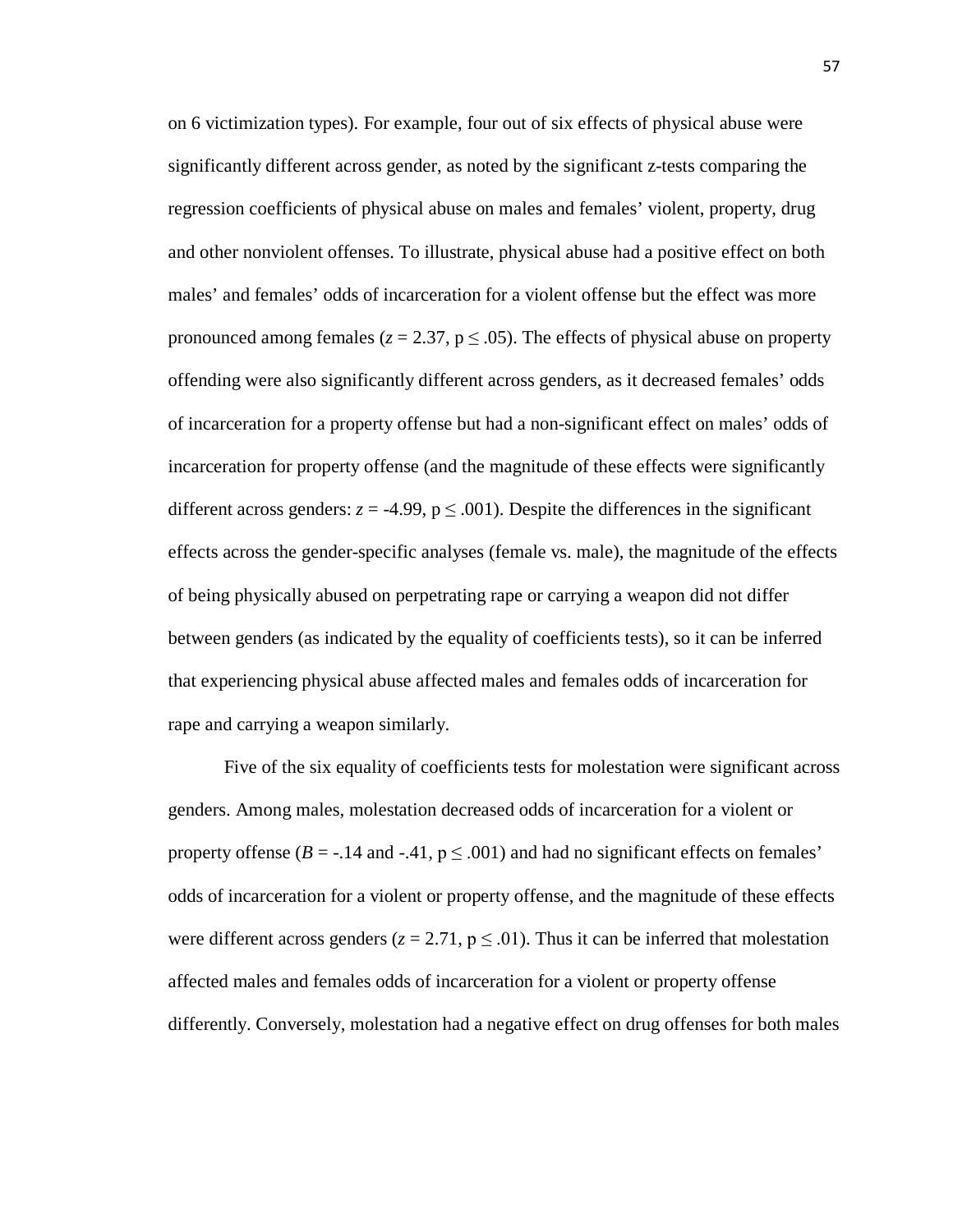and females but the magnitude of these effects varied significantly, namely the effects were more pronounced for males ( $z = 3.76$ ,  $p \le 0.001$ ).

Similarly, all six equality of coefficients tests for forced sex were significantly different across males' and females' offending types. Notably, forced sex had significantly stronger effects on the following offenses among males: violent offense (negative effect), rape (positive), drug offense (negative), and other nonviolent offense (negative).

Three of the effects of emotional abuse were different for females and males, namely the effects on property, drug, and other nonviolent offenses. The magnitude of the regression coefficients of emotional abuse on property and drug offenses were stronger for males, while the effects of emotional abuse on other nonviolent offending were more pronounced for females. Specifically, emotional abuse exerted a positive effect on males' odds of incarceration for a property offense and a negative effect on their odds of a drug offense, but emotional abuse had no effect on females' odds of property or drug offenses. Emotional abuse increased girls' odds of incarceration for other nonviolent offenses and had no effect on boys' likelihood of incarceration for other nonviolent offenses, and the magnitude of these effects were significantly different across genders ( $z = 2.05$ ,  $p \leq .05$ ).

Three of the effects of witnessing serious violence were different across females and males: the effects on property offenses (although non-significant for both genders), weapon offenses, and other nonviolent offenses. Witnessing serious violence increased both genders likelihood of incarceration for carrying a weapon and decreased their likelihood of incarceration for other nonviolent offenses. The magnitude of both of these effects were stronger for females.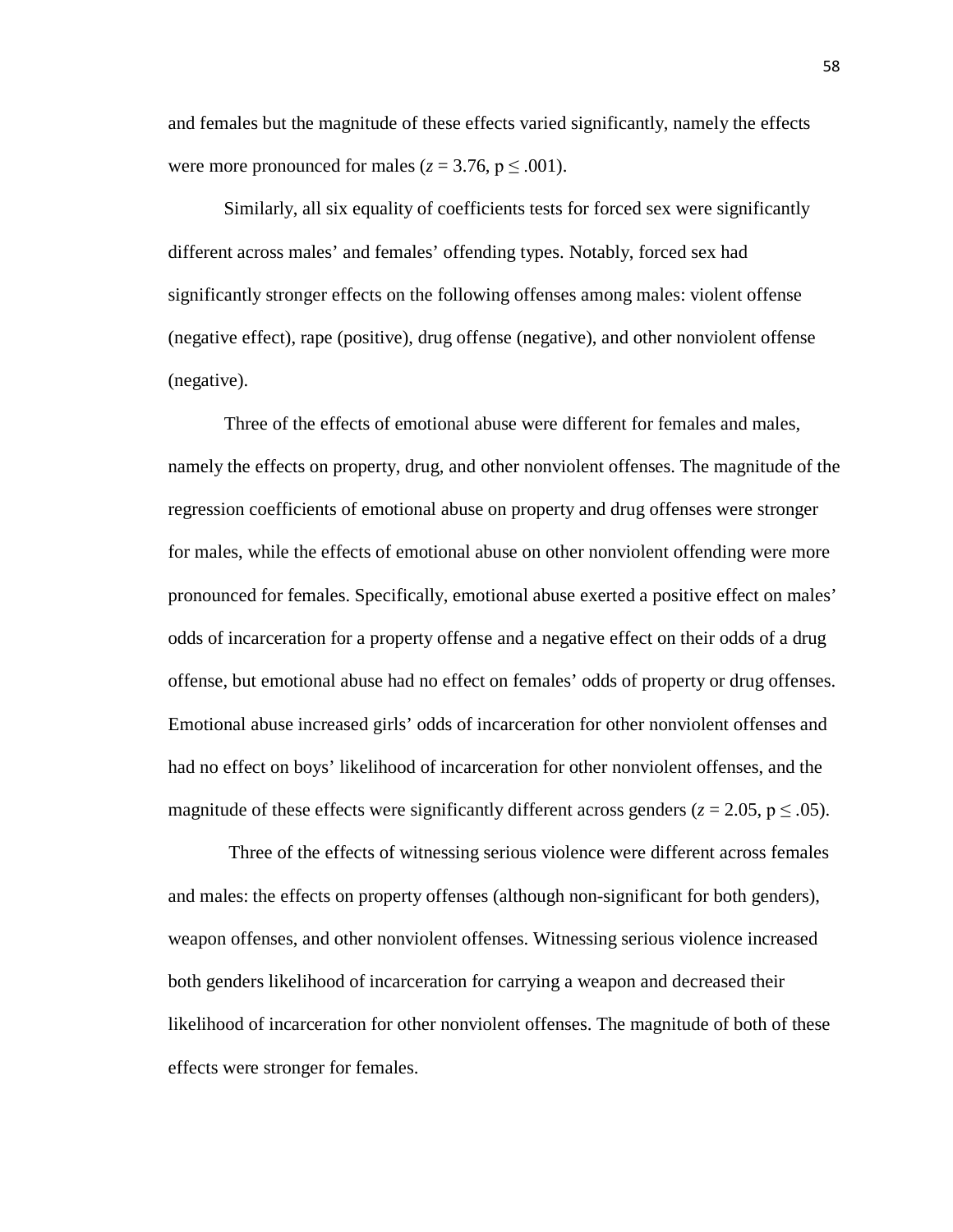Finally, the effects of polyvictimization on offending were different across gender for four types of offending; namely the effects on property offenses (stronger for females), drug offenses (stronger for males), weapon offenses (stronger for males), and other nonviolent offenses (stronger for females). To elaborate, polyvictimization increased females' but decreased males' odds of incarceration for a property offense, and the positive effect on females was more pronounced than the negative effect on males. Polyvictimization increased males' likelihood of incarceration for a drug or weapon offense but had no influence on females' drug or weapon offending. An unexpected finding was that polyvictimization significantly increased males' likelihood of incarceration for other nonviolent offenses but decreased females' odds of incarceration for other nonviolent offending. These effects are the opposite of the main hypotheses of the pathways perspective, which argues that victimization will play a particularly important role in girls' likelihood of incarceration for drug and other nonviolent offenses.

I now turn attention to the final chapter where I revisit the research questions, summarize the main findings and discuss the unique contribution of my research and their implications within the wider literature and juvenile justice system. I also acknowledge the limitations of my dissertation and provide suggestions for future research.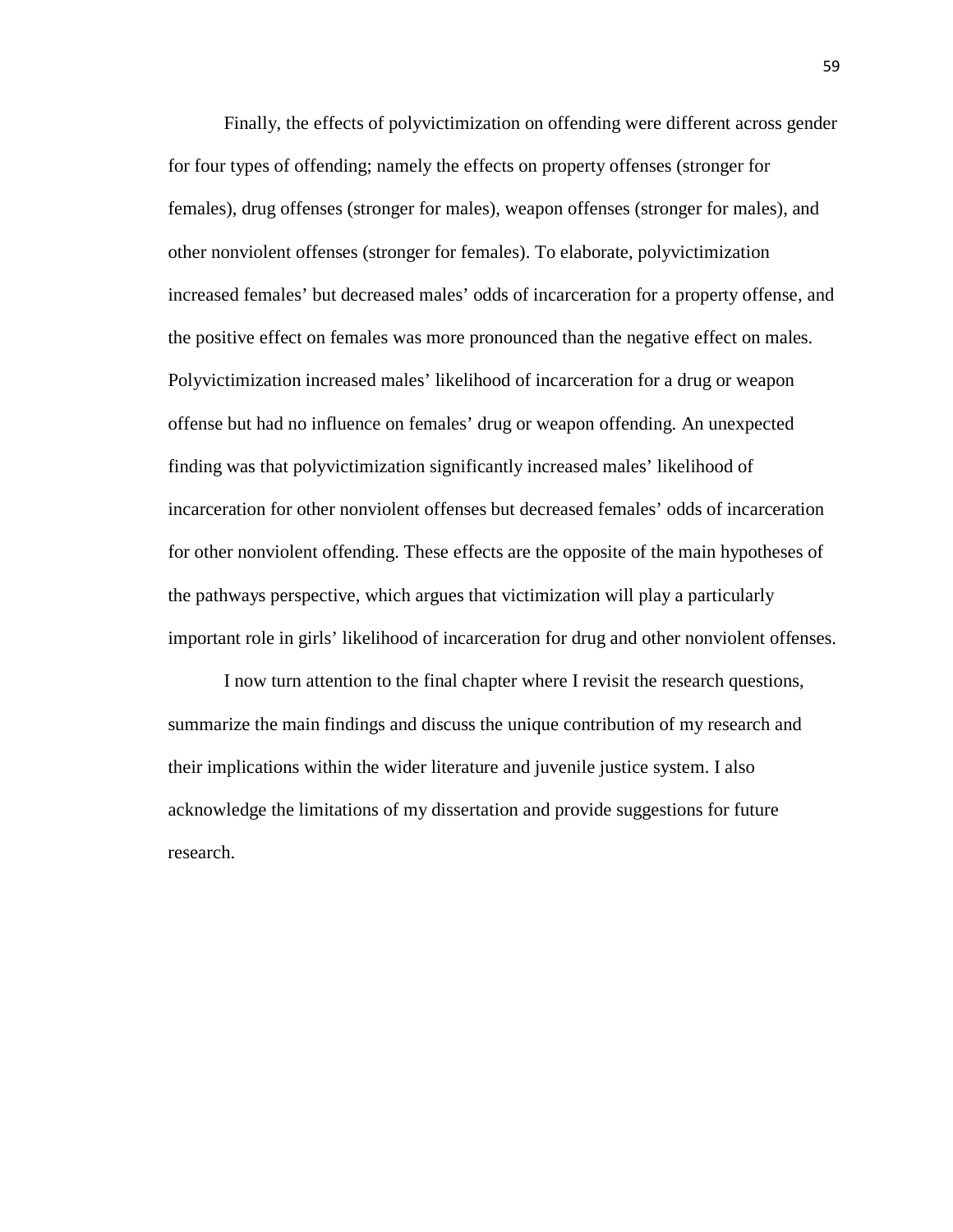#### **CHAPTER IV**

#### **Discussion**

I addressed three research questions in this dissertation. First, prior research suggests that a majority of justice-involved youth have experienced victimization before their system involvement and that youth incarcerated for violent offenses typically had more extensive victimization histories (Abram et al., 2004; Becker & Kerig, 2011; Dierkhising et al., 2013). Consistent with this, I found there were significant differences between the types of offenses for which victimized and non-victimized youth were incarcerated. Specifically, victimized youth were significantly more likely than nonvictimized youth to be incarcerated for violent offense. Meanwhile, non-victimized youth were more likely to be incarcerated for drug and other nonviolent offenses compared to youth with any past victimization. Overall, justice-involved youth with a history of victimization were significantly more likely to be system-involved for violent offenses, while youths without a history of victimization were more likely to be involved for minor or non-violent offenses. This finding is consistent with Widom's (1989a) cycle of violence hypothesis (or the intergenerational transmission of violence), which suggests that abused children become abusers, or that violence begets violence. Other criminological theories, namely social learning theory, have argued that abused children will be more likely to be violent when they grow up because they may imitate the violence they experienced/learned as children (Akers et al., 1979, Bandura, 1973).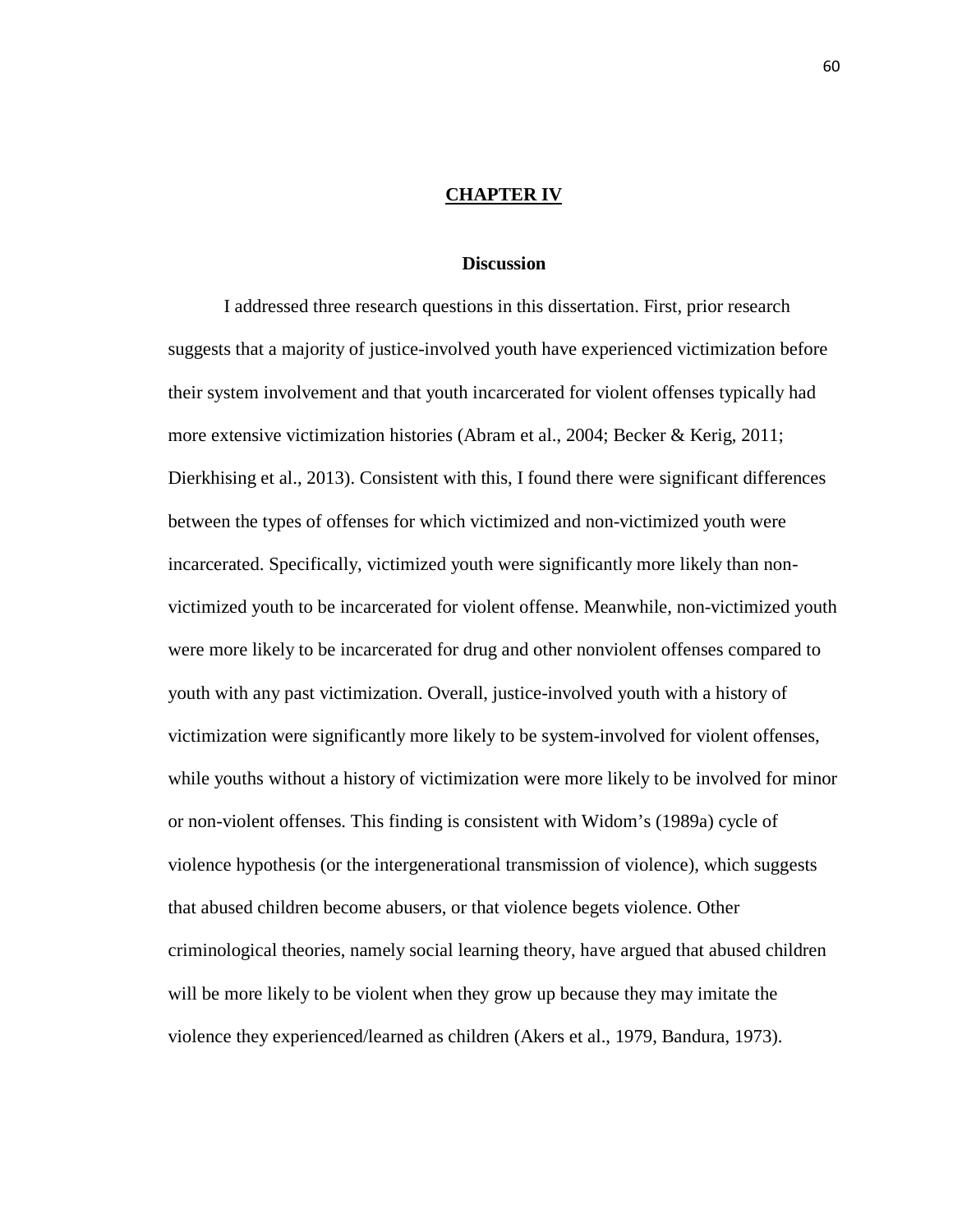Second, I examined whether different types of prior victimization and polyvictimization were related to specific forms of offending or general delinquency. Similar to some prior studies, I found different types of victimization were significantly related to various offense types, and the relationships varied between positive and negative depending on the offense (e.g., Fagan, 2005; Smith, Ireland, & Thornberry, 2005; Widom & Maxfield, 1996). The clearest pattern among prior victimization and subsequent offending were the strong, positive effects prior physical abuse, molestation, rape and polyvictimization had on youths' likelihood of being incarcerated for perpetrating rape. This is consistent with some prior studies that found that youth who were sexually abuse were more likely to commit sexual offenses than non-victimized youth (Bagley, Wood, & Young, 1994; Ford & Linney, 1995; Jespersen, Lalumière, & Seto, 2009).

Physical abuse also had a significant positive effect on youths' likelihood of being incarcerated for a violent offense, but a negative effect on youths' odds of incarceration for a property, drug or weapon offense. This is somewhat consistent with some of the early prospective studies, although none of those studies controlled for polyvictimization (English, Widom, & Branford, 2002; Widom, 1989a; Widom & Maxfield, 1996). However not all studies found that physical abuse leads to future violence, as findings from the ADD Health data indicated that physical abuse was not associated with future violent delinquency, but sexual abuse and neglect were (Yun, Ball, & Lim, 2011).

Contrary to physical abuse, molestation exerted a negative effect and forced sex had no effect on youths' likelihood of being incarcerated for a violent offense. It was interesting that molestation had a positive effect on other nonviolent offending, but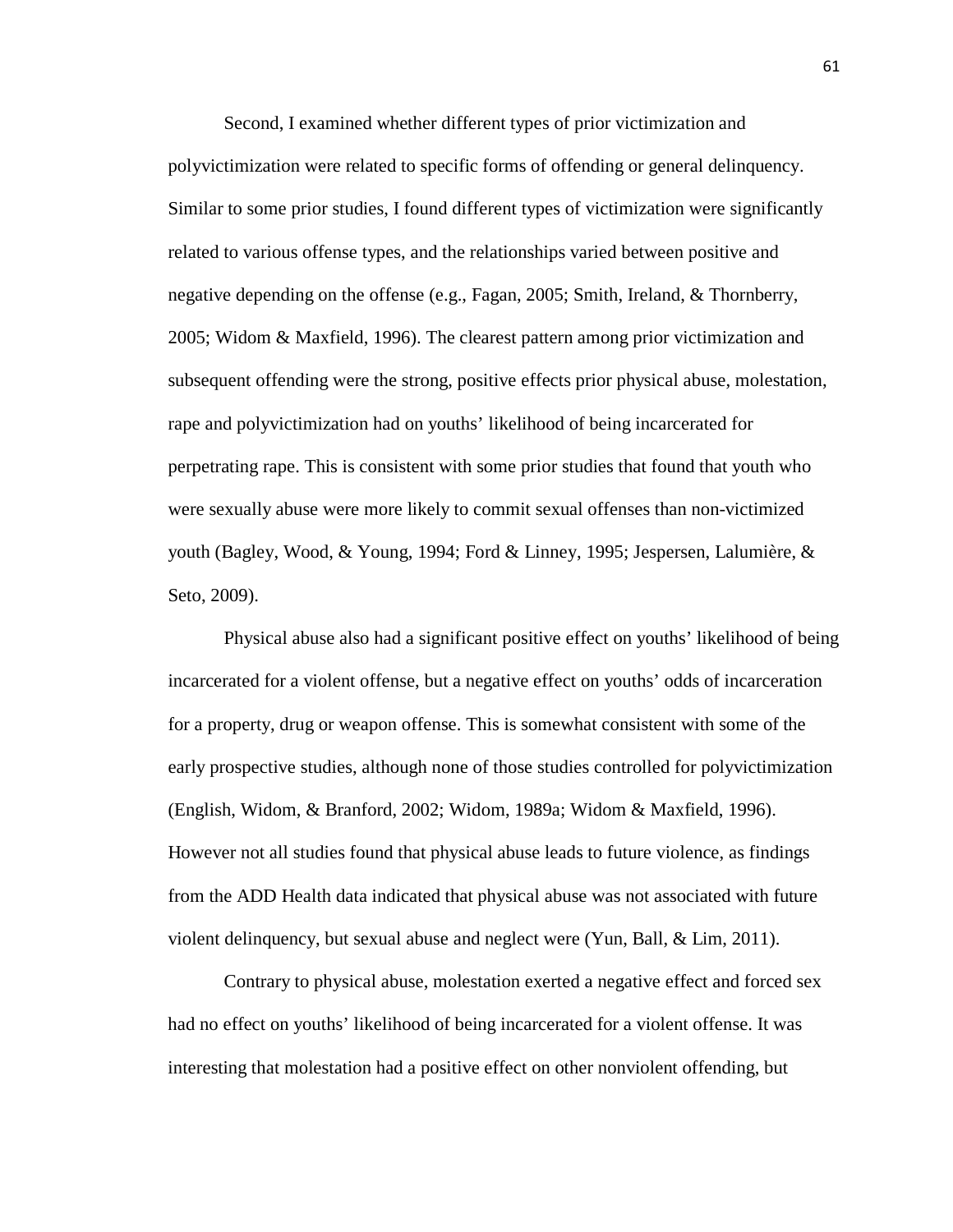forced sex had a negative effect on other nonviolent offending, as both of these victimization types are sexual in nature. This finding may justify the need for scholars to separate sexual molestation from forced sex (or rape) as a child since the effects of these victimization types vary on additional offense types as well.

Emotional abuse increased youths' odds of incarceration for a property or other nonviolent offense, and witnessing serious violence increased youth's odds of a violent or weapon offense. One of the more surprising findings was that polyvictimization increased youth's odds of being incarcerated for rape, drug and weapon offenses, but was negatively related to violent offenses after controlling for all other predictors. Much of the prior research noted above concluded that polyvictimization typically has stronger effects on outcomes compared to individual types of victimization, yet much of this literature is focused on mental health outcomes rather than delinquency (Chaffin  $\&$ Hanson, 2000; Finkelhor et al., 2013; Scott-Storey, 2011). The few studies that focused on problem behavior found that polyvictimized adolescents reported more delinquent acts and more serious delinquency than when compared youth who experienced just one type of victimization (Cyr et al., 2013; Ford et al., 2010; Soler et al., 2013). Future researchers should compare the offense profiles of polyvictimized youth to youth who only reported one type of victimization.

Finally, my third research question asked whether there were gender differences in the effects of prior victimization types on subsequent offending. Males constitute the majority of offenders arrested and processed through the justice system for most types of delinquency and this pattern held in my nationally representative sample of justiceinvolved youth, as only 14.5% of youth were females (see Steffensmeier & Allan, 1996).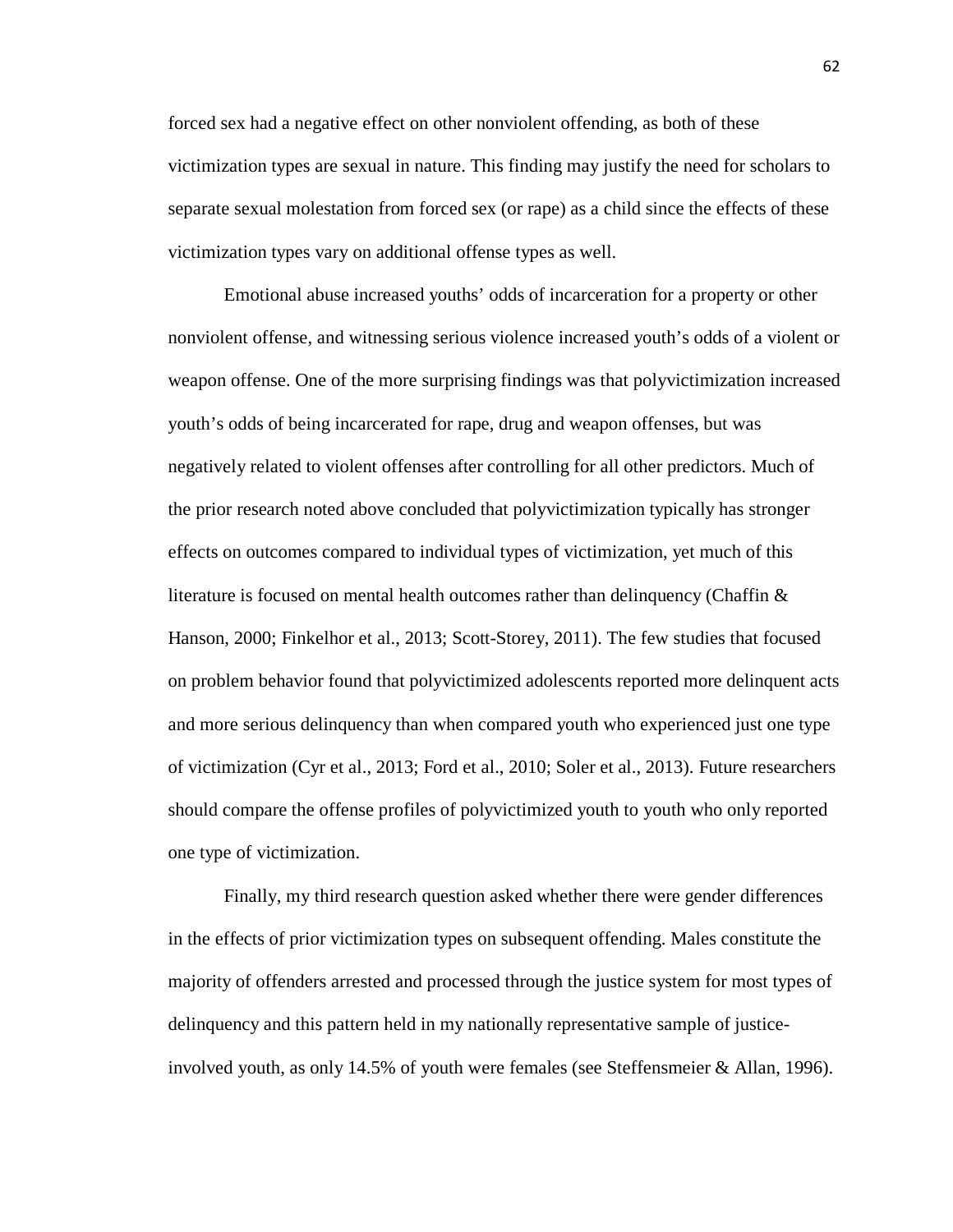Further, male's predominant involvement in crime and delinquency resulted in theories developed around male offending. Theorists who study female offenders argue that victimization is a unique risk factor for females which affects their pathways into delinquency and the justice system differently than it affects males and male offending (Chesney-Lind & Sheldon, 2014; Daly, 1992). Few researchers, however, have examined how victimization experiences relate to offending for both males and females.

Broadly speaking, many of the expected gender-specific descriptions of delinquent youth were supported, however, there were some exceptions. One of the most surprising findings was more girls than boys were incarcerated for a violent offense, which was primarily driven by the high percentage of girls incarcerated for assault. Bootstrapping, or relabeling minor offenses into more serious offenses, may help explain why there is such a high prevalence of girls in my sample incarcerated for a violent offense (Feld, 2009; Pasko & Dwight, 2010). For instance, girls' minor aggression may be more likely to be labeled and processed through the juvenile justice system as a violent offense or assault, compared to boys (Chesney-Lind & Pasko, 2013). Relabeling and bootstrapping behaviors that were once categorized as status offenses into violent offenses cannot be ruled out as a cause for higher assault arrest statistics (Steffensmeier et al., 2005). Mayer's (1994) examination of over 2,000 cases of girls referred to Maryland's juvenile justice system for assault revealed that about half of cases involved family centered violence, such as a girl hitting her mom and her mom subsequently pressing charges. Furthermore, Pasko's (2006) in-depth analysis of girls on probation found that girls were more likely to be charged with simple assault rather than a status offense if a girl pushed someone out of the way or threw a small object at her guardian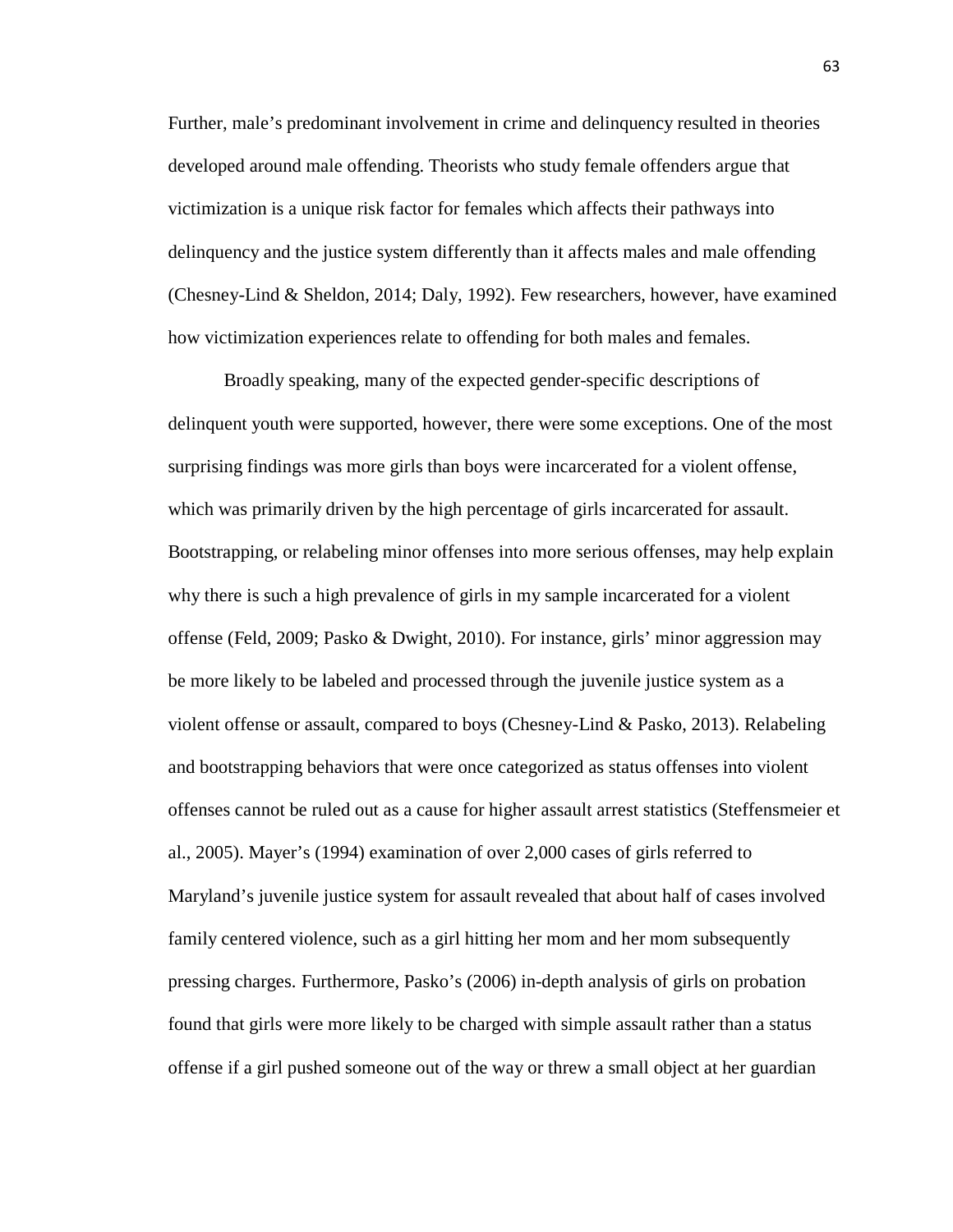while trying to run away. The shift in how domestic violence, particularly child-to-parent violence is handled by police may help account for the high prevalence of girls in my sample incarcerated for assault (see also Buzawa & Hotaling, 2006). In studies completed a decade earlier than my study this type of behavior would have been labeled "incorrigibility" by parents and police, which is a status offense (Chesney-Lind & Pasko, 2013, p. 39).

Similar to prior research, I found that the females incarcerated in the juvenile justice system had more extensive histories of victimization than males (Dierkhising et al., 2013; Ford et al., 2007; Truman & Langton, 2014). Significantly more females than males reported every type of prior victimization, except for witnessing serious violence, in which 69% of males and 66% of females reported experiencing. Females also had higher rates of polyvictimization than males, with 43% of females experiencing three or more victimization types compared to 16% of males. This is all consistent with the pathways perspective, which argues that girls who end up in the justice system look differently than boys, particularly in terms of their victimization histories (Daly, 1992).

Female offenders typically have higher rates of victimization compared to male offenders, but we do not know whether these differences in victimization histories helps explain the variance in offense types between genders (Dierkhising et al., 2013; Messina & Grella, 2006, Van der Put et al., 2015). The feminist pathways perspective is the premier criminological theory that argues that victimization plays a unique role in women's deviant behavior and pathways into criminal behavior, in part because the different rates of various victimization types that males and females experience (Belknap, 2007; Chesney-Lind & Rodriquez, 1983; Daly, 1992). The pathways perspective suggests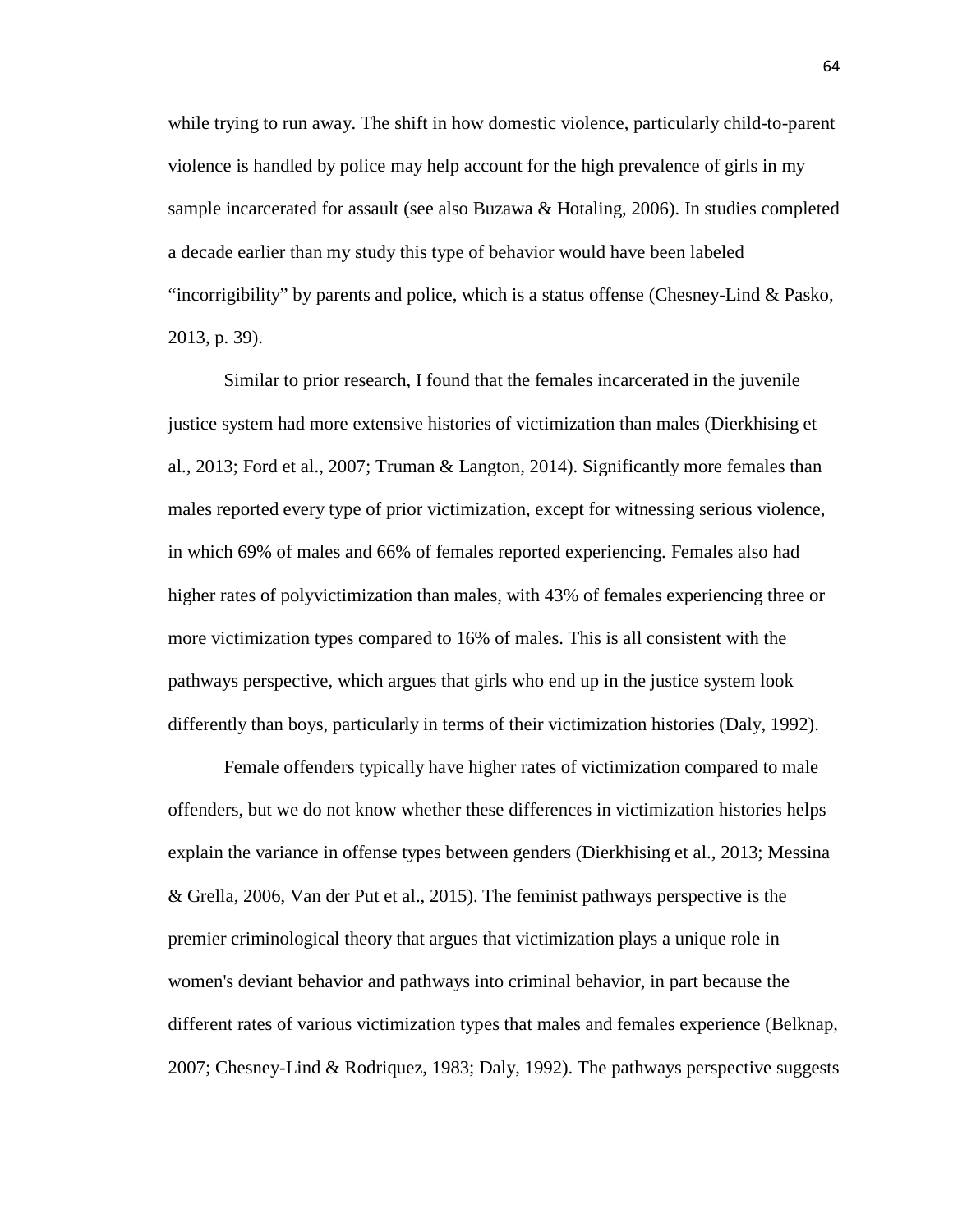that abused girls may become offenders due to strategies of survival and/or resistance to further victimization (Bloom et al., 2005; Gilfus, 1993). It also hypothesized that victimization may give rise to other problems such as mental illness, substance use, and involvement in the justice system (Chesney-Lind, 2002; Daly, 1992; Kilpatrick et al., 2003). Contrary to this, males are thought to follow more traditional paths into criminal behavior, such as associating with antisocial peers, low self-control, or having weak bonds to conventional society (Gottfredson & Hirschi, 1990; Hirschi, 1969; Sampson & Laub, 1990, 2003).

Although females experienced significantly more victimization than males in the sample, I found mixed support for the pathways perspective when I examined the multivariate effects of prior victimization on offending. Many of the predicted effects from the pathways perspective for females were absent, or the effects were more pronounced for males than females. Recall that the pathways perspective argues that victimization increases females' likelihood of committing lower level offenses (e.g., drug use, running away, prostitution, petty theft). Consistent with the pathways perspective, I found that molestation and emotional abuse increased girls' odds of being incarcerated for other nonviolent offenses. Contrary to the pathways perspective, physical abuse had no effect, and forced sex and polyvictimization decreased female' odds of being incarcerated for other nonviolent offenses. Physical abuse and molestation exerted also decreased female' odds of being incarcerated for a drug offense. This directly contradicts what the feminist pathways perspective hypothesizes (Bloom, Owen, & Covington, 2005; Daly, 1992, Salisbury & Van Voorhis, 2009). Although polyvictimization was not significant for most of females' offenses, it did increase females' odds of incarceration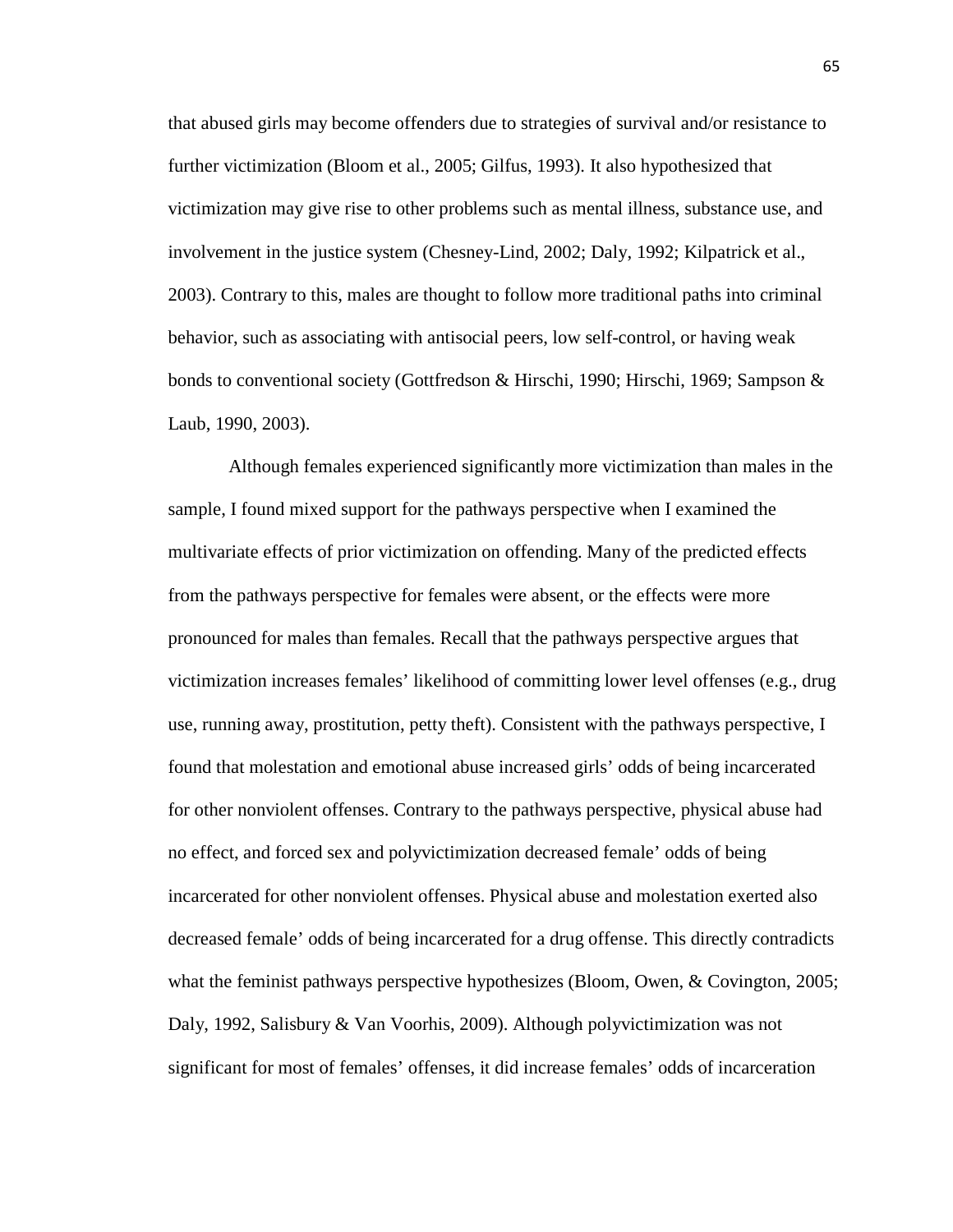for a property offense by 65%, which is consistent with the pathways perspective. Thus, support for the pathways perspective in the multivariate results for the female sample is mixed.

Turning to the males, there were more significant effects of prior victimization on every category of males' offense type than there were for females. Physical abuse during childhood and witnessing serious violence increased males' likelihood of being incarcerated for a violent offense, which is consistent with prior research on the cycle of violence (Dutton & Hart, 1992; Widom, 1989a, Widom & Maxfield, 2001) and social learning theory (Akers et al., 1979). Many scholars have found that exposure to community violence, or witnessing abuse and domestic violence has deleterious effects (Finkelhor et al., 2009; Graham-Bermann et al., 2012; Hawke et al., 2009; Moretti et al., 2006). Youth who experience these types of indirect violence are significantly more likely to be involved in deviant and criminal behaviors than youth who do not witness these types of violence. My findings were consistent with this for both genders, specifically that witnessing serious violence increased youths odds of incarceration for a violent offense and carrying a weapon. Future research examining the effects of victimization on offending should include measures of indirect violence, or victimization that youth experience vicariously, as these effects were robust for males and females in my study.

Consistent with social learning theory, males who were physically abused, molested or had forced sex growing up had an increased likelihood of being incarcerated for rape after controlling for all other types of victimization and polyvictimization. Other prior studies have provided some support that youth who experience sexual abuse are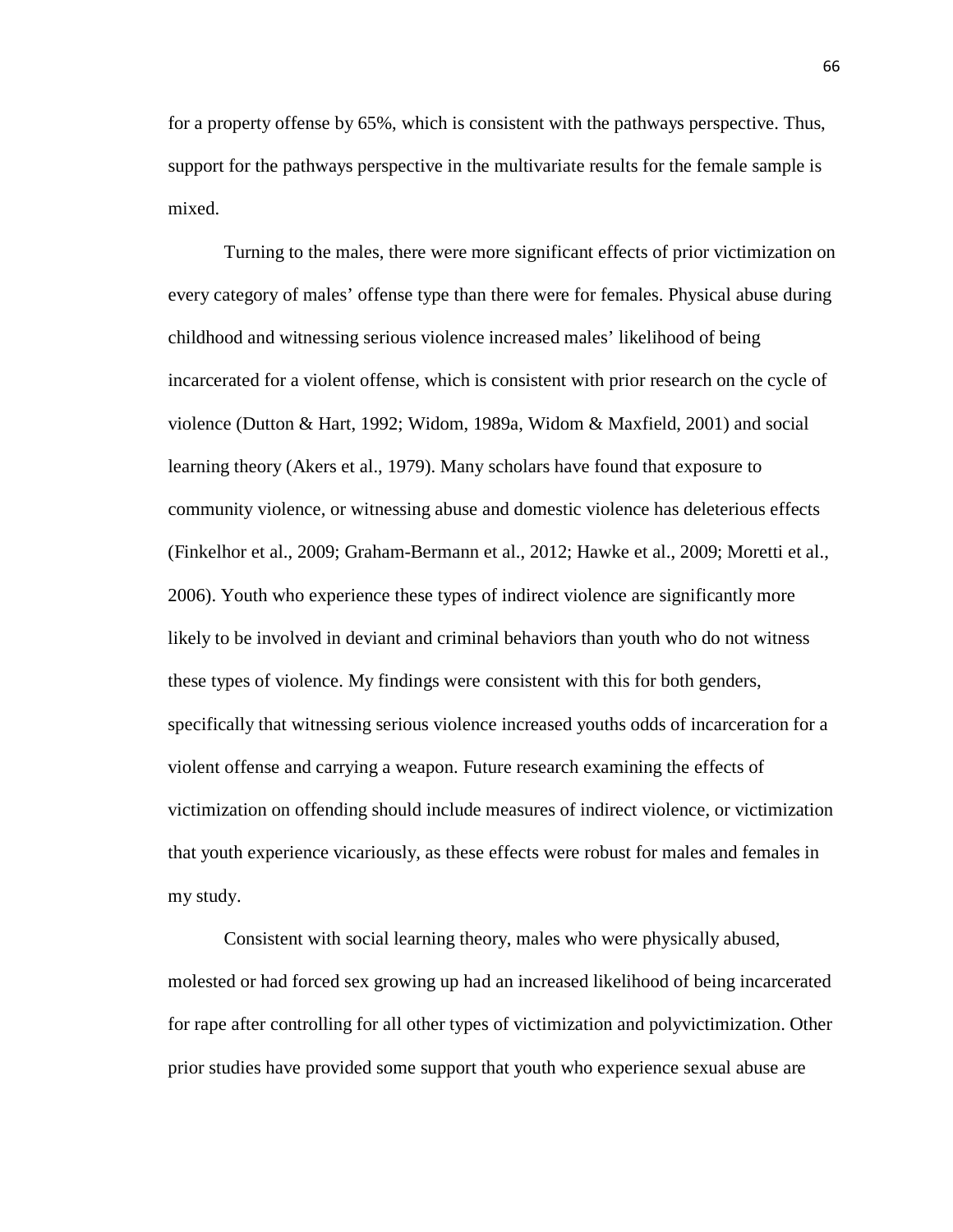more likely to perpetrate that same kind of behavior, or to become sexually violent (Bagley, Wood, &Young, 1994; Dutton & Hart, 1992; Ford & Linney, 1995; Jesperson, Lalumière, & Seto, 2009). Although I could not determine why males perpetrated rape in my sample, Watkins and Bentovim (1992) have suggested that young male victims of sexual abuse attempt to exert control over their victimization experiences by going on to sexually abuse others (i.e., reenactment). The implications of this particular finding is that preventing childhood sexual abuse may reduce the number of sex offenders in time. Prevention methods might include programs that educate children about healthy boundaries and how to report inappropriate touching to safe adults, or prevention could be through treatment programs for adults who are likely to, or known to, sexually offend against children, especially against boys (see Jesperson, Lalumière, & Seto, 2009).

Emotional abuse was as whole, not very predictive of offending for either gender and when it was significant the effect sizes were rather small. Perhaps emotional abuse on its own is not that significant for subsequent offending but may affect youths' mental health or substance use (i.e. more internalizing behaviors). Similarly, polyvictimization was not very predictive of females' offending but was significant for all six offense types for males. This was somewhat inconsistent with prior research that found that polyvictimization has more harmful effects on youths' outcomes when compared to just one type of victimization (Cyr et al., 2013; Ford et al., 2010; Soler et al., 2013). However, most prior studies were concerned with the effects of polyvictimization on youth mental health rather than their delinquency. I intend to look at the effects of different victimization types and polyvictimization on youth's mental health issues during incarceration in future research using the SYRP (e.g., symptoms of depression, anxiety,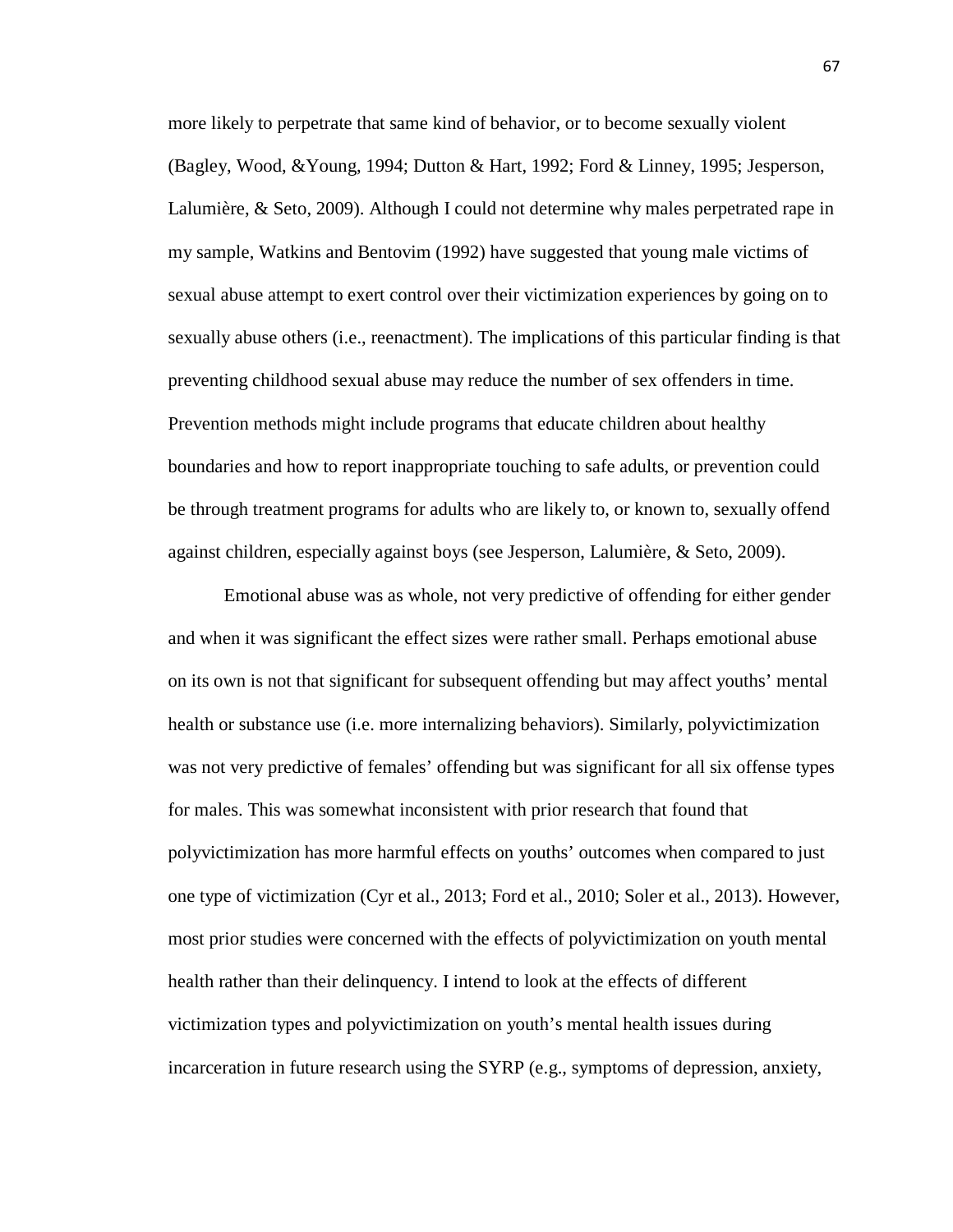suicide ideation, hallucinations, and anger). There were other significant gender differences in the effects of prior victimization on offense type noted by the equality of coefficients tests which I intend to explore more in the future.

#### **Unique Contributions of Research**

This dissertation extended previous research in several important ways. First, the current study improved on past research by examining the separate effects of five distinct types of victimization and polyvictimization on six forms of offending. I also examined how these effects vary for males and females. Prior research has primarily examined the effects of one or two types of victimization on any type of offending (or general offending). This method is problematic because I found that different types of victimization are related to different forms of offending, so combining all offense types into one category may reduce or suppress the effects of victimization on distinct offending types.

Another important strength of my study is that I examine the effects of multiple types of victimization and polyvictimization, as recent work suggests that various forms of violence tend to co-occur and interact in a way that is more detrimental to development than the effect of one type alone (Finkelhor, 2008). As noted above, prior studies that only examined the effects of one type of victimization, like sexual abuse, without controlling for the inter-correlations between different types of victimization and polyvictimization may have artificially inflated the effects of the examined victimization type (Finkelhor, 2008; Green et al., 2010; Herrenkohl & Herrenkohl, 2009; Scott, Varghese, & McGrath, 2010). Thus, my study adds to our understanding the individual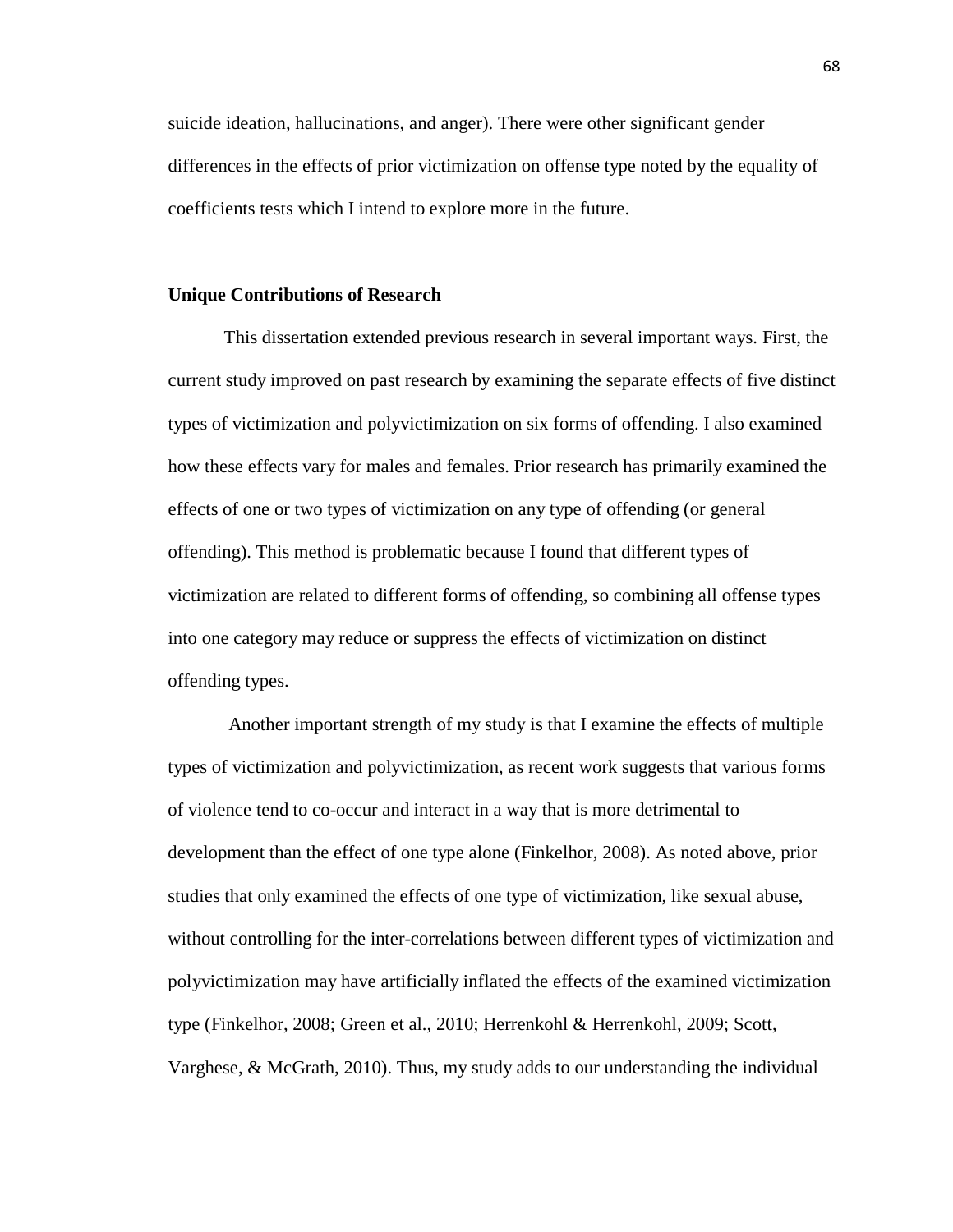effects of various victimization types and the cumulative effect of polyvictimization on youths' offending type, and how these relationships vary by gender.

### **Limitations**

A few limitations to my dissertation warrant discussion. First, I lack a control group of youth not involved in the justice system, and the so-called treatment variable (i.e. victimization) is not randomly assigned throughout the sample. However, the fact that I used a nationally-representative sample of justice-involved youth helps make my findings more generalizable to youth in the juvenile justice system.

Another limitation is that the measures of prior victimization and most serious offense were based on youths' self-reports, which may be subject to poor memory/recall problems, or an unwillingness to admit past victimization experiences (Decety & Yoder, 2016; Maxfield & Babbie, 2005; Miller & Kirsh, 1987, Ptacek, Smith, & Dodge, 1994). It is also possible that females were more open to reporting prior victimization, especially sexual victimization, than males due to traditional gender norms requiring males to be tough and in control of sexual encounters and thus not a victim (Hislop, 2001; Lisak, 1994). A related concern is that some participants may not have been able to answer questions about their prior victimization accurately or truthfully if they suffered abuse before they were able to remember or comprehend what happened to them (e.g., before age 4; Finkelhor, 2008). However, victimization that kids experience as an infant or toddler can still exert long-lasting adverse effects on their development (Finkelhor et al., 2013).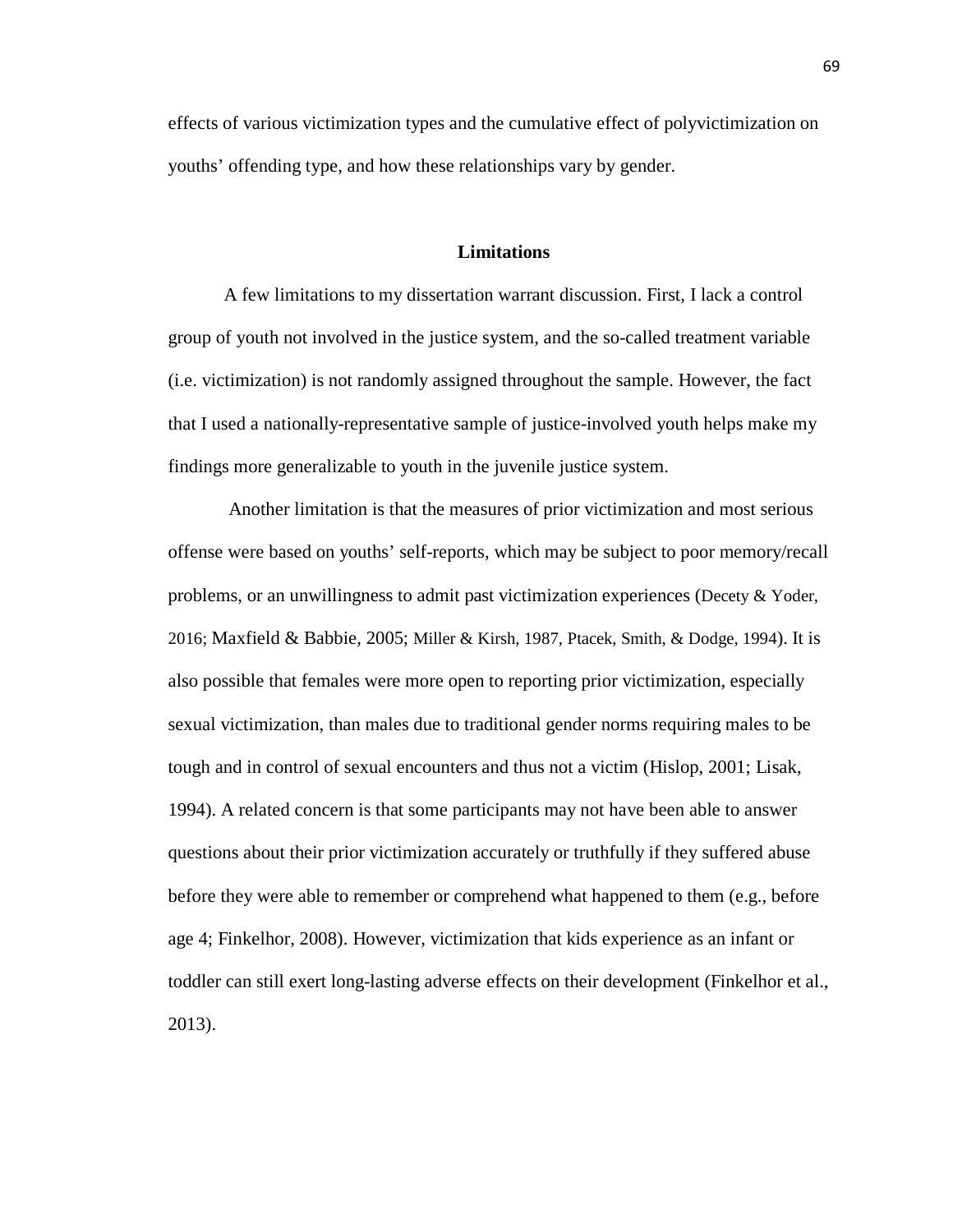Concerning the reliability and validity of the prior victimization measures, a plethora of research in the psychology of survey response area has focused on factors that can improve recall, and argues that using context cues improves retrieval (Bradburn, 2004; Tourangeau, Rips, & Rasinski, 2000). Future survey research examining childhood victimization may wish to utilize memory aids that address recall error and uncertainty in surveys, such as the event history calendar or enhanced contextual priming (Belli, 1998; Tourangeau et al., 2000; Yoshihama, 2009). However, a strength of the SYRP data and the prior victimization measures is that is has a wide scope by asking youth about different types of victimization they experienced rather than just having an umbrella victimization measure. The SYRP also collected detailed information about youths' victimization experiences which I did not utilize in this dissertation but plan to explore in future research, as these details might help explain the heterogeneity in effects on offending (such as how many times youth experienced each victimization type, who was the perpetrator, and what, if any, injuries youth sustained from each type of victimization).

Another limitation is that I cannot determine causality between the victimization predictors and the outcomes because there are several other factors or variables that might explain the co-variance between these variables for which I cannot rule out. For example, a few variables known to influence both victimization and delinquency that I could not control for include self-control, biological factors like Monoamine oxidase A (MAOA), and aggregate level factors (e.g., neighborhood the youth grew up in). Relatedly, a limitation to my study is that I could not examine the actual mechanisms through which victimization affected offending and how these mechanisms may vary by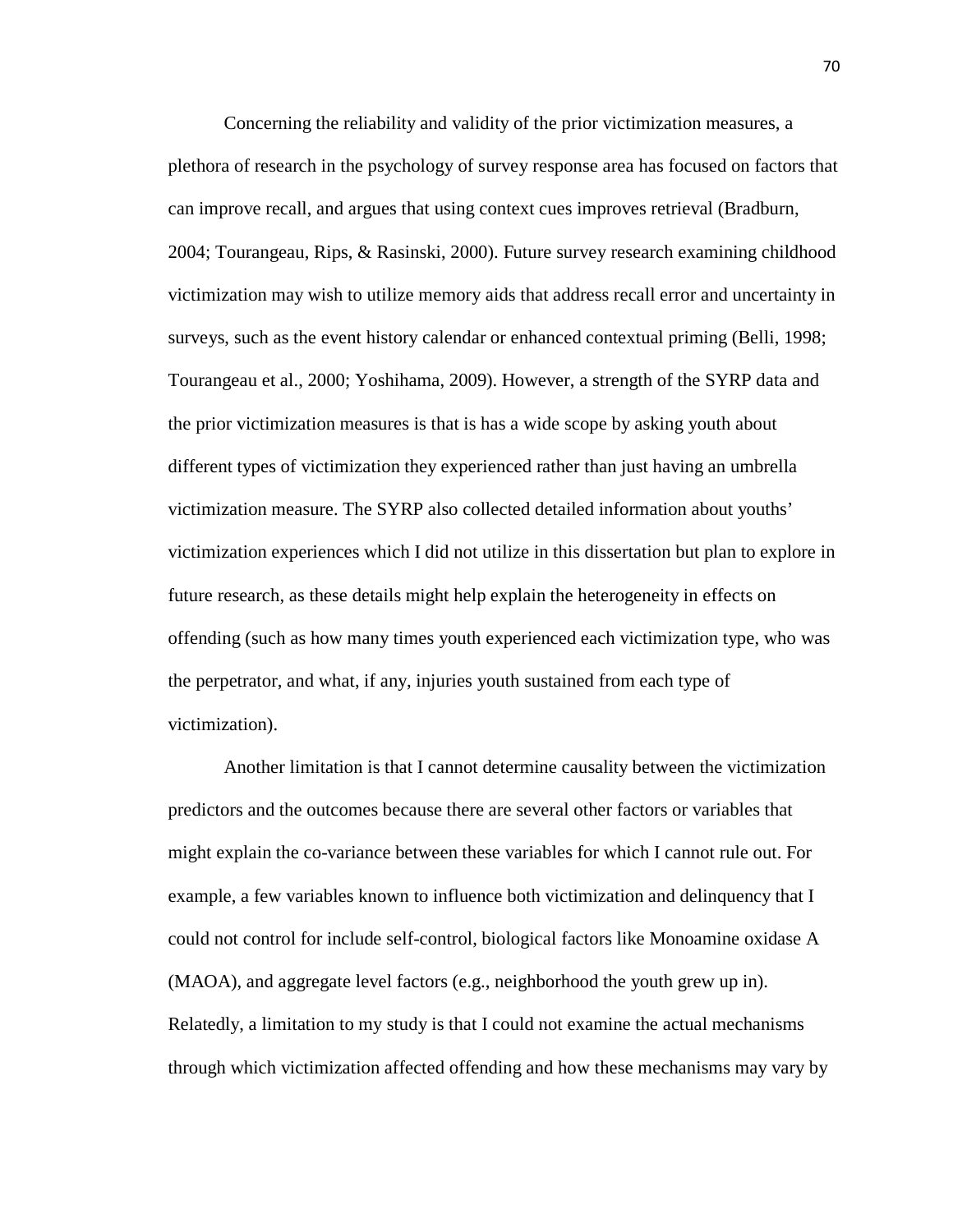gender (see Gover, 2002). For example, victimization may affect youths' mental health, which may then influence delinquency. Moffitt and Caspi (2001) note that abused children do not usually become violent individuals immediately after their victimization; rather, they follow complex pathways through adolescence, where they experience various psychological and behavioral problems before displaying delinquent or violent behavior. In other words, the time between victimization and the manifestation of negative behavioral effects is difficult to study, especially when there are possible moderating variables that may cause heterogeneity in how individuals or groups respond to victimization, such as, race, personality, biological factors (see also McGloin  $\&$ Widom, 2001).

There were some interesting findings regarding the effects of the control variables on each offense type. With regard to racial differences, all minority groups (or non-white youth) were significantly more likely to be incarcerated for a violent offense compared to white youth. Additionally, youth who were black, Hispanic and other/≥2 races were significantly more likely to be incarcerated for a weapon offense compared to white youth. These racial differences remained after controlling for other pertinent variables (e.g., prior criminal justice involvement, gang membership, accomplices for offense). It would be worth exploring these racial differences in future research and would be particularly interesting to examine whether race moderates the effects of prior victimization on subsequent offending. Future researchers should also examine these effects on the intersection between race and gender (e.g., to see whether victimization affects black males the same way it does black females or white males).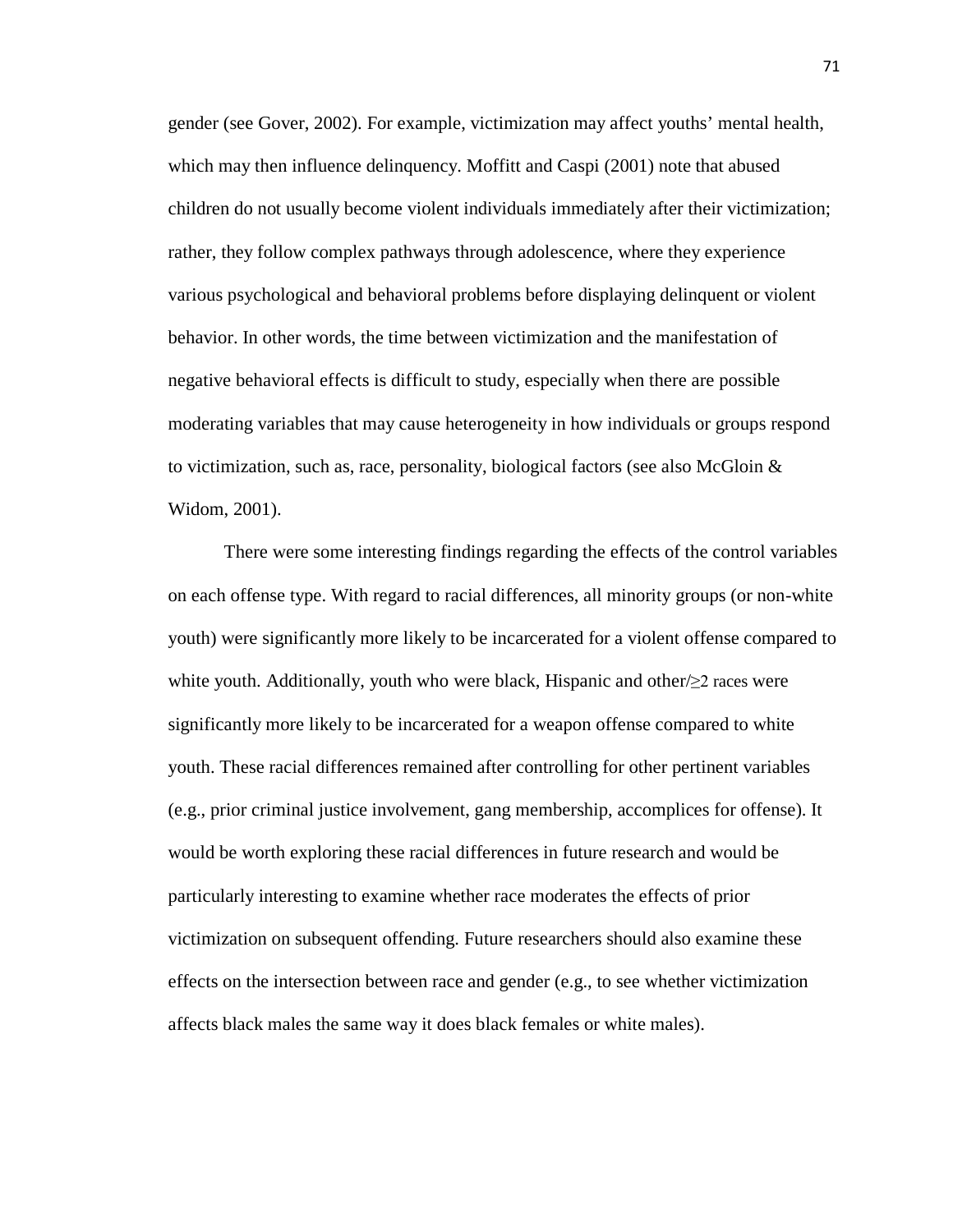#### **Conclusions**

The number of children in America that experience and witness violence makes it an important public health issue, as three-fifths of American youth are exposed to at least one type of victimization before adulthood (Listenbee et al., 2012). Childhood exposure to violence is not limited to one gender, racial/ethnic group, neighborhood, or socioeconomic class; it occurs in every type of community and group of children, although the rates of particular types of victimization may vary by demographics (Finkelhor et al., 2013; Listenbee et al., 2012). Nonetheless, childhood victimization places an enormous burden on society in terms of cost to our health care, child welfare, and justice systems. One of the astronomical costs that childhood victimization has on society, pertaining to this dissertation, is that it increases the risk for criminal involvement (Mersky, Topitzes, & Reynolds, 2012; MacMillan, 2001; Widom & Maxfield, 1996).

The strong relationship between prior victimization and subsequent delinquency has been consistently documented using a variety of samples, social contexts and methods (Berg et al., 2012; Smith & Thornberry, 1995; Widom & Maxfield, 1996). Yet, many aspects of the victimization-offending relationship remain under-researched and poorly understood. One of these aspects is how victimization affects juvenile offenders' pathway into delinquency. As discussed in Chapter I, justice-involved youth report higher rates of prior victimization and polyvictimization compared to youth in the general population (Abrams et al., 2004; Dierkhising et al., 2013; Ford et al., 2007). These youths' victimization histories vary by gender, such that female youth report higher rates of molestation and polyvictimization while males report higher rates of witnessing serious violence (Ford et al., 2013; Foy et al., 2012; Wolpaw & Ford, 2004; Wood et al.,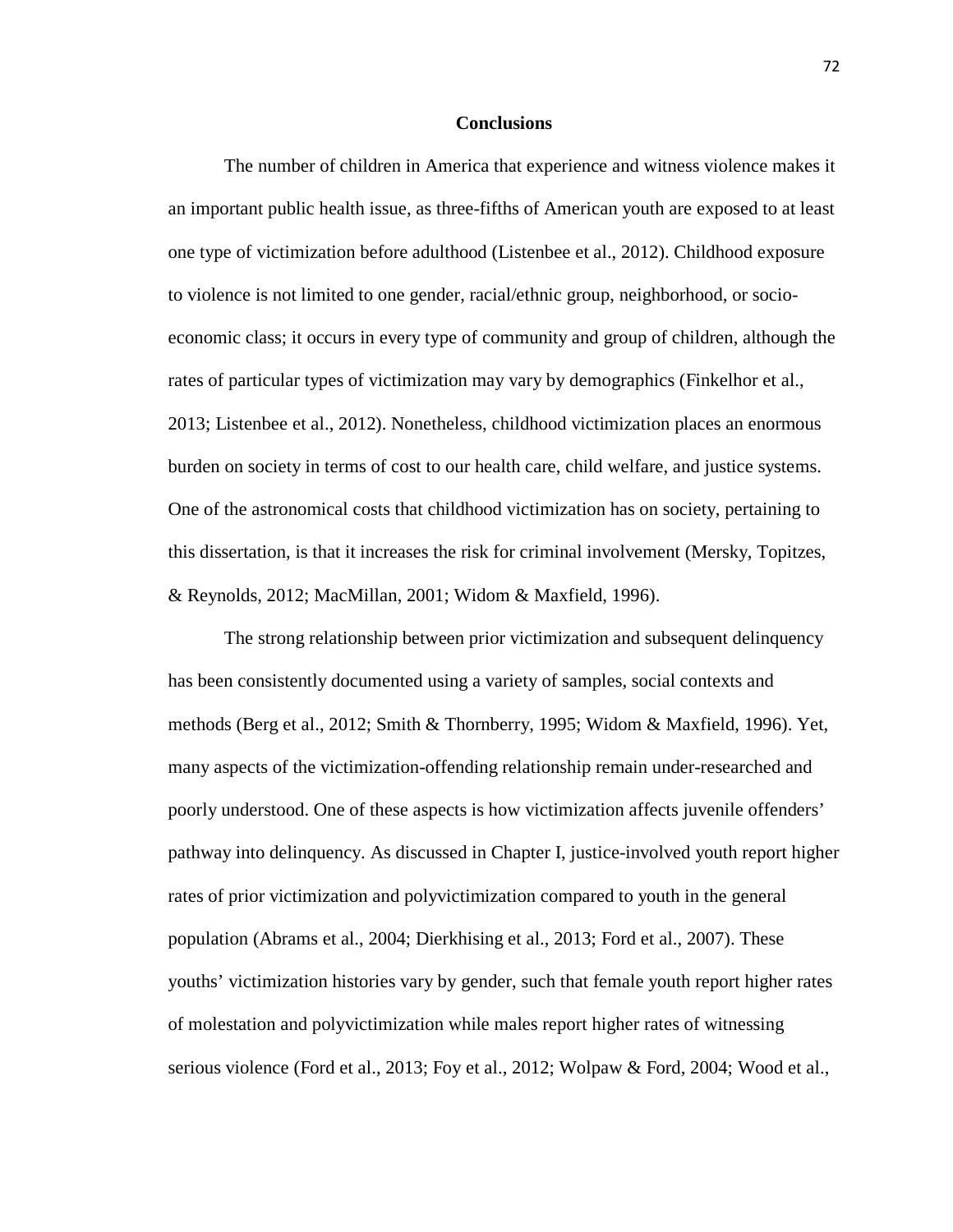2002). However, there is much we do not know regarding justice-involved youth's victimization histories, including whether victimized youth are involved in the system for different offenses than non-victimized youth, whether youths' prior victimization experiences are related to their later justice system involvement, and whether different types of victimization are specifically or generally related to various offenses. We also do not know how gender interacts with the relationships between prior victimization and subsequent offending among juvenile delinquents.

Although some attempts have been made to look at the unique effects of prior victimization on subsequent offending, prior research has not moved beyond analyzing the type of victimization that has taken place and how this affects any type of later criminal behavior. For example, many previous studies have examined how any type of victimization increases youths' odds of general offending. However, my findings suggest that the effects of some victimization types are related to specific types of offending, particularly for males. Thus, it is important that future research look beyond the general victimization and offending relationship. Future research should attempt to parse out the unique relationships between victimization and offending types, and separate these analyses by gender, as effects between males and females differed significantly across many abuse types and offending types.

Criminological literature has consistently found that females engage in less delinquent behavior than males and scholars have attributed this gender gap to lower rates of aggression among females, better impulse control, and quicker neuropsychological maturation (Lauritsen, Heimer, & Lynch, 2009; Moffitt, 1993; Steffensmeier & Allan, 1996). However, the present study found that females who had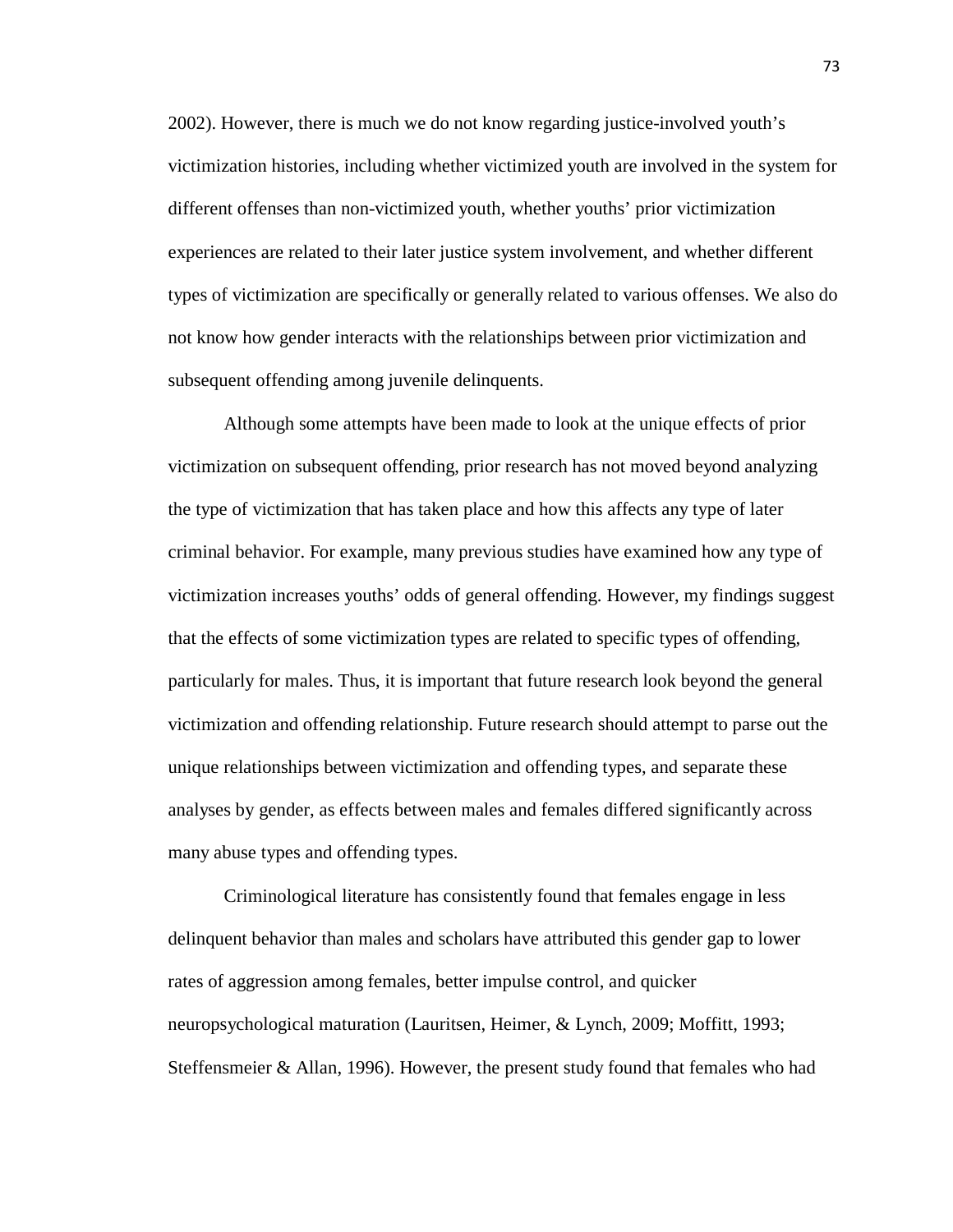experienced physical abuse as a child had higher levels of violent offending compared to their male counterparts. Similar to Weir & Kaukinen's (2015) results, this finding contradicts a vast body of literature on gender and crime and suggests that childhood physical abuse is a major risk factor for the increased violent offending for females.

Numerous scholars have long claimed that males are more likely to externalize reactions to their abuse, whereas females more often internalize them (Dembo, Williams, Wothke, Schneider, & Brown, 1992; Fantuzzo & Lindquist, 1989; Friedrich, 1988; Summit, 1983). Future research should look not only at how various forms of victimization affect criminal behavior but also internalizing problems, such as, mental health problems, eating disorders, self-harm behavior, and suicide ideology/behavior. Perhaps I did not find many of the expected results from the pathways perspective because victimization has a stronger effect on girls' internalizing problems compared to their criminal behavior. I intend to look at females' mental health issues and how they are related to prior victimization types in future research.

The most obvious implication of my study is that early prevention of childhood abuse and exposure to violence may reduce the number of youth who engage in subsequent criminal behavior. Preventing child abuse is the most desirable option for both genders, however there will always be people who use and abuse other humans, and children, for their own purposes, whether for pleasure, releasing anger and frustration or merely exerting control over someone. Thus, intervention and treatment programs crucial in responding to children and youth who have been subjected to others' abusive acts. Youth who end up in the juvenile justice system should be screened for prior victimization so they can receive treatment for their abuse to help them cope with the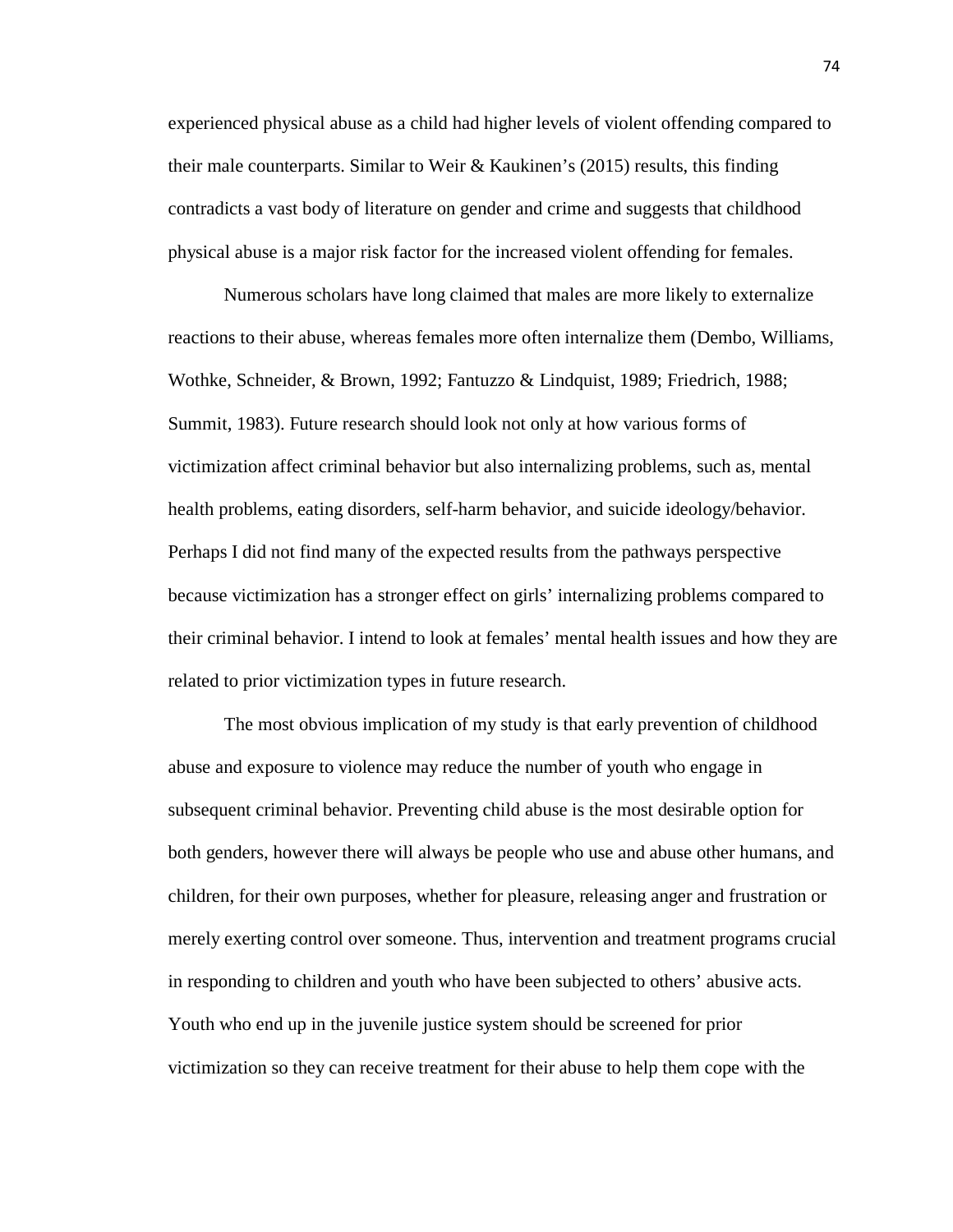adverse effects of their experiences. Treatment programs for both genders should focus on providing alternative ways to cope with anger, impulse control, as well as teach empathy, cognitive problem solving skills, and verbal communication skills. Treatment programs should also focus on helping both males and females who are incarcerated through a transition from adolescence to adulthood while providing mental health, medical, and family support services. Such treatment may help end the cycle of violence and reduce the likelihood that youth will recidivate and end up in the criminal justice system as an adult.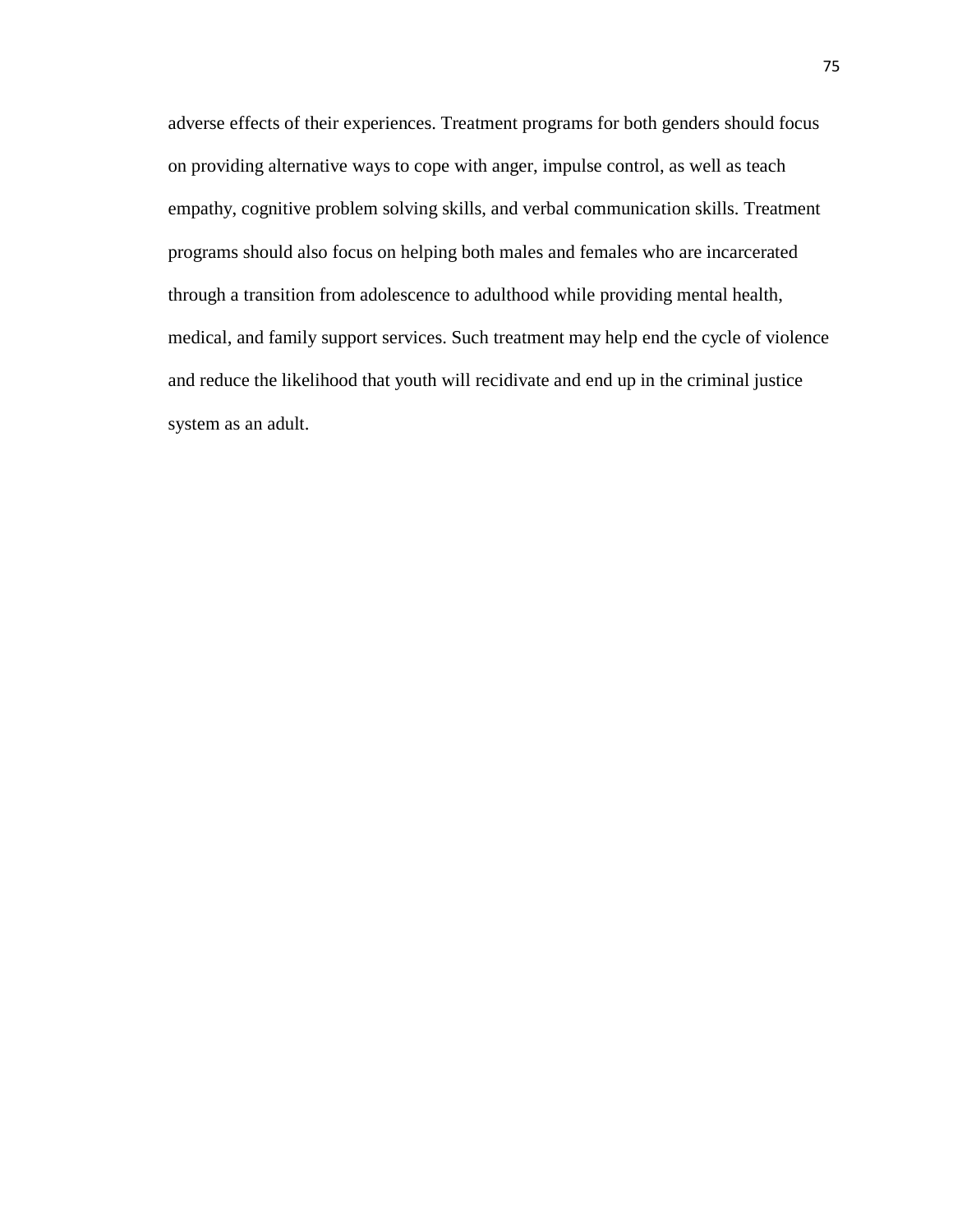#### **REFERENCES**

- Abram, K. M., Teplin, L. A., Charles, D. R., Longworth, S. L., McClelland, G. M., & Dulcan, M. K. (2004). Posttraumatic stress disorder and trauma in youth in juvenile detention. *Archives of general psychiatry*, *61*(4), 403-410.
- Afifi, T. O., & Macmillan, H. L. (2011). Resilience following child maltreatment: A review of protective factors. *The Canadian Journal of Psychiatry, 56*(5), 266– 272.
- Akers, R. L., Krohn, M. D., Lanza-Kaduce, L., & Radosevich, M. (1979). Social learning and deviant behavior: A specific test of a general theory. *American Sociological Review*, *44*(4), 636-655.
- Akers, R. L., & Jennings, W. G. (2009). The social learning theory of crime and deviance. In M. Krohn, A. Lizotte, & G. Hall (Eds.), *Handbook on criminology and deviance* (pp. 103-120). New York, NY: Springer.
- Allwood, M. A., & Bell, D. J. (2008). A preliminary examination of emotional and cognitive mediators in the relations between violence exposure and violent behaviors in youth. *Journal of Community Psychology, 36(8),* 989-1007.
- Appleyard, K., Egeland, B., Dulmen, M. H., & Alan Sroufe, L. (2005). When more is not better: The role of cumulative risk in child behavior outcomes. *Journal of Child Psychology & Psychiatry*, *46*(3), 235-245.
- Arata, C. M., Langhinrichsen-Rohling, J., Bowers, D., & O'Brien, N. (2007). Differential correlates of multi-type maltreatment among urban youth. *Child Abuse & Neglect, 31*(4), 393–415.
- Asscher, J. J., Van der Put, C. E., & Stams, G. J. J. (2015). Gender differences in the impact of abuse and neglect victimization on adolescent offending behavior. *Journal of Family Violence*, *30*(2), 215-225.
- Bagley, C., Wood, M., & Young, L. (1994). Victim to abuser: Mental health and behavioral sequels of child sexual abuse in a community survey of young adult males. *Child Abuse & Neglect*, *18*(8), 683-697.
- Baglivio, M. T., & Epps, N. (2016). The interrelatedness of adverse childhood experiences among high-risk juvenile offenders. *Youth Violence & Juvenile Justice*, *14*(3), 179-198.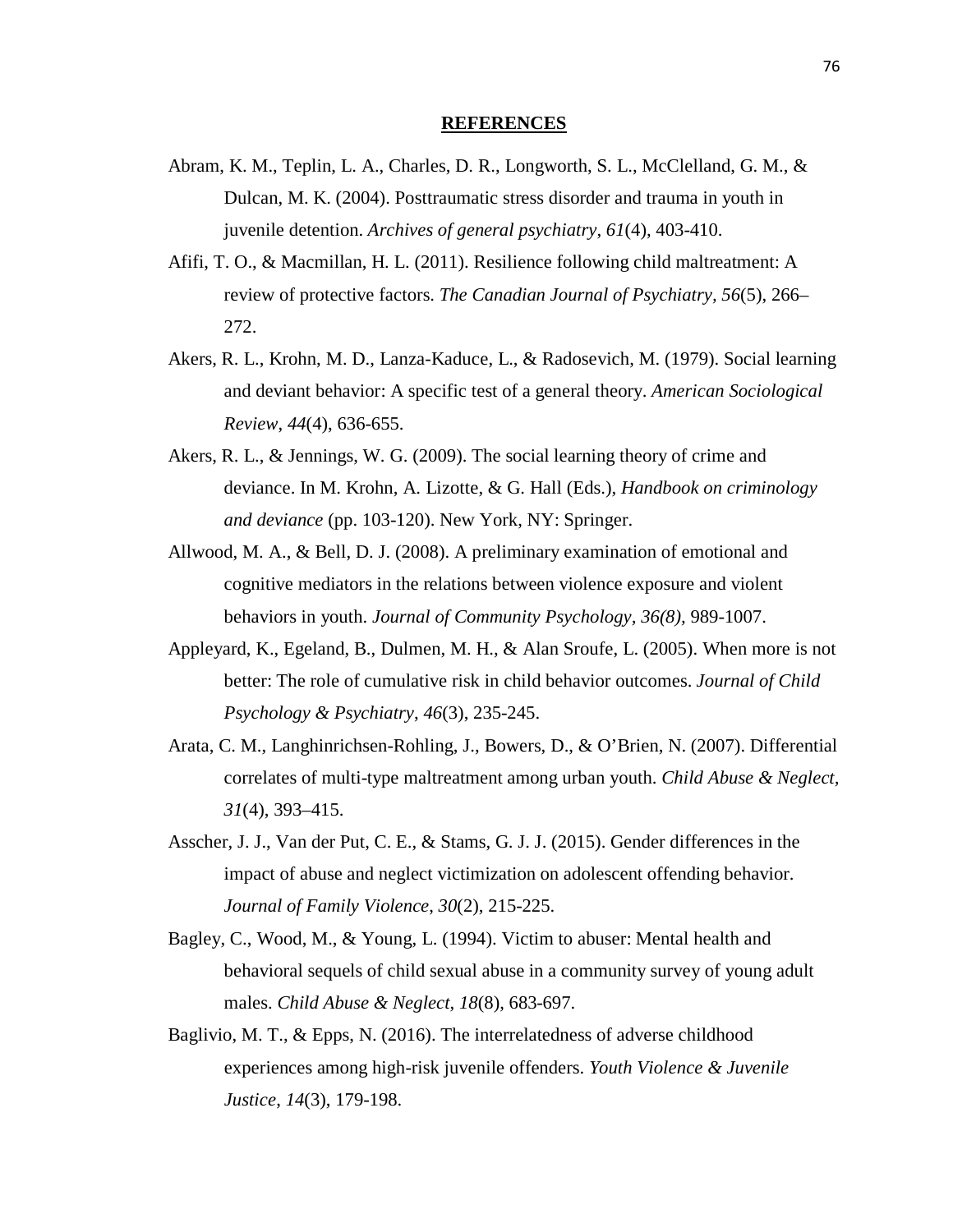Bandura, A. (1973). *Aggression: A social learning analysis*. Oxford, UK: Prentice-Hall.

- Bandura, A. (1976). Self-reinforcement: Theoretical and methodological considerations. *Behaviorism*, *4*(2), 135-155.
- Becker, S. P., & Kerig, P. K. (2011). Posttraumatic stress symptoms are associated with the frequency and severity of delinquency among detained boys. *Journal of Clinical Child & Adolescent Psychology*, *40*(5), 765-771.
- Belknap, J. (2007). *The invisible woman: Gender, crime, and justice* (3<sup>rd</sup> ed.). Belmont. CA: Thompson Wadsworth.
- Belli, R. F. (1998). The structure of autobiographical memory and the event history calendar: Potential improvements in the quality of retrospective reports in surveys. *Memory*, *6*(4), 383-406.
- Bensley, L. S., Van Eeenwyk, J., Spieker, S. J., & Schoder, J. (1999a). Self-reported abuse history and adolescent problem behaviors. I. Antisocial and suicidal behaviors. *Journal of Adolescent Health, 24*(3), 163–172.
- Bensley, L. S., Spieker, S. J., Van Eenwyk, J., & Schoder, J. (1999b). Self-reported abuse history and adolescent problem behaviors. II. Alcohol and drug use. *Journal of Adolescent Health*, *24*(3), 173-180.
- Berg, M. T. (2012). The Overlap of Violent Offending and Victimization: Assessing the Evidence and Explanations. In M. DeLisi & P. Conis (Eds.), *Violent Offenders: Theory, Research, Public Policy, and Practice*, 2nd Ed. (Pp. 17-38). Sudbury, MA: Jones & Bartlett.
- Berg, M. T., Stewart, E. A., Schreck, C. J., & Simons, R. L. (2012). The victim-offender overlap in context: examining the role of neighborhood street culture. *Criminology*, *50*(2), 359-390.
- Bloom, B., Owen, B. & Covington, S. (2005). *Gender-Responsive Strategies for Women Offenders: A Summary of Research, Practice, and Guiding Principles for Women Offenders.* Washington, DC: U.S. Department of Justice, National Institute of Corrections.
- Blum, J., Ireland, M., & Blum, R. W. (2003). Gender differences in juvenile violence: A report from Add Health. *Journal of Adolescent Health*, *32*(3), 234-240.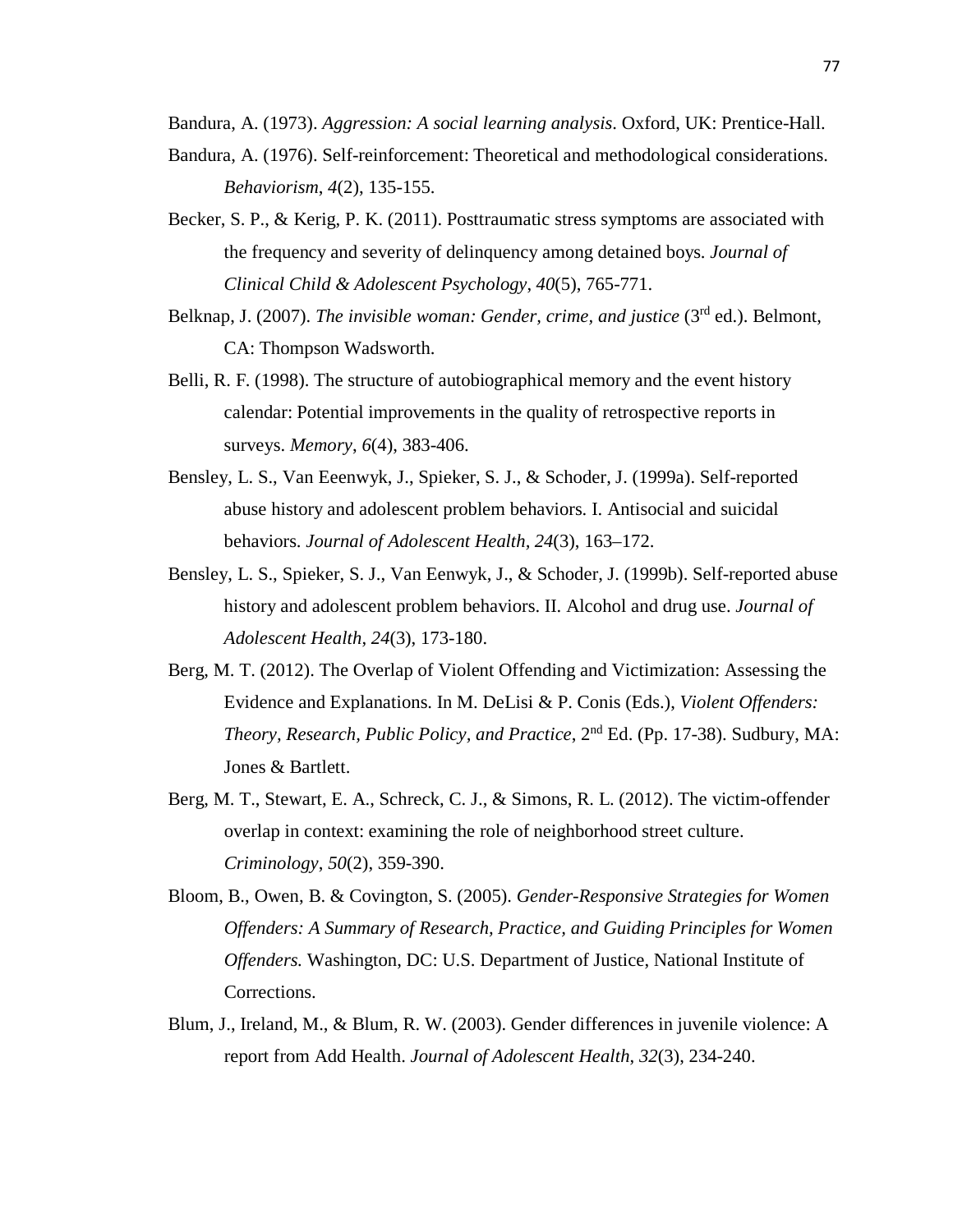- Bradburn, N. M. (2004). Understanding the question-answer process. *Survey Methodology*, *30*(1), 5-15.
- Briere, J., & Runtz, M. (1990). Differential adult symptomatology associated with three types of child abuse histories. *Child Abuse & Neglect*, *14*(3), 357-364.
- Buzawa, E. S., & Hotaling, G. T. (2006). The impact of relationship status, gender, and minor status in the police response to domestic assaults. *Victims & Offenders*, *1*(4), 323-360.
- Cauffman, E., Feldman, S., Watherman, J., & Steiner, H. (1998). Posttraumatic stress disorder among female juvenile offenders. *Journal of the American Academy of Child & Adolescent Psychiatry*, *37*(11), 1209-1216.
- Chaffin, M., & Hanson, R. F. (2000). Treatment of multiply traumatized abused children. In R.M. Reece (Ed.), *Treatment of child abuse: Common ground for mental health, medical, and legal practitioners* (pp 271-288). Baltimore, MD: John Hopkins University Press.
- Chamberlain, P., & Moore, K. J. (2002). Chaos and trauma in the lives of adolescent females with antisocial behavior and delinquency. *Journal of Aggression, Maltreatment & Trauma*, *6*(1), 79-108.
- Chang, J. J., Chen, J. J., & Brownson, R. C. (2003). The role of repeat victimization in adolescent delinquent behaviors and recidivism. *Journal of Adolescent Health*, *32*(4), 272-280.
- Chesney‐Lind, M. (2002). Criminalizing victimization: The unintended consequences of pro‐arrest policies for girls and women. *Criminology & Public Policy*, *2*(1), 81- 90.
- Chesney-Lind, M., & Rodriguez, N. (1983). Women under lock and key: A view from the inside. *The Prison Journal*, *63*(2), 47-65.
- Chesney-Lind, M., & Pasko, L. (2013). *The female offender: Girls, women, and crime*. Thousand Oaks, CA: Sage.
- Chesney-Lind, M., & Shelden, R. G. (2014). *Girls, delinquency, and juvenile justice* (4<sup>th</sup>) ed.). New York, NY: Wiley-Blackwell.
- Cicchetti, D., & Toth, S. L. (2005). Child maltreatment. *Annual Review of Clinical Psychology, 1,* 409-438.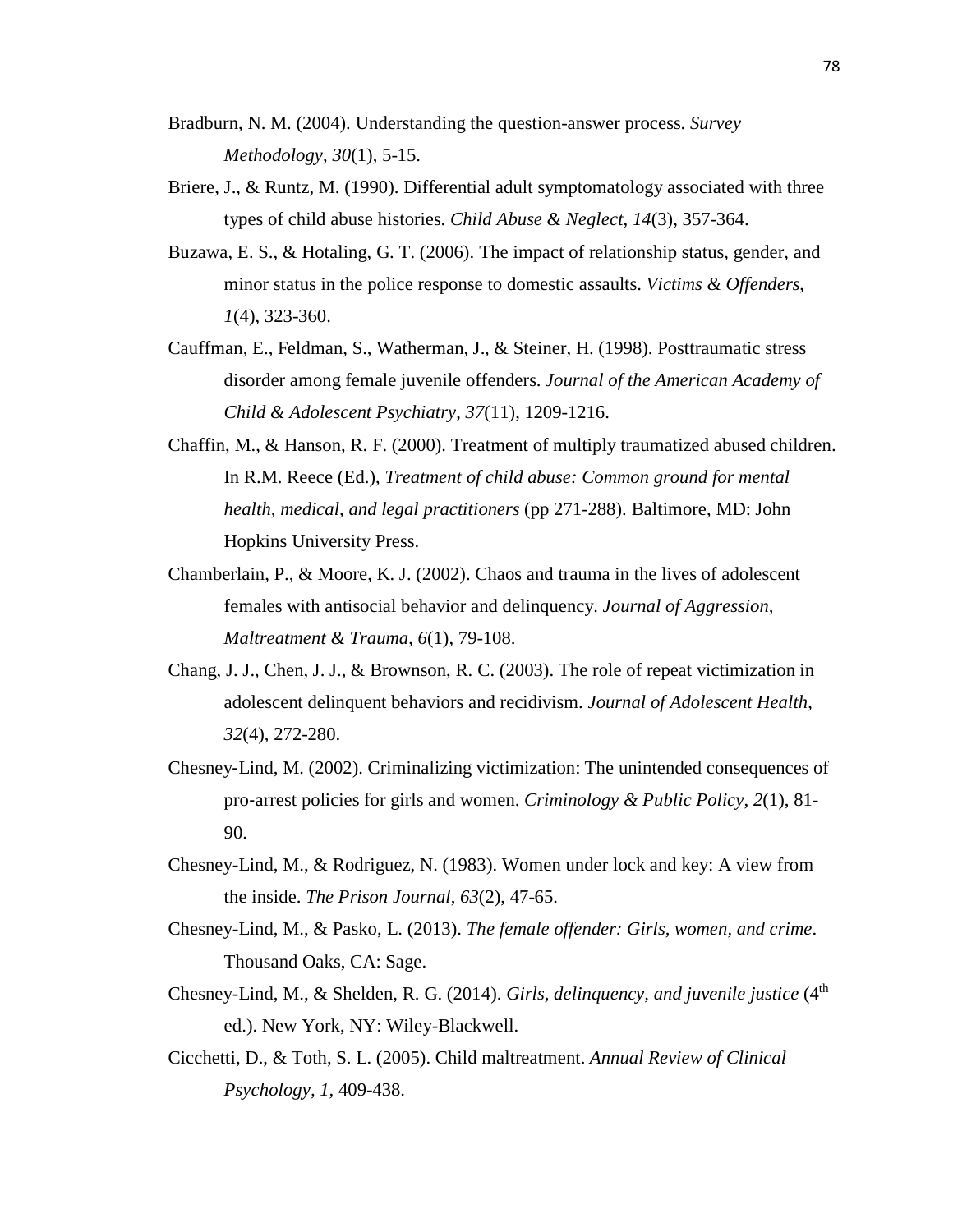- Clogg, C. C., Petkova, E., & Haritou, A. (1995). Statistical methods for comparing regression coefficients between models. *American Journal of Sociology*, *100*(5), 1261-1293.
- Cohen, L. E., & Felson, M. (1979). Social change and crime rate trends: A routine activity approach. *American Sociological Review, 44*(4), 588-609.
- Cuevas, C. A., Finkelhor, D., Ormrod, R., & Turner, H. (2009). Psychiatric diagnosis as a risk marker for victimization in a national sample of children. *Journal of Interpersonal Violence*, *24*(4), 636-652.
- Currie, J., & Tekin, E. (2006). *Does child abuse cause crime?* NCJ Report 215823. Washington DC: National Bureau of Economic Research.
- Cyr, K., Chamberland, C., Clément, M. È., Lessard, G., Wemmers, J. A., Collin-Vézina, D., & Damant, D. (2013). Polyvictimization and victimization of children and youth: Results from a populational survey. *Child Abuse & Neglect*, *37*(10), 814- 820.
- Daly, K. (1992). Women's pathways to felony court: Feminist theories of lawbreaking and problems of representation. *Southern California Review of Law & Women's Studies, 2*, 11-52.
- Decety, J., & Yoder, K. J. (2016). Empathy and motivation for justice: Cognitive empathy and concern, but not emotional empathy, predict sensitivity to injustice for others. *Social Neuroscience*, *11*(1), 1-14.
- DeHart, D., Lynch, S., Belknap, J., Dass-Brailsford, P., & Green, B. (2014). Life history models of female offending: The roles of serious mental illness and trauma in women's pathways to jail. *Psychology of Women Quarterly*, *38*(1), 138-151.
- Dembo, R., Williams, L., Wothke, W., Schmeidler, J., & Brown, C. H. (1992). The role of family factors, physical abuse, and sexual victimization experiences in highrisk youths' alcohol and other drug use and delinquency: A longitudinal model. *Violence & Victims*, *7*(3), 245-266.
- Dierkhising, C. B., Ko, S. J., Woods-Jaeger, B., Briggs, E. C., Lee, R., & Pynoos, R. S. (2013). Trauma histories among justice-involved youth: Findings from the National Child Traumatic Stress Network. *European Journal of Psychotraumatology*, *4*, 1483-1492.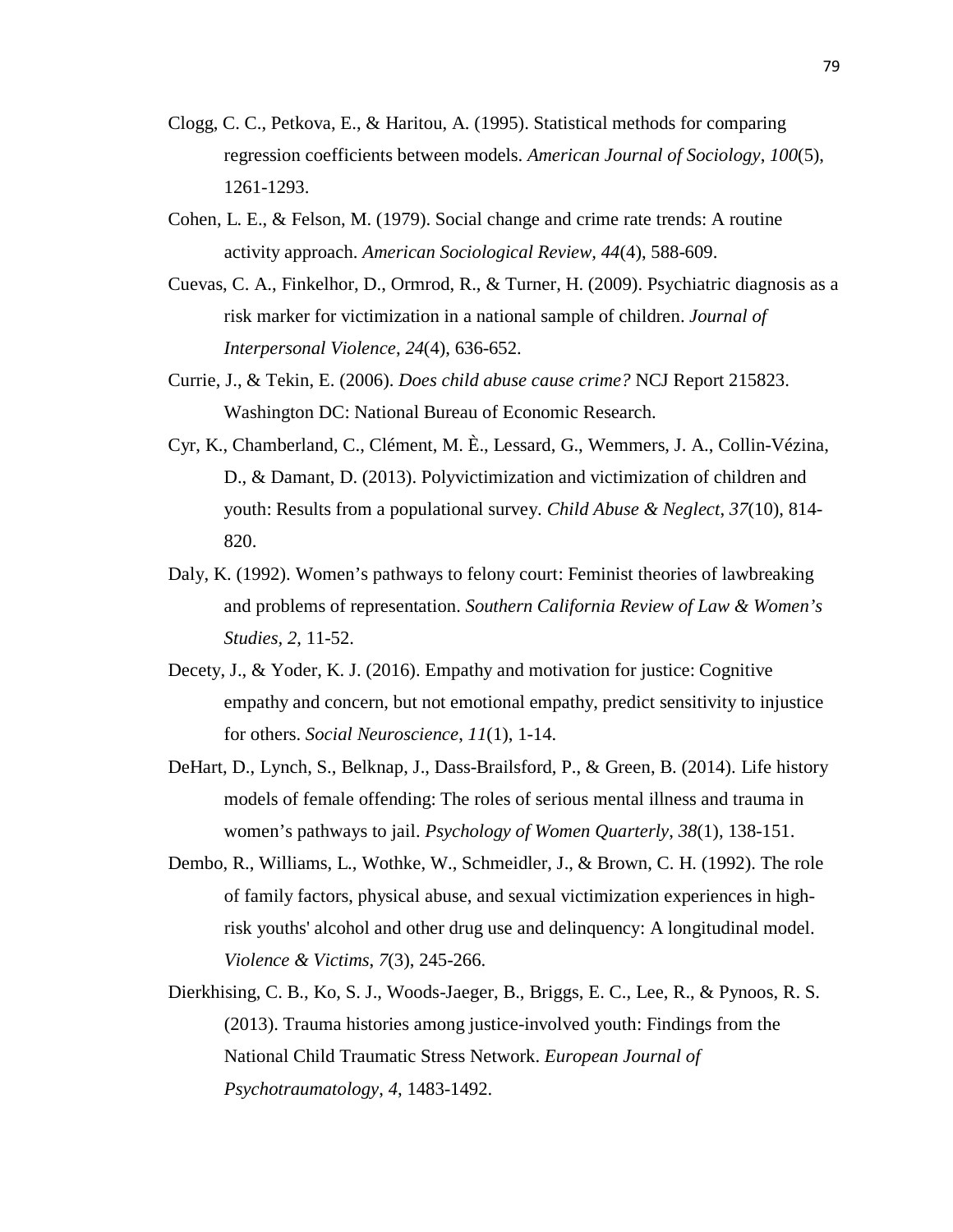- Dodge, K. A., Bates, J. E., & Pettit, G. S. (1990). Mechanisms in the cycle of violence. *Science*, *250*(4988), 1678-1684.
- Dong, M., Anda, R. F., Felitti, V. J., Dube, S. R., Williamson, D. F., Thompson, T. J., Loo, C. M., & Giles, W. H. (2004). The interrelatedness of multiple forms of childhood abuse, neglect, and household dysfunction. *Child Abuse & Neglect, 28*(7), 771–784.
- Dutton, D. G., & Hart, S. D. (1992). Evidence for long-term, specific effects of childhood abuse and neglect on criminal behavior in men. *International Journal of Offender Therapy & Comparative Criminology*, *36*(2), 129-137.
- Ehrensaft, M. K., Cohen, P., Brown, J., Smailes, E., Chen, H., & Johnson, J. G. (2003). Intergenerational transmission of partner violence: A 20 year prospective study. *Journal of Consulting and Clinical Psychology, 71*(4), 741–753.
- English, D. J., Widom, C. S., & Brandford, C. (2002). *Childhood victimization and delinquency, adult criminality, and violent criminal behavior: A replication and extension*. *NCJ Report 192291*. Washington, DC: U.S. Department of Justice, National Institute of Justice.
- Fantuzzo, J. W., & Lindquist, C. U. (1989). The effects of observing conjugal violence on children: A review and analysis of research methodology. *Journal of Family Violence*, *4*(1), 77-94.
- Fagan, A.A. (2003). The short- and long-term effects of adolescent violent victimization experienced within the family and community. *Violence & Victims*, *18*(4), 445– 458.
- Fagan, A.A. (2005). The relationship between adolescent physical abuse and criminal offending: Support for an enduring and generalized cycle of violence. *Journal of Family Violence*, *20*(5), 279-290.
- Fagan, J., Piper, E. S., & Cheng, Y. T. (1987). Contributions of victimization to delinquency in inner cities. *The Journal of Criminal Law & Criminology, 78*(3), 586-613.
- Fallon, B., Trocmé, N., Fluke, J., MacLaurin, B., Tonmyr, L., & Yuan, Y.-Y. (2010). Methodological challenges in measuring child maltreatment. *Child Abuse & Neglect, 34*(1), 70–79.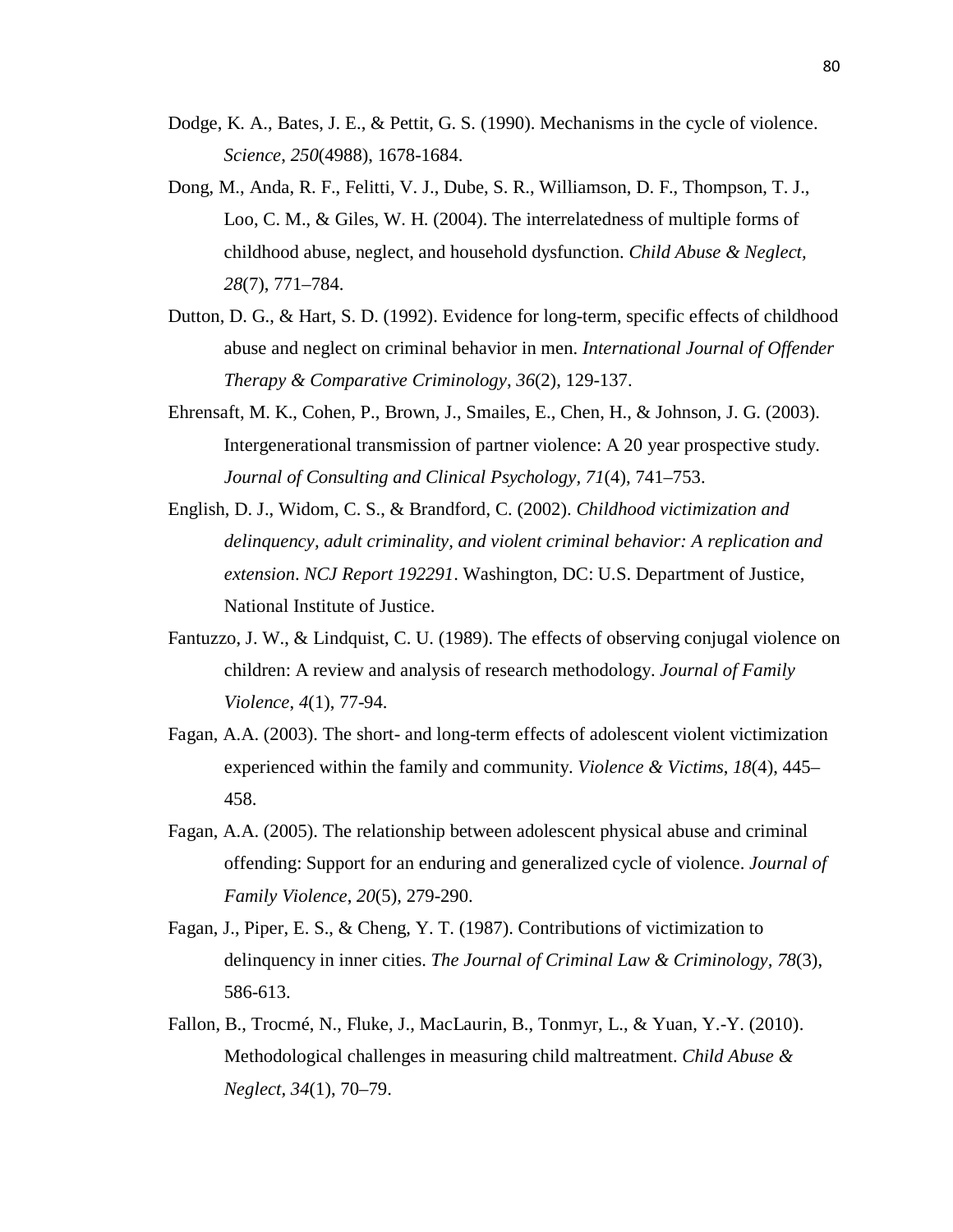- Feld, B. C. (2009). Violent girls or relabeled status offenders? An alternative interpretation of the data. *Crime & Delinquency*, *55*(2), 241-265.
- Felitti, V. J., Anda, R. F., Nordenberg, D., Williamson, D. F., Spitz, A. M., Edwards, V., . . . & Marks. (1998). Relationship of childhood abuse and household dysfunction to many of the leading causes of death in adults: The adverse childhood experiences study. *American Journal of Preventive Medicine, 14*(4), 245–258.
- Finkelhor, D. (2008). *Childhood victimization: Violence, crime, and abuse in the lives of young people*. New York, NY: Oxford University Press.
- Finkelhor, D., Ormrod, R. K., & Turner, H. A. (2007). Poly-victimization: A neglected component in child victimization. *Child Abuse & Neglect, 31*(1), 7-26.
- Finkelhor, D., Ormrod, R. K., & Turner, H. A. (2009). Lifetime assessment of polyvictimization in a national sample of children and youth. *Child Abuse & Neglect*, *33*(7), 403-411.
- Finkelhor, D., Turner, H., Ormrod, R., & Hamby, S. L. (2010). Trends in childhood violence and abuse exposure: Evidence from 2 national surveys. *Archives of Pediatric & Adolescent Medicine, 164*(3), 238–42.
- Finkelhor, D., Shattuck, A., Turner, H., Ormrod, R., & Hamby, S. L. (2011). Polyvictimization in developmental context. *Journal of Child & Adolescent Trauma, 4*(4), 291-300.
- Finkelhor, D., Turner, H., Shattuck, A.M., Hamby, S.L. (2013). Violence, crime, and abuse exposure in a national sample of children and youth: An update. *JAMA Pediatrics, 167*(7), 614-621.
- Ford, J. D., Chapman, J. F., Hawke, J., Albert, D. (2007). *Trauma among Youth in the Juvenile Justice System: Critical Issues and New Directions.* Delmare, NY: National Center for Mental Health and Juvenile Justice.
- Ford, J. D., Elhai, J. D., Connor, D. F., & Frueh, B. C. (2010). Poly-victimization and risk of posttraumatic, depressive, and substance use disorders and involvement in delinquency in a national sample of adolescents. *Journal of Adolescent Health*, *46*(6), 545-552.
- Ford, J. D., Grasso, D. J., Hawke, J., & Chapman, J. F. (2013). Poly-victimization among juvenile justice-involved youths. *Child Abuse & Neglect*, *37*(10), 788-800.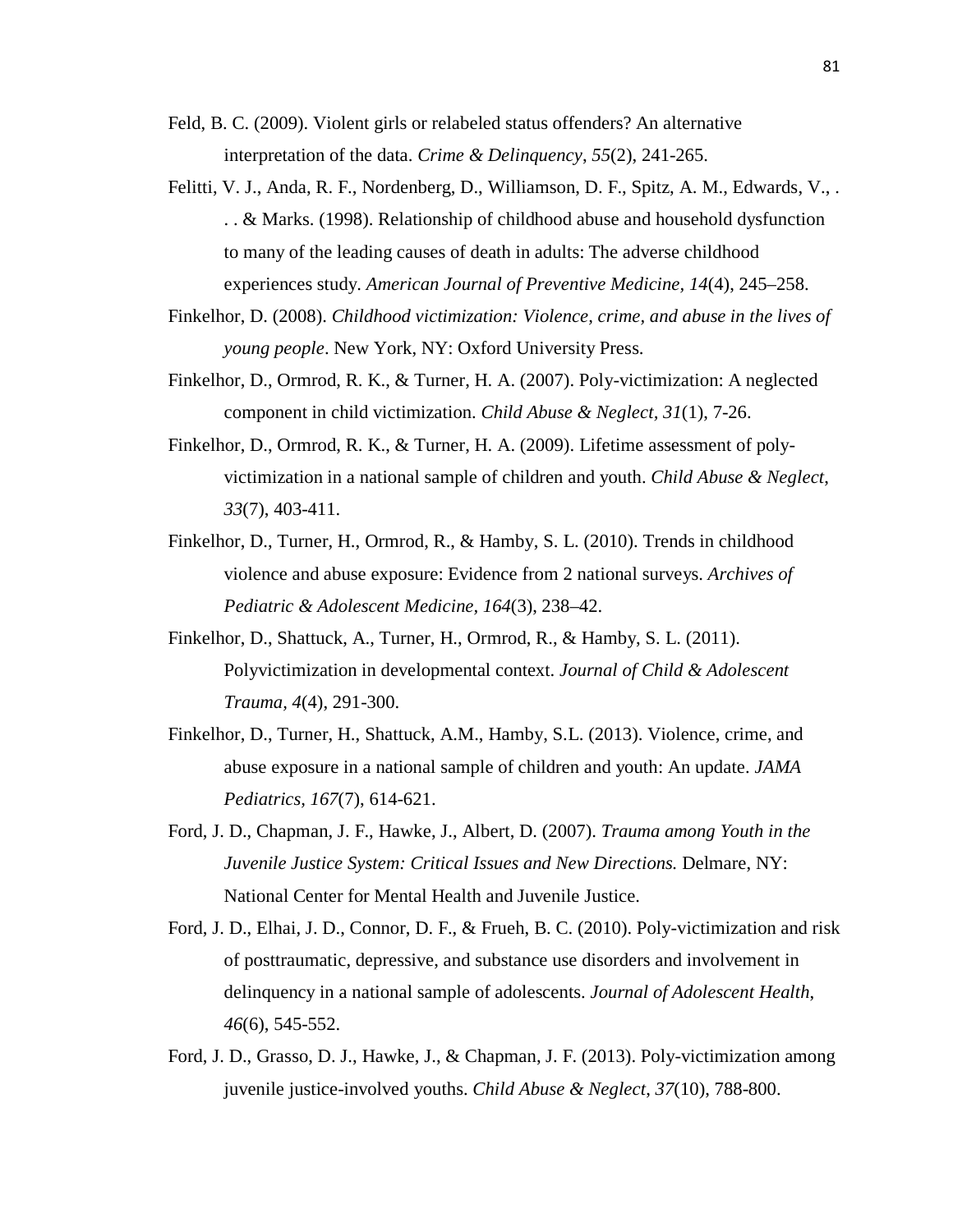- Ford, M. E., & Linney, J. A. (1995). Comparative analysis of juvenile sexual offenders, violent nonsexual offenders, and status offender. *Journal of Interpersonal Violence, 10*(1), 56-70.
- Foy, D. W., Ritchie, I. K., & Conway, A. H. (2012). Trauma exposure, posttraumatic stress, and comorbidities in female adolescent offenders: Findings and implications from recent studies. *European Journal of Psychotraumatology*, *3*, 245-247.
- Friedrich, W. N. (1988). Behaviour problems in sexually abused children: An adaptational perspective. In G. E. Wyatt & E. J. Powell (Eds.), *Lasting effects of child sexual abuse*. Newbury Park, CA: Sage
- Gilfus, M. E. (1993). From victims to survivors to offenders: Women's routes of entry and immersion into street crime. *Women & Criminal Justice*, *4*(1), 63-89.
- Gottfredson, M. R. (1984). *Victims of crime: The dimensions of risk*. Home Office Research Study No. 81. London, UK: Her Majesty's Stationery Office.
- Gottfredson, M. R., & Hirschi, T. (1990). *A general theory of crime*. Palo Alto, CA: Stanford University Press.
- Gover, A. R. (2002). The effects of child maltreatment on violent offending among institutionalized youth. *Violence & Victims*, *17*(6), 655.
- Graham‐Bermann, S. A., Castor, L. E., Miller, L. E., & Howell, K. H. (2012). The impact of intimate partner violence and additional traumatic events on trauma symptoms and PTSD in preschool‐aged children. *Journal of Traumatic Stress*, *25*(4), 393- 400.
- Green, J. G., McLaughlin, K. A., Berglund, P. A., Gruber, M. J., Sampson, N. A., Zaslavsky, A. M., & Kessler, R. C. (2010). Childhood adversities and adult psychiatric disorders in the national comorbidity survey replication I: Associations with first onset of DSM-IV disorders. *Archives of General Psychiatry,67*(2), 113–123
- Hagan, J. (1989). Micro and macro-structures of delinquency causation and a powercontrol theory of gender and delinquency. In S.F. Messner, M.D. Krohn, & A.A. Liska (Eds.), *Theoretical integration in the study of deviance & crime* (pp 23-36). Albany, NY: State University of New York Press.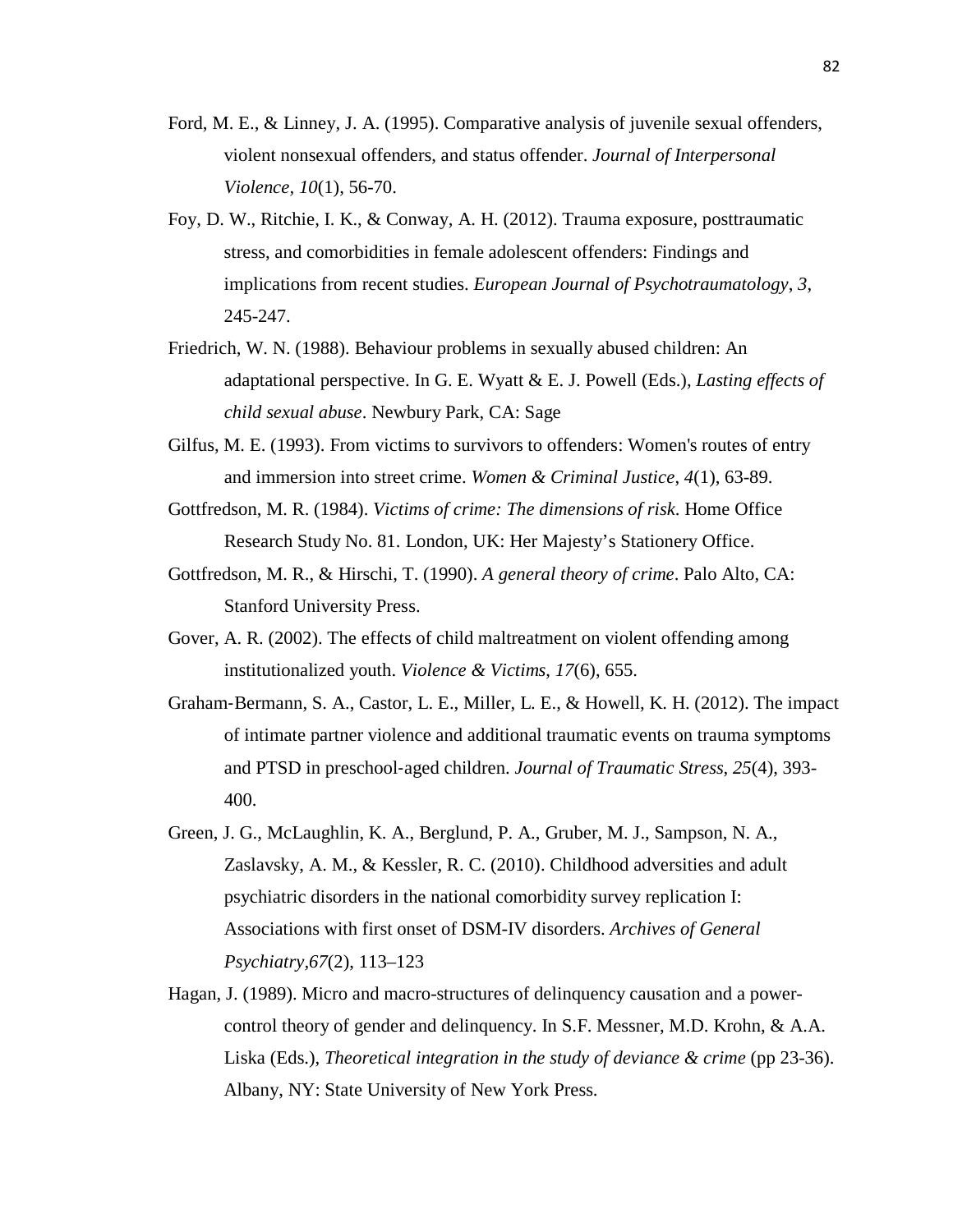- Hartstone, E., & Hansen, K. V. (1984). The violent juvenile offender: An empirical portrait. In R.A. Mathias, P. DeMuro, & R.A. Allinson (Eds.), *Violent juvenile offenders: An anthology* (pp. 83-112). San Francisco, CA: National Council on Crime and Delinquency.
- Hawke, J. M., Ford, J. D., Kaminer, Y., & Burke, R. (2009). Trauma and PTSD among youths in outpatient treatment for alcohol use disorders. *Journal of Child & Adolescent Trauma, 2(1),* 1-14.
- Herrenkohl, T. I., Mason, W. A., Kosterman, R., Lengua, L. J., Hawkins, J. D., & Abbott, R. D. (2004). Pathways from physical childhood abuse to partner violence in young adulthood. *Violence & Victims*, *19*(2), 123-136.
- Herrenkohl, R., & Herrenkohl, T. (2009). Assessing a child's experience of multiple maltreatment types: Some unfinished business. *Journal of Family Violence, 24*(7), 485–496.
- Herrera, V. M., & McCloskey, L. A. (2001). Gender differences in the risk for delinquency among youth exposed to family violence. *Child Abuse & Neglect, 25*(8), 1037-1051.
- Higgins, D. J. (2004). The importance of degree versus type of maltreatment: A cluster analysis of child abuse types. *Journal of Psychology, 138*(4), 303–324.
- Higgins, D. J., & McCabe, M. P. (2000). Multi-type maltreatment and the long-term adjustment of adults. *Child Abuse Review*, *9*(1), 6–18.
- Higgins, D. J., & McCabe, M. P. (2001). Multiple forms of child abuse and neglect: Adult retrospective reports. *Aggression & Violent Behavior, 6*(6), 547–578.
- Higgins, D. J., & McCabe, M. P. (2003). Maltreatment and family dysfunction in childhood and the subsequent adjustment of children and adults. *Journal of Family Violence, 18*(2), 107–120.
- Hindelang, M. J. (1976). *Criminal victimization in eight American cities: A descriptive analysis of common theft and assault*. Cambridge, MA: Ballinger.
- Hindelang, M. J., Gottfredson, M. R., & Garofalo, J. (1978). *Victims of personal crime: An empirical foundation for a theory of personal victimization*. Cambridge, MA: Ballinger.

Hislop, J. (2001). *Female sex offenders*. Ravensdale, WA: Issues Press.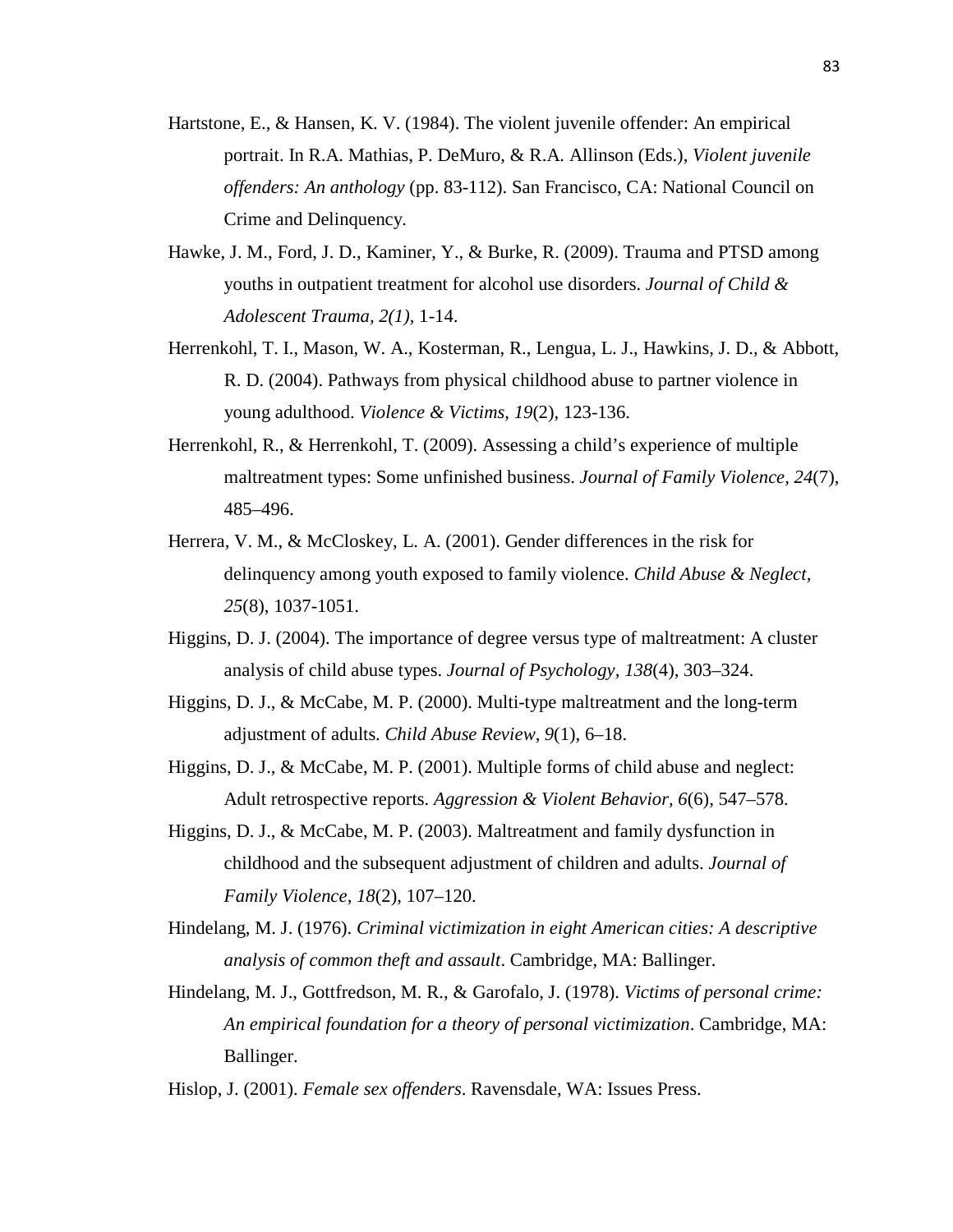- Jennings, W. G., Piquero, A. R., & Reingle, J. M. (2012). On the overlap between victimization and offending: A review of the literature. *Aggression & Violent Behavior*, *17*(1), 16-26.
- Jespersen, A. F., Lalumière, M. L., & Seto, M. C. (2009). Sexual abuse history among adult sex offenders and non-sex offenders: A meta-analysis. *Child Abuse & Neglect, 33*(3), 179-192.
- Kempe, C. Henry, Frederic N. Silverman, Brandt F. Steele, William Droegmueller, & Henry K. Silver. (1962). The battered child syndrome. *Journal of the American Medical Association, 181,* 17-24.
- Kerig, P. K. & Becker, S. P. (2010). From internalizing to externalizing: Theoretical models of the processes linking PTSD to juvenile delinquency. In Egan, S. (Ed). *Posttraumatic stress disorder (PTSD): Causes, symptoms and treatment (pp. 33-*78). New York, NY: Routledge.
- Kilpatrick, D. G., Acierno, R., Saunders, B., Resnick, H. S., Best, C. L., & Schnurr, P. P. (2000). Risk factors for adolescent substance abuse and dependence: Data from a national sample. *Journal of Consulting & Clinical Psychology*, *68*(1), 19-30.
- Kilpatrick, D. G., Ruggiero, K. J., Acierno, R., Saunders, B. E., Resnick, H. S., & Best, C. L. (2003). Violence and risk of PTSD, major depression, substance abuse/dependence, and cormorbidity: Results from the National Survey of Adolescents. *Journal of Consulting & Clinical Psychology, 71*(4), 692-700.
- Kruttschnitt, C., & Gartner, R. (2003). Women's imprisonment. *Crime & Justice*, *30*, 1- 81.
- Lauritsen, J. L., & Quinet, K. F. D. (1995). Repeat victimization among adolescents and young adults. *Journal of Quantitative Criminology*, *11*(2), 143-166.
- Lauritsen, J. L., & Laub, J. H. (2007). Understanding the link between victimization and offending: New reflections on an old idea. In M. Hough  $\& M$ . Maxfield (Eds.), *Crime prevention studies: Vol. 22. Surveying crime in the*  $21^{st}$  *century (pp. 55-75).* Monsey, NY: Criminal Justice Press.
- Lauritsen, J. L., Heimer, K., & Lynch, J. P. (2009). Trends in the gender gap in violent offending: New evidence from the National Crime Victimization Survey. *Criminology*, *47*(2), 361-399.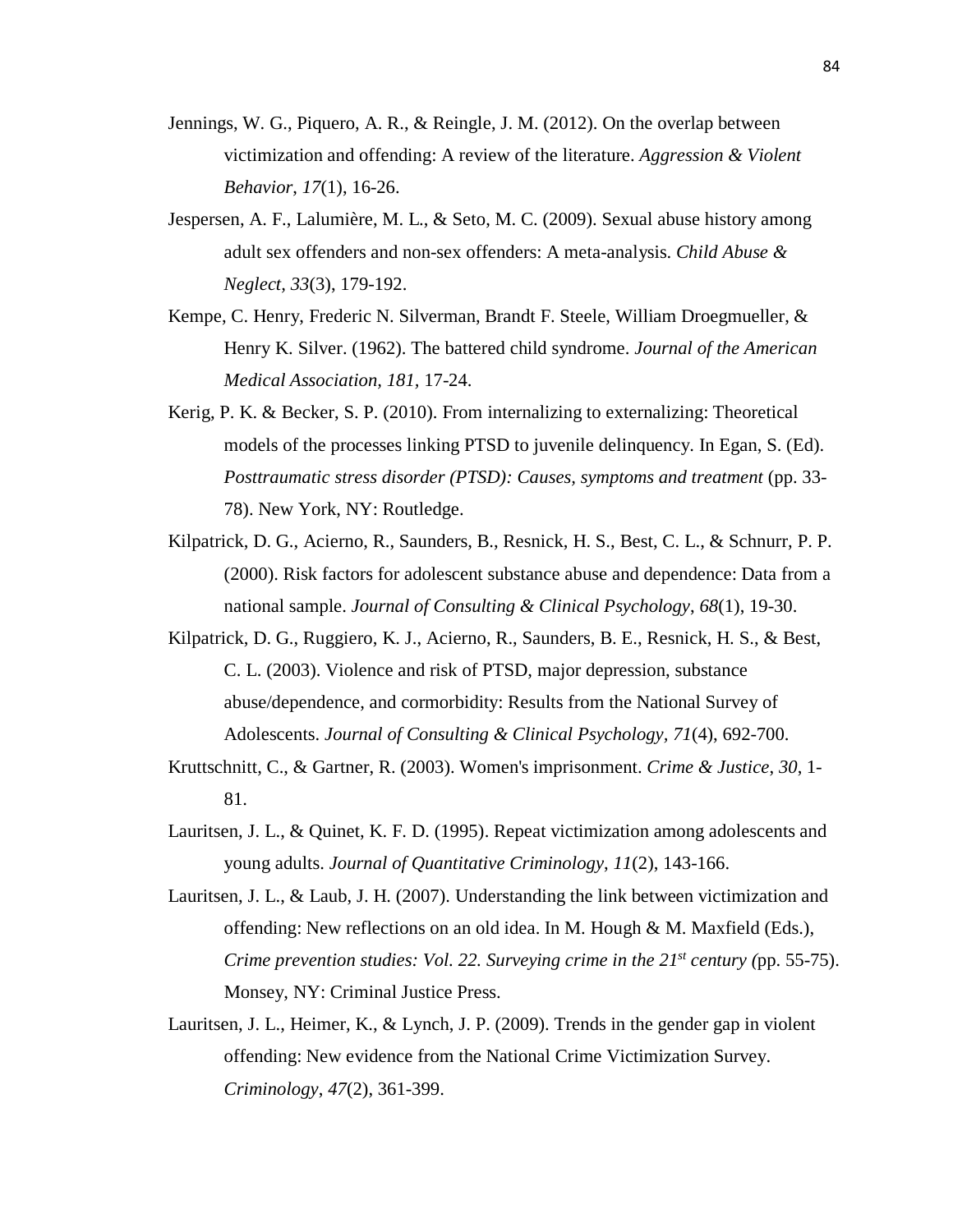- Levenson, J. S., & Socia, K. M. (2016). Adverse childhood experiences and arrest patterns in a sample of sexual offenders. *Journal of Interpersonal Violence*, *31*(10), 1883-1911.
- Lewis, D. O., Shanok, S., Pincus, J., & Glaser, G. (1979). Violent juvenile delinquents: Psychiatric, neurological, psychological, and abuse factors. *Journal of the American Academy of Child Psychiatry, 18*(2), 307-319.
- Lisak, D. (1994). The psychological impact of sexual abuse: Content analysis of interviews with male survivors. *Journal of Traumatic Stress*, *7*(4), 525-548.
- Listenbee, R. L., Torre, J., Boyle, G., Cooper, S. W., Deer, S., Durfee, D. T., . . . Taguba, A. (2012). *Report of the Attorney General's National Task Force on Children Exposed to Violence*. Office of Juvenile Justice and Delinquency Prevention, U.S. Department of Justice. Retrieved from

[https://www.justice.gov/defendingchildhood/cev-rpt-full.pdf.](https://www.justice.gov/defendingchildhood/cev-rpt-full.pdf)

- Logan, T. K., Walker, R., Cole, J., & Leukefeld, C. (2002). Victimization and substance abuse among women: Contributing factors, interventions, and implications. *Review of General Psychology*, *6*(4), 325.
- Maas, C., Herrenkohl, T. I., & Sousa, C. (2008). Review of research on child maltreatment and violence in youth. *Trauma, Violence, & Abuse*, *9*(1), 56-67.
- Macmillan, R. (2001). Violence and the life course: The consequences of victimization for personal and social development. *Annual Review of Sociology, 27*(1), 1-22.
- Malvaso, C. G., Delfabbro, P., & Day, A. (2018). The maltreatment-offending association: A systematic review of the methodological features of prospective and longitudinal studies. *Trauma, Violence, & Abuse*, *19*(1), 20-34.
- Margolin, G., Vickerman, K. A., Oliver, P. H., & Gordis, E. B. (2010). Violence exposure in multiple interpersonal domains: Cumulative and differential effects. *Journal of Adolescent Health*, *47*(2), 198-205.
- Maxfield, M. G., & Babbie, E. R. (2010). *Research methods for criminal justice and criminology* (6<sup>th</sup> ed.). Belmont, CA. Wadsworth.
- Mayer, J. (1994). *Girls in the Maryland juvenile justice system: Findings of the female population taskforce.* Paper presented at the Gender Specific Services Training, Minneapolis, MN.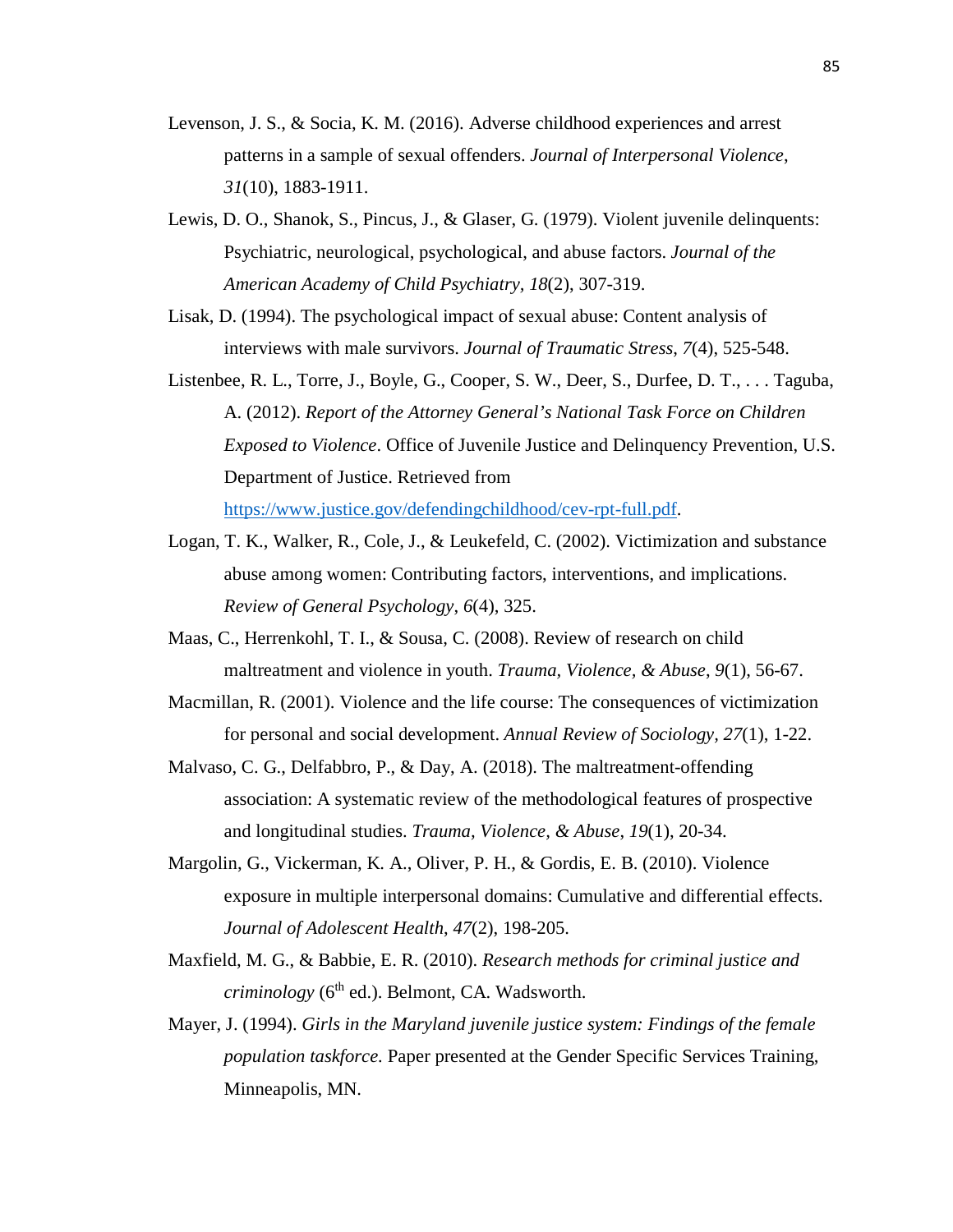- McCrory, E., De Brito, S. A., & Viding, E. (2012). The link between child abuse and psychopathology: A review of neurobiological and genetic research. *Journal of the Royal Society of Medicine, 105*(4), 151–156.
- McGloin, J. M., & Widom, C. S. (2001). Resilience among abused and neglected children grown up. *Development & Psychopathology*, *13*(04), 1021-1038.
- Mersky, J. P., & Reynolds, A. J. (2007). Child maltreatment and violent delinquency: Disentangling main effects and subgroup effects. *Child Maltreatment*, *12*(3), 246- 258.
- Mersky, J. P., Topitzes, J., & Reynolds, A. J. (2012). Unsafe at any age linking childhood and adolescent maltreatment to delinquency and crime. *Journal of Research in Crime & Delinquency, 49*(2), 295–318.
- Mihalic, S. W., & Elliott, D. (1997). A social learning theory model of marital violence. *Journal of Family Violence, 12*, 21–47.
- Miller, S. M., & Kirsch, N. (1987). Sex differences in cognitive coping with stress. In R. C. Barnett, L. Biener, & G. K. Baruch (Eds.), *Gender and stress* (pp. 278-307). New York, NY, US: Free Press.
- Moffitt, T. E. (1993). Adolescence-limited and life-course-persistent antisocial behavior: A developmental taxonomy. *Psychological Review*, *100*(4), 674-701.
- Moffitt, T. E., & Caspi, A. (2001). Childhood predictors differentiate life-course persistent and adolescence-limited antisocial pathways among males and females. *Development & Psychopathology*, *13*(02), 355-375.
- Moretti, M. M., Obsuth, I., Odgers, C. L., & Reebye, P. (2006). Exposure to maternal vs. paternal partner violence, PTSD, and aggression in adolescent girls and boys. *Aggressive Behavior, 32*(4), 385-395.
- Moylan, C. A., Herrenkohl, T. I., Sousa, C., Tajima, E. A., Herrenkohl, R. C., & Russo, M. J. (2010). The effects of child abuse and exposure to domestic violence on adolescent internalizing and externalizing behavior problems. *Journal of Family Violence*, *25*(1), 53-63.
- Musicaro, R. M., Spinazzola, J., Arvidson, J., Swaroop, S. R., Goldblatt Grace, L., Yarrow, A., ... & Ford, J. D. (2017). The complexity of adaptation to childhood polyvictimization in youth and young adults: Recommendations for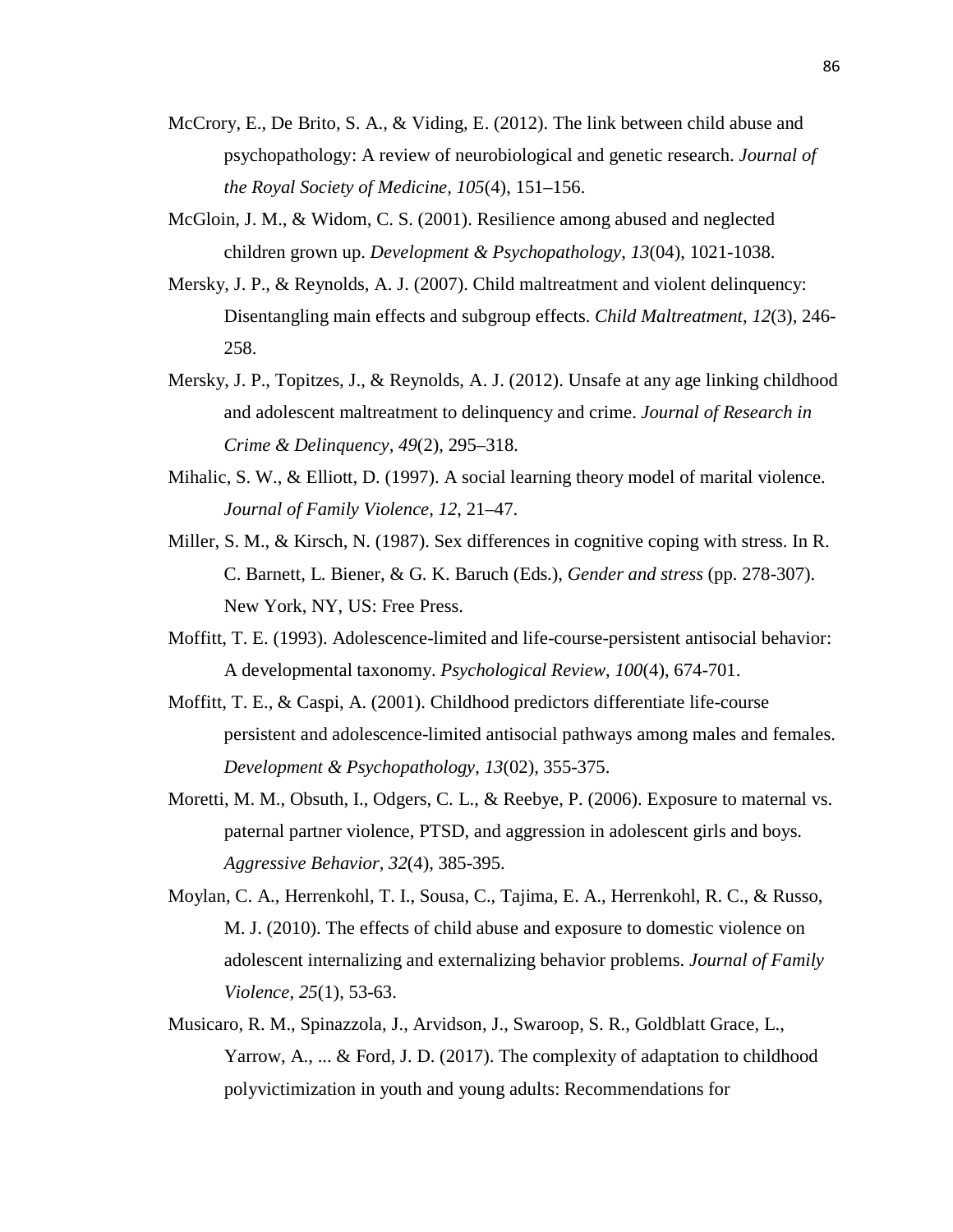multidisciplinary responders. *Trauma, Violence, & Abuse*, doi/abs/10.1177/1524838017692365

- Ousey, G. C., Wilcox, P., & Fisher, B. S. (2011). Something old, something new: Revisiting competing hypotheses of the victimization-offending relationship among adolescents. *Journal of Quantitative Criminology*, *27*(1), 53-84.
- Paternoster, R., Brame, R., Mazerolle, P., & Piquero, A. (1998). Using the correct statistical test for the equality of regression coefficients. *Criminology*, *36*(4), 859- 866.
- Pasko, L. (2006). *The female juvenile offender in Hawaii: Understanding gender differences in arrests, adjudications, and social characteristics of juvenile offenders*. Research and Statistics Branch, Crime Prevention and Justice Assistance Division, Department of the Attorney General.
- Pasko, L., & Dwight, L. (2010). *Understanding and Responding to Female Juvenile Offenders in Colorado.* Denver, CO: Division of Criminal Justice.
- Petrenko, C. L., Friend, A., Garrido, E. F., Taussig, H. N., & Culhane, S. E. (2012). Does subtype matter? Assessing the effects of maltreatment on functioning in preadolescent youth in out-of-home care. *Child Abuse & Neglect, 36*(9), 633–644
- Ptacek, J. T., Smith, R. E., & Dodge, K. L. (1994). Gender differences in coping with stress: When stressor and appraisals do not differ. *Personality & Social Psychology Bulletin*, *20*(4), 421-430.
- Ruback, R. B., Clark, V. A., & Warner, C. (2014). Why are crime victims at risk of being victimized again? Substance use, depression, and offending as mediators of the victimization–revictimization link. *Journal of Interpersonal Violence*, *29*(1), 157- 185.
- Salisbury, E. J., & Van Voorhis, P. (2009). Gendered pathways: A quantitative investigation of women probationer's paths to incarceration. *Criminal Justice & Behavior, 36*, 541-566.
- Sampson, R. J., & Laub, J. H. (1993). *Crime in the making: Pathways and turning points through life.* Cambridge, MA: Harvard University Press.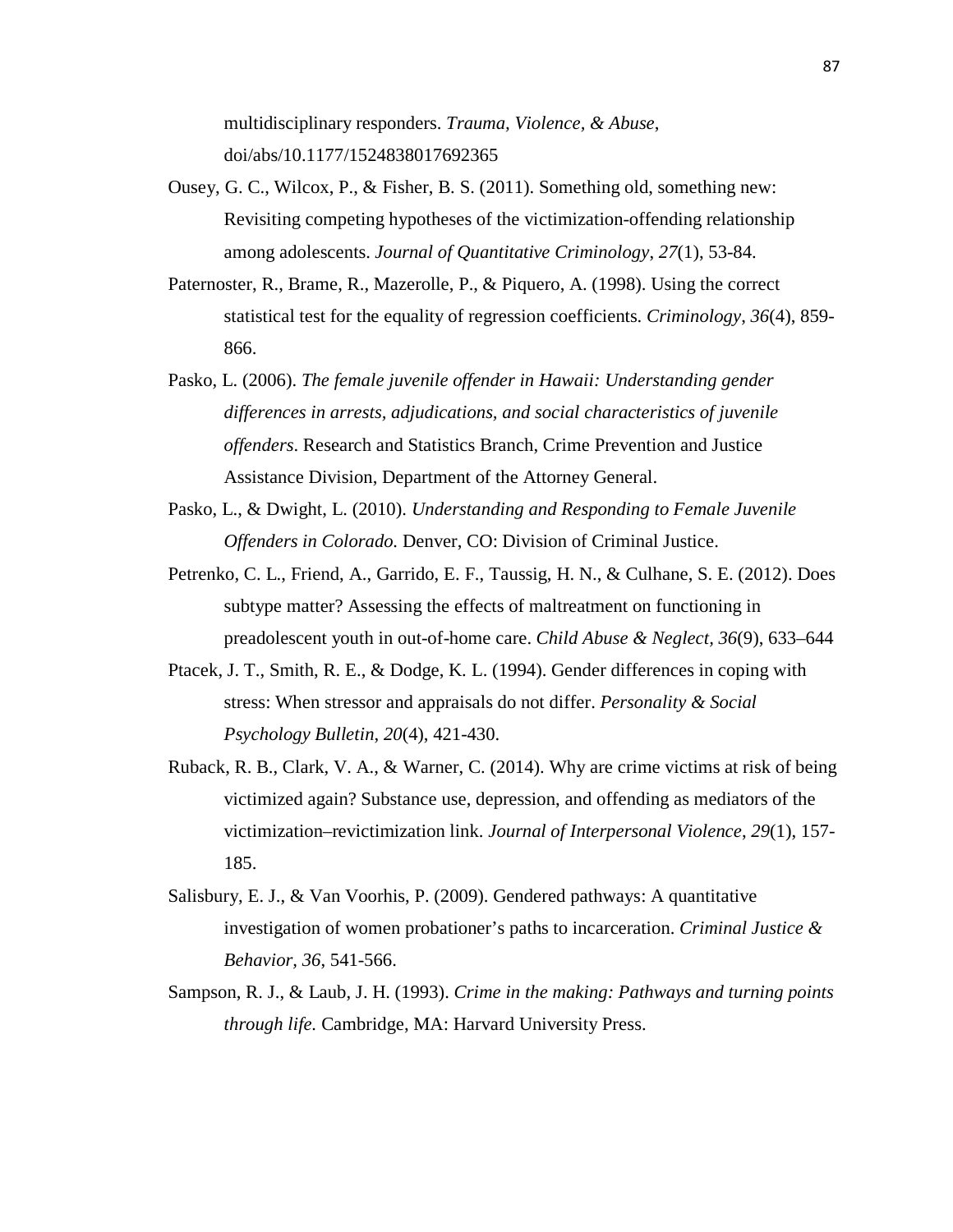- Schilling, E. A., Aseltine, R. H., & Gore, S. (2007). Adverse childhood experiences and mental health in young adults: A longitudinal survey. *BMC Public Health*, *7*(1), 30. DOI: 10.1186/1471-2458-7-30
- Schreck, C. J. (1999). Criminal victimization and low self-control: An extension and test of a general theory of crime. *Justice Quarterly, 16*, 633–654.
- Schreck, C. J., Stewart, E. A., & Osgood, D. W. (2008). Reappraisal of the Overlap of Violent Offenders and Victims. *Criminology*, *46*(4), 871-906.
- Scott, J., Varghese, D., & McGrath, J. (2010). As the twig is bent, the tree inclines: Adult mental health consequences of childhood adversity. *Archives of General Psychiatry*, *67*(2), 111-112.
- Scott-Storey, K. (2011). Cumulative abuse: do things add up? An evaluation of the conceptualization, operationalization, and methodological approaches in the study of the phenomenon of cumulative abuse. *Trauma, Violence, & Abuse*, *12*(3), 135- 150.
- Sedlak, A. (2003). *Survey of Youth in Residential Placement (SYRP)*. ICPSR34304-v1. Ann Arbor, MI: Inter-university Consortium for Political and Social Research [distributor], 2013-03-15.<http://doi.org/10.3886/ICPSR34304.v1>
- Sedlak, A.J. (2010). *Introduction to the Survey of Youth in Residential Placement. NCJ Report 218390*. Washington, DC: U.S. Department of Justice, Office of Juvenile Justice and Delinquency Prevention.
- Sedlak, A., & Bruce, C. (2010). *Youth's characteristics and backgrounds: Findings from the Survey of Youth in Residential Placement*. *NCJ Report 227730*. Rockville, MD: Westat.
- Sedlak, A.J., Bruce, C., Cantor, D., Ditton, P., Hartge, J., Krawchuk, S., McPherson, K., and Shapiro, G. (2012). *Survey of Youth in Residential Placement: Technical Report. Special Report NCJ 227660*. Rockville, MD: Westat.
- Sickmund, M. (2002a). *Juvenile Offenders in Residential Placement: 1997–1999.* Fact Sheet. Washington, DC: U.S. Office of Juvenile Justice and Delinquency Prevention.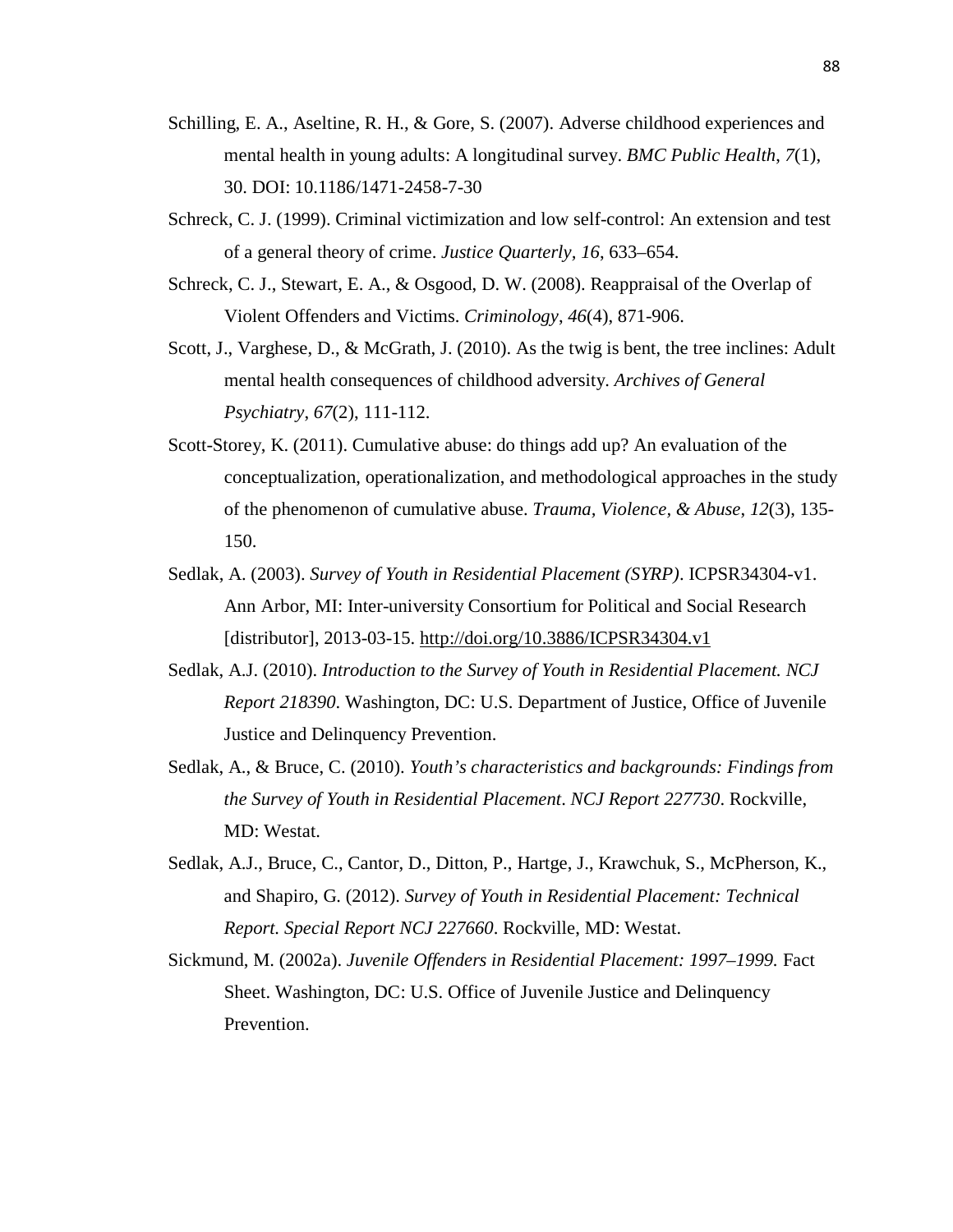- Sickmund, M. (2002b). *Juvenile Residential Facility Census, 2000: Selected Findings.*  Bulletin. Washington, DC: U.S. Office of Juvenile Justice and Delinquency Prevention.
- Sickmund, M., Sladky, T.J., Kang, W., & Puzzanchera, C. (2017). "Easy Access to the Census of Juveniles in Residential Placement." Available: <http://www.ojjdp.gov/ojstatbb/ezacjrp/>
- Skinner, M. L., Hong, S., Herrenkohl, T. I., Brown, E. C., Lee, J. O., & Jung, H. (2016). Longitudinal effects of early childhood maltreatment on co-occurring substance misuse and mental health problems in adulthood: the role of adolescent alcohol use and depression. *Journal of Studies on Alcohol & Drugs*, *77*(3), 464-472.
- Smith, C., & Thornberry, T. P. (1995). The relationship between childhood maltreatment and adolescent involvement in delinquency. *Criminology*, *33*(4), 451-481.
- Smith, C. A., Ireland, T. O., & Thornberry, T. P. (2005). Adolescent maltreatment and its impact on young adult antisocial behavior. *Child Abuse & Neglect*, *29*(10), 1099- 1119.
- Soler, L., Kirchner, T., Paretilla, C., & Forns, M. (2013). Impact of poly-victimization on mental health: The mediator and/or moderator role of self-esteem. *Journal of Interpersonal Violence*, *28*(13), 2695-2712.
- Spaccarelli, S., Coatsworth, J. D., & Bowden, B. S. (1995). Exposure to serious family violence among incarcerated boys: Its association with violent offending and potential mediating variables. *Violence & Victims*, *10*(3), 163-182.
- Steffensmeier, D., & Allan, E. (1996). Gender and crime: Toward a gendered theory of female offending. *Annual Review of Sociology, 22*(1), 459-487.
- Steffensmeier, D., Schwartz, J., Zhong, H., & Ackerman, J. (2005). An assessment of recent trends in girls' violence using diverse longitudinal sources: Is the gender gap closing? *Criminology*, *43*(2), 355-406.
- Summit, R. (1983). The child sexual abuse accommodation syndrome. *Child Abuse & Neglect*, *7*(2), 177-193.
- Tourangeau, R., Rips, L. J., & Rasinski, K. (2000). *The psychology of survey response*. Cambridge, UK: Cambridge University Press.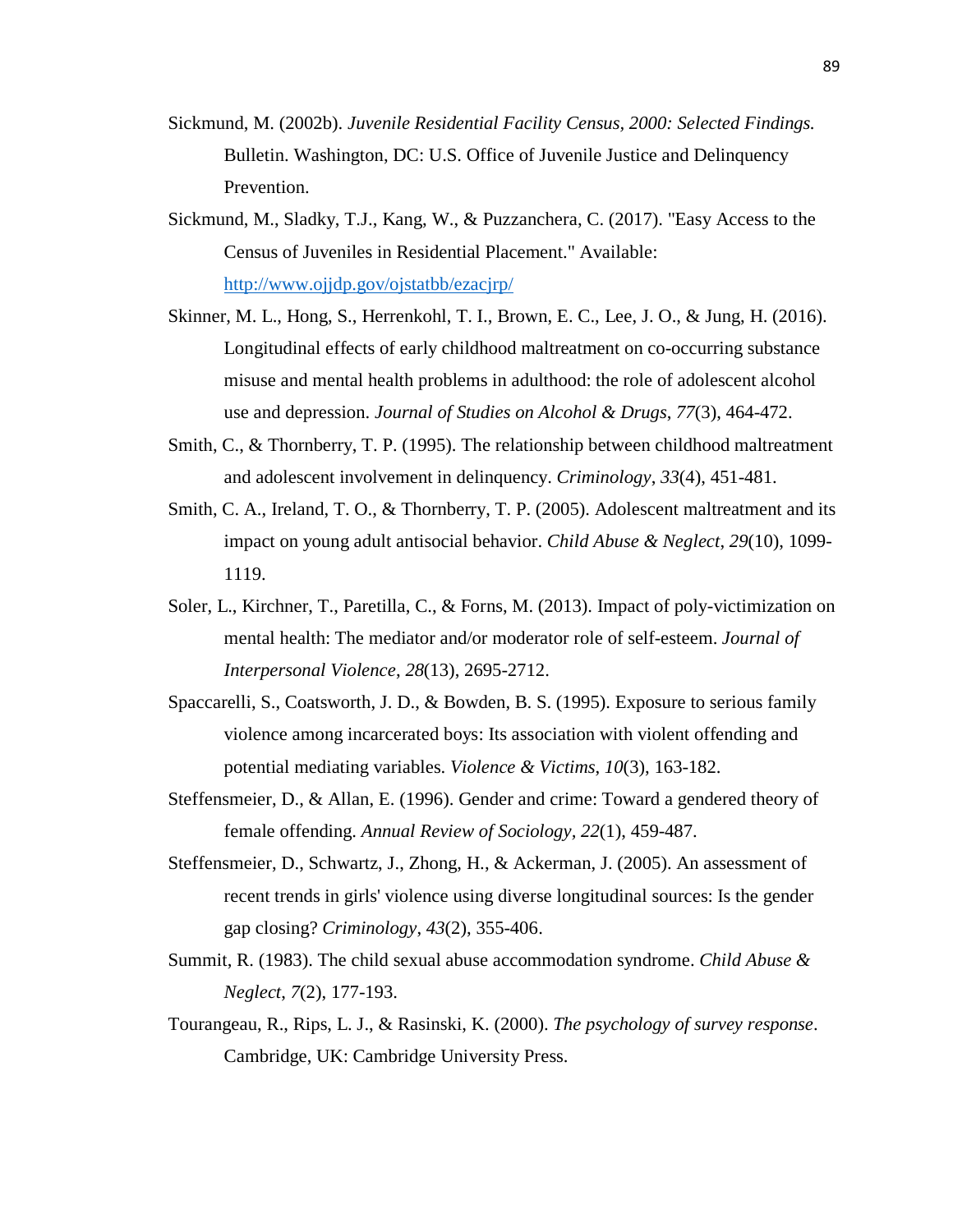- Thornberry, T. P., Ireland, T. O., & Smith, C. A. (2001). The importance of timing: The varying impact of childhood and adolescent maltreatment on multiple problem outcomes. *Development & Psychopathology*, *13*(4), 957-979.
- Topitzes, J., Mersky, J. P., & Reynolds, A. J. (2011). Child maltreatment and offending behavior: Gender-specific effects and pathways. *Criminal Justice & Behavior*, *38*(5), 492-510.
- Truman, J. L. (2011). *Criminal Victimization, 2010*, *NCJ Report 235508.* Washington, DC: U.S. Department of Justice, National Institute of Justice.
- Truman, J. L., & Langton, L. (2014). *Criminal Victimization, 2013*, *NCJ Report 247648.*  Washington, DC: U.S. Department of Justice, National Institute of Justice.
- Turner, H. A., Finkelhor, D., & Ormrod, R. (2010). Poly-victimization in a national sample of children and youth. *American Journal of Preventive Medicine, 38*(3), 323–330
- Office of Special Education Programs (2003). Number of children served under IDEA Part B, by disability and age (table AA7). (Data tables for OSEP state-reported data: Individuals with Disabilities Education Act (IDEA) Data.) Available online: [www.ideadata.org/arc\\_toc5.asp](http://www.ideadata.org/arc_toc5.asp)
- Van der Put, C. E., Lanctot, N., de Ruiter, C., & van Vugt, E. (2015). Child maltreatment among boy and girl probationers: Does type of maltreatment make a difference in offending behavior and psychosocial problems? *Child Abuse & Neglect, 46*, 142– 151.
- Watkins, B., & Bentovim, A. (1992). The sexual abuse of male children and adolescents: A review of current research. *Journal of Child Psychology and Psychiatry*, *33*(1), 197-248.
- Weir, H., & Kaukinen, C. (2015). Delinquent effects of childhood exposure to violent victimization: A latent longitudinal class analysis. In Sheila Royo Maxwell & Sampson Lee Blair (Eds.), *Violence and crime in the family: Patterns, causes, and consequences* (pp. 255-284). Bingley, UK: Emerald Group Publishing Limited.
- Widom, C. S. (1989a). The cycle of violence. *Science*, *244*(4901), 160-166.
- Widom, C. S. (1989b). Child abuse, neglect, and violent criminal behavior. *Criminology*, *27*(2), 251-271.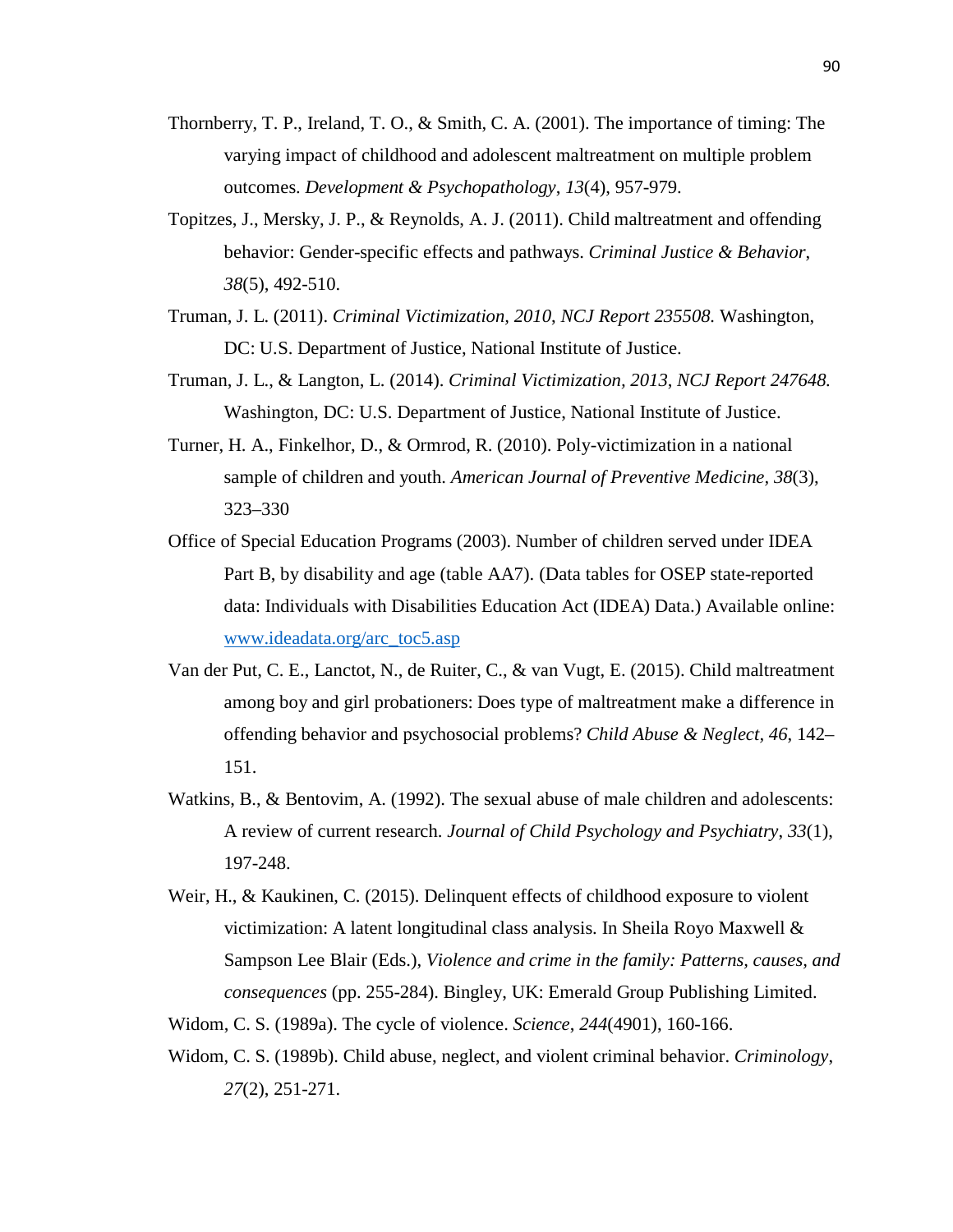- Widom, C. S. (1989c). Child abuse, neglect, and adult behavior: Research design and findings on criminality, violence, and child abuse. *American Journal of Orthopsychiatry, 59*(3), 355–367.
- Widom, C. S., & Armes, M. A. (1994). Criminal consequences of childhood sexual victimization. *Child Abuse & Neglect, 18*(4), 303–318.
- Widom, C. S., Czaja, S., & Dutton, M. A. (2014). Child abuse and neglect and intimate partner violence victimization and perpetration: A prospective investigation. *Child Abuse & Neglect*, *38*(4), 650-663.
- Widom, C. S., Marmorstein, N. R., & White, H. R. (2006). Childhood victimization and illicit drug use in middle adulthood. *Psychology of Addictive Behaviors*, *20*(4), 394-403.
- Widom, C. S., & Maxfield, M. G. (1996). A prospective examination of risk for violence among abused and neglected children. *Annals of the New York Academy of Sciences*, *794*(1), 224-237.
- Widom, C. S., & Maxfield, M. G. (2001). *An update on the cycle of violence. NCJ Report 184894*. Washington, DC: U.S. Department of Justice, National Institute of Justice.
- Wildeman, C., Emanuel, N., Leventhal, J. M., Putnam-Hornstein, E., Waldfogel, J., & Lee, H. (2014). The prevalence of confirmed maltreatment among US children, 2004 to 2011. *JAMA Pediatrics*, *168*(8), 706-713.
- Wolfe, D. A., Crooks, C. V., Lee, V., McIntyre-Smith, A., & Jaffe, P. G. (2003). The effects of children's exposure to domestic violence: A meta-analysis and critique. *Clinical Child and Family Psychology Review, 6*(3), 171–187.
- Wolff, K. T., Baglivio, M. T., & Piquero, A. R. (2017). The relationship between adverse childhood experiences and recidivism in a sample of juvenile offenders in community-based treatment. *International Journal of Offender Therapy & Comparative Criminology*, *61*(11), 1210-1242.
- Wolpaw, J. W., & Ford, J. D. (2004). *Assessing exposure to psychological trauma and post-traumatic stress in the juvenile justice population. NCJ Report 243619*. Los Angeles, CA: National Child Traumatic Stress Network.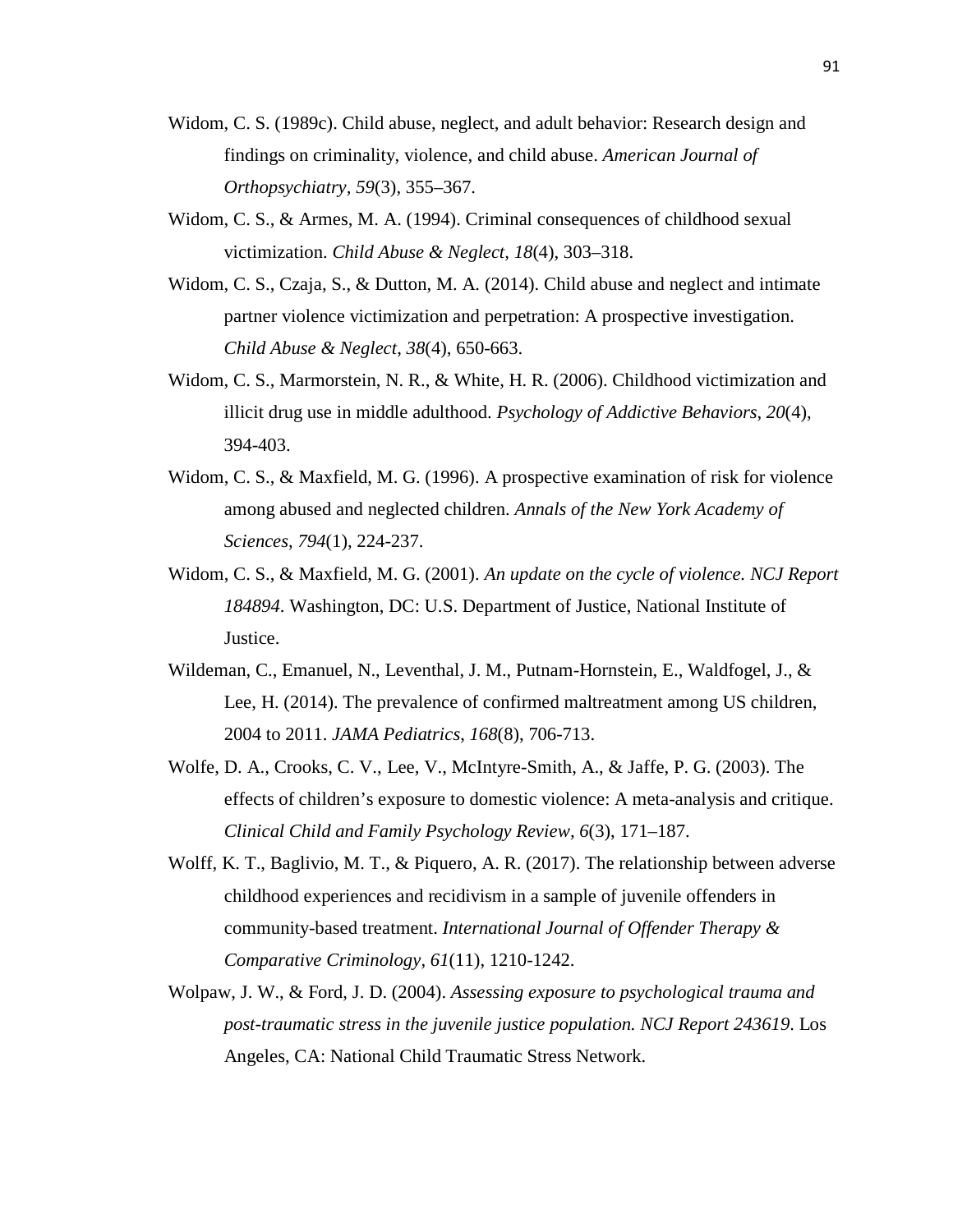- Wood, J., Foy, D. W., Layne, C., Pynoos, R., & James, C. B. (2002). An examination of the relationships between violence exposure, posttraumatic stress symptomatology, and delinquent activity: An ecopathological model of delinquent behavior among incarcerated adolescents. *Journal of Aggression, Maltreatment & Trauma*, *6*(1), 127-147.
- Yoshihama, M. (2009). Application of the Life History Calendar approach to understand women's experiences of intimate partner violence over the lifecourse. In R. Belli, F. Stafford, & D. Alwin (Eds.), *Measuring well*-*being*: *Using calendar* and *time diary methods* in *life course research* (pp. 135-155). Thousand Oaks, CA: Sage*.*
- Yun, I., Ball, J. D., & Lim, H. (2011). Disentangling the relationship between child maltreatment and violent delinquency: Using a nationally representative sample. *Journal of Interpersonal Violence*, *26*(1), 88-110.
- Zingraff, M. T., Leiter, J., Myers, K. A., & Johnsen, M. C. (1993). Child maltreatment and youthful problem behavior. *Criminology*, *31*(2), 173-202.
- Zingraff, M. T., Leiter, J., Johnsen, M. C., & Myers, K. A. (1994). The mediating effect of good school performance on the maltreatment-delinquency relationship. *Journal of Research in Crime & Delinquency*, *31*(1), 62-91.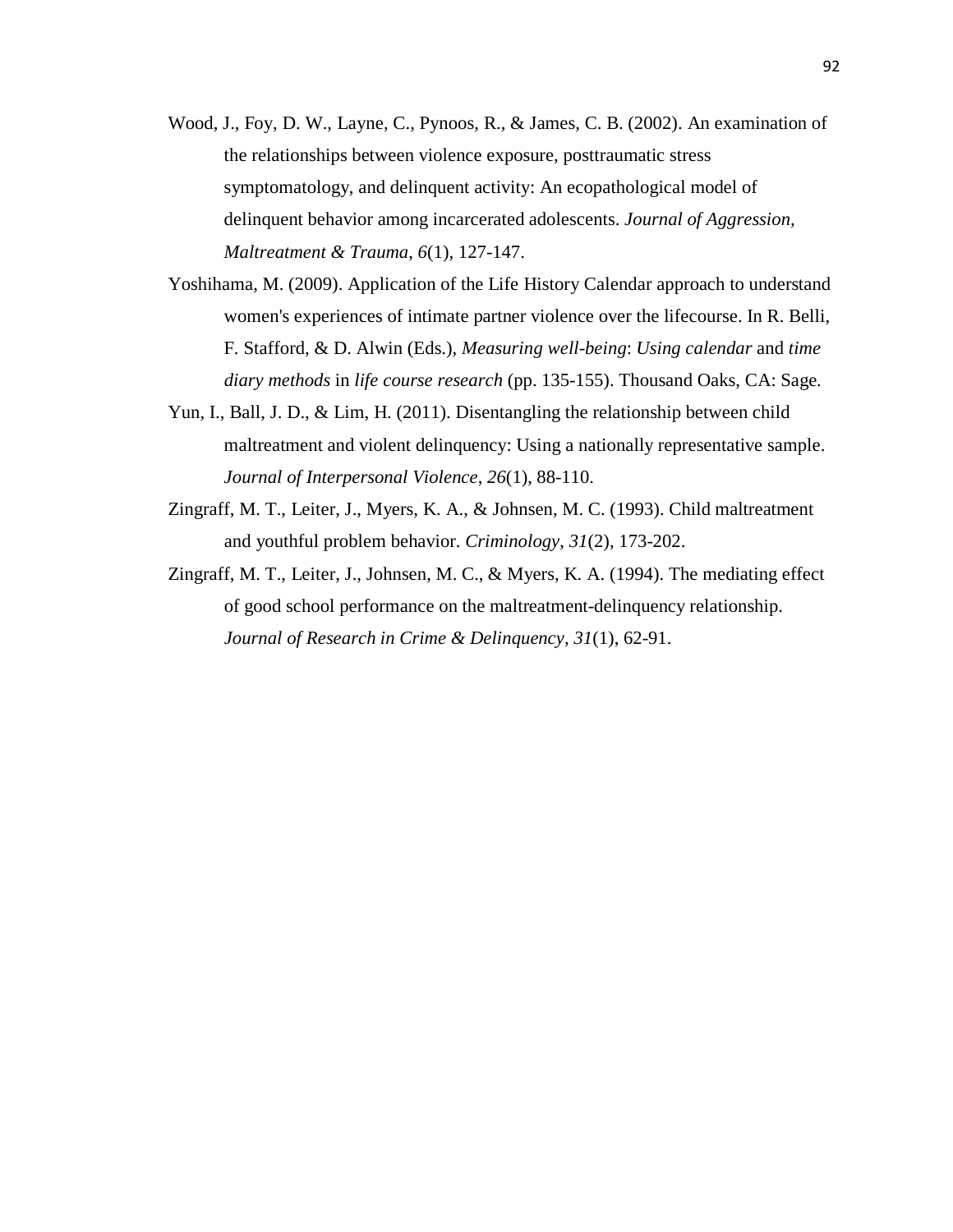## **APPENDIX A**

# **Attrition Analysis**

|  |  | <b>Table A9.</b> Weighted descriptives and T-test of the full and reduced samples |  |
|--|--|-----------------------------------------------------------------------------------|--|
|  |  |                                                                                   |  |

|                                                            | <b>Full</b> |        | Reduced |            | T-test     |
|------------------------------------------------------------|-------------|--------|---------|------------|------------|
| Variable                                                   | $\%$        | (SD)   | %       | (SD)       |            |
| <b>Most serious offense</b>                                |             |        |         |            |            |
| Murder                                                     | 2.5         | (.16)  | 2.7     | (.16)      | **         |
| Rape                                                       | 7.6         | (.27)  | 7.6     | (.25)      |            |
| Kidnapping                                                 | 0.5         | (.07)  | 0.5     | (.07)      |            |
| Robbery                                                    | 8.3         | (.28)  | 9.2     | (.29)      | $***$      |
| Assault                                                    | 24.0        | (.43)  | 25.7    | (.44)      | $**$       |
| Arson                                                      | 1.2         | (.11)  | 1.3     | (.11)      | ∗          |
| <b>Burglary</b>                                            | 6.6         | (.25)  | 7.2     | (.26)      | **         |
| Auto Theft                                                 | 6.1         | (.25)  | 6.5     | (.25)      | $***$      |
| Selling drugs                                              | 6.1         | (.24)  | 6.6     | (.25)      | $\ast\ast$ |
| Nonvio. prop (unlawful car use, theft, vandalism, trespass | 9.6         | (.29)  | 10.3    | (.30)      | $***$      |
| Drug possession/use (testing positive for drugs)           | 9.7         | (.30)  | 10.8    | (.31)      | $***$      |
| Carrying a weapon                                          | 2.5         | (.16)  | 2.8     | (.16)      | $***$      |
| Other nonviolent (running away, prostitution, DUI,         | 8.1         | (.27)  | 8.6     | (.28)      | **         |
| drunk in public underage alcohol use, curfew, truancy)     |             |        |         |            |            |
| Technical violation / no offense reported                  | 6.2         | (.08)  |         |            |            |
| <b>Childhood victimization</b>                             |             |        |         |            |            |
| Any type of victimization                                  | 78.3        | (.41)  | 79.4    | (.41)      | **         |
| Physically abused as child                                 | 34.1        | (.47)  | 34.2    | (.47)      |            |
| Molestation                                                | 10.1        | (.30)  | 10.1    | (.30)      |            |
| Youth had forced sex growing up                            | 7.1         | (.26)  | 7.4     | (.26)      | ∗          |
| Emotionally abused as child                                | 29.1        | (.45)  | 28.5    | (.45)      | $***$      |
| Witnessed serious violence                                 | 67.3        | (.47)  | 68.5    | (.47)      | $***$      |
| Polyvictimization (# types experienced)                    | 1.45        | (1.23) | 1.5     | (1.25)     | $***$      |
| $\boldsymbol{0}$                                           | 21.7        | (.41)  | 20.6    | (.41)      | $***$      |
| $\mathbf{1}$                                               | 40.4        | (.49)  | 41.0    | (.49)      | $***$      |
| $\overline{c}$                                             | 18.9        | (.39)  | 18.2    | (.39)      | **         |
| 3                                                          | 12.1        | (.33)  | 12.9    | (.34)      | **         |
| $\overline{4}$                                             | 3.9         | (.19)  | 4.0     | (.20)      |            |
| 5                                                          | 3.0         | (.17)  | 3.3     | (.18)      | **         |
| Polyvictimization dummy $(\geq 3)$                         | 19.0        | (.39)  | 20.2    | (.40)      | **         |
| Female                                                     | 15.2        | (.36)  | 14.6    | (.35)      | **         |
| Age at interview (in Oct. 2002)                            | 16.1        | (1.54) |         | 16.1(1.50) |            |
| Race/ethnicity                                             |             |        |         |            |            |
|                                                            |             |        |         |            | **         |
| White, non-Hispanic                                        | 33.8        | (.47)  | 33.1    | (.47)      | $***$      |
| Black, non-Hispanic                                        | 30.9        | (.46)  | 31.5    | (.46)      | $***$      |
| Hispanic                                                   | 23.6        | (.43)  | 24.2    | (.43)      |            |
| Native American, Asian, Hawaiian                           | 3.1         | (.17)  | 2.9     | (.17)      | ∗          |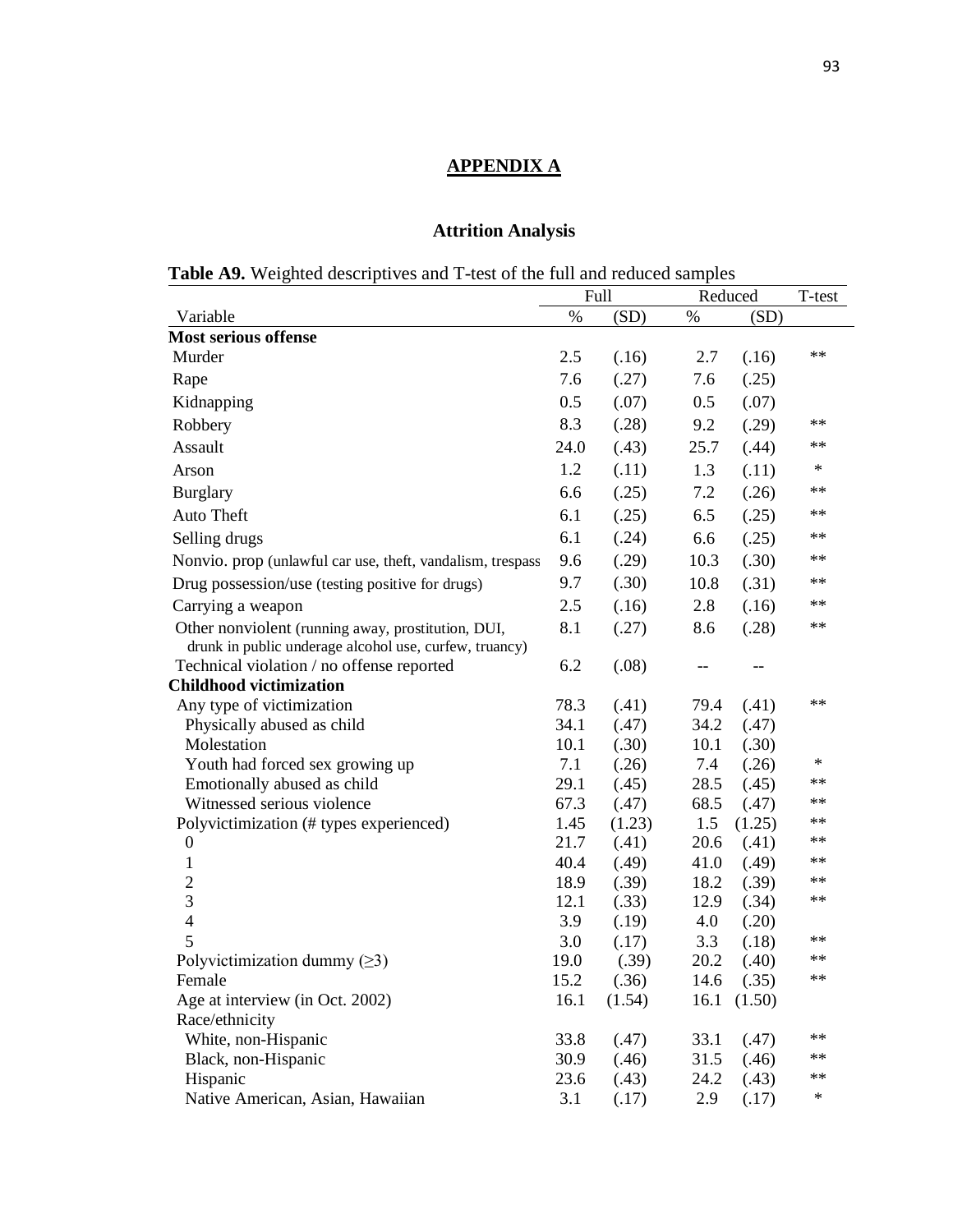| Other, or $\geq$ two races             | 8.7        | (.28) | 8.4      | (.28) | $*$   |
|----------------------------------------|------------|-------|----------|-------|-------|
| Below modal grade                      | 48.5       | (.50) | 49.6     | (.50) | $**$  |
| School suspension year before custody  | 57.2       | (.49) | 58.3     | (.49) | $***$ |
| School expulsion year before custody   | 28.0       | (.45) | 28.9     | (.45) | $**$  |
| Learning disability (expert-diagnosed) | 30.3       | (.46) | 30.4     | (.46) |       |
| Lived with parent $(s)$ before arrest  | 74.6       | (.43) | 75.5     | (.43) | **    |
| Lived with parent $(s)$ growing up     | 88.5       | (.32) | 88.7     | (.32) |       |
| Prior foster/group home                | 16.2       | (.40) | 15.4     | (.36) | $***$ |
| Prior custody                          | 66.4       | (.47) | 67.4     | (.47) | $***$ |
| Prior probation                        | 82.6       | (.38) | 83.8     | (.37) | $***$ |
| Prior conviction                       | 83.9       | (.37) | 84.7     | (.36) | $**$  |
| Had accomplices for offense            | 55.2       | (.50) | 57.4     | (.50) | $**$  |
| Gang member at time of offense         | 28.5       | (.45) | 29.3     | (.46) | $**$  |
| Substance use at time of offense       |            |       |          |       |       |
| None                                   | 55.9       | (50)  | 53.9     | (.50) | $**$  |
| Using alcohol (only)                   | 4.5        | (.21) | 4.9      | (.22) | $**$  |
| Using drugs (only)                     | 17.5       | (.38) | 18.8     | (.39) | **    |
| Using both alcohol $&$ drugs           | 20.9       | (.41) | 22.2     | (.42) | **    |
| Have or expecting child(ren)           | 19.7       | (.40) | 20.6     | (.40) | $**$  |
| $N =$                                  | (101, 036) |       | (88,982) |       |       |

*Notes*: Significant difference between samples \*\*p  $\leq$  .01, \*p  $\leq$  .05, Two-tailed test. The reduced sample had 758 youth removed who were missing data on offense or victimization measures, and youth who's most serious offense was a technical violation. The descriptives shown here are weighted, as instructed by Sedlak et al (2012).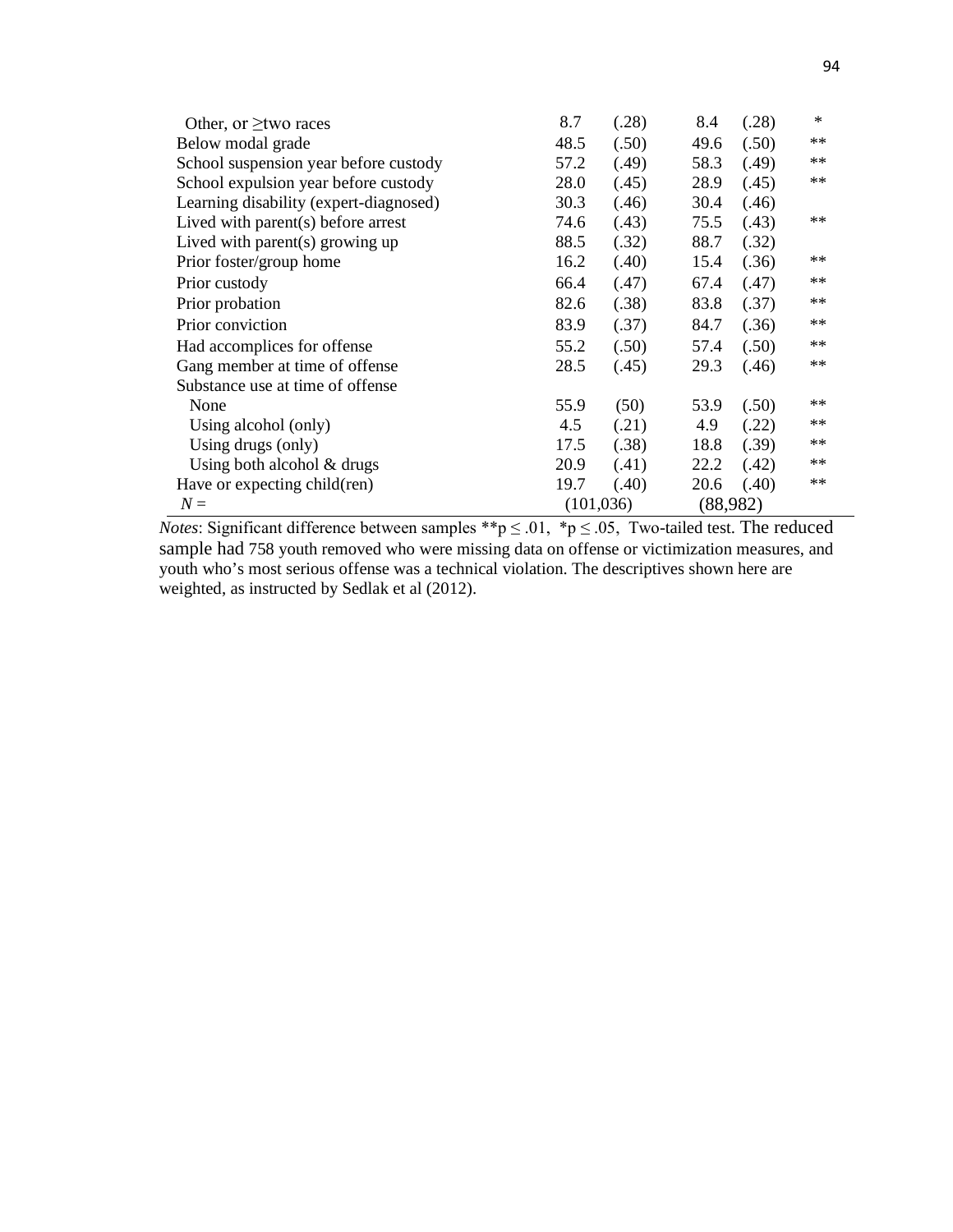## **APPENDIX B**

## **Survey Questions Used in this Dissertation**

| AE0010. Are you male or female?                                                        |
|----------------------------------------------------------------------------------------|
|                                                                                        |
|                                                                                        |
| AE0020. Are you Spanish, Hispanic or Latino?                                           |
|                                                                                        |
|                                                                                        |
| AE0040. What is your race? You may choose more than one answer.                        |
|                                                                                        |
|                                                                                        |
| American Indian or Alaska Native 3                                                     |
|                                                                                        |
| Native Hawaiian or other Pacific Islander  5                                           |
|                                                                                        |
| AE0060.* For your present stay, when did you come to this facility? Please enter the   |
|                                                                                        |
| AE0090. Do you have any children?                                                      |
|                                                                                        |
|                                                                                        |
| AE0100. Is there a girl currently pregnant with your child?                            |
|                                                                                        |
|                                                                                        |
| AE0110. Are you currently pregnant?                                                    |
|                                                                                        |
|                                                                                        |
| CE0010. Are you here because you were told you violated the terms of your probation or |
| parole*?                                                                               |
|                                                                                        |
|                                                                                        |
| CE0090. Were you convicted of the crime that led to your being placed here? To be      |
| convicted means a judge found you guilty or you pled guilty to a crime.                |
|                                                                                        |
|                                                                                        |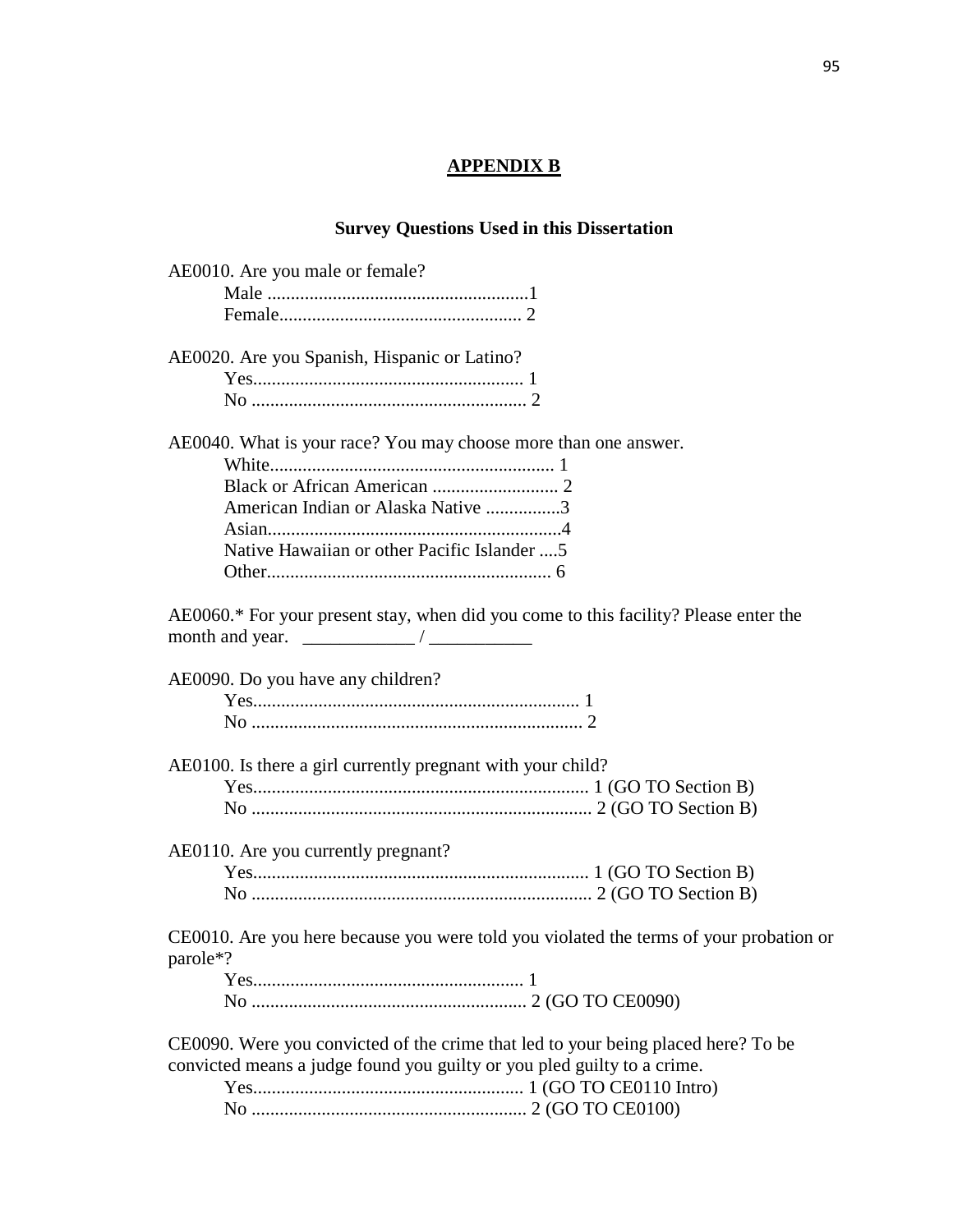**Now we are going to show you five different lists of crimes. Please read through each list and pick what you were (convicted of/arrested for/accused of) doing. Please only include the crime or crimes that led directly to your being placed here.\***

| CE0110. Here is the first list. Please pick what you were (convicted of/arrested<br>for/accused of) doing. Remember to tell us only about what led directly to your being<br>placed here.* You may choose more than one answer.                                                                                                                                                                                  |
|------------------------------------------------------------------------------------------------------------------------------------------------------------------------------------------------------------------------------------------------------------------------------------------------------------------------------------------------------------------------------------------------------------------|
|                                                                                                                                                                                                                                                                                                                                                                                                                  |
| CE0120. Here is the second list. Please pick (anything else/what) you were (convicted<br>of/arrested for/accused of) doing. Remember to tell us only about what led directly<br>to your being placed here.* You may choose more than one answer.                                                                                                                                                                 |
| CE0130. Here is the third list. Please pick (anything else/what) you were (convicted<br>of/arrested for/ accused of) doing. Remember to tell us only about what led                                                                                                                                                                                                                                              |
| directly to your being placed here.* You may choose more than one answer.<br>Using force or threat to get money or things from someone (robbery) 1<br>Having or trying to have sexual relations with someone against their will  3                                                                                                                                                                               |
| CE0140. Here is the fourth list. Please pick (anything else/what) you were (convicted<br>of/arrested for/accused of) doing. Remember to tell us only about what led directly to<br>your being placed here.* You may choose more than one answer.<br>Taking a car or other motor vehicle for a drive without the owner's permission  2<br>Purposely damaging or destroying property that did not belong to you  6 |
| CE0150. Here is the last list. Please pick (anything else/what) you were (convicted<br>of/arrested for/accused of) doing. Remember to tell us only about what led directly<br>to your being placed here.* You may choose more than one answer.                                                                                                                                                                   |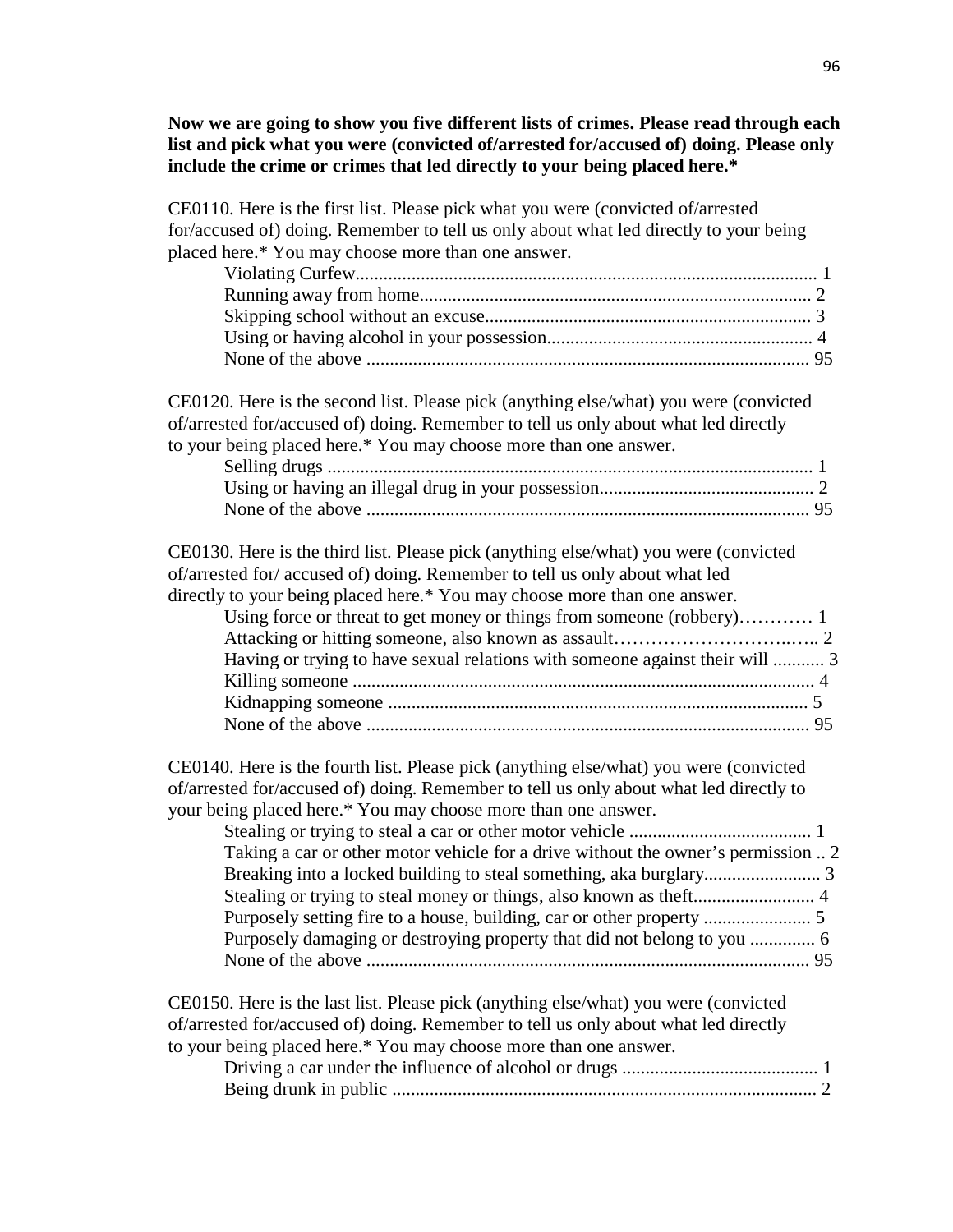### **Now I would like to ask you a few questions about the crime(s) you just described to me. Just to remind you, this includes {display reported crimes}.**

CE0160. Were you (accused of being) under the influence of alcohol or drugs during (this crime/any of these crimes)?

Yes.......................................................... 1 (SEE SKIP INSTRUCTION BELOW) No ........................................................... 2 (GO TO CE0190) SKIP INSTRUCTION FOR "YES" (CE0160=1): Go to CE0180 if only one crime reported.

CE0170. Which of these crimes were you (accused of being) under the influence of drugs or alcohol? You may choose more than one answer.

List crimes selected as alternatives

Put all alternatives on the same screen

FILL FOR CE0170

"accused of being" =  $(CE0030=2 \text{ or } CE0030=$ don't know or refused) or (CE0090=2 or CE0090=don't know or refused) List up to six crimes. If more than six crimes reported add "something else you said you were (convicted of/accused of)" and repeat question with list of next six crimes reported.

CE0180. Which of the following were you (accused of being) under the influence of?

CE0190. (Did you commit/ Were you accused of committing) (this crime/any of these crimes) with someone else?

| $V_{\alpha}$ |  |
|--------------|--|
|              |  |

CE0200. Which of these crimes (did you commit/were you accused of committing) with someone else?

List crimes selected as alternatives introduction before CE0160. Put all alternatives on the same screen

CE0210. At the time you (committed/were accused of committing) (this crime/any of these crimes) were you involved in a gang?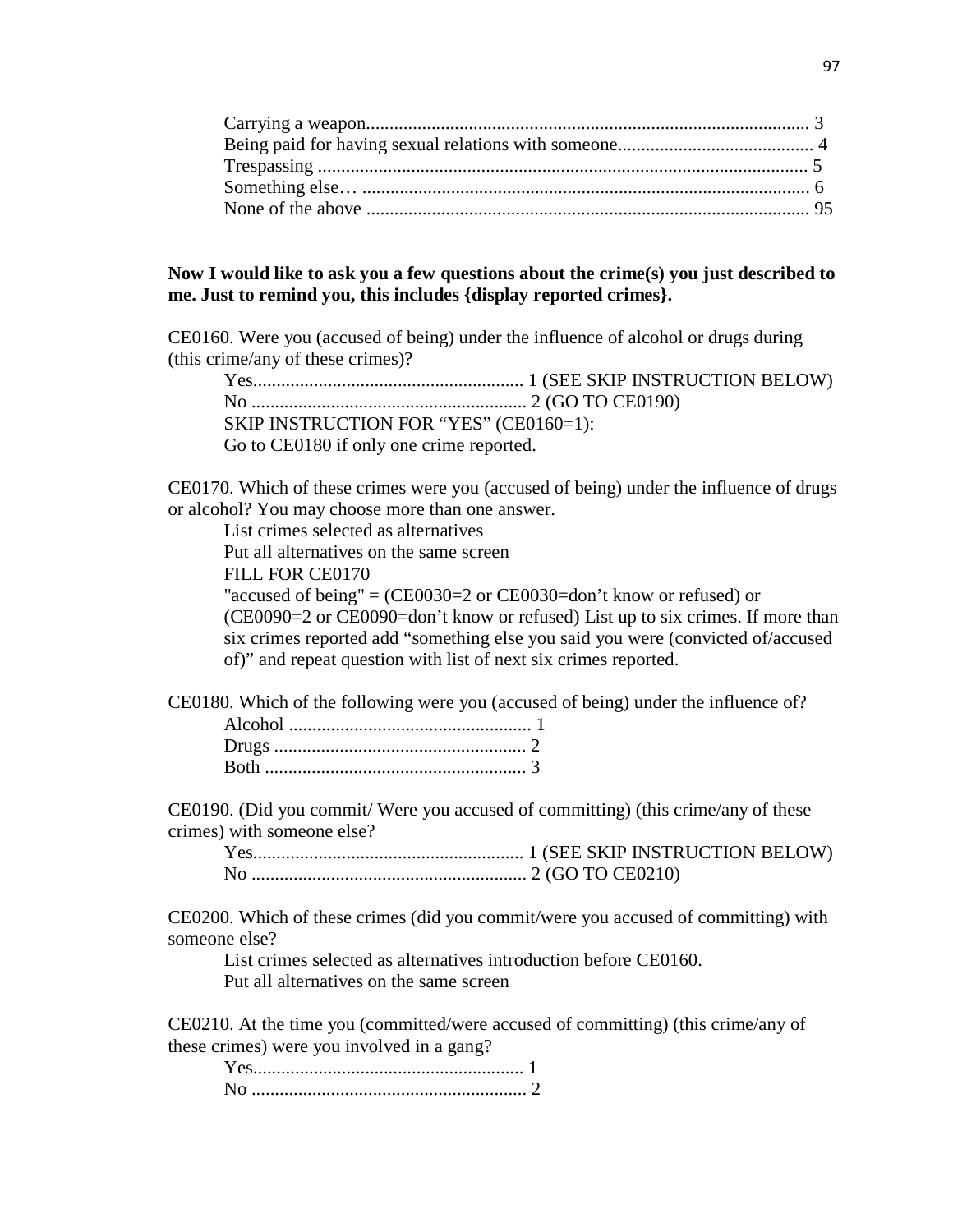CE0330. At the time you were (first taken into custody\* for the crime(s) that led to your stay here/taken into custody for your present stay) who were you living with? You may choose more than one answer.

CE0380. During the year before you (were first taken into custody\* for the crime(s)that led to your stay here/were taken into custody for your present stay) did you ever do any of the following? You may choose more than one answer.

GE0010. Since coming to this facility, † have you been attending school?

GE0020. What grade are you in? Touch the screen to enter the number of the grade.

GE0025 What was the last grade you were in? Touch the screen to enter the number of the grade.  $\qquad \qquad$  (GO TO BOX G1)

GE0060. Has an expert, such as a doctor or a school counselor, ever told you that you have a learning disability?

| $Yes$ 1 |  |
|---------|--|
|         |  |

\_\_\_\_\_\_\_\_\_\_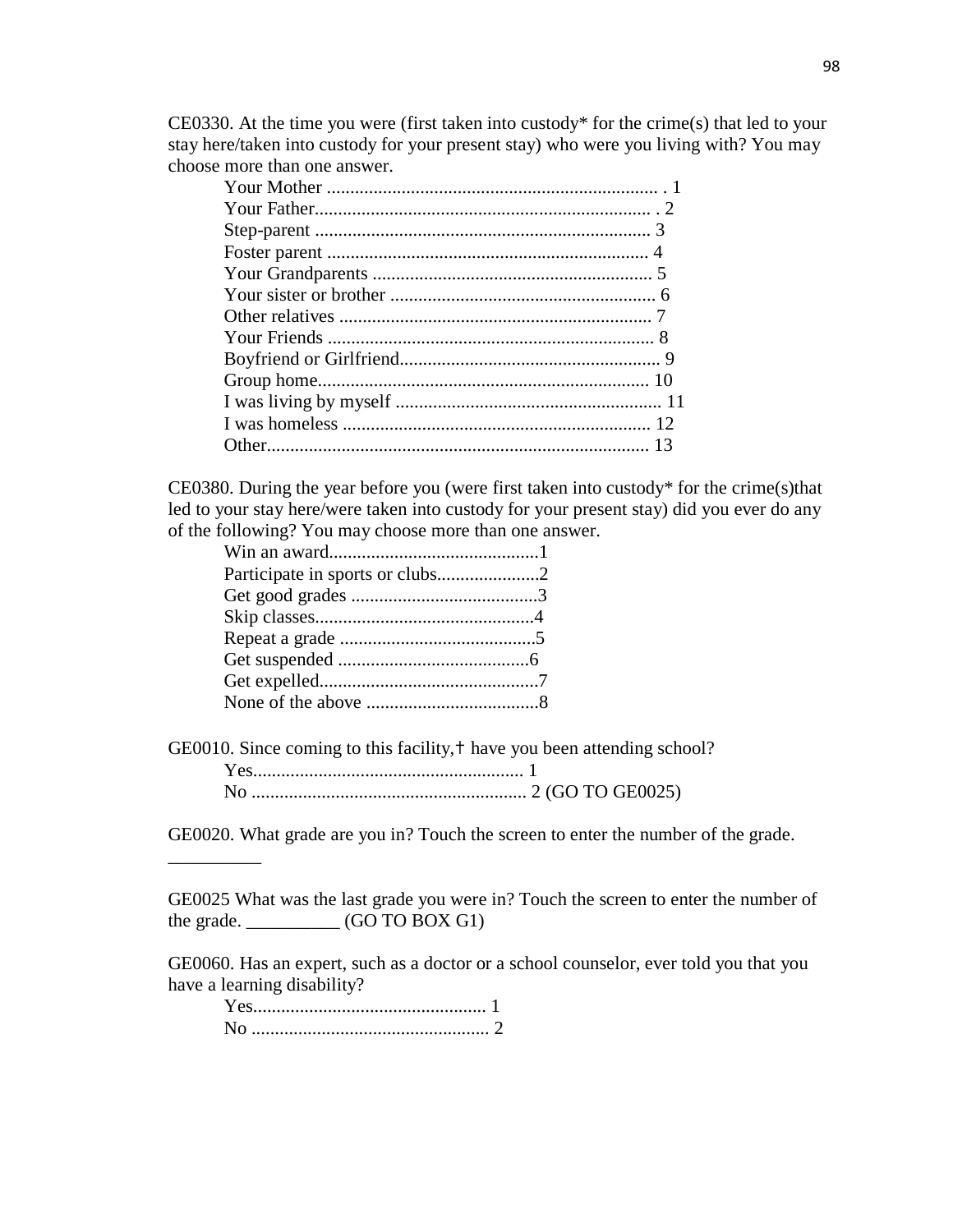**Next, we'd like to ask you about when you were living with your family or in another household. These questions are about grown-ups who take care of you, like parents, babysitters, adults who live with you or others who watch you.**

JE0430. When you were living with your family or in another household, did a grown-up in your life hit, beat, kick, or physically abuse you in any way?\*

Yes.......................................................... 1 No ........................................................... 2 (GO TO JE0480)

JE0480. While you were living with your family or in another household did you ever get scared or feel really bad because grown-ups called you names, said mean things to you, or said they didn't want you?

JE0510. While you were living with your family or in another household did a grown-up ever touch your private parts when you didn't want them to, or make you touch their private parts?\*

JE0560. While you were living with your family or in another household did a grown-up ever force you to have sex?\*

KE0120. (Not counting the conviction that led to your stay here, how many other times/How many times) have you been convicted of (list of crimes from KE0110)?

KE0140. Not counting this time, how many times have you been put in a facility where you stayed overnight for getting into trouble with the law? Please select the number.

KE0150. Have you ever been put on probation?